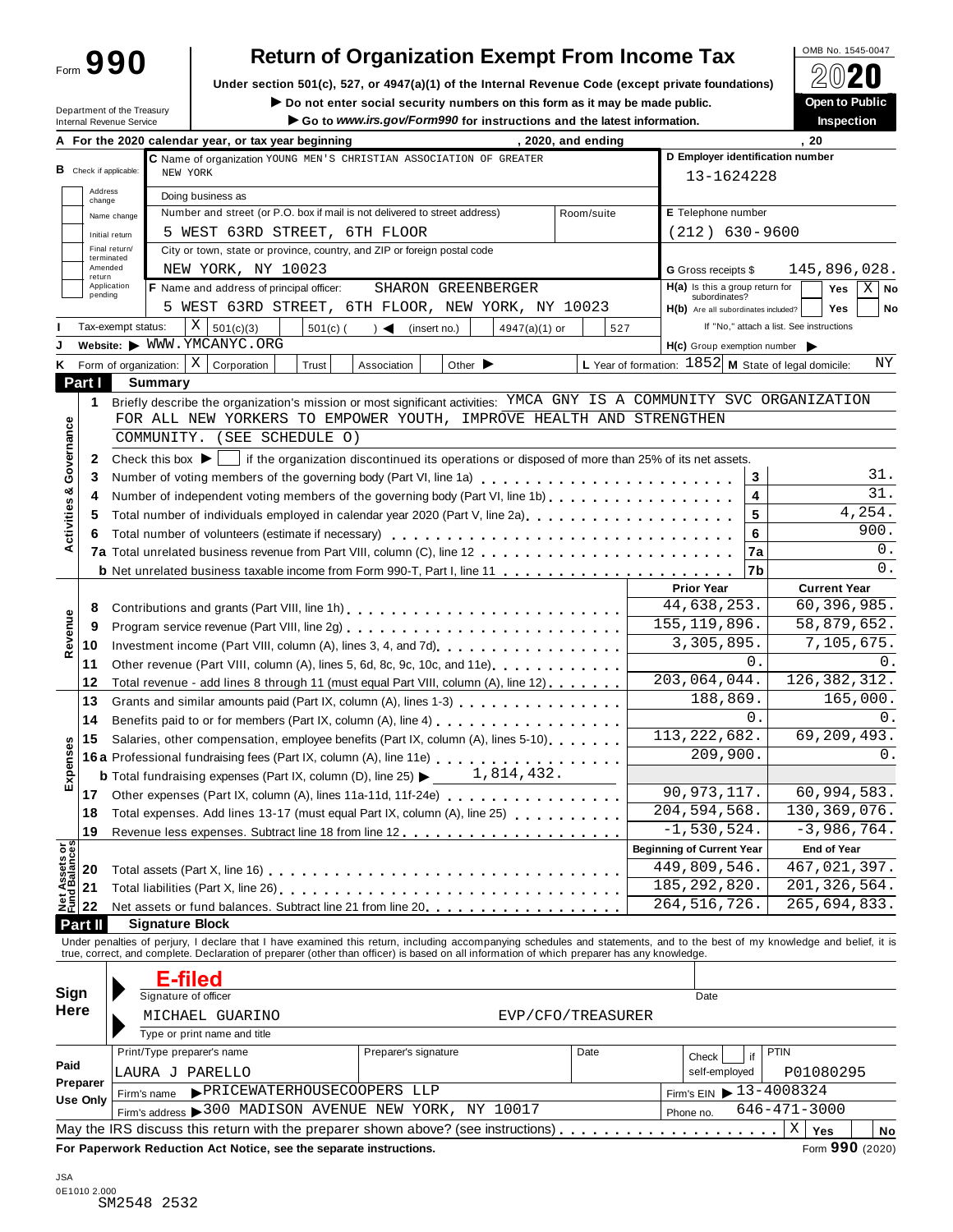| YOUNG MEN'S CHRISTIAN ASSOCIATION OF GREATER |  |
|----------------------------------------------|--|
|----------------------------------------------|--|

| Form 990 (2020) |                                                                                                                |                |                                      |  |                    |                                                                                                                                    | Page 2                       |
|-----------------|----------------------------------------------------------------------------------------------------------------|----------------|--------------------------------------|--|--------------------|------------------------------------------------------------------------------------------------------------------------------------|------------------------------|
| Part III        | <b>Statement of Program Service Accomplishments</b>                                                            |                |                                      |  |                    |                                                                                                                                    |                              |
|                 | 1 Briefly describe the organization's mission:                                                                 |                |                                      |  |                    |                                                                                                                                    | $\mathbf X$                  |
|                 | SEE SCHEDULE O                                                                                                 |                |                                      |  |                    |                                                                                                                                    |                              |
|                 |                                                                                                                |                |                                      |  |                    |                                                                                                                                    |                              |
|                 |                                                                                                                |                |                                      |  |                    |                                                                                                                                    |                              |
|                 |                                                                                                                |                |                                      |  |                    |                                                                                                                                    |                              |
|                 | 2 Did the organization undertake any significant program services during the year which were not listed on the |                |                                      |  |                    | Yes                                                                                                                                | $\overline{\mathbf{x}}$   No |
|                 | If "Yes," describe these new services on Schedule O.                                                           |                |                                      |  |                    |                                                                                                                                    |                              |
|                 | 3 Did the organization cease conducting, or make significant changes in how it conducts, any program           |                |                                      |  |                    |                                                                                                                                    |                              |
|                 |                                                                                                                |                |                                      |  |                    | Yes                                                                                                                                | $X \mid No$                  |
|                 | If "Yes," describe these changes on Schedule O.                                                                |                |                                      |  |                    | 4 Describe the organization's program service accomplishments for each of its three largest program services, as measured by       |                              |
|                 | the total expenses, and revenue, if any, for each program service reported.                                    |                |                                      |  |                    | expenses. Section $501(c)(3)$ and $501(c)(4)$ organizations are required to report the amount of grants and allocations to others, |                              |
| 4a (Code:       | (Expenses \$                                                                                                   |                |                                      |  |                    | 51, 578, 312. including grants of \$165, 000. (Revenue \$5, 463, 034.)                                                             |                              |
|                 | YOUTH DEVELOPMENT (SEE SCHEDULE O)                                                                             |                |                                      |  |                    |                                                                                                                                    |                              |
|                 |                                                                                                                |                |                                      |  |                    |                                                                                                                                    |                              |
|                 |                                                                                                                |                |                                      |  |                    |                                                                                                                                    |                              |
|                 |                                                                                                                |                |                                      |  |                    |                                                                                                                                    |                              |
|                 |                                                                                                                |                |                                      |  |                    |                                                                                                                                    |                              |
|                 |                                                                                                                |                |                                      |  |                    |                                                                                                                                    |                              |
|                 |                                                                                                                |                |                                      |  |                    |                                                                                                                                    |                              |
|                 |                                                                                                                |                |                                      |  |                    |                                                                                                                                    |                              |
|                 |                                                                                                                |                |                                      |  |                    |                                                                                                                                    |                              |
|                 |                                                                                                                |                |                                      |  |                    |                                                                                                                                    |                              |
| 4b (Code:       | ) (Expenses \$                                                                                                 |                | 35,093,662. including grants of \$   |  | $0.$ ) (Revenue \$ | 29,106,501.                                                                                                                        |                              |
|                 | HEALTHY LIVING (SEE SCHEDULE O)                                                                                |                |                                      |  |                    |                                                                                                                                    |                              |
|                 |                                                                                                                |                |                                      |  |                    |                                                                                                                                    |                              |
|                 |                                                                                                                |                |                                      |  |                    |                                                                                                                                    |                              |
|                 |                                                                                                                |                |                                      |  |                    |                                                                                                                                    |                              |
|                 |                                                                                                                |                |                                      |  |                    |                                                                                                                                    |                              |
|                 |                                                                                                                |                |                                      |  |                    |                                                                                                                                    |                              |
|                 |                                                                                                                |                |                                      |  |                    |                                                                                                                                    |                              |
|                 |                                                                                                                |                |                                      |  |                    |                                                                                                                                    |                              |
|                 |                                                                                                                |                |                                      |  |                    |                                                                                                                                    |                              |
|                 |                                                                                                                |                |                                      |  |                    |                                                                                                                                    |                              |
|                 |                                                                                                                |                |                                      |  |                    |                                                                                                                                    |                              |
| 4c (Code:       |                                                                                                                | ) (Expenses \$ | 28, 157, 293. including grants of \$ |  | $0.$ ) (Revenue \$ | 24, 310, 117.                                                                                                                      |                              |
|                 | SOCIAL RESPONSIBILITY (SEE SCHEDULE O)                                                                         |                |                                      |  |                    |                                                                                                                                    |                              |
|                 |                                                                                                                |                |                                      |  |                    |                                                                                                                                    |                              |
|                 |                                                                                                                |                |                                      |  |                    |                                                                                                                                    |                              |
|                 |                                                                                                                |                |                                      |  |                    |                                                                                                                                    |                              |
|                 |                                                                                                                |                |                                      |  |                    |                                                                                                                                    |                              |
|                 |                                                                                                                |                |                                      |  |                    |                                                                                                                                    |                              |
|                 |                                                                                                                |                |                                      |  |                    |                                                                                                                                    |                              |
|                 |                                                                                                                |                |                                      |  |                    |                                                                                                                                    |                              |
|                 |                                                                                                                |                |                                      |  |                    |                                                                                                                                    |                              |
|                 |                                                                                                                |                |                                      |  |                    |                                                                                                                                    |                              |
|                 |                                                                                                                |                |                                      |  |                    |                                                                                                                                    |                              |
|                 | 4d Other program services (Describe on Schedule O.)                                                            |                |                                      |  |                    |                                                                                                                                    |                              |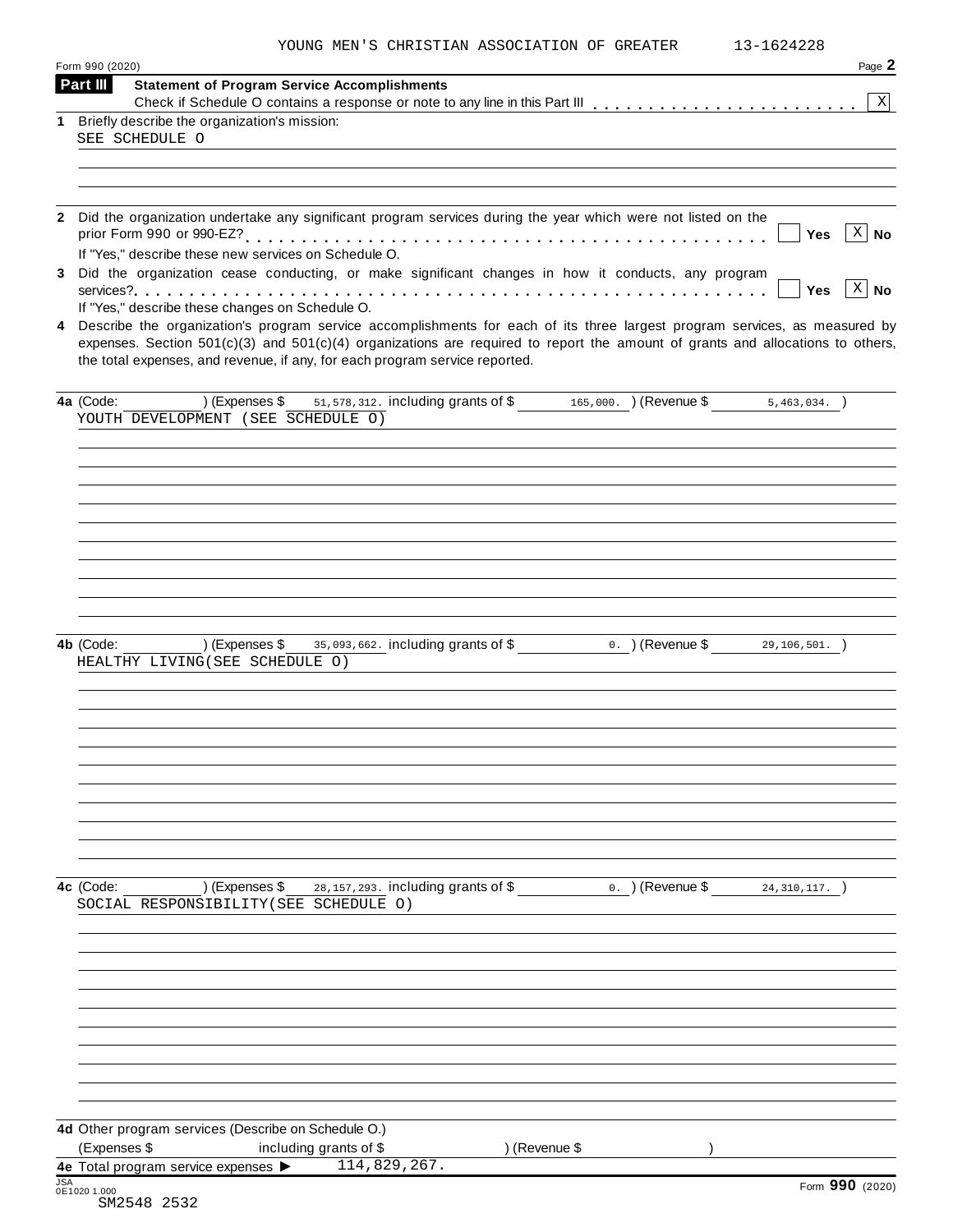|  | 1624228 |  |
|--|---------|--|
|  |         |  |

| Part IV      | Form 990 (2020)<br><b>Checklist of Required Schedules</b>                                                                                                                                                                                   |                     |             | Page 3 |
|--------------|---------------------------------------------------------------------------------------------------------------------------------------------------------------------------------------------------------------------------------------------|---------------------|-------------|--------|
|              |                                                                                                                                                                                                                                             |                     | Yes         | No     |
| 1            | Is the organization described in section $501(c)(3)$ or $4947(a)(1)$ (other than a private foundation)? If "Yes,"                                                                                                                           |                     | Χ           |        |
| $\mathbf{2}$ | Is the organization required to complete Schedule B, Schedule of Contributors See instructions?                                                                                                                                             | 1<br>$\overline{2}$ | $\mathbf X$ |        |
|              |                                                                                                                                                                                                                                             |                     |             |        |
| 3            | Did the organization engage in direct or indirect political campaign activities on behalf of or in opposition to<br>candidates for public office? If "Yes," complete Schedule C, Part I                                                     | 3                   |             | Χ      |
| 4            | Section 501(c)(3) organizations. Did the organization engage in lobbying activities, or have a section 501(h)                                                                                                                               | 4                   | Χ           |        |
| 5.           | Is the organization a section $501(c)(4)$ , $501(c)(5)$ , or $501(c)(6)$ organization that receives membership dues,<br>assessments, or similar amounts as defined in Revenue Procedure 98-19? If "Yes," complete Schedule C, Part III      | 5                   |             | X      |
| 6            | Did the organization maintain any donor advised funds or any similar funds or accounts for which donors                                                                                                                                     |                     |             |        |
|              | have the right to provide advice on the distribution or investment of amounts in such funds or accounts? If                                                                                                                                 | 6                   |             | Χ      |
| 7            | Did the organization receive or hold a conservation easement, including easements to preserve open space,                                                                                                                                   |                     |             |        |
|              | the environment, historic land areas, or historic structures? If "Yes," complete Schedule D, Part II.                                                                                                                                       | $\overline{7}$      |             | Χ      |
| 8            | Did the organization maintain collections of works of art, historical treasures, or other similar assets? If "Yes,"                                                                                                                         | 8                   |             | Χ      |
| 9            | Did the organization report an amount in Part X, line 21, for escrow or custodial account liability, serve as a                                                                                                                             |                     |             |        |
|              | custodian for amounts not listed in Part X; or provide credit counseling, debt management, credit repair, or                                                                                                                                |                     |             |        |
|              |                                                                                                                                                                                                                                             | 9                   |             | Χ      |
| 10           | Did the organization, directly or through a related organization, hold assets in donor-restricted endowments                                                                                                                                | 10                  | Χ           |        |
| 11           | If the organization's answer to any of the following questions is "Yes," then complete Schedule D, Parts VI,<br>VII, VIII, IX, or X as applicable.                                                                                          |                     |             |        |
|              | a Did the organization report an amount for land, buildings, and equipment in Part X, line 10? If "Yes,"                                                                                                                                    |                     |             |        |
|              | <b>b</b> Did the organization report an amount for investments-other securities in Part X, line 12, that is 5% or more                                                                                                                      | 11a                 | Χ           |        |
|              | of its total assets reported in Part X, line 16? If "Yes," complete Schedule D, Part VII                                                                                                                                                    | 11 <sub>b</sub>     |             | Χ      |
|              | c Did the organization report an amount for investments-program related in Part X, line 13, that is 5% or more<br>of its total assets reported in Part X, line 16? If "Yes," complete Schedule D, Part VIII                                 | 11c                 |             | Χ      |
|              | d Did the organization report an amount for other assets in Part X, line 15, that is 5% or more of its total assets                                                                                                                         |                     |             |        |
|              | reported in Part X, line 16? If "Yes," complete Schedule D, Part IX.                                                                                                                                                                        | 11d                 | $\mathbf X$ | Χ      |
|              | e Did the organization report an amount for other liabilities in Part X, line 25? If "Yes," complete Schedule D, Part X                                                                                                                     | 11e                 |             |        |
|              | f Did the organization's separate or consolidated financial statements for the tax year include a footnote that addresses                                                                                                                   |                     |             |        |
|              | the organization's liability for uncertain tax positions under FIN 48 (ASC 740)? If "Yes," complete Schedule D, Part X                                                                                                                      | 11f                 |             | Χ      |
|              | 12a Did the organization obtain separate, independent audited financial statements for the tax year? If "Yes," complete                                                                                                                     | 12a                 | Χ           |        |
|              | <b>b</b> Was the organization included in consolidated, independent audited financial statements for the tax year? If<br>"Yes," and if the organization answered "No" to line 12a, then completing Schedule D, Parts XI and XII is optional | 12 <sub>b</sub>     |             | Χ      |
| 13           | Is the organization a school described in section $170(b)(1)(A)(ii)?$ If "Yes," complete Schedule E                                                                                                                                         | 13                  |             | Χ      |
|              | 14a Did the organization maintain an office, employees, or agents outside of the United States?                                                                                                                                             | 14a                 |             | Χ      |
|              | <b>b</b> Did the organization have aggregate revenues or expenses of more than \$10,000 from grantmaking,<br>fundraising, business, investment, and program service activities outside the United States, or aggregate                      |                     |             |        |
|              | foreign investments valued at \$100,000 or more? If "Yes," complete Schedule F, Parts I and IV<br>Did the organization report on Part IX, column (A), line 3, more than \$5,000 of grants or other assistance to or                         | 14b                 |             | X      |
| 15           |                                                                                                                                                                                                                                             | 15                  |             | X      |
| 16           | Did the organization report on Part IX, column (A), line 3, more than \$5,000 of aggregate grants or other<br>assistance to or for foreign individuals? If "Yes," complete Schedule F, Parts III and IV                                     | 16                  |             | X      |
| 17           | Did the organization report a total of more than \$15,000 of expenses for professional fundraising services on<br>Part IX, column (A), lines 6 and 11e? If "Yes," complete Schedule G, Part I See instructions                              | 17                  |             | X      |
| 18           | Did the organization report more than \$15,000 total of fundraising event gross income and contributions on                                                                                                                                 |                     |             |        |
| 19           | Did the organization report more than \$15,000 of gross income from gaming activities on Part VIII, line 9a?                                                                                                                                | 18                  | Χ           |        |
|              |                                                                                                                                                                                                                                             | 19                  |             | Χ      |
|              | 20a Did the organization operate one or more hospital facilities? If "Yes," complete Schedule H                                                                                                                                             | 20a                 |             | Χ      |
| 21           | <b>b</b> If "Yes" to line 20a, did the organization attach a copy of its audited financial statements to this return?<br>Did the organization report more than \$5,000 of grants or other assistance to any domestic organization or        | 20 <sub>b</sub>     |             |        |
|              | domestic government on Part IX, column (A), line 1? If "Yes," complete Schedule I, Parts I and II                                                                                                                                           | 21                  |             | Χ      |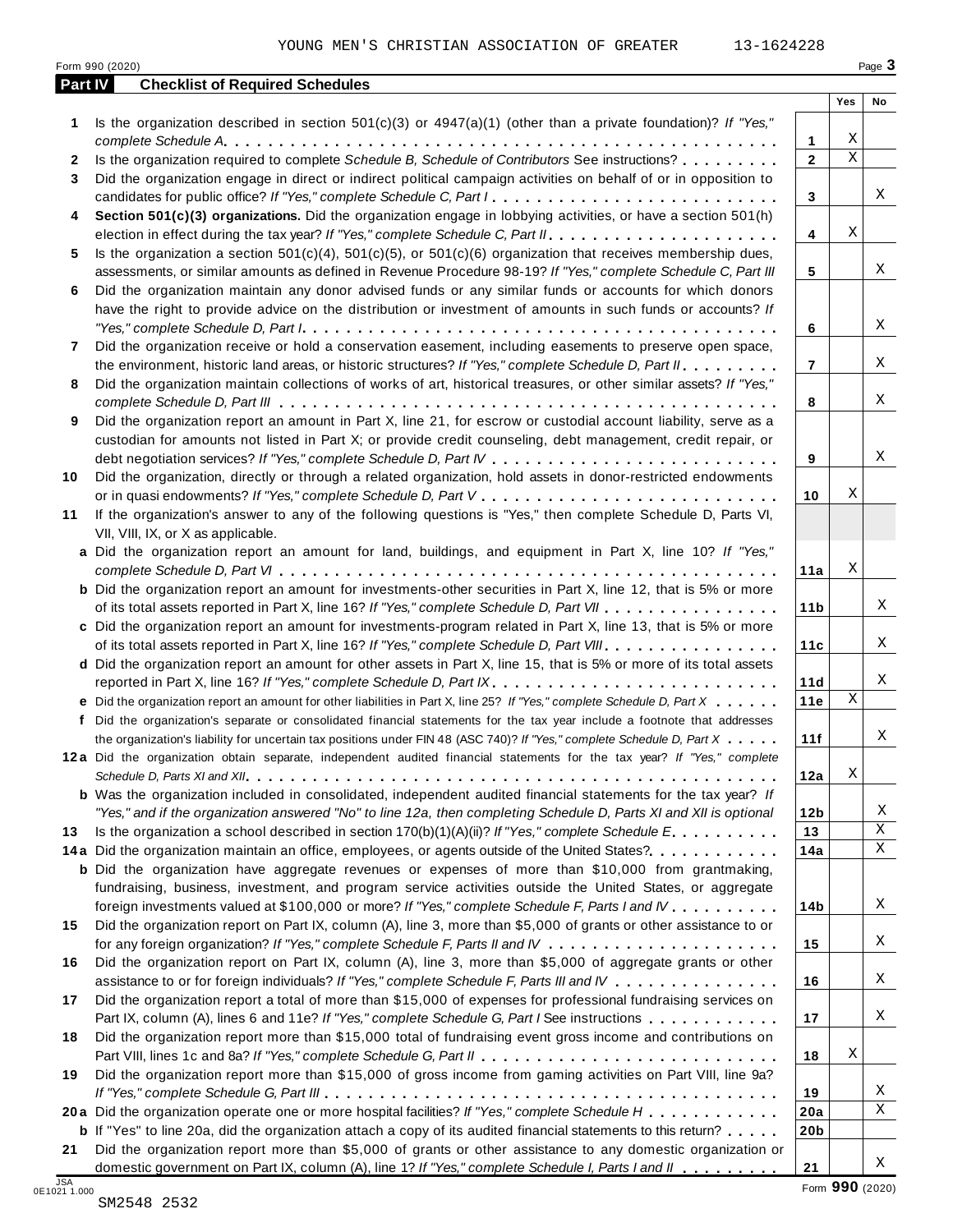|    | 13-1624228<br>YOUNG MEN'S CHRISTIAN ASSOCIATION OF GREATER<br>Form 990 (2020)                                                 |                 |             | Page 4 |
|----|-------------------------------------------------------------------------------------------------------------------------------|-----------------|-------------|--------|
|    | <b>Part IV</b> Checklist of Required Schedules (continued)                                                                    |                 |             |        |
|    |                                                                                                                               |                 | Yes         | No     |
| 22 | Did the organization report more than \$5,000 of grants or other assistance to or for domestic individuals on                 |                 |             |        |
|    | Part IX, column (A), line 2? If "Yes," complete Schedule I, Parts I and III                                                   | 22              | Χ           |        |
| 23 | Did the organization answer "Yes" to Part VII, Section A, line 3, 4, or 5 about compensation of the                           |                 |             |        |
|    | organization's current and former officers, directors, trustees, key employees, and highest compensated                       |                 |             |        |
|    |                                                                                                                               | 23              | Χ           |        |
|    | 24a Did the organization have a tax-exempt bond issue with an outstanding principal amount of more than                       |                 |             |        |
|    |                                                                                                                               |                 |             |        |
|    | \$100,000 as of the last day of the year, that was issued after December 31, 2002? If "Yes," answer lines 24b                 |                 | Χ           |        |
|    | through 24d and complete Schedule K. If "No," go to line 25a $\ldots \ldots \ldots \ldots \ldots \ldots \ldots \ldots \ldots$ |                 |             | X      |
|    | <b>b</b> Did the organization invest any proceeds of tax-exempt bonds beyond a temporary period exception?                    | 24 <sub>b</sub> |             |        |
|    | c Did the organization maintain an escrow account other than a refunding escrow at any time during the year                   |                 |             |        |
|    |                                                                                                                               | 24с             |             | Χ      |
|    | d Did the organization act as an "on behalf of" issuer for bonds outstanding at any time during the year?                     | 24d             |             | X      |
|    | 25a Section 501(c)(3), 501(c)(4), and 501(c)(29) organizations. Did the organization engage in an excess benefit              |                 |             |        |
|    | transaction with a disqualified person during the year? If "Yes," complete Schedule L, Part I                                 | 25a             |             | Χ      |
|    | <b>b</b> Is the organization aware that it engaged in an excess benefit transaction with a disqualified person in a prior     |                 |             |        |
|    | year, and that the transaction has not been reported on any of the organization's prior Forms 990 or 990-EZ?                  |                 |             |        |
|    |                                                                                                                               | 25b             |             | Χ      |
| 26 | Did the organization report any amount on Part X, line 5 or 22, for receivables from or payables to any current               |                 |             |        |
|    | or former officer, director, trustee, key employee, creator or founder, substantial contributor, or 35%                       |                 |             |        |
|    | controlled entity or family member of any of these persons? If "Yes," complete Schedule L, Part II.                           | 26              |             | Χ      |
| 27 | Did the organization provide a grant or other assistance to any current or former officer, director, trustee, key             |                 |             |        |
|    | employee, creator or founder, substantial contributor or employee thereof, a grant selection committee                        |                 |             |        |
|    | member, or to a 35% controlled entity (including an employee thereof) or family member of any of these                        |                 |             |        |
|    |                                                                                                                               | 27              |             | Χ      |
|    | Was the organization a party to a business transaction with one of the following parties (see Schedule L,                     |                 |             |        |
| 28 | Part IV instructions, for applicable filing thresholds, conditions, and exceptions):                                          |                 |             |        |
|    | a A current or former officer, director, trustee, key employee, creator or founder, or substantial contributor? If            |                 |             |        |
|    |                                                                                                                               |                 |             | Χ      |
|    |                                                                                                                               | 28a             | $\mathbf X$ |        |
|    | <b>b</b> A family member of any individual described in line 28a? If "Yes," complete Schedule L, Part IV.                     | 28 <sub>b</sub> |             |        |
|    | c A 35% controlled entity of one or more individuals and/or organizations described in lines 28a or 28b? If                   |                 |             |        |
|    |                                                                                                                               | 28c             |             | Χ      |
|    | Did the organization receive more than \$25,000 in non-cash contributions? If "Yes," complete Schedule M                      | 29              | $\mathbf X$ |        |
|    | Did the organization receive contributions of art, historical treasures, or other similar assets, or qualified                |                 |             |        |
|    |                                                                                                                               | 30              |             | Χ      |
|    | Did the organization liquidate, terminate, or dissolve and cease operations? If "Yes," complete Schedule N, Part I            | 31              |             | Χ      |
| 32 | Did the organization sell, exchange, dispose of, or transfer more than 25% of its net assets? If "Yes,"                       |                 |             |        |
|    |                                                                                                                               | 32              |             | Χ      |
|    | Did the organization own 100% of an entity disregarded as separate from the organization under Regulations                    |                 |             |        |
|    | sections 301.7701-2 and 301.7701-3? If "Yes," complete Schedule R, Part /                                                     | 33              |             | Χ      |
| 34 | Was the organization related to any tax-exempt or taxable entity? If "Yes," complete Schedule R, Part II, III,                |                 |             |        |
|    |                                                                                                                               | 34              | Χ           |        |
|    | 35a Did the organization have a controlled entity within the meaning of section 512(b)(13)?                                   | 35a             |             | Χ      |
|    | b If "Yes" to line 35a, did the organization receive any payment from or engage in any transaction with a                     |                 |             |        |
|    | controlled entity within the meaning of section 512(b)(13)? If "Yes," complete Schedule R, Part V, line 2                     | 35 <sub>b</sub> |             |        |
| 36 | Section 501(c)(3) organizations. Did the organization make any transfers to an exempt non-charitable                          |                 |             |        |
|    |                                                                                                                               | 36              |             | Χ      |
|    | Did the organization conduct more than 5% of its activities through an entity that is not a related organization              |                 |             |        |
| 37 |                                                                                                                               |                 |             | Χ      |
|    | and that is treated as a partnership for federal income tax purposes? If "Yes," complete Schedule R, Part VI                  | 37              |             |        |
|    | Did the organization complete Schedule O and provide explanations in Schedule O for Part VI, lines 11b and                    |                 |             |        |
|    | 19? Note: All Form 990 filers are required to complete Schedule O.                                                            | 38              | Χ           |        |
|    | <b>Statements Regarding Other IRS Filings and Tax Compliance</b><br><b>Part V</b>                                             |                 |             |        |
|    | Check if Schedule O contains a response or note to any line in this Part V $\ldots$ ,                                         |                 |             |        |
|    |                                                                                                                               |                 | Yes         | No     |
|    | 128                                                                                                                           |                 |             |        |
|    | $0$ .<br><b>b</b> Enter the number of Forms W-2G included in line 1a. Enter -0- if not applicable $\ldots \ldots$ ,           |                 |             |        |
|    |                                                                                                                               |                 |             |        |
|    | c Did the organization comply with backup withholding rules for reportable payments to vendors and                            |                 | Χ           |        |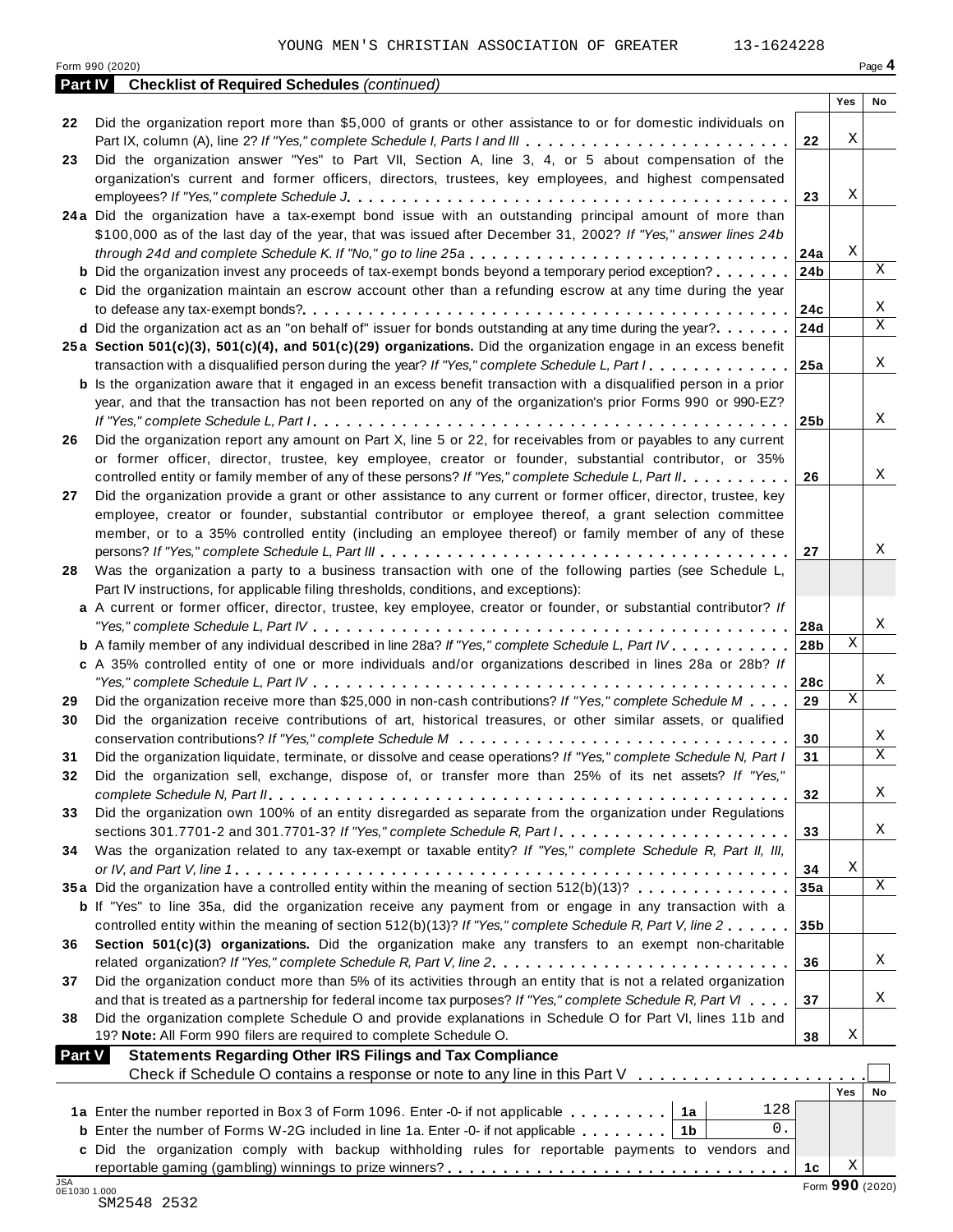|               | YOUNG MEN'S CHRISTIAN ASSOCIATION OF GREATER<br>13-1624228<br>Form 990 (2020)                                                                                |     |     | Page $5$ |
|---------------|--------------------------------------------------------------------------------------------------------------------------------------------------------------|-----|-----|----------|
| <b>Part V</b> | Statements Regarding Other IRS Filings and Tax Compliance (continued)                                                                                        |     |     |          |
|               |                                                                                                                                                              |     | Yes | No       |
|               | 2a Enter the number of employees reported on Form W-3, Transmittal of Wage and Tax                                                                           |     |     |          |
|               | 4,254<br>Statements, filed for the calendar year ending with or within the year covered by this return. 2a                                                   |     |     |          |
|               | <b>b</b> If at least one is reported on line 2a, did the organization file all required federal employment tax returns?                                      | 2b  | Χ   |          |
|               | Note: If the sum of lines 1a and 2a is greater than 250, you may be required to e-file (see instructions)                                                    |     |     |          |
|               | 3a Did the organization have unrelated business gross income of \$1,000 or more during the year?                                                             | 3a  |     | Χ        |
|               | <b>b</b> If "Yes," has it filed a Form 990-T for this year? If "No" to line 3b, provide an explanation on Schedule O                                         | 3b  |     |          |
|               | 4a At any time during the calendar year, did the organization have an interest in, or a signature or other authority over,                                   |     |     |          |
|               | a financial account in a foreign country (such as a bank account, securities account, or other financial account)?                                           | 4a  |     | Χ        |
|               | <b>b</b> If "Yes," enter the name of the foreign country $\blacktriangleright$                                                                               |     |     |          |
|               | See instructions for filing requirements for FinCEN Form 114, Report of Foreign Bank and Financial Accounts (FBAR).                                          |     |     |          |
|               | 5a Was the organization a party to a prohibited tax shelter transaction at any time during the tax year?                                                     | 5a  |     | Χ        |
|               | <b>b</b> Did any taxable party notify the organization that it was or is a party to a prohibited tax shelter transaction?                                    | 5b  |     | X        |
|               |                                                                                                                                                              | 5c  |     |          |
|               | 6a Does the organization have annual gross receipts that are normally greater than \$100,000, and did the                                                    |     |     |          |
|               | organization solicit any contributions that were not tax deductible as charitable contributions?                                                             | 6a  |     | Χ        |
|               | <b>b</b> If "Yes," did the organization include with every solicitation an express statement that such contributions or                                      |     |     |          |
|               |                                                                                                                                                              | 6b  |     |          |
| 7             | Organizations that may receive deductible contributions under section 170(c).                                                                                |     |     |          |
|               | a Did the organization receive a payment in excess of \$75 made partly as a contribution and partly for goods                                                |     |     |          |
|               |                                                                                                                                                              | 7а  | Χ   |          |
|               | <b>b</b> If "Yes," did the organization notify the donor of the value of the goods or services provided?                                                     | 7b  | X   |          |
|               | c Did the organization sell, exchange, or otherwise dispose of tangible personal property for which it was                                                   |     |     |          |
|               |                                                                                                                                                              | 7с  |     | Χ        |
|               |                                                                                                                                                              |     |     |          |
|               | e Did the organization receive any funds, directly or indirectly, to pay premiums on a personal benefit contract?                                            | 7е  |     | Χ        |
|               | f Did the organization, during the year, pay premiums, directly or indirectly, on a personal benefit contract?                                               | 7f  |     | Χ        |
| g             | If the organization received a contribution of qualified intellectual property, did the organization file Form 8899 as required?                             | 7g  |     |          |
|               | h If the organization received a contribution of cars, boats, airplanes, or other vehicles, did the organization file a Form 1098-C?. .                      | 7h  |     |          |
| 8             | Sponsoring organizations maintaining donor advised funds. Did a donor advised fund maintained by the                                                         |     |     |          |
|               | sponsoring organization have excess business holdings at any time during the year?                                                                           | 8   |     |          |
| 9             | Sponsoring organizations maintaining donor advised funds.                                                                                                    |     |     |          |
|               | a Did the sponsoring organization make any taxable distributions under section 4966?                                                                         | 9a  |     |          |
|               | <b>b</b> Did the sponsoring organization make a distribution to a donor, donor advisor, or related person?                                                   | 9b  |     |          |
| 10            | Section 501(c)(7) organizations. Enter:                                                                                                                      |     |     |          |
|               | 10a<br>a Initiation fees and capital contributions included on Part VIII, line 12                                                                            |     |     |          |
|               | 10 <sub>b</sub><br><b>b</b> Gross receipts, included on Form 990, Part VIII, line 12, for public use of club facilities                                      |     |     |          |
| 11            | Section 501(c)(12) organizations. Enter:                                                                                                                     |     |     |          |
| a             | 11a                                                                                                                                                          |     |     |          |
|               | <b>b</b> Gross income from other sources (Do not net amounts due or paid to other sources                                                                    |     |     |          |
|               | 11b                                                                                                                                                          |     |     |          |
|               | 12a Section 4947(a)(1) non-exempt charitable trusts. Is the organization filing Form 990 in lieu of Form 1041?                                               | 12a |     |          |
|               | <b>b</b> If "Yes," enter the amount of tax-exempt interest received or accrued during the year 12b                                                           |     |     |          |
| 13            | Section 501(c)(29) qualified nonprofit health insurance issuers.                                                                                             |     |     |          |
|               | a Is the organization licensed to issue qualified health plans in more than one state?                                                                       | 13а |     |          |
|               | Note: See the instructions for additional information the organization must report on Schedule O.                                                            |     |     |          |
|               | <b>b</b> Enter the amount of reserves the organization is required to maintain by the states in which                                                        |     |     |          |
|               | 13 <sub>b</sub><br>the organization is licensed to issue qualified health plans                                                                              |     |     |          |
|               | 13c<br>c Enter the amount of reserves on hand                                                                                                                |     |     | Χ        |
|               | 14a Did the organization receive any payments for indoor tanning services during the tax year?                                                               | 14a |     |          |
|               | <b>b</b> If "Yes," has it filed a Form 720 to report these payments? If "No," provide an explanation on Schedule $0 \cdot \cdot \cdot \cdot$                 | 14b |     |          |
| 15            | Is the organization subject to the section 4960 tax on payment(s) of more than \$1,000,000 in remuneration or                                                |     |     | Χ        |
|               | If "Yes," see instructions and file Form 4720, Schedule N.                                                                                                   | 15  |     |          |
|               |                                                                                                                                                              | 16  |     | Χ        |
| 16            | Is the organization an educational institution subject to the section 4968 excise tax on net investment income?<br>If "Yes," complete Form 4720, Schedule O. |     |     |          |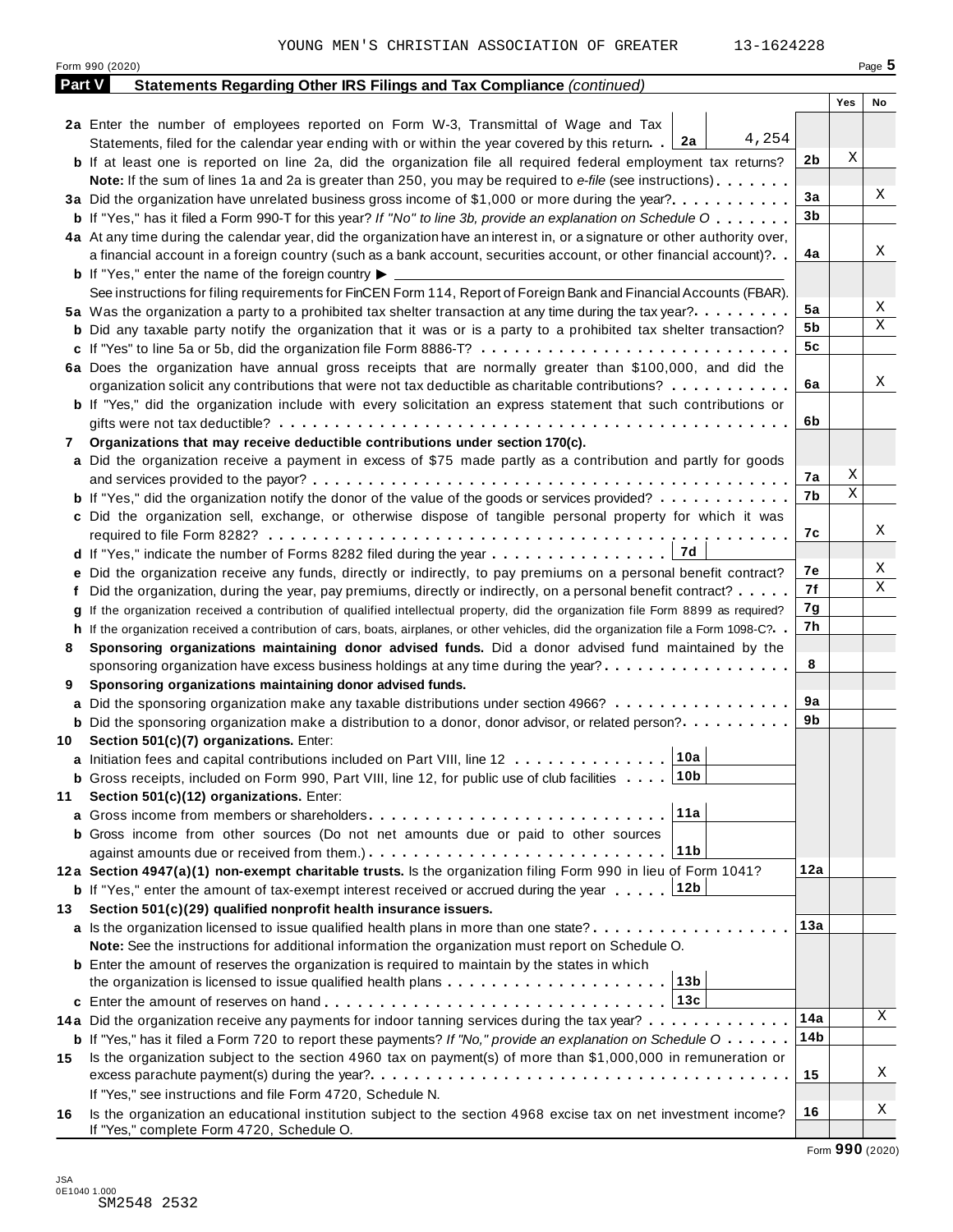|  | Form 990 (2020) |
|--|-----------------|

|                 | Section A. Governing Body and Management                                                                                                                                                                                                |                                              |            |        |
|-----------------|-----------------------------------------------------------------------------------------------------------------------------------------------------------------------------------------------------------------------------------------|----------------------------------------------|------------|--------|
|                 | Governance, Management, and Disclosure For each "Yes" response to lines 2 through 7b below, and for a "No"<br>response to line 8a, 8b, or 10b below, describe the circumstances, processes, or changes on Schedule O. See instructions. |                                              |            |        |
| Part VI         |                                                                                                                                                                                                                                         |                                              |            |        |
| Form 990 (2020) |                                                                                                                                                                                                                                         | YOUNG MEN'S CHRISTIAN ASSOCIATION OF GREATER | 13-1624228 | Page 6 |
|                 |                                                                                                                                                                                                                                         |                                              |            |        |

| <b>Part VI</b> | Governance, Management, and Disclosure For each "Yes" response to lines 2 through 7b below, and for a "No"                            |                 |     |              |
|----------------|---------------------------------------------------------------------------------------------------------------------------------------|-----------------|-----|--------------|
|                | response to line 8a, 8b, or 10b below, describe the circumstances, processes, or changes on Schedule O. See instructions.             |                 |     |              |
|                |                                                                                                                                       |                 |     | $\mathbf{X}$ |
|                | <b>Section A. Governing Body and Management</b>                                                                                       |                 |     |              |
|                |                                                                                                                                       |                 | Yes | No           |
|                | 31<br>1a<br>1a Enter the number of voting members of the governing body at the end of the tax year                                    |                 |     |              |
|                | If there are material differences in voting rights among members of the governing body, or                                            |                 |     |              |
|                | if the governing body delegated broad authority to an executive committee or similar<br>committee, explain on Schedule O.             |                 |     |              |
| b              | 31<br>1b<br>Enter the number of voting members included on line 1a, above, who are independent                                        |                 |     |              |
| 2              | Did any officer, director, trustee, or key employee have a family relationship or a business relationship with                        |                 |     |              |
|                |                                                                                                                                       | $\mathbf{2}$    |     | Χ            |
| 3              | Did the organization delegate control over management duties customarily performed by or under the direct                             |                 |     |              |
|                | supervision of officers, directors, trustees, or key employees to a management company or other person?                               | 3               |     | Χ            |
| 4              | Did the organization make any significant changes to its governing documents since the prior Form 990 was filed?                      | 4               |     | $\mathbf X$  |
| 5              | Did the organization become aware during the year of a significant diversion of the organization's assets?                            | 5               |     | X            |
| 6              |                                                                                                                                       | 6               |     | X            |
| 7a             | Did the organization have members, stockholders, or other persons who had the power to elect or appoint                               |                 |     |              |
|                |                                                                                                                                       | 7a              |     | Χ            |
| b              | Are any governance decisions of the organization reserved to (or subject to approval by) members,                                     |                 |     |              |
|                |                                                                                                                                       | 7b              |     | Χ            |
| 8              | Did the organization contemporaneously document the meetings held or written actions undertaken during                                |                 |     |              |
|                | the year by the following:                                                                                                            |                 |     |              |
| а              |                                                                                                                                       | 8a              | Χ   |              |
| b              | Each committee with authority to act on behalf of the governing body?                                                                 | 8b              | Χ   |              |
| 9              | Is there any officer, director, trustee, or key employee listed in Part VII, Section A, who cannot be reached at                      |                 |     |              |
|                | the organization's mailing address? If "Yes," provide the names and addresses on Schedule O.                                          | 9               |     | Χ            |
|                | Section B. Policies (This Section B requests information about policies not required by the Internal Revenue Code.)                   |                 |     |              |
|                |                                                                                                                                       |                 | Yes | No           |
|                |                                                                                                                                       | 10a             | Χ   |              |
|                | 10a Did the organization have local chapters, branches, or affiliates?                                                                |                 |     |              |
| b              | If "Yes," did the organization have written policies and procedures governing the activities of such chapters,                        | 10 <sub>b</sub> | Χ   |              |
|                | affiliates, and branches to ensure their operations are consistent with the organization's exempt purposes?                           | 11a             | Χ   |              |
| 11a            | Has the organization provided a complete copy of this Form 990 to all members of its governing body before filing the form?           |                 |     |              |
| b              | Describe in Schedule O the process, if any, used by the organization to review this Form 990.                                         | 12a             | Χ   |              |
| 12a            | Did the organization have a written conflict of interest policy? If "No," go to line 13                                               |                 |     |              |
| b              | Were officers, directors, or trustees, and key employees required to disclose annually interests that could give                      | 12 <sub>b</sub> | X   |              |
|                |                                                                                                                                       |                 |     |              |
| c              | Did the organization regularly and consistently monitor and enforce compliance with the policy? If "Yes,"                             | 12c             | х   |              |
|                | describe in Schedule O how this was done $\ldots \ldots \ldots \ldots \ldots \ldots \ldots \ldots \ldots \ldots \ldots \ldots \ldots$ | 13              | Χ   |              |
| 13             |                                                                                                                                       | 14              | Χ   |              |
| 14             | Did the organization have a written document retention and destruction policy?                                                        |                 |     |              |
| 15             | Did the process for determining compensation of the following persons include a review and approval by                                |                 |     |              |
|                | independent persons, comparability data, and contemporaneous substantiation of the deliberation and decision?                         | 15a             | X   |              |
| a              | The organization's CEO, Executive Director, or top management official                                                                | 15 <sub>b</sub> | Χ   |              |
| b              |                                                                                                                                       |                 |     |              |
|                | If "Yes" to line 15a or 15b, describe the process in Schedule O (see instructions).                                                   |                 |     |              |
| 16a            | Did the organization invest in, contribute assets to, or participate in a joint venture or similar arrangement                        |                 |     | Χ            |
|                |                                                                                                                                       | 16a             |     |              |
|                | If "Yes," did the organization follow a written policy or procedure requiring the organization to evaluate its                        |                 |     |              |
|                | participation in joint venture arrangements under applicable federal tax law, and take steps to safeguard the                         |                 |     |              |
|                |                                                                                                                                       | 16 <sub>b</sub> |     |              |
|                | <b>Section C. Disclosure</b>                                                                                                          |                 |     |              |
| 17             | List the states with which a copy of this Form 990 is required to be filed $\blacktriangleright^{\mathrm{CT}}$ , NJ, NY,              |                 |     |              |
| 18             | Section 6104 requires an organization to make its Forms 1023 (1024 or 1024-A, if applicable), 990, and 990-T (Section 501(c)          |                 |     |              |

**18** (3)s only) available for public inspection. Indicate how you made these available. Check all that apply. on 6104 requires an organization to make its Forms 1023 (1024 or 1024-A, if applicable), 990, and 9<br>nly) available for public inspection. Indicate how you made these available. Check all that apply.<br>Own website <u>Another's </u>

 $\boxed{\text{X}}$  Own website  $\boxed{\text{X}}$  Another's website  $\boxed{\text{X}}$  Upon request

**19** Describe on Schedule O whether (and if so, how) the organization made its governing documents, conflict of interest policy, and financial statements available to the public during the tax year.

**20** and infancial statements available to the public during the tax year.<br>State the name, address, and telephone number of the person who possesses the organization's books and records<br>MICHAEL GUARINO 5 WEST 63RD STREET, 6TH F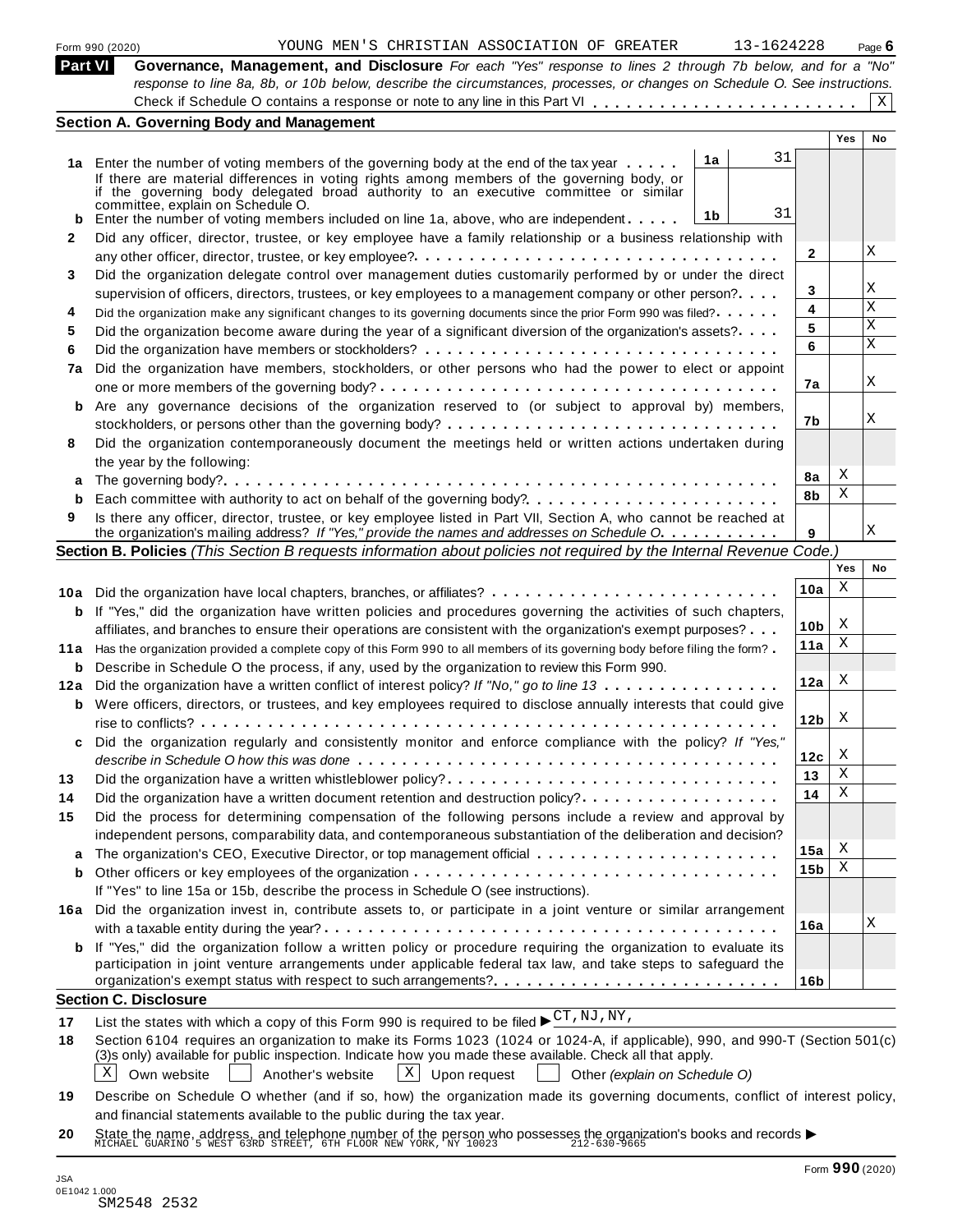| Form 990 (2020)                                                                                                                             |                                                                                            |  | YOUNG MEN'S CHRISTIAN ASSOCIATION OF GREATER |  | 13-1624228 | Page 7 |  |  |  |  |
|---------------------------------------------------------------------------------------------------------------------------------------------|--------------------------------------------------------------------------------------------|--|----------------------------------------------|--|------------|--------|--|--|--|--|
| Part VII Compensation of Officers, Directors, Trustees, Key Employees, Highest Compensated Employees, and<br><b>Independent Contractors</b> |                                                                                            |  |                                              |  |            |        |  |  |  |  |
|                                                                                                                                             |                                                                                            |  |                                              |  |            |        |  |  |  |  |
|                                                                                                                                             | Section A. Officers, Directors, Trustees, Key Employees, and Highest Compensated Employees |  |                                              |  |            |        |  |  |  |  |
| da Associate tite takie fes ali sessono sembesi te ke Ketal. Desem sessonogethe fes the seleccion mas sembes mither the                     |                                                                                            |  |                                              |  |            |        |  |  |  |  |

**1a** Complete this table for all persons required to be listed. Report compensation for the calendar year ending with or within the organization's tax year.

anization's lax year.<br>● List all of the organization's **current** officers, directors, trustees (whether individuals or organizations), regardless of amount of<br>nnensation Enter -0- in columns (D) (E) and (E) if no compensa compensation. Enter -0- in columns (D), (E), and (F) if no compensation was paid.

• List all of the organization's current key employees, if any. See instructions for definition of "key employee."

■ List all of the organization's current key employees, if any. See instructions for definition of "key employee."<br>■ List the organization's five current highest compensated employees (other than an officer, director, tru who received reportable compensation (Box 5 of Form W-2 and/or Box 7 of Form 1099-MISC) of more than \$100,000 from the organization and any related organizations.

organization and any related organizations.<br>• List all of the organization's **former** officers, key employees, and highest compensated employees who received more than<br>\$1.00.000 of reportable componention from the erganiza \$100,000 of reportable compensation from the organization and any related organizations.

% List all of the organization's **former directors or trustees** that received, in the capacity as a former director or trustee of the organization, more than \$10,000 of reportable compensation from the organization and any related organizations. See instructions for the order in which to list the persons above.

Check this box if neither the organization nor any related organization compensated any current officer, director, or trustee.

|                               |                       |                                   |                       | (C)      |          |                                 |        |                          |                               |                          |
|-------------------------------|-----------------------|-----------------------------------|-----------------------|----------|----------|---------------------------------|--------|--------------------------|-------------------------------|--------------------------|
| (A)                           | (B)                   |                                   |                       | Position |          |                                 |        | (D)                      | (E)                           | (F)                      |
| Name and title                | Average               |                                   |                       |          |          | (do not check more than one     |        | Reportable               | Reportable                    | <b>Estimated amount</b>  |
|                               | hours                 |                                   |                       |          |          | box, unless person is both an   |        | compensation             | compensation                  | of other                 |
|                               | per week<br>(list any |                                   |                       |          |          | officer and a director/trustee) |        | from the<br>organization | from related<br>organizations | compensation<br>from the |
|                               | hours for             | Individual trustee<br>or director | Institutional trustee | Officer  | Key      |                                 | Former | (W-2/1099-MISC)          | (W-2/1099-MISC)               | organization and         |
|                               | related               |                                   |                       |          | employee |                                 |        |                          |                               | related organizations    |
|                               | organizations         |                                   |                       |          |          |                                 |        |                          |                               |                          |
|                               | below<br>dotted line) |                                   |                       |          |          |                                 |        |                          |                               |                          |
|                               |                       |                                   |                       |          |          | Highest compensated<br>employee |        |                          |                               |                          |
|                               |                       |                                   |                       |          |          |                                 |        |                          |                               |                          |
| (1) SHARON GREENBERGER        | 40.00                 |                                   |                       |          |          |                                 |        |                          |                               |                          |
| PRESIDENT/CEO                 | 0.                    |                                   |                       | Χ        |          |                                 |        | 699,633.                 | 0.                            | 213,515.                 |
| (2) MICHAEL GUARINO           | 40.00                 |                                   |                       |          |          |                                 |        |                          |                               |                          |
| EXECUTIVE VP/CFO/TREASURER    | 0.                    |                                   |                       | X        |          |                                 |        | 393,781.                 | 0.                            | 131,157.                 |
| (3) MELVIN TSE                | 40.00                 |                                   |                       |          |          |                                 |        |                          |                               |                          |
| EVP/COO                       | 0.                    |                                   |                       | X        |          |                                 |        | 376,369                  | 0.                            | 131,765.                 |
| (4) ELIZABETH BERGIN          | 40.00                 |                                   |                       |          |          |                                 |        |                          |                               |                          |
| CORP SEC/SVP                  | 0.                    |                                   |                       | Χ        |          |                                 |        | 354,671.                 | 0.                            | 111,278.                 |
| (5) JOSEPH CHAN               | 40.00                 |                                   |                       |          |          |                                 |        |                          |                               |                          |
| SVP REAL ESTATE/PROPERTY MGMT | 0.                    |                                   |                       |          | Χ        |                                 |        | 331,343.                 | 0.                            | 29,571.                  |
| (6) VERONICA O'SHEA           | 40.00                 |                                   |                       |          |          |                                 |        |                          |                               |                          |
| SVP CHIEF MARK&COMMUN OFFICER | 0.                    |                                   |                       |          | Χ        |                                 |        | 274,904.                 | $\mathbf{0}$ .                | 8,566.                   |
| (7) HEATHER LIVERNOIS         | 40.00                 |                                   |                       |          |          |                                 |        |                          |                               |                          |
| VP FINANCE                    | 0.                    |                                   |                       |          |          | X                               |        | 242,822.                 | 0.                            | 37,822.                  |
| (8) ANTHONY ESCOBAR           | 40.00                 |                                   |                       |          |          |                                 |        |                          |                               |                          |
| SVP CHIEF DEVELOPMENT OFFICER | 0.                    |                                   |                       |          | Χ        |                                 |        | 249,936.                 | 0.                            | 16,947.                  |
| (9) LORETTA TRAPANI           | 40.00                 |                                   |                       |          |          |                                 |        |                          |                               |                          |
| VP MEMBER EXPER&OPERATIONS    | 0.                    |                                   |                       |          | Χ        |                                 |        | 228,865.                 | 0.                            | 30,587.                  |
| (10) JAMES TROCCHIA           | 40.00                 |                                   |                       |          |          |                                 |        |                          |                               |                          |
| VP HUMAN RESOURCES            | 0.                    |                                   |                       |          |          | X                               |        | 210,341.                 | $\overline{0}$ .              | 35,813.                  |
| (11) PETER DEMEE              | 40.00                 |                                   |                       |          |          |                                 |        |                          |                               |                          |
| CHIEF INFORMATION OFFICER     | 0.                    |                                   |                       |          |          | X                               |        | 231,069.                 | $0$ .                         | 12,844.                  |
| (12) ELIZABETH TOLEDO-CRUZ    | 40.00                 |                                   |                       |          |          |                                 |        |                          |                               |                          |
| VP FIELD OPERATIONS           | 0.                    |                                   |                       |          | Χ        |                                 |        | 198,638.                 | 0.                            | 34,840.                  |
| (13) KATHRYN COLGLAZIER       | 40.00                 |                                   |                       |          |          |                                 |        |                          |                               |                          |
| SR EXEC DIRECTOR              | 0.                    |                                   |                       |          |          | Χ                               |        | 206,241.                 | $0$ .                         | 25,788.                  |
| (14) DORDY JOURDAIN           | 40.00                 |                                   |                       |          |          |                                 |        |                          |                               |                          |
| VP FIELD OPERATIONS           | 0.                    |                                   |                       |          | Χ        |                                 |        | 193,815.                 | 0.                            | 28, 413.                 |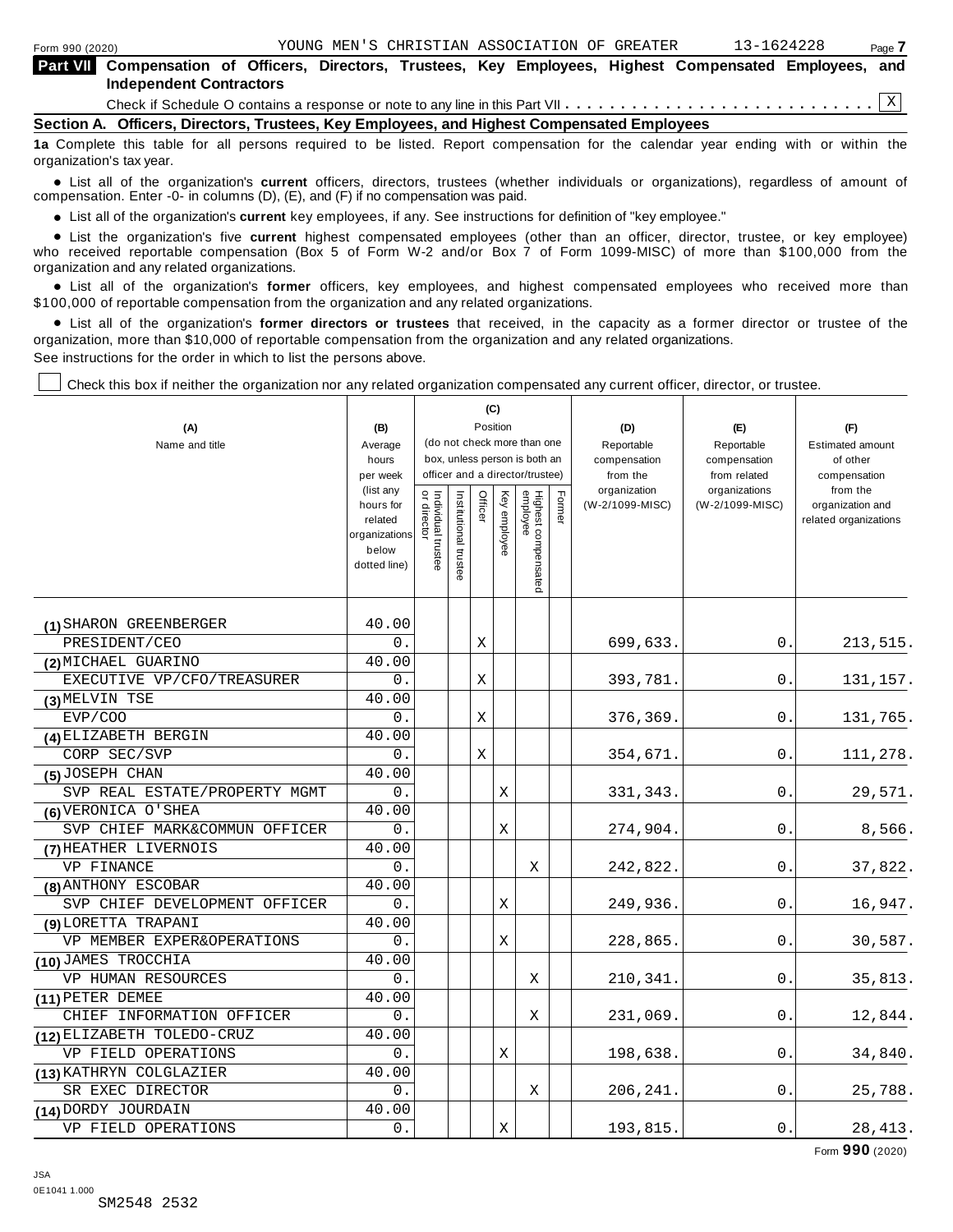|      |                                                                                                                                                                                                                                                                                                        |                                                                |                                     |                       |                 |              |                                                                    |        | Section A. Officers, Directors, Trustees, Key Employees, and Highest Compensated Employees (continued) |                                                   |                     |                                                                          |
|------|--------------------------------------------------------------------------------------------------------------------------------------------------------------------------------------------------------------------------------------------------------------------------------------------------------|----------------------------------------------------------------|-------------------------------------|-----------------------|-----------------|--------------|--------------------------------------------------------------------|--------|--------------------------------------------------------------------------------------------------------|---------------------------------------------------|---------------------|--------------------------------------------------------------------------|
|      | (A)<br>Name and title                                                                                                                                                                                                                                                                                  | (B)<br>Average<br>hours per<br>week (list any                  |                                     |                       | (C)<br>Position |              | (do not check more than one<br>box, unless person is both an       |        | (D)<br>Reportable<br>compensation<br>from                                                              | (E)<br>Reportable<br>compensation from<br>related |                     | (F)<br>Estimated<br>amount of<br>other                                   |
|      |                                                                                                                                                                                                                                                                                                        | hours for<br>related<br>organizations<br>below dotted<br>line) | Individual trustee<br>  or director | Institutional trustee | Officer         | Key employee | officer and a director/trustee)<br>Highest compensated<br>employee | Former | the<br>organization<br>(W-2/1099-MISC)                                                                 | organizations<br>(W-2/1099-MISC)                  |                     | compensation<br>from the<br>organization<br>and related<br>organizations |
| (15) | SHARON LEVY                                                                                                                                                                                                                                                                                            | 40.00                                                          |                                     |                       |                 |              |                                                                    |        |                                                                                                        |                                                   |                     |                                                                          |
|      | VP PUBLIC AFFAIRS                                                                                                                                                                                                                                                                                      | 0.                                                             |                                     |                       |                 |              | Χ                                                                  |        | 183,007.                                                                                               | 0.                                                |                     | 34,101.                                                                  |
|      | (16) CEDRIC DEW                                                                                                                                                                                                                                                                                        | 40.00                                                          |                                     |                       |                 |              |                                                                    |        |                                                                                                        |                                                   |                     |                                                                          |
|      | SR EXEC DIR/TRANSITION HOUSING                                                                                                                                                                                                                                                                         | 0.                                                             |                                     |                       |                 | Χ            |                                                                    |        | 181,079                                                                                                | 0.                                                |                     | 27,082.                                                                  |
|      | (17) ANITA HARVEY                                                                                                                                                                                                                                                                                      | 40.00                                                          |                                     |                       |                 |              |                                                                    |        |                                                                                                        |                                                   |                     |                                                                          |
|      | SR EXECUTIVE DIRECTOR                                                                                                                                                                                                                                                                                  | 0.                                                             |                                     |                       |                 | Χ            |                                                                    |        | 188,985                                                                                                | 0.                                                |                     | 10,957.                                                                  |
|      | (18) LAUREN BARR                                                                                                                                                                                                                                                                                       | 40.00                                                          |                                     |                       |                 |              |                                                                    |        |                                                                                                        |                                                   |                     |                                                                          |
|      | VP YOUTH&COMM DEV                                                                                                                                                                                                                                                                                      | 0.                                                             |                                     |                       |                 | Χ            |                                                                    |        | 181,380                                                                                                | 0.                                                |                     | 10,924.                                                                  |
|      | (19) SANDIE O'CONNOR                                                                                                                                                                                                                                                                                   | 1.00                                                           |                                     |                       |                 |              |                                                                    |        |                                                                                                        |                                                   |                     |                                                                          |
|      | CHAIR                                                                                                                                                                                                                                                                                                  | 0.                                                             | Χ                                   |                       |                 |              |                                                                    |        | 0                                                                                                      | 0.                                                |                     | 0.                                                                       |
|      | (20) NANCY CALDERON                                                                                                                                                                                                                                                                                    | 1.00                                                           |                                     |                       |                 |              |                                                                    |        |                                                                                                        |                                                   |                     |                                                                          |
|      | VICE CHAIR                                                                                                                                                                                                                                                                                             | 0.                                                             | Χ                                   |                       |                 |              |                                                                    |        | 0                                                                                                      | 0.                                                |                     | 0.                                                                       |
|      | (21) ROBERT LIEBER                                                                                                                                                                                                                                                                                     | 1.00                                                           |                                     |                       |                 |              |                                                                    |        |                                                                                                        |                                                   |                     |                                                                          |
|      | VICE CHAIR                                                                                                                                                                                                                                                                                             | 0.                                                             | Χ                                   |                       |                 |              |                                                                    |        | 0                                                                                                      | 0.                                                |                     | 0.                                                                       |
|      | (22) CHRISTOPHER O'CONNOR                                                                                                                                                                                                                                                                              | 1.00                                                           |                                     |                       |                 |              |                                                                    |        |                                                                                                        |                                                   |                     |                                                                          |
|      | VICE CHAIR                                                                                                                                                                                                                                                                                             | 0.                                                             | Χ                                   |                       |                 |              |                                                                    |        | 0                                                                                                      | 0.                                                |                     | 0.                                                                       |
|      | (23) NICK ROBINSON                                                                                                                                                                                                                                                                                     | 1.00                                                           |                                     |                       |                 |              |                                                                    |        |                                                                                                        |                                                   |                     |                                                                          |
|      | VICE CHAIR                                                                                                                                                                                                                                                                                             | 0.                                                             | Χ                                   |                       |                 |              |                                                                    |        | 0                                                                                                      | 0.                                                |                     | 0.                                                                       |
|      | (24) RAYMOND YU                                                                                                                                                                                                                                                                                        | 1.00                                                           |                                     |                       |                 |              |                                                                    |        |                                                                                                        |                                                   |                     |                                                                          |
|      | VICE CHAIR                                                                                                                                                                                                                                                                                             | $0$ .                                                          | Χ                                   |                       |                 |              |                                                                    |        | 0                                                                                                      | 0.                                                |                     | 0.                                                                       |
|      | 25) PEDRAM AFSHAR                                                                                                                                                                                                                                                                                      | 1.00                                                           |                                     |                       |                 |              |                                                                    |        |                                                                                                        |                                                   |                     |                                                                          |
|      | <b>DIRECTOR</b>                                                                                                                                                                                                                                                                                        | $0$ .                                                          | Χ                                   |                       |                 |              |                                                                    |        | $\Omega$                                                                                               | $0$ .                                             |                     | 0.                                                                       |
|      |                                                                                                                                                                                                                                                                                                        |                                                                |                                     |                       |                 |              |                                                                    |        | 4,926,879                                                                                              | 0                                                 |                     | 931,970.                                                                 |
|      | 1b Sub-total<br>$\mathbf{r}$ , and $\mathbf{r}$ , and $\mathbf{r}$ , and $\mathbf{r}$                                                                                                                                                                                                                  |                                                                |                                     |                       |                 |              |                                                                    |        | $\mathbf{0}$                                                                                           | 0                                                 |                     | $0$ .                                                                    |
|      | c Total from continuation sheets to Part VII, Section A                                                                                                                                                                                                                                                |                                                                |                                     |                       |                 |              |                                                                    |        | 4,926,879.                                                                                             | $\mathsf{O}$ .                                    |                     | 931,970.                                                                 |
|      |                                                                                                                                                                                                                                                                                                        |                                                                |                                     |                       |                 |              |                                                                    |        |                                                                                                        |                                                   |                     |                                                                          |
|      | 2 Total number of individuals (including but not limited to those listed above) who received more than \$100,000 of                                                                                                                                                                                    |                                                                |                                     |                       |                 |              |                                                                    |        |                                                                                                        |                                                   |                     |                                                                          |
|      | reportable compensation from the organization $\blacktriangleright$                                                                                                                                                                                                                                    |                                                                | 54                                  |                       |                 |              |                                                                    |        |                                                                                                        |                                                   |                     |                                                                          |
|      |                                                                                                                                                                                                                                                                                                        |                                                                |                                     |                       |                 |              |                                                                    |        |                                                                                                        |                                                   |                     | Yes<br>No.                                                               |
| 3    | Did the organization list any former officer, director, or trustee, key employee, or highest compensated                                                                                                                                                                                               |                                                                |                                     |                       |                 |              |                                                                    |        |                                                                                                        |                                                   |                     |                                                                          |
|      | employee on line 1a? If "Yes," complete Schedule J for such individual                                                                                                                                                                                                                                 |                                                                |                                     |                       |                 |              |                                                                    |        |                                                                                                        |                                                   | 3                   | X                                                                        |
| 4    | For any individual listed on line 1a, is the sum of reportable compensation and other compensation from the<br>organization and related organizations greater than \$150,000? If "Yes," complete Schedule J for such                                                                                   |                                                                |                                     |                       |                 |              |                                                                    |        |                                                                                                        |                                                   |                     |                                                                          |
| 5.   | Did any person listed on line 1a receive or accrue compensation from any unrelated organization or individual                                                                                                                                                                                          |                                                                |                                     |                       |                 |              |                                                                    |        |                                                                                                        |                                                   | 4                   | Χ<br>X                                                                   |
|      | for services rendered to the organization? If "Yes," complete Schedule J for such person                                                                                                                                                                                                               |                                                                |                                     |                       |                 |              |                                                                    |        |                                                                                                        |                                                   | 5                   |                                                                          |
| 1    | <b>Section B. Independent Contractors</b><br>Complete this table for your five highest compensated independent contractors that received more than \$100,000 of<br>compensation from the organization. Report compensation for the calendar year ending with or within the organization's tax<br>year. |                                                                |                                     |                       |                 |              |                                                                    |        |                                                                                                        |                                                   |                     |                                                                          |
|      | (A)<br>Name and business address                                                                                                                                                                                                                                                                       |                                                                |                                     |                       |                 |              |                                                                    |        | (B)<br>Description of services                                                                         |                                                   | (C)<br>Compensation |                                                                          |

**2** Total number of independent contractors (including but not limited to those listed above) who received more than \$100,000 in compensation from the organization  $\blacktriangleright$  12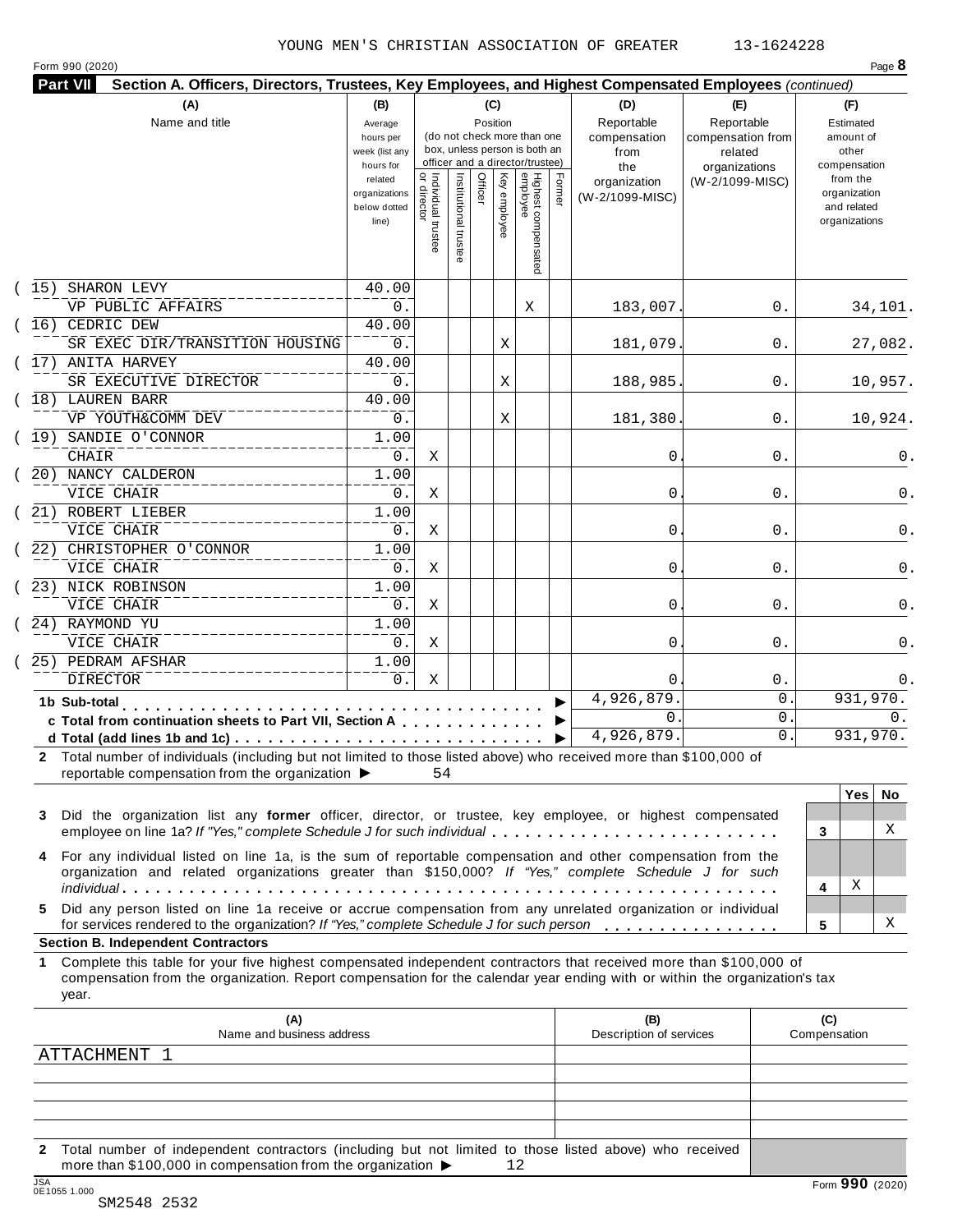| <b>Part VII</b><br>Section A. Officers, Directors, Trustees, Key Employees, and Highest Compensated Employees (continued)<br>(A)                                                                                                                                | (B)                                                                                                      |                                     |                       | (C)                 |              |                                                                                                                                    |        | (D)                                                                          | (E)                                                                            |   | (F)                                                                                                         |     |
|-----------------------------------------------------------------------------------------------------------------------------------------------------------------------------------------------------------------------------------------------------------------|----------------------------------------------------------------------------------------------------------|-------------------------------------|-----------------------|---------------------|--------------|------------------------------------------------------------------------------------------------------------------------------------|--------|------------------------------------------------------------------------------|--------------------------------------------------------------------------------|---|-------------------------------------------------------------------------------------------------------------|-----|
| Name and title                                                                                                                                                                                                                                                  | Average<br>hours per<br>week (list any<br>hours for<br>related<br>organizations<br>below dotted<br>line) | Individual trustee<br>  or director | Institutional trustee | Position<br>Officer | Key employee | (do not check more than one<br>box, unless person is both an<br>officer and a director/trustee)<br>Highest compensated<br>employee | Former | Reportable<br>compensation<br>from<br>the<br>organization<br>(W-2/1099-MISC) | Reportable<br>compensation from<br>related<br>organizations<br>(W-2/1099-MISC) |   | Estimated<br>amount of<br>other<br>compensation<br>from the<br>organization<br>and related<br>organizations |     |
|                                                                                                                                                                                                                                                                 |                                                                                                          |                                     |                       |                     |              |                                                                                                                                    |        |                                                                              |                                                                                |   |                                                                                                             |     |
| SUSAN ALEXANDER<br>26)                                                                                                                                                                                                                                          | 1.00                                                                                                     |                                     |                       |                     |              |                                                                                                                                    |        |                                                                              |                                                                                |   |                                                                                                             |     |
| DIRECTOR AS OF 9/2020                                                                                                                                                                                                                                           | 0.                                                                                                       | Χ                                   |                       |                     |              |                                                                                                                                    |        | 0                                                                            | 0.                                                                             |   |                                                                                                             | 0.  |
| 27) CHRIS BLUNT<br><b>DIRECTOR</b>                                                                                                                                                                                                                              | 1.00<br>0.                                                                                               | Χ                                   |                       |                     |              |                                                                                                                                    |        | 0                                                                            | 0.                                                                             |   |                                                                                                             | 0.  |
| 28) JUSTIN CARROLL                                                                                                                                                                                                                                              | 1.00                                                                                                     |                                     |                       |                     |              |                                                                                                                                    |        |                                                                              |                                                                                |   |                                                                                                             |     |
| <b>DIRECTOR</b>                                                                                                                                                                                                                                                 | 0.                                                                                                       | Χ                                   |                       |                     |              |                                                                                                                                    |        | 0                                                                            | 0.                                                                             |   |                                                                                                             | 0.  |
| WELLINGTON CHEN<br>29)                                                                                                                                                                                                                                          | 1.00                                                                                                     |                                     |                       |                     |              |                                                                                                                                    |        |                                                                              |                                                                                |   |                                                                                                             |     |
| DIRECTOR                                                                                                                                                                                                                                                        | 0.                                                                                                       | Χ                                   |                       |                     |              |                                                                                                                                    |        | 0                                                                            | 0.                                                                             |   |                                                                                                             | 0.  |
| 30) ANDREW CURTIS                                                                                                                                                                                                                                               | 1.00                                                                                                     |                                     |                       |                     |              |                                                                                                                                    |        |                                                                              |                                                                                |   |                                                                                                             |     |
| DIR (BRANCH REP) AS OF 1/2020                                                                                                                                                                                                                                   | 0.                                                                                                       | Χ                                   |                       |                     |              |                                                                                                                                    |        | 0                                                                            | 0.                                                                             |   |                                                                                                             | 0.  |
| 31) RICHARD DELANEY                                                                                                                                                                                                                                             | 1.00                                                                                                     |                                     |                       |                     |              |                                                                                                                                    |        |                                                                              |                                                                                |   |                                                                                                             |     |
| <b>DIRECTOR</b>                                                                                                                                                                                                                                                 | 0.                                                                                                       | Χ                                   |                       |                     |              |                                                                                                                                    |        | 0                                                                            | 0.                                                                             |   |                                                                                                             | 0.  |
| 32) KARIS DURMER                                                                                                                                                                                                                                                | 1.00                                                                                                     |                                     |                       |                     |              |                                                                                                                                    |        |                                                                              |                                                                                |   |                                                                                                             |     |
| <b>DIRECTOR</b>                                                                                                                                                                                                                                                 | 0.                                                                                                       | Χ                                   |                       |                     |              |                                                                                                                                    |        | 0                                                                            | 0.                                                                             |   |                                                                                                             | 0.  |
| 33) STEPHEN FORCIONE                                                                                                                                                                                                                                            | 1.00                                                                                                     |                                     |                       |                     |              |                                                                                                                                    |        |                                                                              |                                                                                |   |                                                                                                             |     |
| DIRECTOR                                                                                                                                                                                                                                                        | 0.                                                                                                       | Χ                                   |                       |                     |              |                                                                                                                                    |        | 0                                                                            | 0.                                                                             |   |                                                                                                             | 0.  |
| 34) BRYAN GONTERMAN                                                                                                                                                                                                                                             | 1.00                                                                                                     |                                     |                       |                     |              |                                                                                                                                    |        |                                                                              |                                                                                |   |                                                                                                             |     |
| DIRECTOR THRU 8/2020                                                                                                                                                                                                                                            | 0.                                                                                                       | Χ                                   |                       |                     |              |                                                                                                                                    |        | 0                                                                            | 0.                                                                             |   |                                                                                                             | 0.  |
| 35) STANLEY GRAYSON                                                                                                                                                                                                                                             | 1.00                                                                                                     |                                     |                       |                     |              |                                                                                                                                    |        |                                                                              |                                                                                |   |                                                                                                             |     |
| DIRECTOR THRU 1/2020                                                                                                                                                                                                                                            | 0.                                                                                                       | Χ                                   |                       |                     |              |                                                                                                                                    |        | 0                                                                            | 0.                                                                             |   |                                                                                                             | 0.  |
| 36) CAS HOLLOWAY                                                                                                                                                                                                                                                | 1.00                                                                                                     |                                     |                       |                     |              |                                                                                                                                    |        |                                                                              |                                                                                |   |                                                                                                             |     |
| <b>DIRECTOR</b>                                                                                                                                                                                                                                                 | 0.                                                                                                       | Χ                                   |                       |                     |              |                                                                                                                                    |        | 0                                                                            | $0$ .                                                                          |   |                                                                                                             | 0.  |
| 1b Sub-total<br>.                                                                                                                                                                                                                                               |                                                                                                          |                                     |                       |                     |              |                                                                                                                                    |        | 0                                                                            | $\mathbf 0$                                                                    |   |                                                                                                             | 0.  |
| c Total from continuation sheets to Part VII, Section A                                                                                                                                                                                                         |                                                                                                          |                                     |                       |                     |              |                                                                                                                                    |        |                                                                              |                                                                                |   |                                                                                                             |     |
|                                                                                                                                                                                                                                                                 |                                                                                                          |                                     |                       |                     |              |                                                                                                                                    |        |                                                                              |                                                                                |   |                                                                                                             |     |
| 2 Total number of individuals (including but not limited to those listed above) who received more than \$100,000 of                                                                                                                                             |                                                                                                          |                                     |                       |                     |              |                                                                                                                                    |        |                                                                              |                                                                                |   |                                                                                                             |     |
| reportable compensation from the organization $\blacktriangleright$                                                                                                                                                                                             |                                                                                                          | 54                                  |                       |                     |              |                                                                                                                                    |        |                                                                              |                                                                                |   |                                                                                                             |     |
|                                                                                                                                                                                                                                                                 |                                                                                                          |                                     |                       |                     |              |                                                                                                                                    |        |                                                                              |                                                                                |   | <b>Yes</b>                                                                                                  | No. |
| Did the organization list any former officer, director, or trustee, key employee, or highest compensated<br>3                                                                                                                                                   |                                                                                                          |                                     |                       |                     |              |                                                                                                                                    |        |                                                                              |                                                                                |   |                                                                                                             | X   |
| employee on line 1a? If "Yes," complete Schedule J for such individual                                                                                                                                                                                          |                                                                                                          |                                     |                       |                     |              |                                                                                                                                    |        |                                                                              |                                                                                | 3 |                                                                                                             |     |
| For any individual listed on line 1a, is the sum of reportable compensation and other compensation from the<br>4<br>organization and related organizations greater than \$150,000? If "Yes," complete Schedule J for such                                       |                                                                                                          |                                     |                       |                     |              |                                                                                                                                    |        |                                                                              |                                                                                | 4 | Χ                                                                                                           |     |
| Did any person listed on line 1a receive or accrue compensation from any unrelated organization or individual<br>5.                                                                                                                                             |                                                                                                          |                                     |                       |                     |              |                                                                                                                                    |        |                                                                              |                                                                                |   |                                                                                                             |     |
| for services rendered to the organization? If "Yes," complete Schedule J for such person                                                                                                                                                                        |                                                                                                          |                                     |                       |                     |              |                                                                                                                                    |        |                                                                              |                                                                                | 5 |                                                                                                             | Χ   |
| <b>Section B. Independent Contractors</b>                                                                                                                                                                                                                       |                                                                                                          |                                     |                       |                     |              |                                                                                                                                    |        |                                                                              |                                                                                |   |                                                                                                             |     |
| Complete this table for your five highest compensated independent contractors that received more than \$100,000 of<br>1.<br>compensation from the organization. Report compensation for the calendar year ending with or within the organization's tax<br>year. |                                                                                                          |                                     |                       |                     |              |                                                                                                                                    |        |                                                                              |                                                                                |   |                                                                                                             |     |

| (A)<br>Name and business address                                                                                                                                                                                                                                                                                                              | (B)<br>Description of services | (C)<br>Compensation |
|-----------------------------------------------------------------------------------------------------------------------------------------------------------------------------------------------------------------------------------------------------------------------------------------------------------------------------------------------|--------------------------------|---------------------|
|                                                                                                                                                                                                                                                                                                                                               |                                |                     |
|                                                                                                                                                                                                                                                                                                                                               |                                |                     |
|                                                                                                                                                                                                                                                                                                                                               |                                |                     |
|                                                                                                                                                                                                                                                                                                                                               |                                |                     |
|                                                                                                                                                                                                                                                                                                                                               |                                |                     |
| 2 Total number of independent contractors (including but not limited to those listed above) who received<br>$\mathcal{A}$ . A respectively in the contract of the contract of the contract of the contract of the contract of the contract of the contract of the contract of the contract of the contract of the contract of the contract of |                                |                     |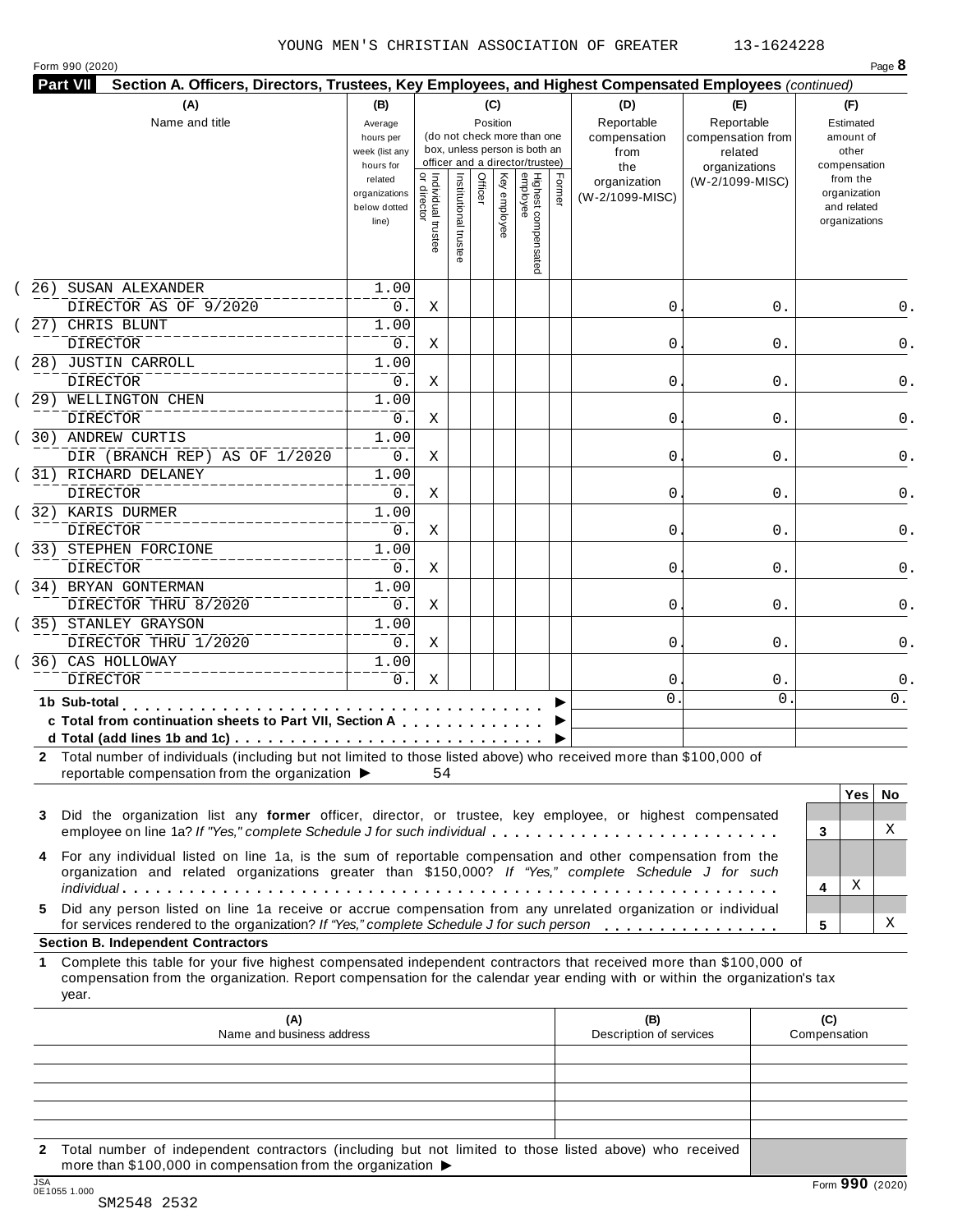Form 990 (2020) Page **8**

|   | (A)<br>Name and title                                                                                                                                                                                                | (B)<br>Average<br>hours per                       |                                |               | (C)     |              |                                                                                                 |        | (D)                                    | (E)                                        | (F)                                                      |
|---|----------------------------------------------------------------------------------------------------------------------------------------------------------------------------------------------------------------------|---------------------------------------------------|--------------------------------|---------------|---------|--------------|-------------------------------------------------------------------------------------------------|--------|----------------------------------------|--------------------------------------------|----------------------------------------------------------|
|   |                                                                                                                                                                                                                      |                                                   |                                |               |         |              |                                                                                                 |        |                                        |                                            |                                                          |
|   |                                                                                                                                                                                                                      | week (list any<br>hours for                       |                                |               |         | Position     | (do not check more than one<br>box, unless person is both an<br>officer and a director/trustee) |        | Reportable<br>compensation<br>from     | Reportable<br>compensation from<br>related | Estimated<br>amount of<br>other<br>compensation          |
|   |                                                                                                                                                                                                                      | related<br>organizations<br>below dotted<br>line) | Individual trustee<br>director | Institutional | Officer | Key employee | Highest compensated<br>employee                                                                 | Former | the<br>organization<br>(W-2/1099-MISC) | organizations<br>(W-2/1099-MISC)           | from the<br>organization<br>and related<br>organizations |
|   | 37) STEVEN KIMBLE<br><b>DIRECTOR</b>                                                                                                                                                                                 | 1.00<br>0.                                        | Χ                              |               |         |              |                                                                                                 |        | 0                                      | 0.                                         | $0$ .                                                    |
|   | 38) ROBERT KNAKAL<br><b>DIRECTOR</b>                                                                                                                                                                                 | 1.00<br>$0$ .                                     | Χ                              |               |         |              |                                                                                                 |        | 0                                      | 0.                                         | $0$ .                                                    |
|   | 39) HILDY KURYK                                                                                                                                                                                                      | 1.00                                              |                                |               |         |              |                                                                                                 |        |                                        |                                            | $0$ .                                                    |
|   | <b>DIRECTOR</b><br>(40) HENRY KUYKENDALL                                                                                                                                                                             | $0$ .<br>1.00                                     | Χ                              |               |         |              |                                                                                                 |        | 0                                      | 0.                                         |                                                          |
|   | DIRECTOR THRU 12/2020<br>( 41) JEFFREY LEVY                                                                                                                                                                          | 0.<br>1.00                                        | Χ                              |               |         |              |                                                                                                 |        | 0                                      | 0.                                         |                                                          |
|   | <b>DIRECTOR</b>                                                                                                                                                                                                      | 0.                                                | Χ                              |               |         |              |                                                                                                 |        | 0                                      | 0.                                         |                                                          |
|   | (42) SAL MAGLIETTA<br><b>DIRECTOR</b>                                                                                                                                                                                | 1.00<br>0.                                        | Χ                              |               |         |              |                                                                                                 |        | 0                                      | 0.                                         |                                                          |
|   | (43) JOSEPH MCSHANE<br><b>DIRECTOR</b>                                                                                                                                                                               | 1.00<br>0.                                        | Χ                              |               |         |              |                                                                                                 |        | 0                                      | 0.                                         |                                                          |
|   | ( 44) FRANK MONTERISI<br>DIRECTOR THRU 1/2020                                                                                                                                                                        | 1.00<br>0.                                        | Χ                              |               |         |              |                                                                                                 |        | 0                                      | 0.                                         |                                                          |
|   | ( 45) MAGGIE PARENT<br><b>DIRECTOR</b>                                                                                                                                                                               | 1.00<br>0.                                        | Χ                              |               |         |              |                                                                                                 |        | 0                                      | 0.                                         |                                                          |
|   | (46) DONAHUE PEEBLES<br><b>DIRECTOR</b>                                                                                                                                                                              | 1.00<br>0.                                        | Χ                              |               |         |              |                                                                                                 |        | 0                                      | 0.                                         |                                                          |
|   | 47) THOMAS QUINLAN III<br><b>DIRECTOR</b>                                                                                                                                                                            | 1.00<br>0.                                        | Χ                              |               |         |              |                                                                                                 |        | 0                                      | 0.                                         |                                                          |
|   | 1b Sub-total<br>.                                                                                                                                                                                                    |                                                   |                                |               |         |              |                                                                                                 |        | 0                                      | $\Omega$                                   | 0.                                                       |
|   | c Total from continuation sheets to Part VII, Section A                                                                                                                                                              |                                                   |                                |               |         |              |                                                                                                 |        |                                        |                                            |                                                          |
|   | 2 Total number of individuals (including but not limited to those listed above) who received more than \$100,000 of<br>reportable compensation from the organization $\blacktriangleright$ 54                        |                                                   |                                |               |         |              |                                                                                                 |        |                                        |                                            |                                                          |
| 3 | Did the organization list any former officer, director, or trustee, key employee, or highest compensated<br>employee on line 1a? If "Yes," complete Schedule J for such individual                                   |                                                   |                                |               |         |              |                                                                                                 |        |                                        |                                            | Yes   No<br>Χ<br>3                                       |
|   | For any individual listed on line 1a, is the sum of reportable compensation and other compensation from the<br>organization and related organizations greater than \$150,000? If "Yes," complete Schedule J for such |                                                   |                                |               |         |              |                                                                                                 |        |                                        |                                            | X<br>4                                                   |
|   | Did any person listed on line 1a receive or accrue compensation from any unrelated organization or individual<br>for services rendered to the organization? If "Yes," complete Schedule J for such person            |                                                   |                                |               |         |              |                                                                                                 |        |                                        |                                            | Χ<br>5                                                   |

#### **Section B. Independent Contractors**

**1** Complete this table for your five highest compensated independent contractors that received more than \$100,000 of compensation from the organization. Report compensation for the calendar year ending with or within the organization's tax year.

|     | (A)<br>Name and business address                                                                                                                                                            | (B)<br>Description of services | (C)<br>Compensation |
|-----|---------------------------------------------------------------------------------------------------------------------------------------------------------------------------------------------|--------------------------------|---------------------|
|     |                                                                                                                                                                                             |                                |                     |
|     |                                                                                                                                                                                             |                                |                     |
|     |                                                                                                                                                                                             |                                |                     |
|     |                                                                                                                                                                                             |                                |                     |
|     |                                                                                                                                                                                             |                                |                     |
|     | 2 Total number of independent contractors (including but not limited to those listed above) who received<br>more than \$100,000 in compensation from the organization $\blacktriangleright$ |                                |                     |
| 10A |                                                                                                                                                                                             |                                | $\sim$ $\sim$       |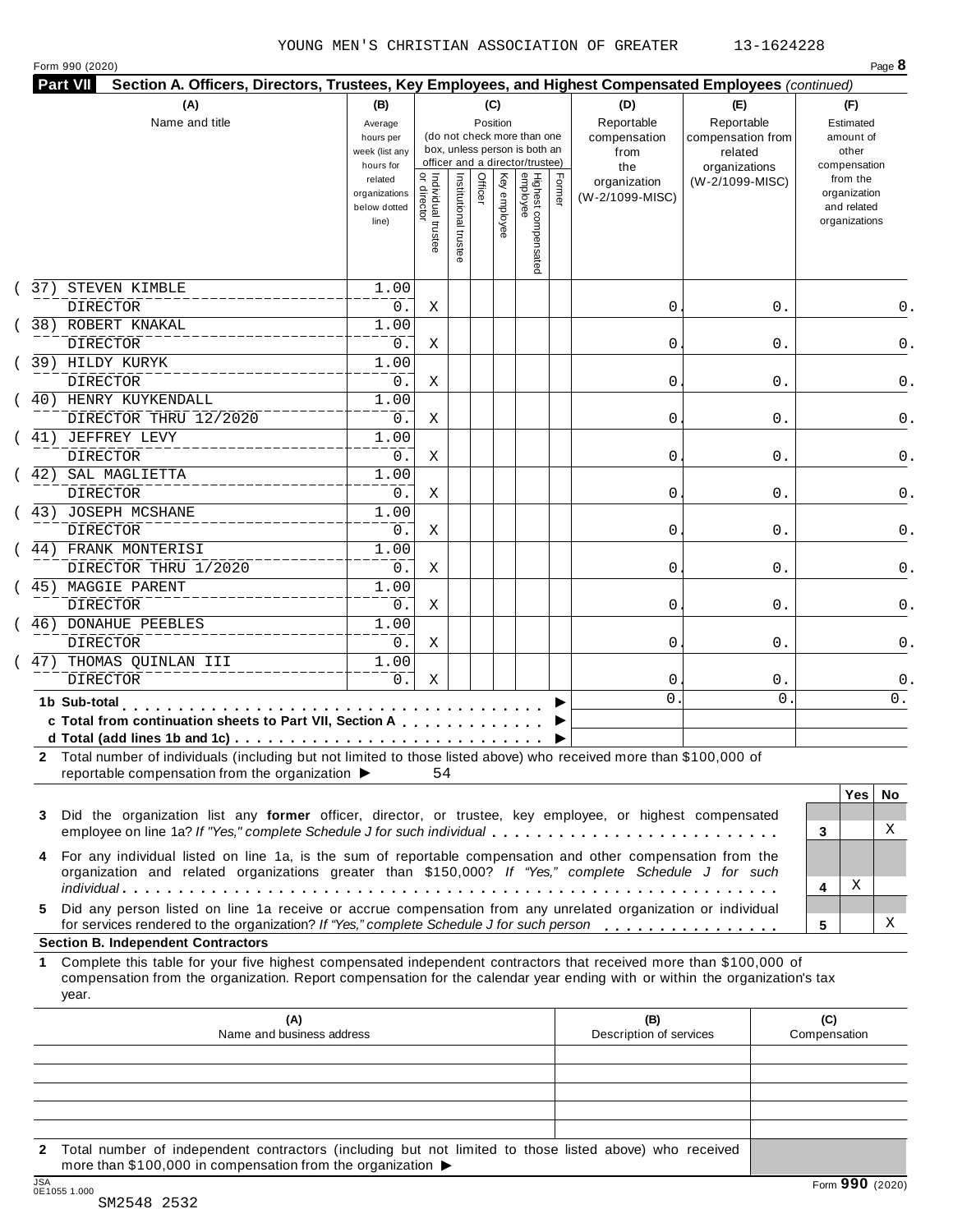Form 990 (2020) Page **8**

| Part VII     | Section A. Officers, Directors, Trustees, Key Employees, and Highest Compensated Employees (continued)                                                                                                                                                                                        |                                                            |                                |                    |         |                 |                                                                                                 |        |                                                  |                                                                    |    |                                                          |
|--------------|-----------------------------------------------------------------------------------------------------------------------------------------------------------------------------------------------------------------------------------------------------------------------------------------------|------------------------------------------------------------|--------------------------------|--------------------|---------|-----------------|-------------------------------------------------------------------------------------------------|--------|--------------------------------------------------|--------------------------------------------------------------------|----|----------------------------------------------------------|
|              | (A)<br>Name and title                                                                                                                                                                                                                                                                         | (B)<br>Average<br>hours per<br>week (list any<br>hours for |                                |                    |         | (C)<br>Position | (do not check more than one<br>box, unless person is both an<br>officer and a director/trustee) |        | (D)<br>Reportable<br>compensation<br>from<br>the | (E)<br>Reportable<br>compensation from<br>related<br>organizations |    | (F)<br>Estimated<br>amount of<br>other<br>compensation   |
|              |                                                                                                                                                                                                                                                                                               | related<br>organizations<br>below dotted<br>line)          | Individual trustee<br>director | Institutional trus | Officer | Key employee    | Highest compensated<br>employee                                                                 | Former | organization<br>(W-2/1099-MISC)                  | (W-2/1099-MISC)                                                    |    | from the<br>organization<br>and related<br>organizations |
|              | 48) WAYNE RILEY<br><b>DIRECTOR</b>                                                                                                                                                                                                                                                            | 1.00<br>0.                                                 | Χ                              |                    |         |                 |                                                                                                 |        | 0                                                |                                                                    | 0. |                                                          |
|              | 49) MICHAEL RODGERS<br><b>DIRECTOR</b>                                                                                                                                                                                                                                                        | 1.00<br>0.                                                 | Χ                              |                    |         |                 |                                                                                                 |        | 0                                                |                                                                    | 0. |                                                          |
|              | 50) CLEVELAND RUECKERT<br><b>DIRECTOR</b>                                                                                                                                                                                                                                                     | 1.00<br>0.                                                 | Χ                              |                    |         |                 |                                                                                                 |        | 0                                                |                                                                    | 0. |                                                          |
|              | 51) ELIZABETH RUTLEDGE<br><b>DIRECTOR</b>                                                                                                                                                                                                                                                     | 1.00<br>0.                                                 | Χ                              |                    |         |                 |                                                                                                 |        | 0                                                |                                                                    | 0. |                                                          |
|              | 52) CASEY SANTOS<br><b>DIRECTOR</b>                                                                                                                                                                                                                                                           | 1.00<br>0.                                                 | Χ                              |                    |         |                 |                                                                                                 |        | 0                                                |                                                                    | 0. |                                                          |
|              | 53) PHILIPPE VISSER<br>DIRECTOR THRU 12/2020                                                                                                                                                                                                                                                  | 1.00<br>0.                                                 | Χ                              |                    |         |                 |                                                                                                 |        | 0                                                |                                                                    | 0. |                                                          |
|              | 54) BERNARD WARREN<br>DIR (BRANCH REP)<br>AS OF 1/2020                                                                                                                                                                                                                                        | 1.00<br>0.                                                 | Χ                              |                    |         |                 |                                                                                                 |        | 0                                                |                                                                    | 0. |                                                          |
|              | 55) MICHAEL ZARCONE<br><b>DIRECTOR</b>                                                                                                                                                                                                                                                        | 1.00<br>0.                                                 | Χ                              |                    |         |                 |                                                                                                 |        | 0                                                |                                                                    | 0. |                                                          |
|              |                                                                                                                                                                                                                                                                                               |                                                            |                                |                    |         |                 |                                                                                                 |        |                                                  |                                                                    |    |                                                          |
|              |                                                                                                                                                                                                                                                                                               |                                                            |                                |                    |         |                 |                                                                                                 |        |                                                  |                                                                    |    |                                                          |
|              |                                                                                                                                                                                                                                                                                               |                                                            |                                |                    |         |                 |                                                                                                 |        |                                                  |                                                                    |    |                                                          |
| 1b Sub-total | c Total from continuation sheets to Part VII, Section A                                                                                                                                                                                                                                       |                                                            |                                |                    |         |                 |                                                                                                 |        | 0.                                               |                                                                    | 0  | 0.                                                       |
|              | 2 Total number of individuals (including but not limited to those listed above) who received more than \$100,000 of<br>reportable compensation from the organization ▶ 54                                                                                                                     |                                                            |                                |                    |         |                 |                                                                                                 |        |                                                  |                                                                    |    |                                                          |
| 3            | Did the organization list any former officer, director, or trustee, key employee, or highest compensated<br>employee on line 1a? If "Yes," complete Schedule J for such individual                                                                                                            |                                                            |                                |                    |         |                 |                                                                                                 |        |                                                  |                                                                    |    | Yes  <br>No<br>Χ<br>3                                    |
|              | For any individual listed on line 1a, is the sum of reportable compensation and other compensation from the<br>organization and related organizations greater than \$150,000? If "Yes," complete Schedule J for such                                                                          |                                                            |                                |                    |         |                 |                                                                                                 |        |                                                  |                                                                    |    | Χ<br>4                                                   |
| 5.           | Did any person listed on line 1a receive or accrue compensation from any unrelated organization or individual<br>for services rendered to the organization? If "Yes," complete Schedule J for such person                                                                                     |                                                            |                                |                    |         |                 |                                                                                                 |        |                                                  |                                                                    |    | Χ<br>5                                                   |
| 1<br>year.   | <b>Section B. Independent Contractors</b><br>Complete this table for your five highest compensated independent contractors that received more than \$100,000 of<br>compensation from the organization. Report compensation for the calendar year ending with or within the organization's tax |                                                            |                                |                    |         |                 |                                                                                                 |        |                                                  |                                                                    |    |                                                          |
|              | (A)<br>Name and business address                                                                                                                                                                                                                                                              |                                                            |                                |                    |         |                 |                                                                                                 |        | (B)<br>Description of services                   |                                                                    |    | (C)<br>Compensation                                      |
|              |                                                                                                                                                                                                                                                                                               |                                                            |                                |                    |         |                 |                                                                                                 |        |                                                  |                                                                    |    |                                                          |
|              |                                                                                                                                                                                                                                                                                               |                                                            |                                |                    |         |                 |                                                                                                 |        |                                                  |                                                                    |    |                                                          |
|              |                                                                                                                                                                                                                                                                                               |                                                            |                                |                    |         |                 |                                                                                                 |        |                                                  |                                                                    |    |                                                          |

**2** Total number of independent contractors (including but not limited to those listed above) who received more than \$100,000 in compensation from the organization  $\triangleright$ <br>  $\frac{\text{JSA}}{0.051005}$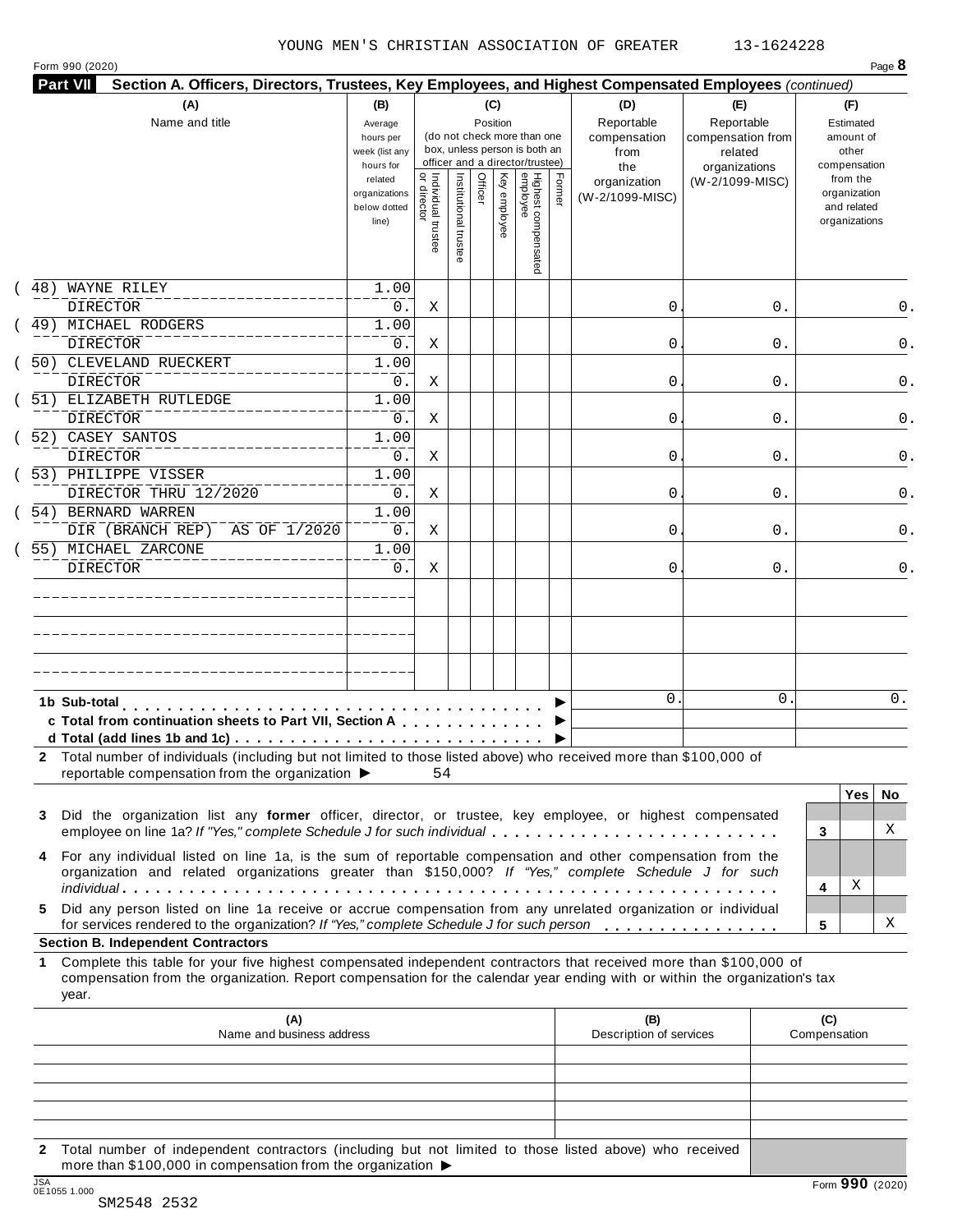|                                                           |           | Form 990 (2020)                                                                                                                                                                                                                      |                |                 |                      | YOUNG MEN'S CHRISTIAN ASSOCIATION OF GREATER |                                       | 13-1624228                    | Page 9                                                 |
|-----------------------------------------------------------|-----------|--------------------------------------------------------------------------------------------------------------------------------------------------------------------------------------------------------------------------------------|----------------|-----------------|----------------------|----------------------------------------------|---------------------------------------|-------------------------------|--------------------------------------------------------|
|                                                           | Part VIII | <b>Statement of Revenue</b>                                                                                                                                                                                                          |                |                 |                      |                                              |                                       |                               |                                                        |
|                                                           |           |                                                                                                                                                                                                                                      |                |                 |                      | (A)                                          | (B)                                   | $\overline{C}$                | (D)                                                    |
|                                                           |           |                                                                                                                                                                                                                                      |                |                 |                      | Total revenue                                | Related or exempt<br>function revenue | Unrelated<br>business revenue | Revenue excluded<br>from tax under<br>sections 512-514 |
|                                                           | 1a        | Federated campaigns <b>Federated</b>                                                                                                                                                                                                 |                | 1a              |                      |                                              |                                       |                               |                                                        |
| Contributions, Gifts, Grants<br>and Other Similar Amounts | b         | Membership dues <b>All Accords</b> Membership dues                                                                                                                                                                                   |                | 1b              |                      |                                              |                                       |                               |                                                        |
|                                                           | c         | Fundraising events <b>Fundraising</b>                                                                                                                                                                                                |                | 1c              | 40,169.              |                                              |                                       |                               |                                                        |
|                                                           | d         | Related organizations <b>and the set of the set of the set of the set of the set of the set of the set of the set of the set of the set of the set of the set of the set of the set of the set of the set of the set of the set </b> |                | 1 <sub>d</sub>  |                      |                                              |                                       |                               |                                                        |
|                                                           | е<br>f    | Government grants (contributions).<br>All other contributions, gifts, grants,                                                                                                                                                        |                | 1e              | 52,759,901.          |                                              |                                       |                               |                                                        |
|                                                           |           | and similar amounts not included above                                                                                                                                                                                               |                | 1f              | 7,596,915.           |                                              |                                       |                               |                                                        |
|                                                           | g         | Noncash contributions included in                                                                                                                                                                                                    |                |                 |                      |                                              |                                       |                               |                                                        |
|                                                           |           | lines $1a-1f$ $\ldots$ $\ldots$ $\ldots$ $\ldots$                                                                                                                                                                                    |                | 1g $\sqrt{5}$   | 216,059.             |                                              |                                       |                               |                                                        |
|                                                           |           |                                                                                                                                                                                                                                      |                |                 |                      | 60,396,985.                                  |                                       |                               |                                                        |
|                                                           |           |                                                                                                                                                                                                                                      |                |                 | <b>Business Code</b> |                                              |                                       |                               |                                                        |
| Program Service<br>Revenue                                | 2a        | MEMBERSHIP DUES & PROGRAM FEES<br>RESIDENCE & RELATED SERVICES                                                                                                                                                                       |                |                 | 813410<br>813410     | 34, 471, 855.<br>23,644,984.                 | 34, 471, 855.<br>23,644,984           |                               |                                                        |
|                                                           | b<br>c    | OTHER FEES                                                                                                                                                                                                                           |                |                 | 813410               | 762,813.                                     | 762,813.                              |                               |                                                        |
|                                                           | d         |                                                                                                                                                                                                                                      |                |                 |                      |                                              |                                       |                               |                                                        |
|                                                           | е         |                                                                                                                                                                                                                                      |                |                 |                      |                                              |                                       |                               |                                                        |
|                                                           | f         | All other program service revenue                                                                                                                                                                                                    |                |                 |                      |                                              |                                       |                               |                                                        |
|                                                           | g         |                                                                                                                                                                                                                                      |                |                 |                      | 58,879,652.                                  |                                       |                               |                                                        |
|                                                           | 3         | Investment income (including dividends, interest, and                                                                                                                                                                                |                |                 |                      | 2,429,391.                                   |                                       |                               | 2,429,391.                                             |
|                                                           | 4         | Income from investment of tax-exempt bond proceeds $\blacktriangleright$                                                                                                                                                             |                |                 |                      | $0$ .                                        |                                       |                               |                                                        |
|                                                           | 5         |                                                                                                                                                                                                                                      |                |                 |                      | $\mathbf{0}$ .                               |                                       |                               |                                                        |
|                                                           |           |                                                                                                                                                                                                                                      | (i) Real       |                 | (ii) Personal        |                                              |                                       |                               |                                                        |
|                                                           | 6a        | Gross rents<br>6a                                                                                                                                                                                                                    |                |                 |                      |                                              |                                       |                               |                                                        |
|                                                           | b         | Less: rental expenses<br>6b                                                                                                                                                                                                          |                |                 |                      |                                              |                                       |                               |                                                        |
|                                                           | c         | Rental income or (loss)<br>6с                                                                                                                                                                                                        |                |                 |                      | 0.                                           |                                       |                               |                                                        |
|                                                           | d<br>7a   | Gross amount from                                                                                                                                                                                                                    | (i) Securities |                 | (ii) Other           |                                              |                                       |                               |                                                        |
|                                                           |           | sales<br>of<br>assets                                                                                                                                                                                                                |                |                 |                      |                                              |                                       |                               |                                                        |
|                                                           |           | other than inventory<br>7a                                                                                                                                                                                                           | 24, 184, 261.  |                 |                      |                                              |                                       |                               |                                                        |
|                                                           | b         | Less: cost or other basis                                                                                                                                                                                                            |                |                 |                      |                                              |                                       |                               |                                                        |
| <b>Other Revenue</b>                                      |           | 7b<br>and sales expenses                                                                                                                                                                                                             | 19,507,977.    |                 |                      |                                              |                                       |                               |                                                        |
|                                                           | c         | Gain or (loss) 7c                                                                                                                                                                                                                    |                | 4,676,284.      |                      | 4,676,284.                                   |                                       |                               | 4,676,284.                                             |
|                                                           | d         | Net gain or (loss) $\cdots$ $\cdots$ $\cdots$ $\cdots$ $\cdots$ $\cdots$ $\cdots$                                                                                                                                                    |                |                 |                      |                                              |                                       |                               |                                                        |
|                                                           | 8а        | Gross<br>income from fundraising<br>events (not including \$                                                                                                                                                                         | 40,169         |                 |                      |                                              |                                       |                               |                                                        |
|                                                           |           | of contributions reported on line                                                                                                                                                                                                    |                |                 |                      |                                              |                                       |                               |                                                        |
|                                                           |           | 1c). See Part IV, line 18                                                                                                                                                                                                            |                | 8а              | 5,739.               |                                              |                                       |                               |                                                        |
|                                                           | b         | Less: direct expenses                                                                                                                                                                                                                |                | 8b              | 5,739.               |                                              |                                       |                               |                                                        |
|                                                           | c         | Net income or (loss) from fundraising events ▶                                                                                                                                                                                       |                |                 |                      | 0.                                           |                                       |                               |                                                        |
|                                                           | 9а        | Gross<br>income<br>from<br>activities. See Part IV, line 19                                                                                                                                                                          | gaming         | 9а              | 0.                   |                                              |                                       |                               |                                                        |
|                                                           | b         | Less: direct expenses extending the state of the state of the state of the state of the state of the state of the state of the state of the state of the state of the state of the state of the state of the state of the stat       |                | 9b              | 0.                   |                                              |                                       |                               |                                                        |
|                                                           | c         | Net income or (loss) from gaming activities ▶                                                                                                                                                                                        |                |                 |                      | 0.                                           |                                       |                               |                                                        |
|                                                           | 10a       | Gross<br>sales<br>of inventory,                                                                                                                                                                                                      | less           |                 |                      |                                              |                                       |                               |                                                        |
|                                                           |           | returns and allowances                                                                                                                                                                                                               |                | 10a             | $\mathsf{0}$ .       |                                              |                                       |                               |                                                        |
|                                                           | b         | Less: cost of goods sold                                                                                                                                                                                                             |                | 10 <sub>b</sub> | $\mathbf{0}$ .       |                                              |                                       |                               |                                                        |
|                                                           |           | Net income or (loss) from sales of inventory                                                                                                                                                                                         |                |                 | <b>Business Code</b> | 0.                                           |                                       |                               |                                                        |
|                                                           |           |                                                                                                                                                                                                                                      |                |                 |                      |                                              |                                       |                               |                                                        |
|                                                           | 11a<br>b  |                                                                                                                                                                                                                                      |                |                 |                      |                                              |                                       |                               |                                                        |
|                                                           | c         |                                                                                                                                                                                                                                      |                |                 |                      |                                              |                                       |                               |                                                        |
| Miscellaneous<br>Revenue                                  | d         | All other revenue                                                                                                                                                                                                                    |                |                 |                      |                                              |                                       |                               |                                                        |
|                                                           |           | Total. Add lines 11a-11d ▶                                                                                                                                                                                                           |                |                 |                      | 0.                                           |                                       |                               |                                                        |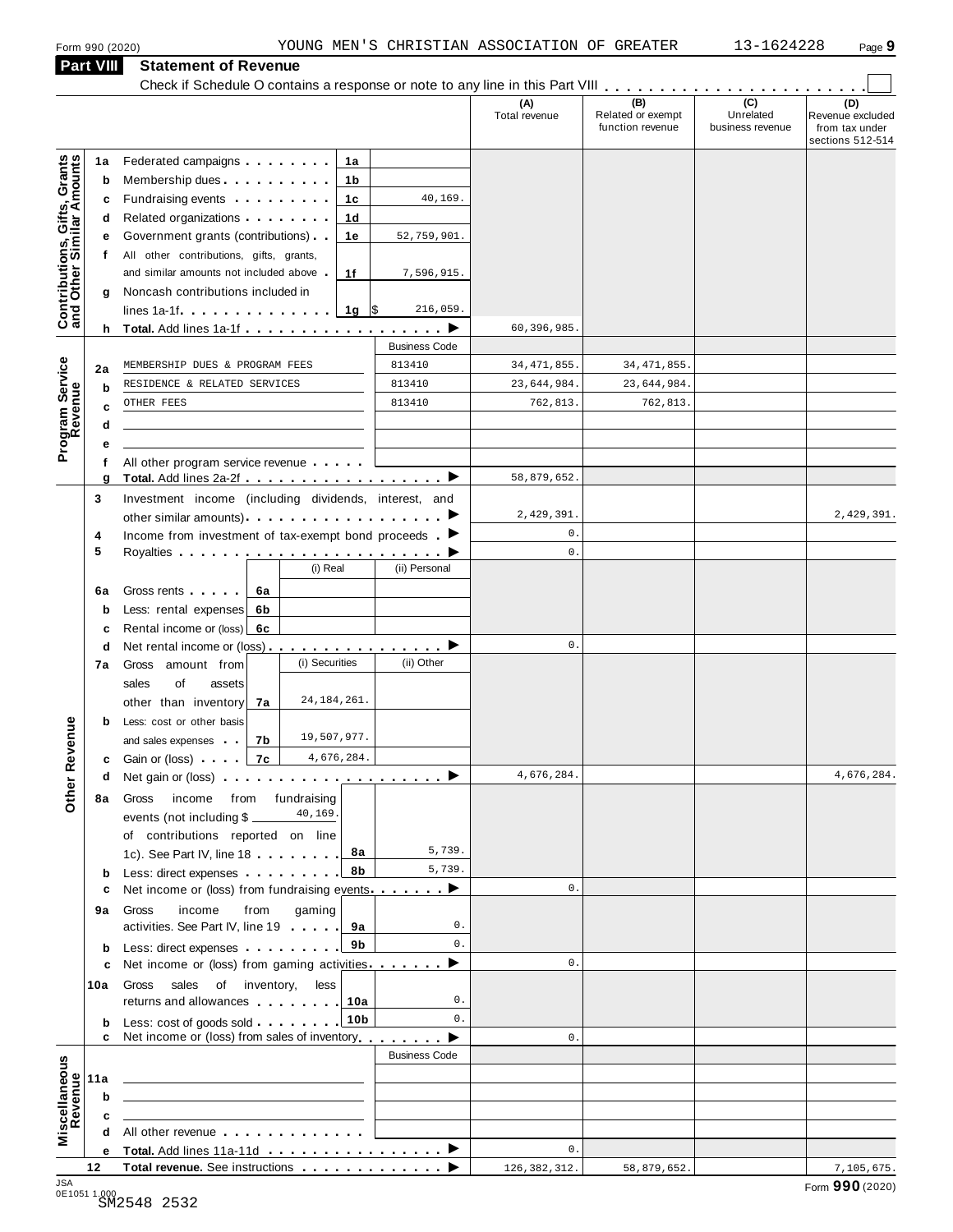| Form 990 (2020)                                                                                                                               |     |                          | YOUNG MEN'S CHRISTIAN ASSOCIATION OF GREATER |                                           | 13-1624228<br>Page 10          |
|-----------------------------------------------------------------------------------------------------------------------------------------------|-----|--------------------------|----------------------------------------------|-------------------------------------------|--------------------------------|
| <b>Part IX</b> Statement of Functional Expenses                                                                                               |     |                          |                                              |                                           |                                |
| Section 501(c)(3) and 501(c)(4) organizations must complete all columns. All other organizations must complete column (A).                    |     |                          |                                              |                                           |                                |
|                                                                                                                                               |     |                          |                                              |                                           |                                |
| Do not include amounts reported on lines 6b, 7b,<br>8b, 9b, and 10b of Part VIII.                                                             |     | (A)<br>Total expenses    | (B)<br>Program service<br>expenses           | (C)<br>Management and<br>general expenses | (D)<br>Fundraising<br>expenses |
| 1 Grants and other assistance to domestic organizations                                                                                       |     |                          |                                              |                                           |                                |
| and domestic governments. See Part IV, line 21                                                                                                |     | $\mathbf 0$ .            |                                              |                                           |                                |
| 2 Grants and other assistance to domestic<br>individuals. See Part IV, line 22                                                                |     | 165,000.                 | 165,000.                                     |                                           |                                |
| 3 Grants and other assistance to foreign                                                                                                      |     |                          |                                              |                                           |                                |
| foreign governments,<br>organizations,<br>foreign individuals. See Part IV, lines 15 and 16                                                   | and | 0.                       |                                              |                                           |                                |
| 4 Benefits paid to or for members                                                                                                             |     | $\Omega$                 |                                              |                                           |                                |
| 5 Compensation of current officers, directors,                                                                                                |     |                          |                                              |                                           |                                |
| trustees, and key employees expressed and the state of the state of the state of the state of the state of the                                |     | 4,639,001.               | 1,056,113.                                   | 3,316,005.                                | 266,883.                       |
| 6 Compensation not included above to disqualified<br>persons (as defined under section 4958(f)(1)) and                                        |     | $\mathsf{0}$ .           |                                              |                                           |                                |
| persons described in section 4958(c)(3)(B)                                                                                                    |     | 47, 194, 750.            | 41, 359, 751.                                | 5,061,558.                                | 773,441.                       |
| 7 Other salaries and wages<br>8 Pension plan accruals and contributions (include                                                              |     |                          |                                              |                                           |                                |
| section 401(k) and 403(b) employer contributions)                                                                                             |     | 1,711,323.               | 1,335,368.                                   | 346,511.                                  | 29,444.                        |
| Other employee benefits<br>9                                                                                                                  |     | 5, 131, 263.             | 4,093,167.                                   | 937,549.                                  | 100,547.                       |
| Payroll taxes<br>10                                                                                                                           |     | 10,533,156.              | 9,509,820.                                   | 851,544.                                  | 171,792.                       |
| 11 Fees for services (nonemployees):                                                                                                          |     |                          |                                              |                                           |                                |
| a Management experience and management                                                                                                        |     | $\mathbf 0$<br>571, 150. |                                              |                                           |                                |
|                                                                                                                                               |     | 510,059.                 | 193,658.                                     | 377,492.<br>510,059.                      |                                |
| c Accounting                                                                                                                                  |     | 33,070.                  |                                              | 33,070.                                   |                                |
| e Professional fundraising services. See Part IV, line 17                                                                                     |     | $\mathbf{0}$             |                                              |                                           |                                |
| f Investment management fees                                                                                                                  |     | 282,388.                 |                                              | 282,388.                                  |                                |
| <b>g</b> Other. (If line 11g amount exceeds 10% of line 25, column                                                                            |     |                          |                                              |                                           |                                |
| (A) amount, list line 11g expenses on Schedule O.).                                                                                           |     | 10,283,568.              | 9,779,129.                                   | 313,755.                                  | 190,684.                       |
| 12 Advertising and promotion                                                                                                                  |     | 1,935,965.               | 1,735,161.                                   | 69,327.                                   | 131, 477.                      |
| 13 Office expenses                                                                                                                            |     | 5,644,581.<br>6,738,558. | 5,035,039.<br>6,738,558.                     | 490,591.                                  | 118,951.                       |
| 14 Information technology<br>14 Information technology<br>1.                                                                                  |     | 0.                       |                                              |                                           |                                |
| 15<br>16<br>Occupancy experience and the control of the set of the set of the set of the set of the set of the set of the                     |     | 7,823,046.               | 7,432,527.                                   | 388,823.                                  | 1,696.                         |
| 17                                                                                                                                            |     | 88, 363.                 | 88,363.                                      |                                           |                                |
| Payments of travel or entertainment expenses<br>18                                                                                            |     |                          |                                              |                                           |                                |
| for any federal, state, or local public officials                                                                                             |     | $\mathbf 0$              |                                              |                                           |                                |
| Conferences, conventions, and meetings<br>19                                                                                                  |     | 517,332.                 | 230,513.                                     | 277,054.                                  | 9,765.                         |
| 20<br>Interest $\ldots$ , $\ldots$ , $\ldots$ , $\ldots$ , $\ldots$ , $\ldots$ , $\ldots$                                                     |     | 4,900,362.               | 4,900,362.                                   |                                           |                                |
| Payments to affiliates <b>All Accords</b> Payments to affiliates<br>21                                                                        |     | 424, 312.<br>17,519,218. | 424, 312.<br>17, 321, 695.                   | 177,771.                                  | 19,752.                        |
| Depreciation, depletion, and amortization<br>22                                                                                               |     | $\overline{3,722,611}$ . | 3,430,731.                                   | 291,880.                                  |                                |
| 23<br>Insurance<br>Other expenses. Itemize expenses not covered<br>24.                                                                        |     |                          |                                              |                                           |                                |
| above (List miscellaneous expenses on line 24e. If                                                                                            |     |                          |                                              |                                           |                                |
| line 24e amount exceeds 10% of line 25, column                                                                                                |     |                          |                                              |                                           |                                |
| (A) amount, list line 24e expenses on Schedule O.)                                                                                            |     |                          |                                              |                                           |                                |
| <u> 1980 - John Stone, Amerikaansk politiker (</u> † 1902)                                                                                    |     |                          |                                              |                                           |                                |
| <u> 1989 - Andrea Stadt Britain, amerikansk politik (</u><br>b                                                                                |     |                          |                                              |                                           |                                |
|                                                                                                                                               |     |                          |                                              |                                           |                                |
| e All other expenses                                                                                                                          |     |                          |                                              |                                           |                                |
| 25 Total functional expenses. Add lines 1 through 24e                                                                                         |     | 130, 369, 076.           | 114,829,267.                                 | 13,725,377.                               | 1,814,432.                     |
| 26 Joint costs. Complete this line only if the<br>organization reported in column (B) joint costs<br>from a combined educational campaign and |     |                          |                                              |                                           |                                |
| fundraising solicitation. Check here<br>following SOP 98-2 (ASC 958-720)                                                                      | if  | $\mathbf{0}$             |                                              |                                           |                                |
|                                                                                                                                               |     |                          |                                              |                                           | Form 990 (2020)                |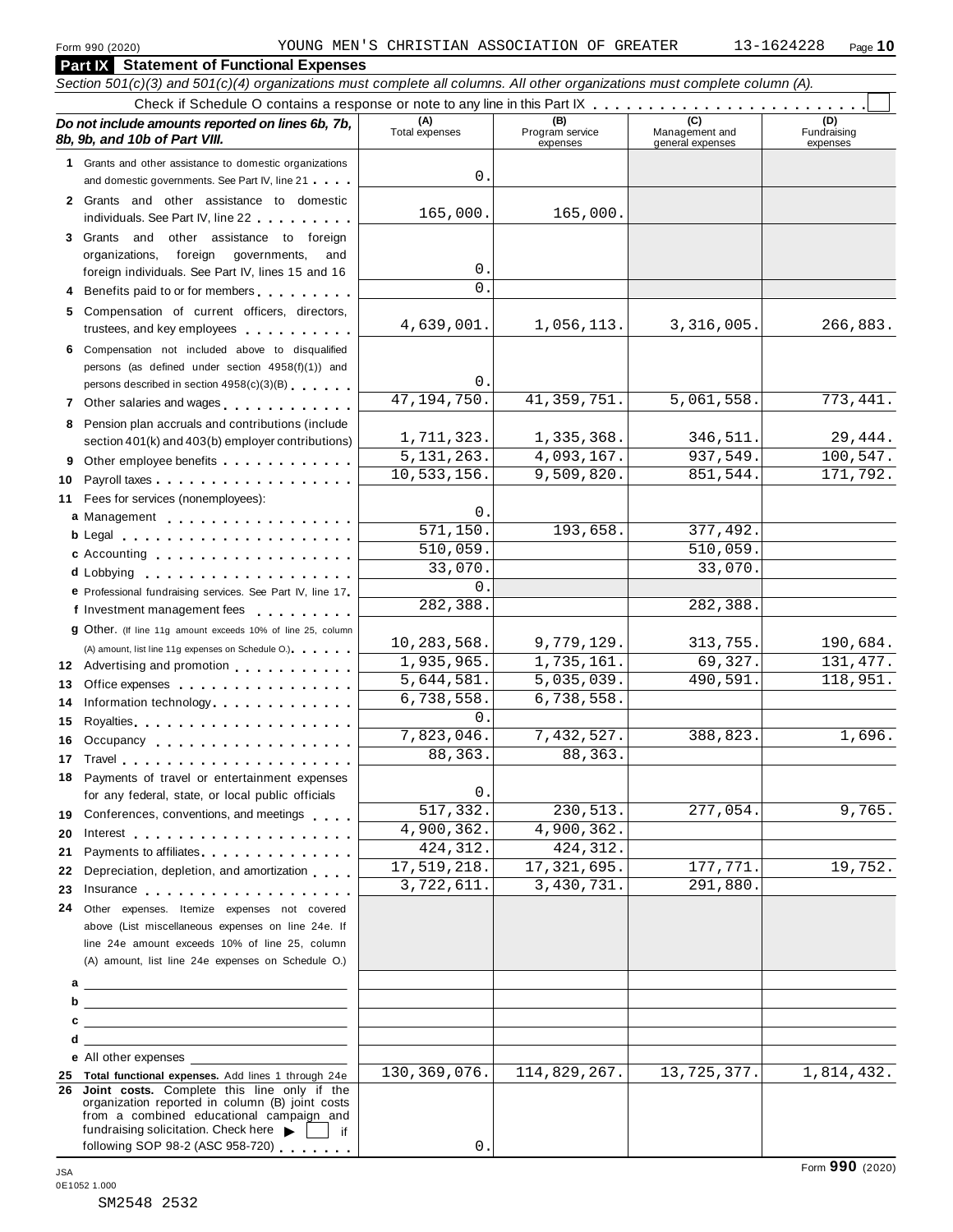| .<br>.,<br>٠ |  |
|--------------|--|

|              | YOUNG MEN'S CHRISTIAN ASSOCIATION OF GREATER<br>Form 990 (2020)                               |                          |                         | 13-1624228<br>Page 11     |
|--------------|-----------------------------------------------------------------------------------------------|--------------------------|-------------------------|---------------------------|
| Part X       | <b>Balance Sheet</b>                                                                          |                          |                         |                           |
|              | Check if Schedule O contains a response or note to any line in this Part X                    |                          |                         |                           |
|              |                                                                                               | (A)<br>Beginning of year |                         | (B)<br>End of year        |
| 1.           |                                                                                               | 33, 948, 492.            | $\mathbf{1}$            | 47,884,145.               |
| $\mathbf{2}$ |                                                                                               | 29,634,924.              | $\overline{2}$          | 834,000.                  |
| 3            |                                                                                               | 4, 182, 237.             | $\overline{\mathbf{3}}$ | 2,007,712.                |
| 4            |                                                                                               | 10, 315, 401.            | $\blacktriangle$        | 11,561,788.               |
| 5            | Loans and other receivables from any current or former officer, director,                     |                          |                         |                           |
|              | trustee, key employee, creator or founder, substantial contributor, or 35%                    |                          |                         |                           |
|              | controlled entity or family member of any of these persons                                    | 0.                       | 5                       | $0$ .                     |
| 6            | Loans and other receivables from other disqualified persons (as defined                       |                          |                         |                           |
|              | under section $4958(f)(1)$ , and persons described in section $4958(c)(3)(B)$                 | $\mathsf{0}$ .           | 6                       | 0.                        |
|              |                                                                                               | 0                        | $\overline{7}$          | $0$ .                     |
| 7<br>8       |                                                                                               | 0                        | 8                       | 0.                        |
|              |                                                                                               | 1,914,734.               | 9                       | 1,068,901.                |
| 9            | 10a Land, buildings, and equipment: cost or other                                             |                          |                         |                           |
|              | 572, 303, 978.<br>basis. Complete Part VI of Schedule D 10a                                   |                          |                         |                           |
|              | 264, 201, 055.<br><b>b</b> Less: accumulated depreciation. $\ldots$ , 10b                     | 284, 831, 384.           | 10c                     | 308,102,923.              |
| 11           |                                                                                               | 60,905,630.              | 11                      | 72,850,717.               |
| 12           | Investments - other securities. See Part IV, line 11                                          | 0.                       | 12                      | 0.                        |
| 13           | Investments - program-related. See Part IV, line 11 <b>All and Street Barnetts</b> - program- | $\mathsf{O}$ .           | 13                      | $0$ .                     |
| 14           |                                                                                               | 0                        | 14                      | 0.                        |
| 15           |                                                                                               | 24,076,744.              | 15                      | 22, 711, 211.             |
| 16           |                                                                                               | 449,809,546.             | 16                      | 467,021,397.              |
| 17           | Total assets. Add lines 1 through 15 (must equal line 33)                                     | 41,606,137.              | 17                      | $\overline{53,351,853}$ . |
|              |                                                                                               | $\mathsf{O}$             | 18                      | $0$ .                     |
| 18<br>19     |                                                                                               | 6,616,521.               | 19                      | 5,328,411.                |
|              |                                                                                               | 77,504,443.              | 20                      | 43, 216, 292.             |
| 20<br>21     | Escrow or custodial account liability. Complete Part IV of Schedule D.                        | 0                        | 21                      | $0$ .                     |
| 22           | Loans and other payables to any current or former officer, director,                          |                          |                         |                           |
|              | trustee, key employee, creator or founder, substantial contributor, or 35%                    |                          |                         |                           |
|              | controlled entity or family member of any of these persons                                    | 0.                       | 22                      | 0.                        |
| 23           | Secured mortgages and notes payable to unrelated third parties                                | 6,014,743.               | 23                      | 4,877,089.                |
| 24           | Unsecured notes and loans payable to unrelated third parties.                                 | 53, 550, 976.            | 24                      | 92,928,810.               |
| 25           | Other liabilities (including federal income tax, payables to related third                    |                          |                         |                           |
|              | parties, and other liabilities not included on lines 17-24). Complete Part X                  |                          |                         |                           |
|              |                                                                                               | 0.                       | 25                      | 1,624,109.                |
| 26           |                                                                                               | 185, 292, 820.           | 26                      | 201, 326, 564.            |
|              | Organizations that follow FASB ASC 958, check here ▶                                          |                          |                         |                           |
|              | and complete lines 27, 28, 32, and 33.                                                        |                          |                         |                           |
| 27           |                                                                                               | 200, 812, 763.           | 27                      | 175, 378, 475.            |
| 28           |                                                                                               | 63,703,963.              | 28                      | 90, 316, 358.             |
|              | Organizations that do not follow FASB ASC 958, check here ▶                                   |                          |                         |                           |
|              | and complete lines 29 through 33.                                                             |                          |                         |                           |
| 29           | Capital stock or trust principal, or current funds                                            |                          | 29                      |                           |
| 30           | Paid-in or capital surplus, or land, building, or equipment fund.                             |                          | 30                      |                           |
| 31           | Retained earnings, endowment, accumulated income, or other funds                              |                          | 31                      |                           |
| 32           |                                                                                               | 264, 516, 726.           | 32                      | 265,694,833.              |
| 33           | Total liabilities and net assets/fund balances                                                | 449,809,546.             | 33                      | 467,021,397.              |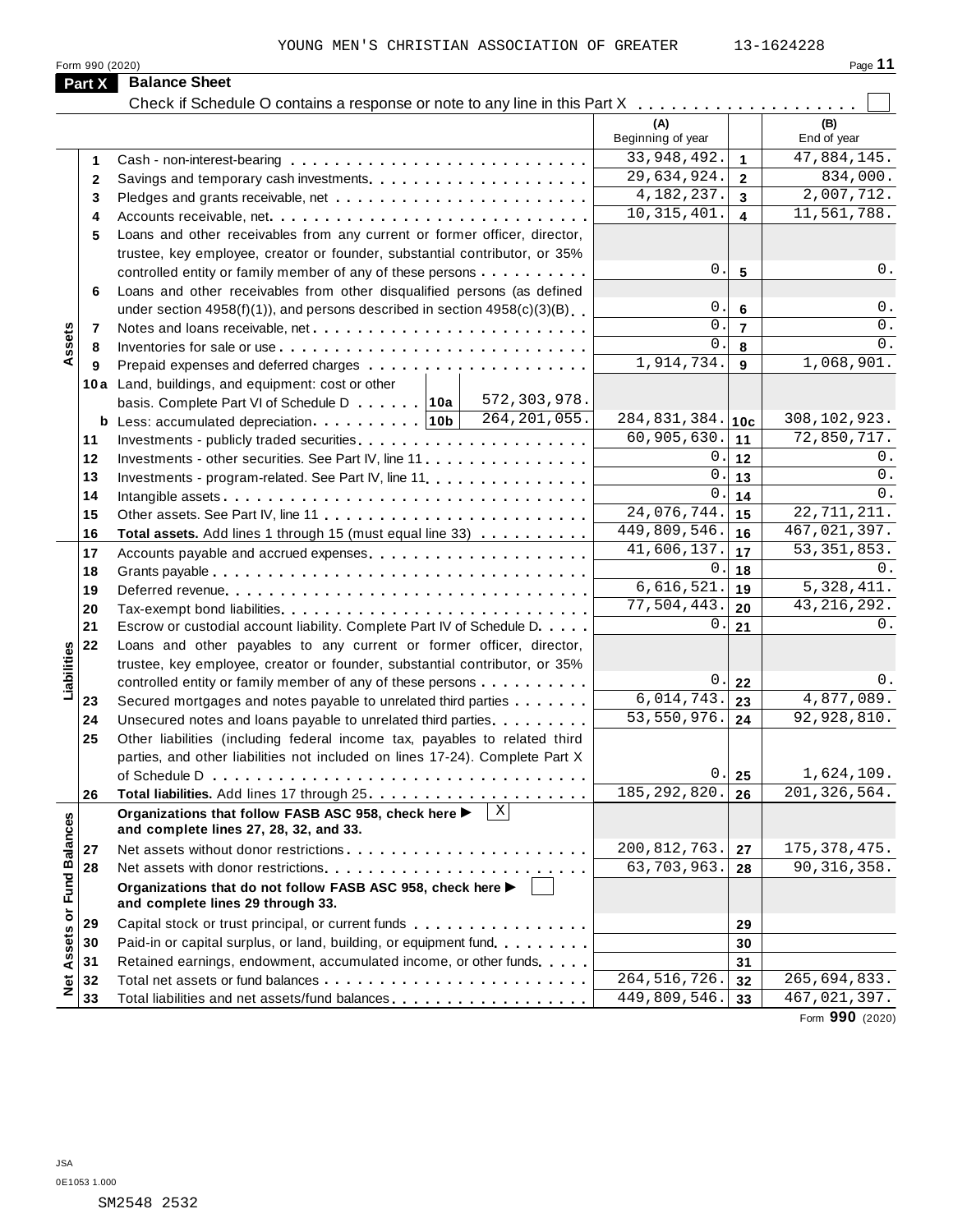|                | YOUNG MEN'S CHRISTIAN ASSOCIATION OF GREATER                                                                                                                                                                                                                                                                                                                  |                         | 13-1624228     |     |                |
|----------------|---------------------------------------------------------------------------------------------------------------------------------------------------------------------------------------------------------------------------------------------------------------------------------------------------------------------------------------------------------------|-------------------------|----------------|-----|----------------|
|                | Form 990 (2020)                                                                                                                                                                                                                                                                                                                                               |                         |                |     | Page 12        |
| <b>Part XI</b> | <b>Reconciliation of Net Assets</b>                                                                                                                                                                                                                                                                                                                           |                         |                |     |                |
|                |                                                                                                                                                                                                                                                                                                                                                               |                         |                |     | X              |
| 1              |                                                                                                                                                                                                                                                                                                                                                               | $\overline{1}$          |                |     | 126, 382, 312. |
| $\mathbf{2}$   |                                                                                                                                                                                                                                                                                                                                                               | $\overline{2}$          |                |     | 130, 369, 076. |
| 3              | Revenue less expenses. Subtract line 2 from line 1                                                                                                                                                                                                                                                                                                            | $\mathbf{3}$            |                |     | $-3,986,764.$  |
| 4              | Net assets or fund balances at beginning of year (must equal Part X, line 32, column (A))                                                                                                                                                                                                                                                                     | $\overline{\mathbf{4}}$ |                |     | 264, 516, 726. |
| 5              |                                                                                                                                                                                                                                                                                                                                                               | 5                       |                |     | 5,932,716.     |
| 6              |                                                                                                                                                                                                                                                                                                                                                               | 6                       |                |     | 0.             |
| $\overline{7}$ |                                                                                                                                                                                                                                                                                                                                                               | $\overline{7}$          |                |     | $0$ .          |
| 8              |                                                                                                                                                                                                                                                                                                                                                               | 8                       |                |     | $\Omega$ .     |
| 9              | Other changes in net assets or fund balances (explain on Schedule O)                                                                                                                                                                                                                                                                                          | 9                       |                |     | $-767,845.$    |
| 10             | Net assets or fund balances at end of year. Combine lines 3 through 9 (must equal Part X, line                                                                                                                                                                                                                                                                |                         |                |     |                |
|                |                                                                                                                                                                                                                                                                                                                                                               | 10                      |                |     | 265,694,833.   |
| 1              | $\overline{X}$ Accrual<br>Accounting method used to prepare the Form 990:<br>Cash<br>Other<br>If the organization changed its method of accounting from a prior year or checked "Other," explain in<br>Schedule O.                                                                                                                                            |                         |                | Yes | No             |
|                | 2a Were the organization's financial statements compiled or reviewed by an independent accountant?<br>If "Yes," check a box below to indicate whether the financial statements for the year were compiled or<br>reviewed on a separate basis, consolidated basis, or both:<br>Separate basis<br>Consolidated basis<br>Both consolidated and separate basis    |                         | 2a             |     | Χ              |
|                | <b>b</b> Were the organization's financial statements audited by an independent accountant?<br>If "Yes," check a box below to indicate whether the financial statements for the year were audited on a<br>separate basis, consolidated basis, or both:<br>$X$ Separate basis<br>Consolidated basis<br>Both consolidated and separate basis                    |                         | 2 <sub>b</sub> | X   |                |
|                | c If "Yes" to line 2a or 2b, does the organization have a committee that assumes responsibility for oversight of<br>the audit, review, or compilation of its financial statements and selection of an independent accountant?<br>If the organization changed either its oversight process or selection process during the tax year, explain on<br>Schedule O. |                         | 2c             | Χ   |                |
|                | 3a As a result of a federal award, was the organization required to undergo an audit or audits as set forth in the<br><b>b</b> If "Yes," did the organization undergo the required audit or audits? If the organization did not undergo the                                                                                                                   |                         | 3a             | Χ   |                |
|                | required audit or audits, explain why on Schedule O and describe any steps taken to undergo such audits                                                                                                                                                                                                                                                       |                         | 3 <sub>b</sub> | Χ   |                |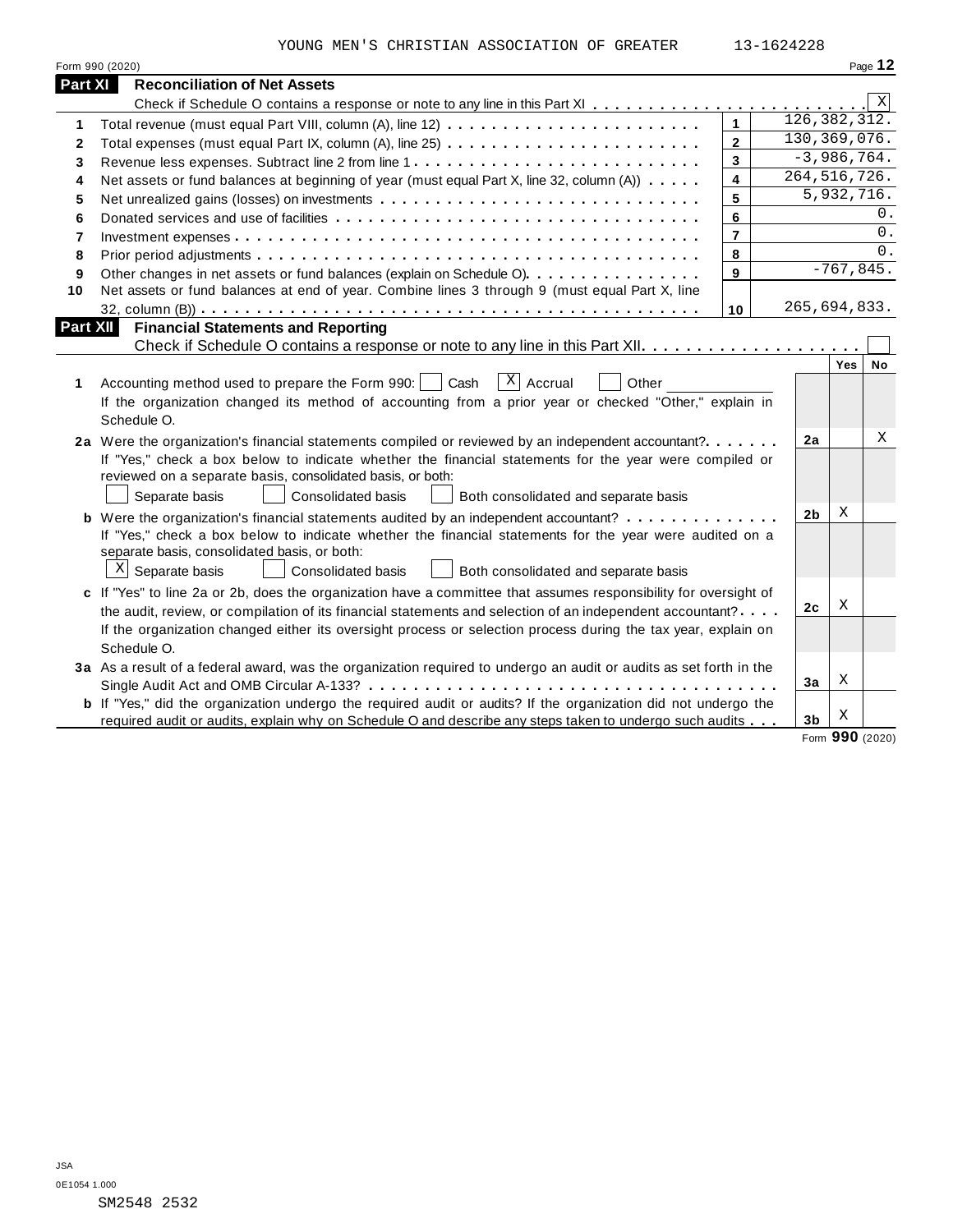## SCHEDULE A **Public Charity Status and Public Support**  $\frac{|\text{OMB No. 1545-0047}|}{\text{OMB No. 1545-0047}}$

Complete if the organization is a section 501(c)(3) organization or a section 4947(a)(1) nonexempt charitable trust.<br> **EX\Reference 1990 Attach to Form 990 or Form 990-EZ**. Attach to Form 990 or Form 990-EZ.

Department of the Treasury<br> **inspection** ● Go to *www.irs.gov/Form990* for instructions and the latest information. Inspection<br>
■ **Form 990** of instructions and the latest information. Inspection **Name of the organization Employer identification number** YOUNG MEN'S CHRISTIAN ASSOCIATION OF GREATER **Part I** Reason for Public Charity Status. (All organizations must complete this part.) See instructions. The organization is not a private foundation because it is: (For lines 1 through 12, check only one box.) **1 2 3 4 5 6 7** X **8 9 10 11 12** A church, convention of churches, or association of churches described in **section 170(b)(1)(A)(i).** A school described in **section 170(b)(1)(A)(ii).** (Attach Schedule E (Form 990 or 990-EZ).) A hospital or a cooperative hospital service organization described in **section 170(b)(1)(A)(iii).** A medical research organization operated in conjunction with a hospital described in **section 170(b)(1)(A)(iii).** Enter the hospital's name, city, and state: An organization operated for the benefit of a college or university owned or operated by a governmental unit described in **section 170(b)(1)(A)(iv).** (Complete Part II.) A federal, state, or local government or governmental unit described in **section 170(b)(1)(A)(v).** An organization that normally receives a substantial part of its support from a governmental unit or from the general public described in **section 170(b)(1)(A)(vi).** (Complete Part II.) A community trust described in **section 170(b)(1)(A)(vi).** (Complete Part II.) An agricultural research organization described in **section 170(b)(1)(A)(ix)** operated in conjunction with a land-grant college or university or a non-land-grant college of agriculture (see instructions). Enter the name, city, and state of the college or university: An organization that normally receives (1) more than 331/3 % of its support from contributions, membership fees, and gross university:<br>An organization that normally receives (1) more than 331/3 % of its support from contributions, membership fees, and gross<br>receipts from activities related to its exempt functions, subject to certain exceptions support from gross investment income and unrelated business taxable income (less section 511 tax) from businesses acquired by the organization after June 30, 1975. See **section 509(a)(2).** (Complete Part III.) An organization organized and operated exclusively to test for public safety. See **section 509(a)(4).** An organization organized and operated exclusively for the benefit of, to perform the functions of, or to carry out the purposes of one or more publicly supported organizations described in **section 509(a)(1)** or **section 509(a)(2).** See **section 509(a)(3).** Check the box in lines 12a through 12d that describes the type of supporting organization and complete lines 12e, 12f, and 12g. **a b c d e Type I.** A supporting organization operated, supervised, or controlled by its supported organization(s), typically by giving the supported organization(s) the power to regularly appoint or elect a majority of the directors or trustees of the supporting organization. **You must complete Part IV, Sections A and B. Type II.** A supporting organization supervised or controlled in connection with its supported organization(s), by having control or management of the supporting organization vested in the same persons that control or manage the supported organization(s). **You must complete Part IV, Sections A and C. Type III functionally integrated.** A supporting organization operated in connection with, and functionally integrated with, its supported organization(s) (see instructions). **You must complete Part IV, Sections A, D, and E. Type III non-functionally integrated.** A supporting organization operated in connection with its supported organization(s) that is not functionally integrated. The organization generally must satisfy a distribution requirement and an attentiveness requirement (see instructions). **You must complete Part IV, Sections A and D, and Part V.** Check this box if the organization received a written determination from the IRS that it is a Type I, Type II, Type III functionally integrated, or Type III non-functionally integrated supporting organization. **f g** Provide the following information about the supported organization(s). Enter the number of supported organizations tions). You must complete Part IV, Sections A, D, and E.<br>supporting organization operated in connection with its supported organiz<br>rganization generally must satisfy a distribution requirement and an attentive<br>tomplete Pa **(i)** Name of supported organization **(ii)** EIN **(iii)** Type of organization (described on lines 1-10 above (see instructions)) **(iv)** Is the organization listed in your governing **Yes No** document? **(v)** Amount of monetary support (see instructions) **(vi)** Amount of other support (see instructions) **(A) (B) (C) (D) (E) Total** NEW YORK 13-1624228

**For Paperwork Reduction Act Notice, see the Instructions for Form 990 or 990-EZ. Schedule A (Form 990 or 990-EZ) 2020**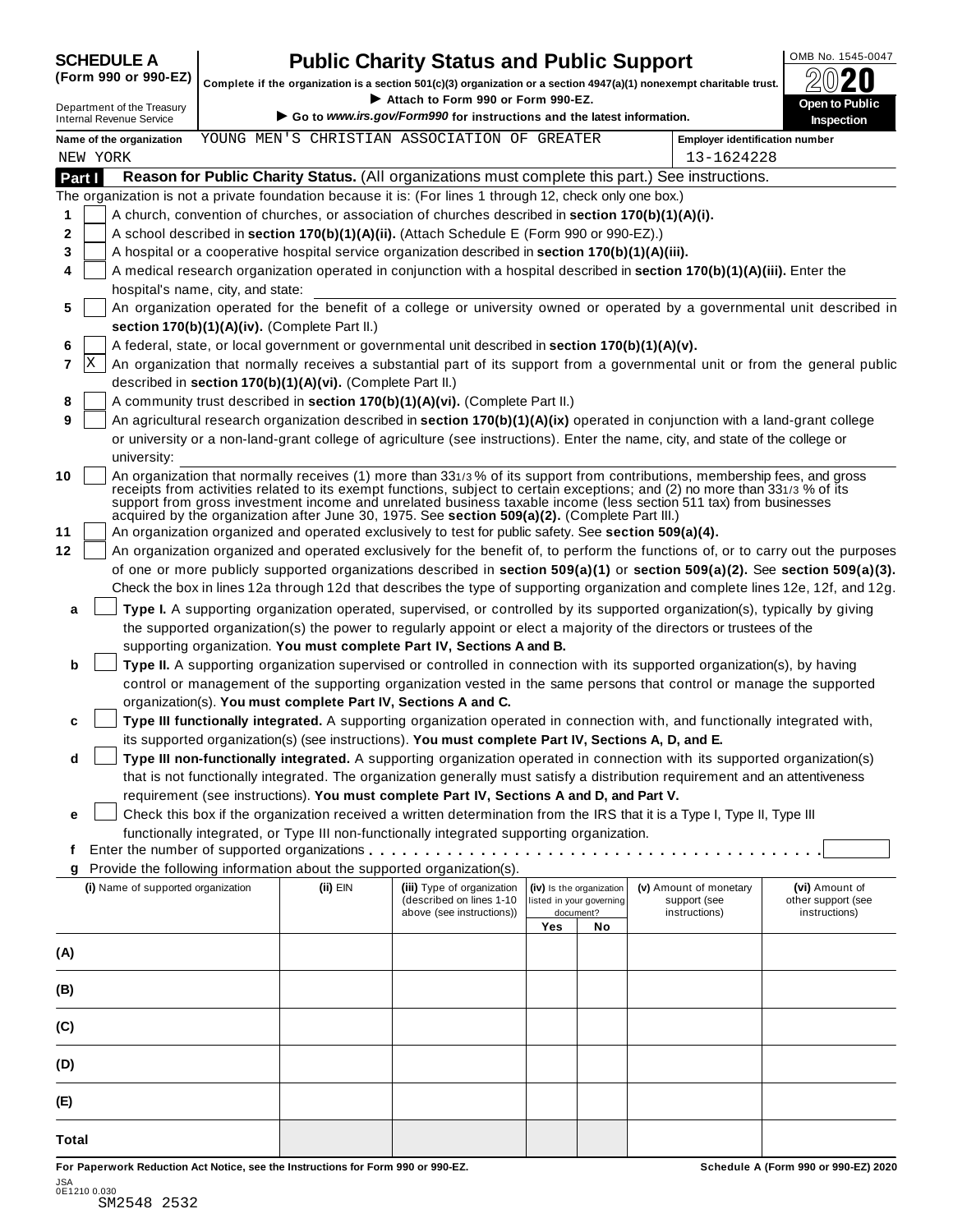Schedule A (Form 990 or 990-EZ) 2020 Page **2**

**Support Schedule for Organizations Described in Sections 170(b)(1)(A)(iv) and 170(b)(1)(A)(vi)** (Complete only if you checked the box on line 5, 7, or 8 of Part I or if the organization failed to qualify under **Part II** 

|              | Part III. If the organization fails to qualify under the tests listed below, please complete Part III.)                                                                                                                                                                                                                                                           |               |               |               |             |             |                |
|--------------|-------------------------------------------------------------------------------------------------------------------------------------------------------------------------------------------------------------------------------------------------------------------------------------------------------------------------------------------------------------------|---------------|---------------|---------------|-------------|-------------|----------------|
|              | <b>Section A. Public Support</b>                                                                                                                                                                                                                                                                                                                                  |               |               |               |             |             |                |
|              | Calendar year (or fiscal year beginning in) ▶                                                                                                                                                                                                                                                                                                                     | (a) 2016      | (b) 2017      | (c) 2018      | $(d)$ 2019  | (e) 2020    | (f) Total      |
| 1            | Gifts, grants, contributions, and<br>membership fees received. (Do not<br>include any "unusual grants.")                                                                                                                                                                                                                                                          | 36, 457, 442. | 63,651,224.   | 45, 132, 948. | 44,638,253. | 60,396,985. | 250, 276, 852. |
| $\mathbf{2}$ | Tax revenues levied for the<br>organization's benefit and either paid to<br>or expended on its behalf                                                                                                                                                                                                                                                             |               |               |               |             |             | 0.             |
| 3            | The value of services or facilities<br>furnished by a governmental unit to the<br>organization without charge                                                                                                                                                                                                                                                     |               |               |               |             |             | 0.             |
| 4            | Total. Add lines 1 through 3                                                                                                                                                                                                                                                                                                                                      | 36, 457, 442. | 63, 651, 224. | 45, 132, 948. | 44,638,253. | 60,396,985. | 250, 276, 852. |
| 5            | The portion of total contributions by<br>each person (other than a<br>governmental unit or publicly<br>supported organization) included on<br>line 1 that exceeds 2% of the amount<br>shown on line 11, column (f)                                                                                                                                                |               |               |               |             |             | 0.             |
| 6            | Public support. Subtract line 5 from line 4                                                                                                                                                                                                                                                                                                                       |               |               |               |             |             | 250, 276, 852. |
|              | <b>Section B. Total Support</b>                                                                                                                                                                                                                                                                                                                                   |               |               |               |             |             |                |
|              | Calendar year (or fiscal year beginning in) ▶                                                                                                                                                                                                                                                                                                                     | (a) 2016      | (b) 2017      | (c) 2018      | $(d)$ 2019  | (e) 2020    | (f) Total      |
| 7<br>8       | Amounts from line 4<br>Gross income from interest, dividends,<br>payments received on securities loans,                                                                                                                                                                                                                                                           | 36, 457, 442. | 63, 651, 224. | 45, 132, 948. | 44,638,253  | 60,396,985. | 250, 276, 852. |
|              | rents, royalties, and income from<br>similar sources experiences                                                                                                                                                                                                                                                                                                  | 1,210,494.    | 2,006,347.    | 2,885,158.    | 2,760,300.  | 2,429,391.  | 11,291,690.    |
| 9            | Net income from unrelated business<br>activities, whether or not the business<br>is regularly carried on the control of the set of the set of the set of the set of the set of the set of the s                                                                                                                                                                   |               |               |               |             |             | 0.             |
| 10           | Other income. Do not include gain or<br>loss from the sale of capital assets<br>(Explain in Part VI.)                                                                                                                                                                                                                                                             |               |               |               |             |             | 0.             |
| 11           | Total support. Add lines 7 through 10                                                                                                                                                                                                                                                                                                                             |               |               |               |             |             | 261,568,542.   |
| 12           |                                                                                                                                                                                                                                                                                                                                                                   |               |               |               |             | 12          | 655, 553, 661. |
| 13           | First 5 years. If the Form 990 is for the organization's first, second, third, fourth, or fifth tax year as a section 501(c)(3)<br>organization, check this box and stop here entitled and contact the contact of the contact of the contact of the contact of the contact of the contact of the contact of the contact of the contact of the contact of the cont |               |               |               |             |             |                |
|              | <b>Section C. Computation of Public Support Percentage</b>                                                                                                                                                                                                                                                                                                        |               |               |               |             |             |                |
| 14           | Public support percentage for 2020 (line 6, column (f), divided by line 11, column (f) $\ldots \ldots$                                                                                                                                                                                                                                                            |               |               |               |             |             | 95.68%         |
| 15           |                                                                                                                                                                                                                                                                                                                                                                   |               |               |               |             |             | 95.63%         |
|              | 16a 331/3% support test - 2020. If the organization did not check the box on line 13, and line 14 is 331/3% or more, check this                                                                                                                                                                                                                                   |               |               |               |             |             |                |
|              | box and stop here. The organization qualifies as a publicly supported organization                                                                                                                                                                                                                                                                                |               |               |               |             |             | Χ              |
|              | b 331/3% support test - 2019. If the organization did not check a box on line 13 or 16a, and line 15 is 331/3% or more, check                                                                                                                                                                                                                                     |               |               |               |             |             |                |
|              |                                                                                                                                                                                                                                                                                                                                                                   |               |               |               |             |             |                |
|              | 17a 10%-facts-and-circumstances test - 2020. If the organization did not check a box on line 13, 16a, or 16b, and line 14 is                                                                                                                                                                                                                                      |               |               |               |             |             |                |
|              | 10% or more, and if the organization meets the facts-and-circumstances test, check this box and stop here. Explain in<br>Part VI how the organization meets the facts-and-circumstances test. The organization qualifies as a publicly supported                                                                                                                  |               |               |               |             |             |                |
|              |                                                                                                                                                                                                                                                                                                                                                                   |               |               |               |             |             |                |
|              | <b>b 10%-facts-and-circumstances test - 2019.</b> If the organization did not check a box on line 13, 16a, 16b, or 17a, and line                                                                                                                                                                                                                                  |               |               |               |             |             |                |
|              | 15 is 10% or more, and if the organization meets the facts-and-circumstances test, check this box and stop here. Explain                                                                                                                                                                                                                                          |               |               |               |             |             |                |
|              | in Part VI how the organization meets the facts-and-circumstances test. The organization qualifies as a publicly supported                                                                                                                                                                                                                                        |               |               |               |             |             |                |
|              |                                                                                                                                                                                                                                                                                                                                                                   |               |               |               |             |             |                |
| 18           | Private foundation. If the organization did not check a box on line 13, 16a, 16b, 17a, or 17b, check this box and see                                                                                                                                                                                                                                             |               |               |               |             |             |                |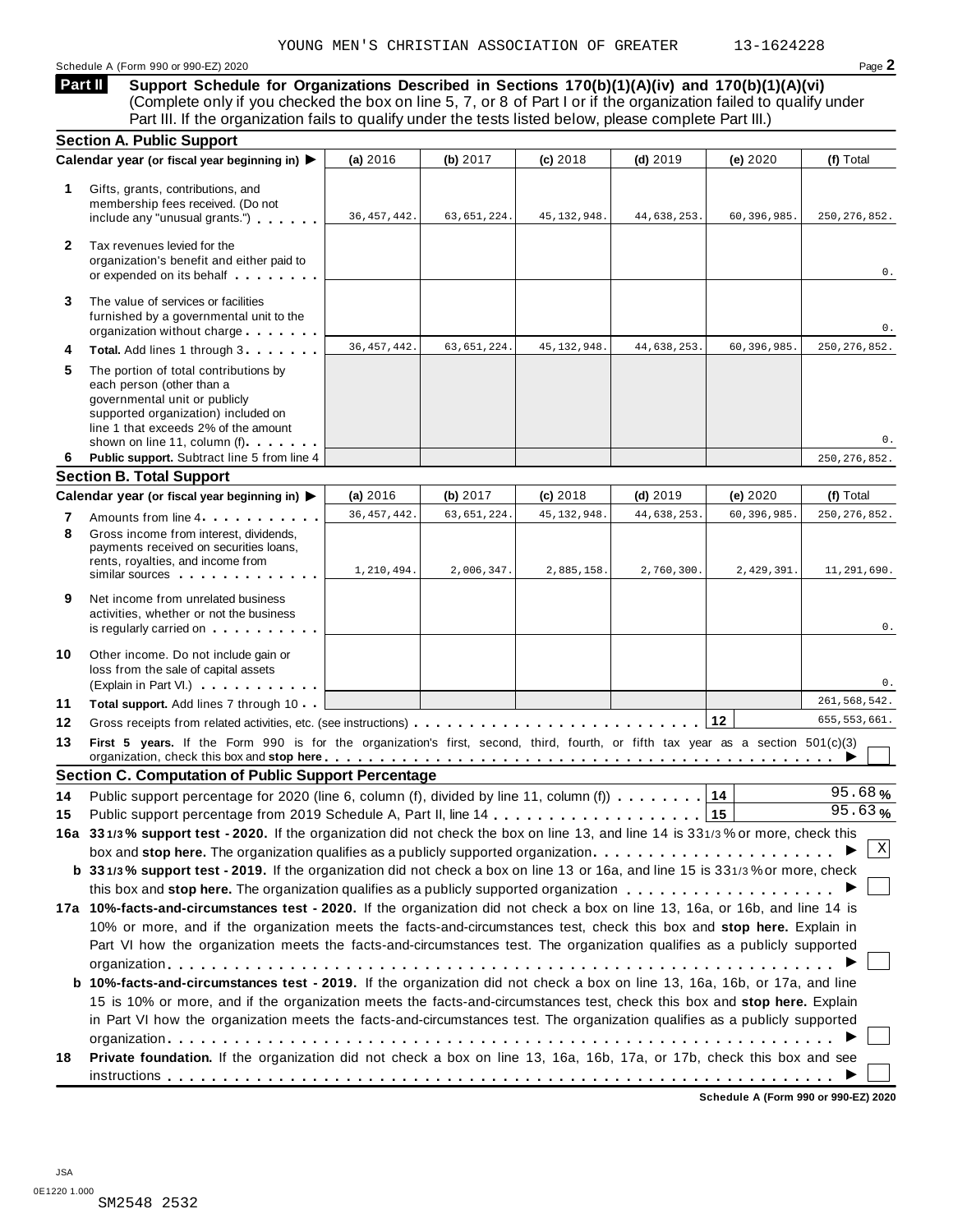Schedule A (Form 990 or 990-EZ) 2020 Page  $3$ 

**Support Schedule for Organizations Described in Section 509(a)(2) Part III** 

(Complete only if you checked the box on line 10 of Part I or if the organization failed to qualify under Part II. If the organization fails to qualify under the tests listed below, please complete Part II.)

|            | <b>Section A. Public Support</b>                                                                                                                                                                                                     |          |          |            |            |          |                                      |
|------------|--------------------------------------------------------------------------------------------------------------------------------------------------------------------------------------------------------------------------------------|----------|----------|------------|------------|----------|--------------------------------------|
|            | Calendar year (or fiscal year beginning in) $\blacktriangleright$                                                                                                                                                                    | (a) 2016 | (b) 2017 | $(c)$ 2018 | $(d)$ 2019 | (e) 2020 | (f) Total                            |
| 1.         | Gifts, grants, contributions, and membership fees                                                                                                                                                                                    |          |          |            |            |          |                                      |
|            | received. (Do not include any "unusual grants.")                                                                                                                                                                                     |          |          |            |            |          |                                      |
| 2          | Gross receipts from admissions, merchandise                                                                                                                                                                                          |          |          |            |            |          |                                      |
|            | sold or services performed, or facilities                                                                                                                                                                                            |          |          |            |            |          |                                      |
|            | furnished in any activity that is related to the                                                                                                                                                                                     |          |          |            |            |          |                                      |
|            | organization's tax-exempt purpose                                                                                                                                                                                                    |          |          |            |            |          |                                      |
| 3          | Gross receipts from activities that are not an                                                                                                                                                                                       |          |          |            |            |          |                                      |
|            | unrelated trade or business under section 513                                                                                                                                                                                        |          |          |            |            |          |                                      |
| 4          | Tax revenues levied for the                                                                                                                                                                                                          |          |          |            |            |          |                                      |
|            | organization's benefit and either paid to                                                                                                                                                                                            |          |          |            |            |          |                                      |
|            | or expended on its behalf <b>contains the set of the set of the set of the set of the set of the set of the set of the set of the set of the set of the set of the set of the set of the set of the set of the set of the set of</b> |          |          |            |            |          |                                      |
| 5          | The value of services or facilities                                                                                                                                                                                                  |          |          |            |            |          |                                      |
|            | furnished by a governmental unit to the                                                                                                                                                                                              |          |          |            |            |          |                                      |
|            | organization without charge                                                                                                                                                                                                          |          |          |            |            |          |                                      |
| 6          | <b>Total.</b> Add lines 1 through 5                                                                                                                                                                                                  |          |          |            |            |          |                                      |
|            | 7a Amounts included on lines 1, 2, and 3                                                                                                                                                                                             |          |          |            |            |          |                                      |
|            | received from disqualified persons                                                                                                                                                                                                   |          |          |            |            |          |                                      |
|            | <b>b</b> Amounts included on lines 2 and 3                                                                                                                                                                                           |          |          |            |            |          |                                      |
|            | received from other than disqualified<br>persons that exceed the greater of \$5,000                                                                                                                                                  |          |          |            |            |          |                                      |
|            | or 1% of the amount on line 13 for the year                                                                                                                                                                                          |          |          |            |            |          |                                      |
|            | c Add lines 7a and 7b                                                                                                                                                                                                                |          |          |            |            |          |                                      |
| 8          | <b>Public support.</b> (Subtract line 7c from                                                                                                                                                                                        |          |          |            |            |          |                                      |
|            |                                                                                                                                                                                                                                      |          |          |            |            |          |                                      |
|            | <b>Section B. Total Support</b>                                                                                                                                                                                                      |          |          |            |            |          |                                      |
|            | Calendar year (or fiscal year beginning in) ▶                                                                                                                                                                                        | (a) 2016 | (b) 2017 | $(c)$ 2018 | $(d)$ 2019 | (e) 2020 | (f) Total                            |
| 9          | Amounts from line 6 <b>Amounts</b> from line 6                                                                                                                                                                                       |          |          |            |            |          |                                      |
|            | 10 a Gross income from interest, dividends,<br>payments received on securities loans,<br>rents, royalties, and income from similar<br>sources                                                                                        |          |          |            |            |          |                                      |
|            | <b>b</b> Unrelated business taxable income (less                                                                                                                                                                                     |          |          |            |            |          |                                      |
|            | section 511 taxes) from businesses                                                                                                                                                                                                   |          |          |            |            |          |                                      |
|            | acquired after June 30, 1975                                                                                                                                                                                                         |          |          |            |            |          |                                      |
|            | c Add lines 10a and 10b                                                                                                                                                                                                              |          |          |            |            |          |                                      |
| 11         | Net income from unrelated business                                                                                                                                                                                                   |          |          |            |            |          |                                      |
|            | activities not included in line 10b, whether                                                                                                                                                                                         |          |          |            |            |          |                                      |
|            | or not the business is regularly carried on                                                                                                                                                                                          |          |          |            |            |          |                                      |
| 12         | Other income. Do not include gain or                                                                                                                                                                                                 |          |          |            |            |          |                                      |
|            | loss from the sale of capital assets                                                                                                                                                                                                 |          |          |            |            |          |                                      |
|            | (Explain in Part VI.) <b>All Accords</b>                                                                                                                                                                                             |          |          |            |            |          |                                      |
| 13         | Total support. (Add lines 9, 10c, 11,                                                                                                                                                                                                |          |          |            |            |          |                                      |
|            | and $12.$ ) $\cdots$ $\cdots$ $\cdots$ $\cdots$ $\cdots$                                                                                                                                                                             |          |          |            |            |          |                                      |
| 14         | First 5 years. If the Form 990 is for the organization's first, second, third, fourth, or fifth tax year as a section 501(c)(3)                                                                                                      |          |          |            |            |          |                                      |
|            |                                                                                                                                                                                                                                      |          |          |            |            |          |                                      |
|            | <b>Section C. Computation of Public Support Percentage</b>                                                                                                                                                                           |          |          |            |            |          |                                      |
| 15         | Public support percentage for 2020 (line 8, column (f), divided by line 13, column (f)                                                                                                                                               |          |          |            |            | 15       | %                                    |
| 16         | Public support percentage from 2019 Schedule A, Part III, line 15.                                                                                                                                                                   |          |          |            |            | 16       | %                                    |
|            | Section D. Computation of Investment Income Percentage                                                                                                                                                                               |          |          |            |            |          |                                      |
| 17         | Investment income percentage for 2020 (line 10c, column (f), divided by line 13, column (f) $\ldots$ ,                                                                                                                               |          |          |            |            | 17       | %                                    |
| 18         | Investment income percentage from 2019 Schedule A, Part III, line 17                                                                                                                                                                 |          |          |            |            | 18       | %                                    |
|            | 19a 331/3% support tests - 2020. If the organization did not check the box on line 14, and line 15 is more than 331/3%, and line                                                                                                     |          |          |            |            |          |                                      |
|            | 17 is not more than 331/3%, check this box and stop here. The organization qualifies as a publicly supported organization                                                                                                            |          |          |            |            |          |                                      |
|            | <b>b</b> 331/3% support tests - 2019. If the organization did not check a box on line 14 or line 19a, and line 16 is more than 331/3%, and                                                                                           |          |          |            |            |          |                                      |
|            | line 18 is not more than 331/3%, check this box and stop here. The organization qualifies as a publicly supported organization                                                                                                       |          |          |            |            |          |                                      |
| 20         | Private foundation. If the organization did not check a box on line 14, 19a, or 19b, check this box and see instructions                                                                                                             |          |          |            |            |          |                                      |
| <b>JSA</b> |                                                                                                                                                                                                                                      |          |          |            |            |          | Schedule A (Form 990 or 990-F7) 2020 |

0E1221 1.000 SM2548 2532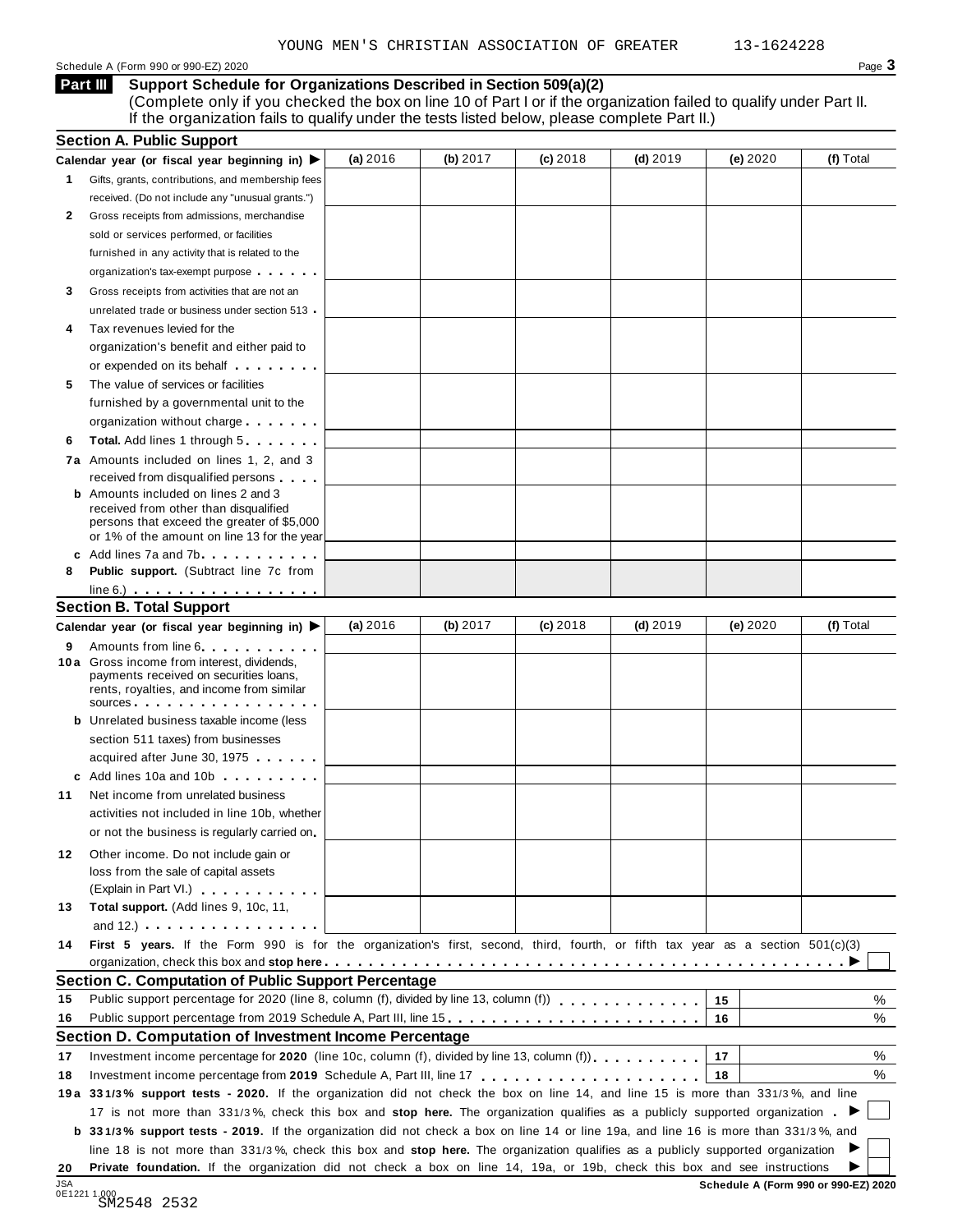#### **Part IV Supporting Organizations**

(Complete only if you checked a box in line 12 on Part I. If you checked box 12a, Part I, complete Sections A and B. If you checked box 12b, Part I, complete Sections A and C. If you checked box 12c, Part I, complete Sections A, D, and E. If you checked box 12d, Part I, complete Sections A and D, and complete Part V.)

### **Section A. All Supporting Organizations**

- **1** Are all of the organization's supported organizations listed by name in the organization's governing documents? *If "No," describe in Part VI how the supported organizations are designated. If designated by class or purpose, describe the designation. If historic and continuing relationship, explain.* **1**
- **2** Did the organization have any supported organization that does not have an IRS determination of status under section 509(a)(1) or (2)? *If "Yes," explain in Part VI how the organization determined that the supported organization was described in section 509(a)(1) or (2).*
- **3 a** Did the organization have a supported organization described in section 501(c)(4), (5), or (6)? *If "Yes," answer lines 3b and 3c below.*
- **b** Did the organization confirm that each supported organization qualified under section 501(c)(4), (5), or (6) and | satisfied the public support tests under section 509(a)(2)? *If "Yes," describe in Part VI when and how the organization made the determination.*
- **c** Did the organization ensure that all support to such organizations was used exclusively for section 170(c)(2)(B) purposes? *If "Yes," explain in Part VI what controls the organization put in place to ensure such use.*
- **4 a** Was any supported organization not organized in the United States ("foreign supported organization")? *If "Yes," and if you checked box 12a or 12b in Part I, answer lines 4b and 4c below.*
- **b** Did the organization have ultimate control and discretion in deciding whether to make grants to the foreign | supported organization? *If "Yes," describe in Part VI how the organization had such control and discretion despite being controlled or supervised by or in connection with its supported organizations.*
- **c** Did the organization support any foreign supported organization that does not have an IRS determination | under sections 501(c)(3) and 509(a)(1) or (2)? *If "Yes," explain in Part VI what controls the organization used to ensure that all support to the foreign supported organization was used exclusively for section 170(c)(2)(B) purposes.*
- **5 a** Did the organization add, substitute, or remove any supported organizations during the tax year? *If "Yes," answer lines 5b and 5c below (if applicable). Also, provide detail in Part VI, including (i) the names and EIN numbers of the supported organizations added, substituted, or removed; (ii) the reasons for each such action; (iii) the authority under the organization's organizing document authorizing such action; and (iv) how the action was accomplished (such as by amendment to the organizing document).*
- **b** Type I or Type II only. Was any added or substituted supported organization part of a class already | designated in the organization's organizing document?
- **c Substitutions only.** Was the substitution the result of an event beyond the organization's control?
- **6** Did the organization provide support (whether in the form of grants or the provision of services or facilities) to anyone other than (i) its supported organizations, (ii) individuals that are part of the charitable class benefited by one or more of its supported organizations, or (iii) other supporting organizations that also support or benefit one or more of the filing organization's supported organizations? *If "Yes," provide detail in Part VI.*
- **7** Did the organization provide a grant, loan, compensation, or other similar payment to a substantial contributor (as defined in section 4958(c)(3)(C)), a family member of a substantial contributor, or a 35% controlled entity with regard to a substantial contributor? *If "Yes," complete Part I of Schedule L (Form 990 or 990-EZ).*
- **8** Did the organization make a loan to a disqualified person (as defined in section 4958) not described in line 7? *If "Yes," complete Part I of Schedule L (Form 990 or 990-EZ).*
- **9a** Was the organization controlled directly or indirectly at any time during the tax year by one or more | disqualified persons, as defined in section 4946 (other than foundation managers and organizations described in section 509(a)(1) or (2))? *If "Yes," provide detail in Part VI.*
- **b** Did one or more disqualified persons (as defined in line 9a) hold a controlling interest in any entity in which | the supporting organization had an interest? *If "Yes," provide detail in Part VI.*
- **c** Did a disqualified person (as defined in line 9a) have an ownership interest in, or derive any personal benefit from, assets in which the supporting organization also had an interest? *If "Yes," provide detail in Part VI.*
- **10a** Was the organization subject to the excess business holdings rules of section 4943 because of section | 4943(f) (regarding certain Type II supporting organizations, and all Type III non-functionally integrated supporting organizations)? *If "Yes," answer line 10b below.*
	- **b** Did the organization have any excess business holdings in the tax year? *(Use Schedule C, Form 4720, to determine whether the organization had excess business holdings.)*

**Yes No**

**2**

**3a**

**3b**

**3c**

**4a**

**4b**

**4c**

**5a**

**5b 5c**

**6**

**7**

**8**

**9a**

**9b**

**9c**

**10a**

**10b**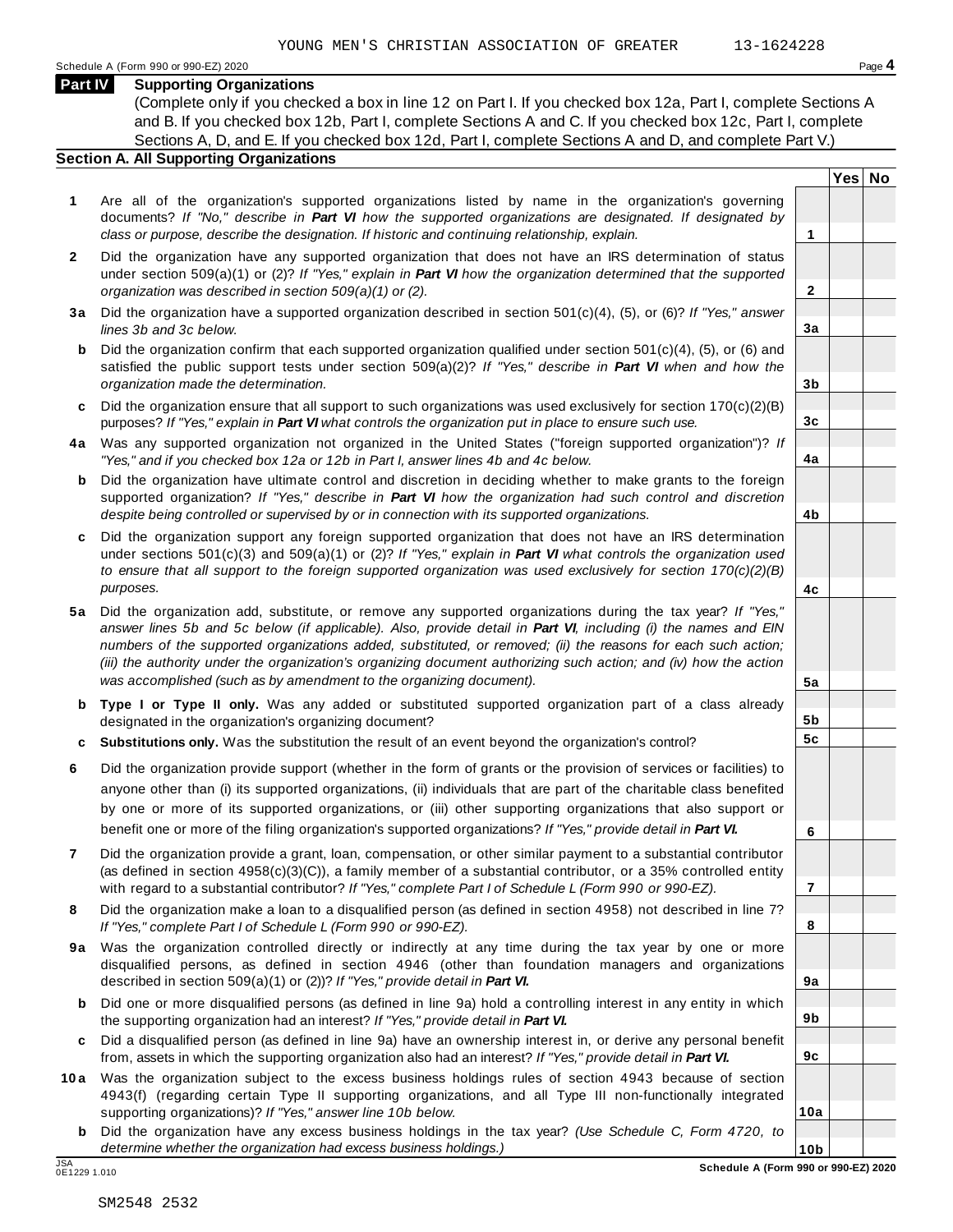|  |  |  |  | $-$ | . | $ -$ |  |  |
|--|--|--|--|-----|---|------|--|--|

- **11** Has the organization accepted a gift or contribution from any of the following persons? A person who directly or indirectly controls, either alone or together with persons described in lines 11b and **a** 11c below, the governing body of a supported organization?
	- A family member of a person described in line 11a above? **b**
	- A 35% controlled entity of a person described in line 11a or 11b above? *If "Yes" to line 11a, 11b, or 11c, provide* **c** *detail in Part VI.*

#### **Section B. Type I Supporting Organizations**

**Part IV Supporting Organizations** *(continued)*

- **1 1** Did the governing body, members of the governing body, officers acting in their official capacity, or membership of one or more supported organizations have the power to regularly appoint or elect at least a majority of the organization's officers, directors, or trustees at all times during the tax year? *If "No," describe in Part VI how the supported organization(s) effectively operated, supervised, or controlled the organization's activities. If the organization had more than one supported organization, describe how the powers to appoint and/or remove officers, directors, or trustees were allocated among the supported organizations and what conditions or restrictions, if any, applied to such powers during the tax year.*
- **2** Did the organization operate for the benefit of any supported organization other than the supported organization(s) that operated, supervised, or controlled the supporting organization? *If "Yes," explain in Part VI how providing such benefit carried out the purposes of the supported organization(s) that operated, supervised, or controlled the supporting organization.*

### **Section C. Type II Supporting Organizations**

**1 Yes No 1** Were a majority of the organization's directors or trustees during the tax year also a majority of the directors or trustees of each of the organization's supported organization(s)? *If "No," describe in Part VI how control or management of the supporting organization was vested in the same persons that controlled or managed the supported organization(s).*

### **Section D. All Type III Supporting Organizations**

**1 2 3 Yes No 1** Did the organization provide to each of its supported organizations, by the last day of the fifth month of the organization's tax year, (i) a written notice describing the type and amount of support provided during the prior tax year, (ii) a copy of the Form 990 that was most recently filed as of the date of notification, and (iii) copies of the organization's governing documents in effect on the date of notification, to the extent not previously provided? **2** Were any of the organization's officers, directors, or trustees either (i) appointed or elected by the supported organization(s) or (ii) serving on the governing body of a supported organization? *If "No," explain in Part VI how the organization maintained a close and continuous working relationship with the supported organization(s).* **3** By reason of the relationship described in line 2, above, did the organization's supported organizations have a significant voice in the organization's investment policies and in directing the use of the organization's income or assets at all times during the tax year? *If "Yes," describe in Part VI the role the organization's supported organizations played in this regard.*

### **Section E. Type III Functionally Integrated Supporting Organizations**

|   | Check the box next to the method that the organization used to satisfy the Integral Part Test during the year (see instructions). |  |  |  |  |  |  |  |  |  |
|---|-----------------------------------------------------------------------------------------------------------------------------------|--|--|--|--|--|--|--|--|--|
|   | The organization satisfied the Activities Test. Complete line 2 below.                                                            |  |  |  |  |  |  |  |  |  |
| b | The organization is the parent of each of its supported organizations. Complete line 3 below.                                     |  |  |  |  |  |  |  |  |  |
|   | The organization supported a governmental entity. Describe in Part VI how you supported a governmental entity (see instructions). |  |  |  |  |  |  |  |  |  |
|   | Yes No<br>Activities Test. Answer lines 2a and 2b below.                                                                          |  |  |  |  |  |  |  |  |  |

| 2      | Activities Test. Answer lines 2a and 2b below.                                                                                                                                                                                                                                                                                                                                                                                                                                                                                             |                |  |
|--------|--------------------------------------------------------------------------------------------------------------------------------------------------------------------------------------------------------------------------------------------------------------------------------------------------------------------------------------------------------------------------------------------------------------------------------------------------------------------------------------------------------------------------------------------|----------------|--|
| a      | Did substantially all of the organization's activities during the tax year directly further the exempt purposes of<br>the supported organization(s) to which the organization was responsive? If "Yes," then in <b>Part VI identify</b><br>those supported organizations and explain how these activities directly furthered their exempt purposes.<br>how the organization was responsive to those supported organizations, and how the organization determined<br>that these activities constituted substantially all of its activities. | 2a             |  |
| b      | Did the activities described in line 2a, above, constitute activities that, but for the organization's involvement,<br>one or more of the organization's supported organization(s) would have been engaged in? If "Yes," explain in<br><b>Part VI</b> the reasons for the organization's position that its supported organization(s) would have engaged in<br>these activities but for the organization's involvement.                                                                                                                     | 2 <sub>b</sub> |  |
| 3<br>a | Parent of Supported Organizations. Answer lines 3a and 3b below.<br>Did the organization have the power to regularly appoint or elect a majority of the officers, directors, or<br>trustees of each of the supported organizations? If "Yes" or "No," provide details in Part VI.                                                                                                                                                                                                                                                          | 3a             |  |
| b      | Did the organization exercise a substantial degree of direction over the policies, programs, and activities of each<br>of its supported organizations? If "Yes," describe in <b>Part VI</b> the role played by the organization in this regard.                                                                                                                                                                                                                                                                                            | 3 <sub>b</sub> |  |

**11a 11b**

**11c**

**Yes No**

**Yes No**

# **2**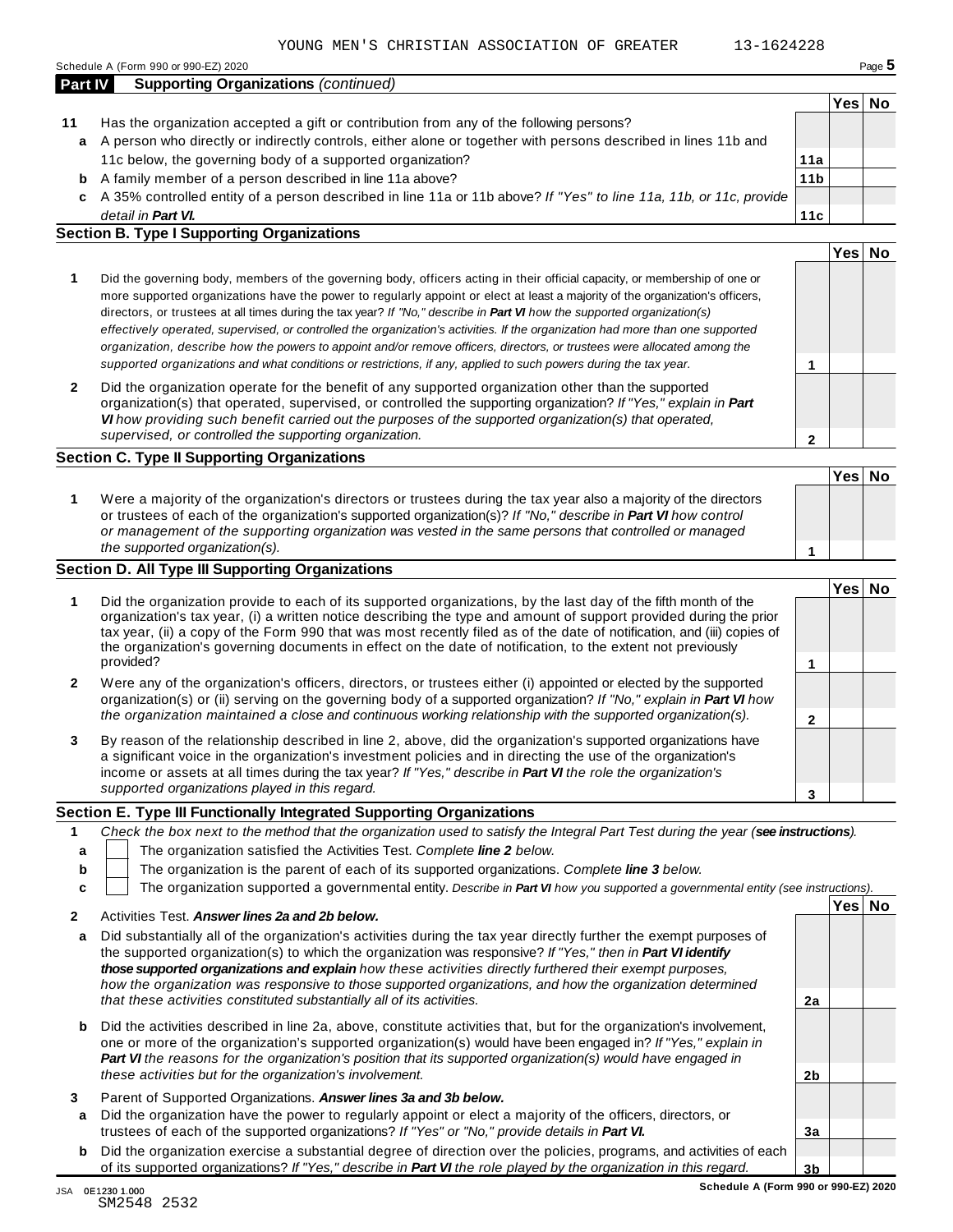Schedule A (Form 990 or 990-EZ) 2020 Page **6**

**Part V** Type III Non-Functionally Integrated 509(a)(3) Supporting Organizations

**1** Check here if the organization satisfied the Integral Part Test as a qualifying trust on Nov. 20, 1970 (*explain in Part VI*). **See instructions.** All other Type III non-functionally integrated supporting organizations must complete Sections A through E. Check here if the organization satisfied the integral Part Test as a qualifying trust on Nov. 20, 1970 (explain in Part Vi). See<br>
instructions. All other Type III non-functionally integrated supporting organizations must c

|              | Section A - Adjusted Net Income                                                                                           |                          | (A) Prior Year | (B) Current Year<br>(optional) |
|--------------|---------------------------------------------------------------------------------------------------------------------------|--------------------------|----------------|--------------------------------|
| 1            | Net short-term capital gain                                                                                               | 1                        |                |                                |
|              | 2 Recoveries of prior-year distributions                                                                                  | $\overline{2}$           |                |                                |
|              | 3 Other gross income (see instructions)                                                                                   | 3                        |                |                                |
|              | 4 Add lines 1 through 3.                                                                                                  | 4                        |                |                                |
|              | 5 Depreciation and depletion                                                                                              | 5                        |                |                                |
|              | 6 Portion of operating expenses paid or incurred for production or collection of                                          |                          |                |                                |
|              | gross income or for management, conservation, or maintenance of property                                                  |                          |                |                                |
|              | held for production of income (see instructions)                                                                          | 6                        |                |                                |
| $\mathbf{7}$ | Other expenses (see instructions)                                                                                         | $\overline{7}$           |                |                                |
| 8            | Adjusted Net Income (subtract lines 5, 6, and 7 from line 4)                                                              | 8                        |                |                                |
|              | <b>Section B - Minimum Asset Amount</b>                                                                                   |                          | (A) Prior Year | (B) Current Year<br>(optional) |
|              | 1 Aggregate fair market value of all non-exempt-use assets (see                                                           |                          |                |                                |
|              | instructions for short tax year or assets held for part of year):                                                         |                          |                |                                |
|              | a Average monthly value of securities                                                                                     | 1a                       |                |                                |
|              | <b>b</b> Average monthly cash balances                                                                                    | 1 <sub>b</sub>           |                |                                |
|              | c Fair market value of other non-exempt-use assets                                                                        | 1 <sub>c</sub>           |                |                                |
|              | d Total (add lines 1a, 1b, and 1c)                                                                                        | 1 <sub>d</sub>           |                |                                |
|              | e Discount claimed for blockage or other factors (explain in detail in Part VI):                                          | 1e                       |                |                                |
|              | 2 Acquisition indebtedness applicable to non-exempt-use assets                                                            | $\mathbf{2}$             |                |                                |
|              | 3 Subtract line 2 from line 1d.                                                                                           | 3                        |                |                                |
|              | 4 Cash deemed held for exempt use. Enter 0.015 of line 3 (for greater amount,<br>see instructions).                       | 4                        |                |                                |
| 5            | Net value of non-exempt-use assets (subtract line 4 from line 3)                                                          | 5                        |                |                                |
| 6            | Multiply line 5 by 0.035.                                                                                                 | 6                        |                |                                |
| 7            | Recoveries of prior-year distributions                                                                                    | $\overline{\phantom{a}}$ |                |                                |
| 8            | Minimum Asset Amount (add line 7 to line 6)                                                                               | 8                        |                |                                |
|              | <b>Section C - Distributable Amount</b>                                                                                   |                          |                | <b>Current Year</b>            |
| 1            | Adjusted net income for prior year (from Section A, line 8, column A)                                                     | 1                        |                |                                |
| $\mathbf{2}$ | Enter 0.85 of line 1.                                                                                                     | $\mathbf 2$              |                |                                |
| 3            | Minimum asset amount for prior year (from Section B, line 8, column A)                                                    | 3                        |                |                                |
| 4            | Enter greater of line 2 or line 3.                                                                                        | 4                        |                |                                |
|              | 5 Income tax imposed in prior year                                                                                        | 5                        |                |                                |
| 6            | Distributable Amount. Subtract line 5 from line 4, unless subject to<br>emergency temporary reduction (see instructions). | 6                        |                |                                |

**7** Check here if the current year is the organization's first as a non-functionally integrated Type III supporting organization (see instructions).

**Schedule A (Form 990 or 990-EZ) 2020**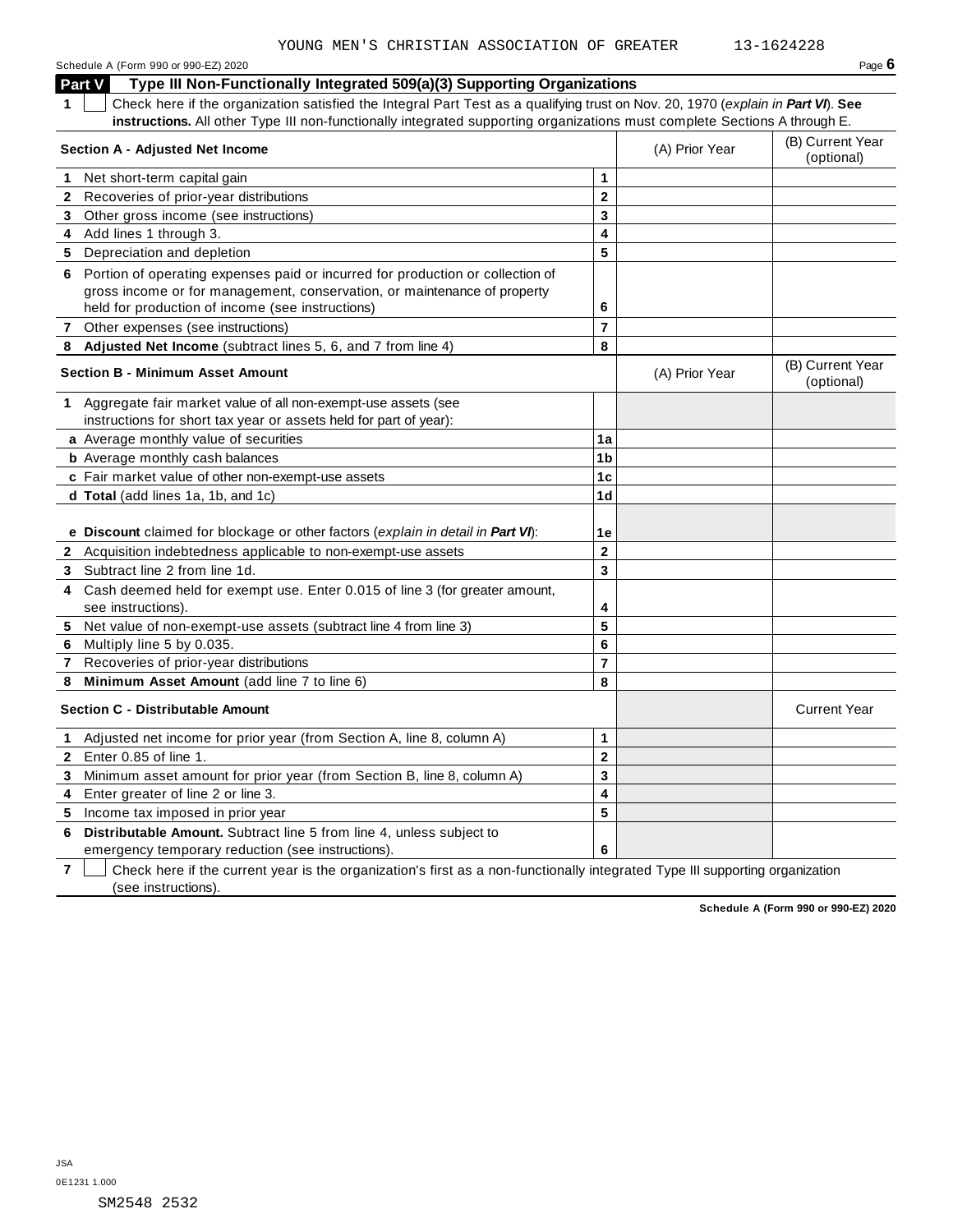|                | Schedule A (Form 990 or 990-EZ) 2020                                                       |                                    |                                               |                | Page 7                                           |
|----------------|--------------------------------------------------------------------------------------------|------------------------------------|-----------------------------------------------|----------------|--------------------------------------------------|
| Part V         | Type III Non-Functionally Integrated 509(a)(3) Supporting Organizations (continued)        |                                    |                                               |                |                                                  |
|                | <b>Section D - Distributions</b>                                                           |                                    |                                               |                | <b>Current Year</b>                              |
| 1              | Amounts paid to supported organizations to accomplish exempt purposes                      |                                    |                                               | 1              |                                                  |
| $\mathbf{2}$   | Amounts paid to perform activity that directly furthers exempt purposes of supported       |                                    |                                               |                |                                                  |
|                | organizations, in excess of income from activity                                           |                                    |                                               | $\mathbf{2}$   |                                                  |
| 3              | Administrative expenses paid to accomplish exempt purposes of supported organizations      |                                    |                                               |                |                                                  |
| 4              | Amounts paid to acquire exempt-use assets                                                  |                                    |                                               | 4              |                                                  |
| 5              | Qualified set-aside amounts (prior IRS approval required - provide details in Part VI)     |                                    |                                               |                |                                                  |
| 6              | Other distributions (describe in Part VI). See instructions.                               |                                    |                                               | 6              |                                                  |
| 7              | Total annual distributions. Add lines 1 through 6.                                         |                                    |                                               | $\overline{7}$ |                                                  |
| 8              | Distributions to attentive supported organizations to which the organization is responsive |                                    |                                               |                |                                                  |
|                | (provide details in Part VI). See instructions.                                            |                                    |                                               | 8              |                                                  |
| 9              | Distributable amount for 2020 from Section C, line 6                                       |                                    |                                               | 9              |                                                  |
| 10             | Line 8 amount divided by line 9 amount                                                     |                                    |                                               | 10             |                                                  |
|                | Section E - Distribution Allocations (see instructions)                                    | (i)<br><b>Excess Distributions</b> | (ii)<br><b>Underdistributions</b><br>Pre-2020 |                | (iii)<br><b>Distributable</b><br>Amount for 2020 |
| 1              | Distributable amount for 2020 from Section C, line 6                                       |                                    |                                               |                |                                                  |
| $\overline{2}$ | Underdistributions, if any, for years prior to 2020                                        |                                    |                                               |                |                                                  |
|                | (reasonable cause required - explain in Part VI). See                                      |                                    |                                               |                |                                                  |
|                | instructions.                                                                              |                                    |                                               |                |                                                  |
| 3              | Excess distributions carryover, if any, to 2020                                            |                                    |                                               |                |                                                  |
| a              | From 2015                                                                                  |                                    |                                               |                |                                                  |
| b              | From 2016 $\frac{1}{\sqrt{2}}$                                                             |                                    |                                               |                |                                                  |
| c              | From 2017 $\frac{1}{2}$                                                                    |                                    |                                               |                |                                                  |
| d              | From 2018                                                                                  |                                    |                                               |                |                                                  |
| е              | From 2019                                                                                  |                                    |                                               |                |                                                  |
| f              | Total of lines 3a through 3e                                                               |                                    |                                               |                |                                                  |
| g              | Applied to underdistributions of prior years                                               |                                    |                                               |                |                                                  |
| h              | Applied to 2020 distributable amount                                                       |                                    |                                               |                |                                                  |
| j.             | Carryover from 2015 not applied (see instructions)                                         |                                    |                                               |                |                                                  |
|                | Remainder. Subtract lines 3g, 3h, and 3i from line 3f.                                     |                                    |                                               |                |                                                  |
| 4              | Distributions for 2020 from                                                                |                                    |                                               |                |                                                  |
|                | Section D, line 7:                                                                         |                                    |                                               |                |                                                  |
| a              | Applied to underdistributions of prior years                                               |                                    |                                               |                |                                                  |
| b              | Applied to 2020 distributable amount                                                       |                                    |                                               |                |                                                  |
|                | Remainder. Subtract lines 4a and 4b from line 4.                                           |                                    |                                               |                |                                                  |
| 5              | Remaining underdistributions for years prior to 2020, if                                   |                                    |                                               |                |                                                  |
|                | any. Subtract lines 3g and 4a from line 2. For result                                      |                                    |                                               |                |                                                  |
|                | greater than zero, explain in Part VI. See instructions.                                   |                                    |                                               |                |                                                  |
| 6              | Remaining underdistributions for 2020. Subtract lines 3h                                   |                                    |                                               |                |                                                  |
|                | and 4b from line 1. For result greater than zero, explain in                               |                                    |                                               |                |                                                  |
|                | <b>Part VI.</b> See instructions.                                                          |                                    |                                               |                |                                                  |
| 7              | Excess distributions carryover to 2021. Add lines 3j                                       |                                    |                                               |                |                                                  |
|                | and 4c.                                                                                    |                                    |                                               |                |                                                  |
| 8              | Breakdown of line 7:                                                                       |                                    |                                               |                |                                                  |
| a              | Excess from 2016                                                                           |                                    |                                               |                |                                                  |
| b              | Excess from 2017                                                                           |                                    |                                               |                |                                                  |
| c              | Excess from 2018                                                                           |                                    |                                               |                |                                                  |
| d              | Excess from 2019                                                                           |                                    |                                               |                |                                                  |
| е              | Excess from 2020                                                                           |                                    |                                               |                |                                                  |
|                |                                                                                            |                                    |                                               |                | Schedule A (Form 990 or 990-EZ) 2020             |
|                |                                                                                            |                                    |                                               |                |                                                  |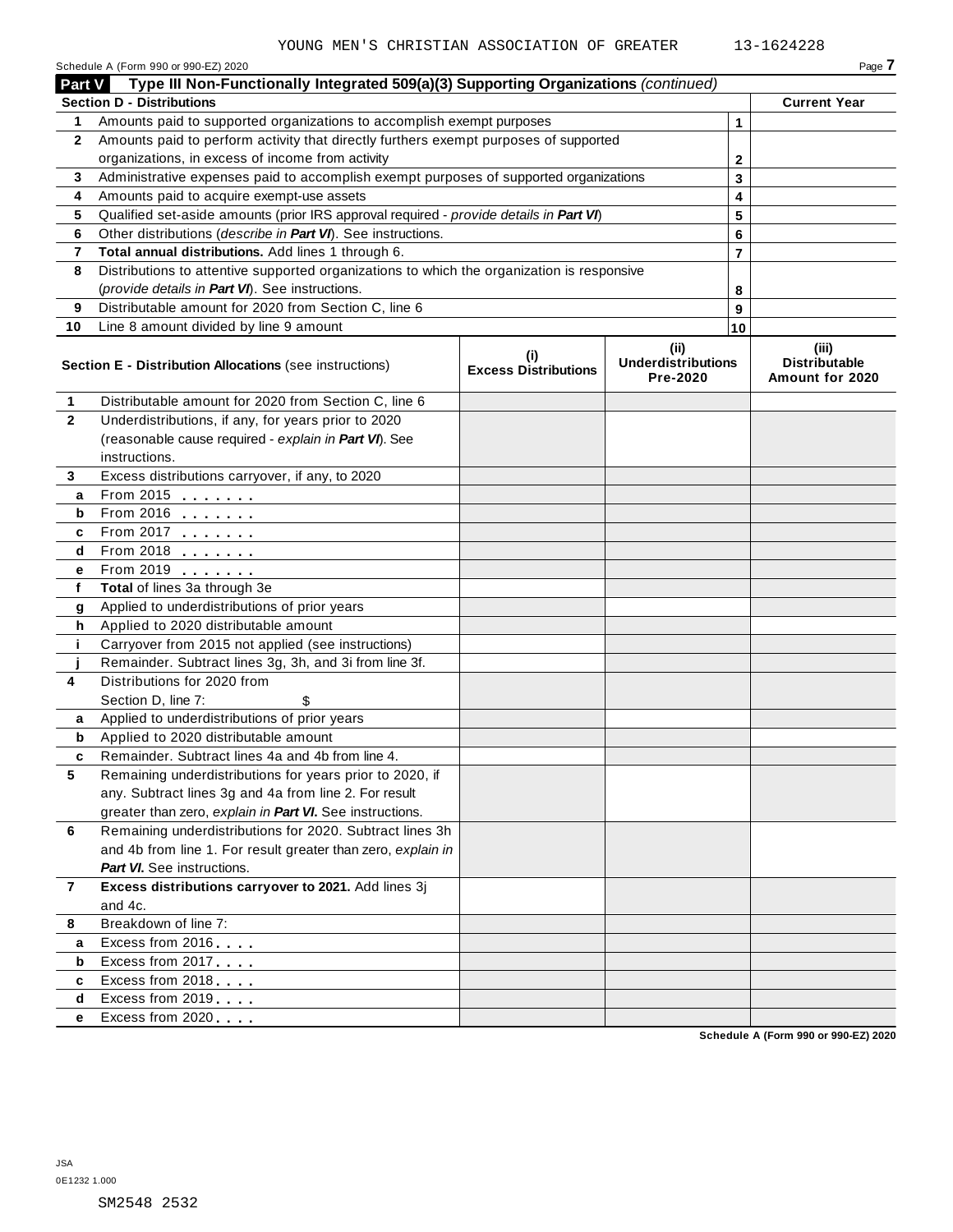Schedule A (Form 990 or 990-EZ) 2020 Page **8**

**Supplemental Information.** Provide the explanations required by Part II, line 10; Part II, line 17a or 17b; Part **Part VI**  III, line 12; Part IV, Section A, lines 1, 2, 3b, 3c, 4b, 4c, 5a, 6, 9a, 9b, 9c, 11a, 11b, and 11c; Part IV, Section B, lines 1 and 2; Part IV, Section C, line 1; Part IV, Section D, lines 2 and 3; Part IV, Section E, lines 1c, 2a, 2b, 3a and 3b; Part V, line 1; Part V, Section B, line 1e; Part V, Section D, lines 5, 6, and 8; and Part V, Section E, lines 2, 5, and 6. Also complete this part for any additional information. (See instructions.)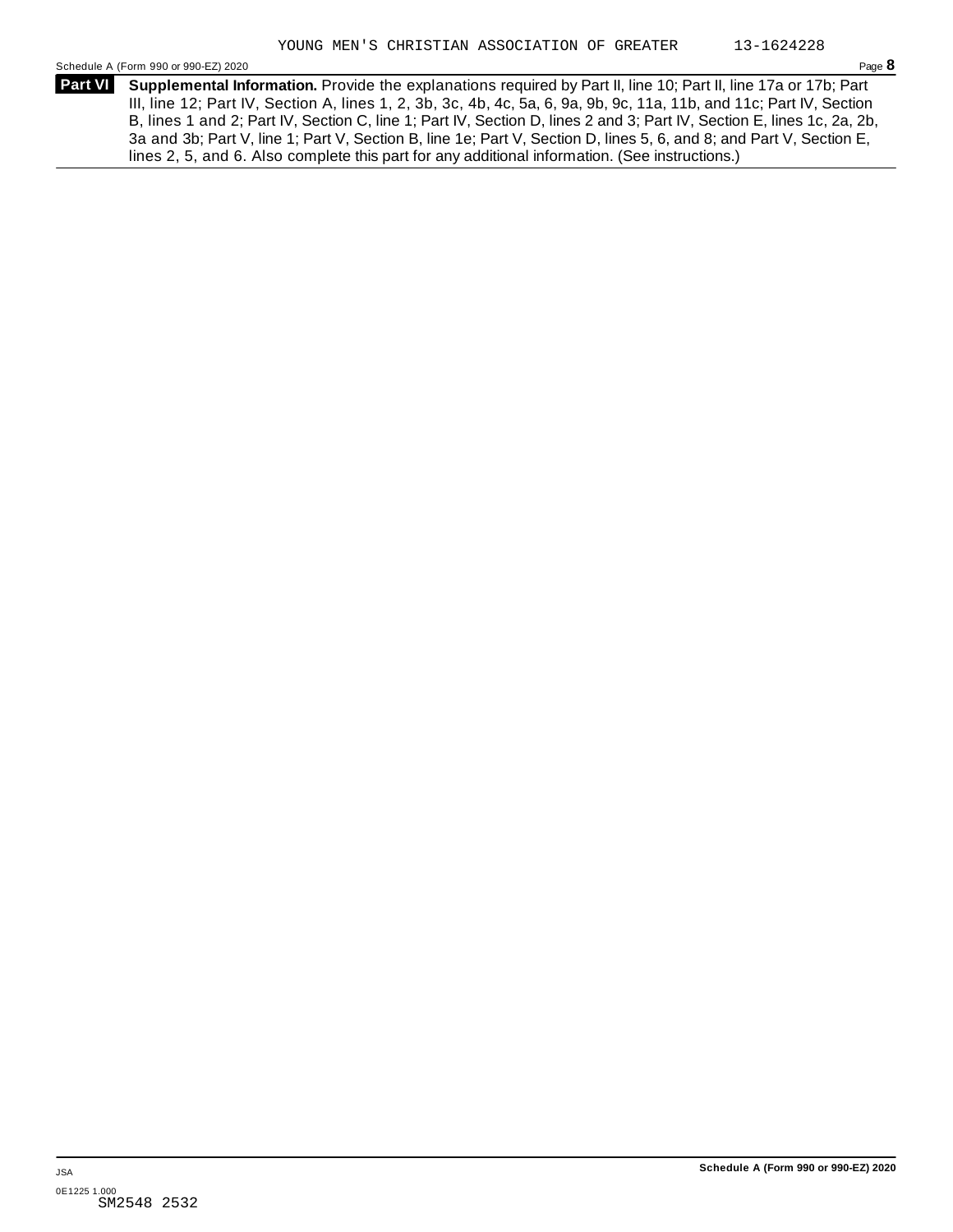| (Form 990 or 990-EZ)                                          | For Organizations Exempt From Income Tax Under section 501(c) and section 527                                                                                                                                                                                                                                                                                                                                                                                                                                                                        |         |                                                                             |                                                                                                                                                             |
|---------------------------------------------------------------|------------------------------------------------------------------------------------------------------------------------------------------------------------------------------------------------------------------------------------------------------------------------------------------------------------------------------------------------------------------------------------------------------------------------------------------------------------------------------------------------------------------------------------------------------|---------|-----------------------------------------------------------------------------|-------------------------------------------------------------------------------------------------------------------------------------------------------------|
|                                                               | Complete if the organization is described below.                                                                                                                                                                                                                                                                                                                                                                                                                                                                                                     |         | Attach to Form 990 or Form 990-EZ.                                          | <b>Open to Public</b>                                                                                                                                       |
| Department of the Treasury<br><b>Internal Revenue Service</b> | Go to www.irs.gov/Form990 for instructions and the latest information.                                                                                                                                                                                                                                                                                                                                                                                                                                                                               |         |                                                                             | <b>Inspection</b>                                                                                                                                           |
|                                                               | If the organization answered "Yes," on Form 990, Part IV, line 3, or Form 990-EZ, Part V, line 46 (Political Campaign Activities), then                                                                                                                                                                                                                                                                                                                                                                                                              |         |                                                                             |                                                                                                                                                             |
|                                                               | • Section 501(c)(3) organizations: Complete Parts I-A and B. Do not complete Part I-C.                                                                                                                                                                                                                                                                                                                                                                                                                                                               |         |                                                                             |                                                                                                                                                             |
|                                                               | • Section 501(c) (other than section 501(c)(3)) organizations: Complete Parts I-A and C below. Do not complete Part I-B.                                                                                                                                                                                                                                                                                                                                                                                                                             |         |                                                                             |                                                                                                                                                             |
|                                                               | • Section 527 organizations: Complete Part I-A only.                                                                                                                                                                                                                                                                                                                                                                                                                                                                                                 |         |                                                                             |                                                                                                                                                             |
|                                                               | If the organization answered "Yes," on Form 990, Part IV, line 4, or Form 990-EZ, Part VI, line 47 (Lobbying Activities), then<br>• Section 501(c)(3) organizations that have filed Form 5768 (election under section 501(h)): Complete Part II-A. Do not complete Part II-B.                                                                                                                                                                                                                                                                        |         |                                                                             |                                                                                                                                                             |
|                                                               | • Section 501(c)(3) organizations that have NOT filed Form 5768 (election under section 501(h)): Complete Part II-B. Do not complete Part II-A.                                                                                                                                                                                                                                                                                                                                                                                                      |         |                                                                             |                                                                                                                                                             |
| Tax) (See separate instructions), then                        | If the organization answered "Yes," on Form 990, Part IV, line 5 (Proxy Tax) (See separate instructions) or Form 990-EZ, Part V, line 35c (Proxy                                                                                                                                                                                                                                                                                                                                                                                                     |         |                                                                             |                                                                                                                                                             |
|                                                               | • Section $501(c)(4)$ , $(5)$ , or $(6)$ organizations: Complete Part III.                                                                                                                                                                                                                                                                                                                                                                                                                                                                           |         |                                                                             |                                                                                                                                                             |
|                                                               | Name of organization YOUNG MEN'S CHRISTIAN ASSOCIATION OF GREATER                                                                                                                                                                                                                                                                                                                                                                                                                                                                                    |         |                                                                             | <b>Employer identification number</b>                                                                                                                       |
| NEW YORK                                                      |                                                                                                                                                                                                                                                                                                                                                                                                                                                                                                                                                      |         | 13-1624228                                                                  |                                                                                                                                                             |
| Part I-A                                                      | Complete if the organization is exempt under section 501(c) or is a section 527 organization.                                                                                                                                                                                                                                                                                                                                                                                                                                                        |         |                                                                             |                                                                                                                                                             |
| 1                                                             | Provide a description of the organization's direct and indirect political campaign activities in Part IV. (See instructions for                                                                                                                                                                                                                                                                                                                                                                                                                      |         |                                                                             |                                                                                                                                                             |
|                                                               | definition of "political campaign activities")                                                                                                                                                                                                                                                                                                                                                                                                                                                                                                       |         |                                                                             |                                                                                                                                                             |
| $\mathbf{2}$                                                  |                                                                                                                                                                                                                                                                                                                                                                                                                                                                                                                                                      |         |                                                                             |                                                                                                                                                             |
| 3                                                             |                                                                                                                                                                                                                                                                                                                                                                                                                                                                                                                                                      |         |                                                                             |                                                                                                                                                             |
| <b>Part I-B</b>                                               | Complete if the organization is exempt under section 501(c)(3).                                                                                                                                                                                                                                                                                                                                                                                                                                                                                      |         |                                                                             |                                                                                                                                                             |
| 1                                                             | Enter the amount of any excise tax incurred by the organization under section 4955. $\triangleright$ \$                                                                                                                                                                                                                                                                                                                                                                                                                                              |         |                                                                             |                                                                                                                                                             |
| 2                                                             | Enter the amount of any excise tax incurred by organization managers under section 4955 $\triangleright$ \$<br>If the organization incurred a section 4955 tax, did it file Form 4720 for this year?<br>                                                                                                                                                                                                                                                                                                                                             |         |                                                                             |                                                                                                                                                             |
| 3                                                             |                                                                                                                                                                                                                                                                                                                                                                                                                                                                                                                                                      |         |                                                                             | <b>Yes</b><br><b>No</b>                                                                                                                                     |
| <b>b</b> If "Yes," describe in Part IV.                       |                                                                                                                                                                                                                                                                                                                                                                                                                                                                                                                                                      |         |                                                                             | <b>Yes</b><br>No                                                                                                                                            |
| Part I-C                                                      | Complete if the organization is exempt under section 501(c), except section 501(c)(3).                                                                                                                                                                                                                                                                                                                                                                                                                                                               |         |                                                                             |                                                                                                                                                             |
|                                                               |                                                                                                                                                                                                                                                                                                                                                                                                                                                                                                                                                      |         |                                                                             |                                                                                                                                                             |
| 1.                                                            | Enter the amount directly expended by the filing organization for section 527 exempt function                                                                                                                                                                                                                                                                                                                                                                                                                                                        |         |                                                                             |                                                                                                                                                             |
|                                                               | Enter the amount of the filing organization's funds contributed to other organizations for section                                                                                                                                                                                                                                                                                                                                                                                                                                                   |         |                                                                             |                                                                                                                                                             |
| 2                                                             |                                                                                                                                                                                                                                                                                                                                                                                                                                                                                                                                                      |         |                                                                             |                                                                                                                                                             |
| 3                                                             | Total exempt function expenditures. Add lines 1 and 2. Enter here and on Form 1120-POL,                                                                                                                                                                                                                                                                                                                                                                                                                                                              |         |                                                                             |                                                                                                                                                             |
|                                                               |                                                                                                                                                                                                                                                                                                                                                                                                                                                                                                                                                      |         |                                                                             |                                                                                                                                                             |
| 4                                                             |                                                                                                                                                                                                                                                                                                                                                                                                                                                                                                                                                      |         |                                                                             | <b>No</b><br>Yes                                                                                                                                            |
| 5                                                             | Enter the names, addresses and employer identification number (EIN) of all section 527 political organizations to which the filing<br>organization made payments. For each organization listed, enter the amount paid from the filing organization's funds. Also enter<br>the amount of political contributions received that were promptly and directly delivered to a separate political organization, such<br>as a separate segregated fund or a political action committee (PAC). If additional space is needed, provide information in Part IV. |         |                                                                             |                                                                                                                                                             |
| (a) Name                                                      | (b) Address                                                                                                                                                                                                                                                                                                                                                                                                                                                                                                                                          | (c) EIN | (d) Amount paid from<br>filing organization's<br>funds. If none, enter -0-. | (e) Amount of political<br>contributions received and<br>promptly and directly<br>delivered to a separate<br>political organization. If<br>none, enter -0-. |
| (1)                                                           |                                                                                                                                                                                                                                                                                                                                                                                                                                                                                                                                                      |         |                                                                             |                                                                                                                                                             |
| (2)                                                           |                                                                                                                                                                                                                                                                                                                                                                                                                                                                                                                                                      |         |                                                                             |                                                                                                                                                             |
| (3)                                                           |                                                                                                                                                                                                                                                                                                                                                                                                                                                                                                                                                      |         |                                                                             |                                                                                                                                                             |
| (4)                                                           |                                                                                                                                                                                                                                                                                                                                                                                                                                                                                                                                                      |         |                                                                             |                                                                                                                                                             |
| (5)                                                           |                                                                                                                                                                                                                                                                                                                                                                                                                                                                                                                                                      |         |                                                                             |                                                                                                                                                             |
| (6)                                                           |                                                                                                                                                                                                                                                                                                                                                                                                                                                                                                                                                      |         |                                                                             |                                                                                                                                                             |
|                                                               | Ear Panarwark Paduation, Act Notice, see the Instructions for Ferm 000 or 000 FZ                                                                                                                                                                                                                                                                                                                                                                                                                                                                     |         |                                                                             | Sebedule C (Ferm 000 er 000 EZ) 2020                                                                                                                        |

**SCHEDULE C Political Campaign and Lobbying Activities OMB No. 1545-0047** 

**For Paperwork Reduction Act Notice, see the Instructions for Form 990 or 990-EZ. Schedule C (Form 990 or 990-EZ) 2020**

**(Form 990 or 990-EZ)**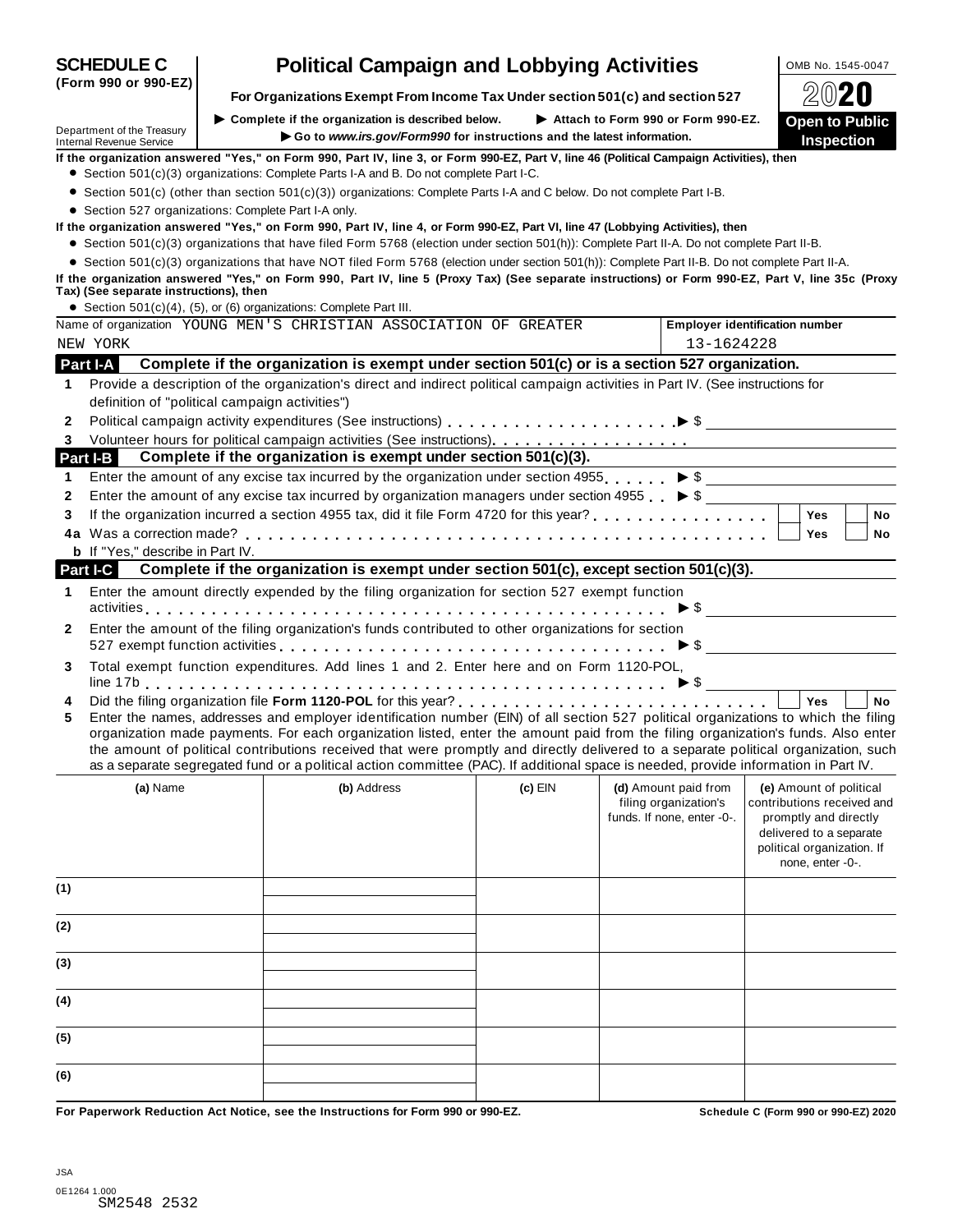| Schedule C (Form 990 or 990-EZ) 2020                                               | IOUNG MEN S CHRISIIAN ASSOCIATION OF GREATER                                                                                                                                                                                       |                                     | 13-1024228<br>Page $\angle$    |
|------------------------------------------------------------------------------------|------------------------------------------------------------------------------------------------------------------------------------------------------------------------------------------------------------------------------------|-------------------------------------|--------------------------------|
| Part II-A<br>section 501(h)).                                                      | Complete if the organization is exempt under section 501(c)(3) and filed Form 5768 (election under                                                                                                                                 |                                     |                                |
| A Check ►                                                                          | if the filing organization belongs to an affiliated group (and list in Part IV each affiliated group member's name,<br>address, EIN, expenses, and share of excess lobbying expenditures).                                         |                                     |                                |
| <b>B</b> Check $\blacktriangleright$                                               | if the filing organization checked box A and "limited control" provisions apply.                                                                                                                                                   |                                     |                                |
|                                                                                    | <b>Limits on Lobbying Expenditures</b><br>(The term "expenditures" means amounts paid or incurred.)                                                                                                                                | (a) Filing<br>organization's totals | (b) Affiliated<br>group totals |
|                                                                                    | 1a Total lobbying expenditures to influence public opinion (grassroots lobbying)                                                                                                                                                   |                                     |                                |
|                                                                                    | <b>b</b> Total lobbying expenditures to influence a legislative body (direct lobbying)                                                                                                                                             | 33,070.                             |                                |
|                                                                                    | c Total lobbying expenditures (add lines 1a and 1b)                                                                                                                                                                                | 33,070.                             |                                |
|                                                                                    |                                                                                                                                                                                                                                    | 114,796,197.                        |                                |
|                                                                                    | e Total exempt purpose expenditures (add lines 1c and 1d)                                                                                                                                                                          | 114,829,267.                        |                                |
|                                                                                    | Lobbying nontaxable amount. Enter the amount from the following table in both                                                                                                                                                      |                                     |                                |
| columns.                                                                           |                                                                                                                                                                                                                                    | 1,000,000.                          |                                |
| If the amount on line 1e, column (a) or (b) is: The lobbying nontaxable amount is: |                                                                                                                                                                                                                                    |                                     |                                |
| Not over \$500,000                                                                 | 20% of the amount on line 1e.                                                                                                                                                                                                      |                                     |                                |
| Over \$500,000 but not over \$1,000,000                                            | \$100,000 plus 15% of the excess over \$500,000.                                                                                                                                                                                   |                                     |                                |
| Over \$1,000,000 but not over \$1,500,000                                          | \$175,000 plus 10% of the excess over \$1,000,000.                                                                                                                                                                                 |                                     |                                |
| Over \$1,500,000 but not over \$17,000,000                                         | \$225,000 plus 5% of the excess over \$1,500,000.                                                                                                                                                                                  |                                     |                                |
| Over \$17,000,000                                                                  | \$1,000,000.                                                                                                                                                                                                                       |                                     |                                |
|                                                                                    | g Grassroots nontaxable amount (enter 25% of line 1f)                                                                                                                                                                              | 250,000.                            |                                |
|                                                                                    | h Subtract line 1g from line 1a. If zero or less, enter -0-                                                                                                                                                                        | 0.                                  | 0.                             |
|                                                                                    |                                                                                                                                                                                                                                    | $\overline{0}$ .                    | 0.                             |
|                                                                                    | If there is an amount other than zero on either line 1h or line 1i, did the organization file Form 4720                                                                                                                            |                                     |                                |
|                                                                                    |                                                                                                                                                                                                                                    |                                     | Yes<br>No                      |
|                                                                                    | 4-Year Averaging Period Under Section 501(h)                                                                                                                                                                                       |                                     |                                |
|                                                                                    | $\mathcal{L}$ . The set of the set of the set of the set of the set of the set of the set of the set of the set of the set of the set of the set of the set of the set of the set of the set of the set of the set of the set of t |                                     |                                |

**(Some organizations that made a section 501(h) election do not have to complete all of the five columns below.**

**See the separate instructions for lines 2a through 2f.)**

|    | Lobbying Expenditures During 4-Year Averaging Period                            |            |            |            |            |            |  |  |  |  |
|----|---------------------------------------------------------------------------------|------------|------------|------------|------------|------------|--|--|--|--|
|    | Calendar year (or fiscal year<br>beginning in)                                  | (a) $2017$ | (b) 2018   | $(c)$ 2019 | $(d)$ 2020 | (e) Total  |  |  |  |  |
| 2a | Lobbying nontaxable amount                                                      | 1,000,000. | 1,000,000. | 1,000,000. | 1,000,000. | 4,000,000. |  |  |  |  |
| b  | Lobbying ceiling amount<br>$(150\% \text{ of line } 2a, \text{ column } (e))$   |            |            |            |            | 6,000,000. |  |  |  |  |
| c  | Total lobbying expenditures                                                     | 24,718.    | 26,874.    | 31,870.    | 33,070.    | 116,532.   |  |  |  |  |
| d  | Grassroots nontaxable amount                                                    | 250,000.   | 250,000.   | 250,000.   | 250,000.   | 1,000,000. |  |  |  |  |
| е  | Grassroots ceiling amount<br>$(150\% \text{ of line } 2d, \text{ column } (e))$ |            |            |            |            | 1,500,000. |  |  |  |  |
|    | Grassroots lobbying expenditures                                                |            |            |            |            |            |  |  |  |  |

**Schedule C (Form 990 or 990-EZ) 2020**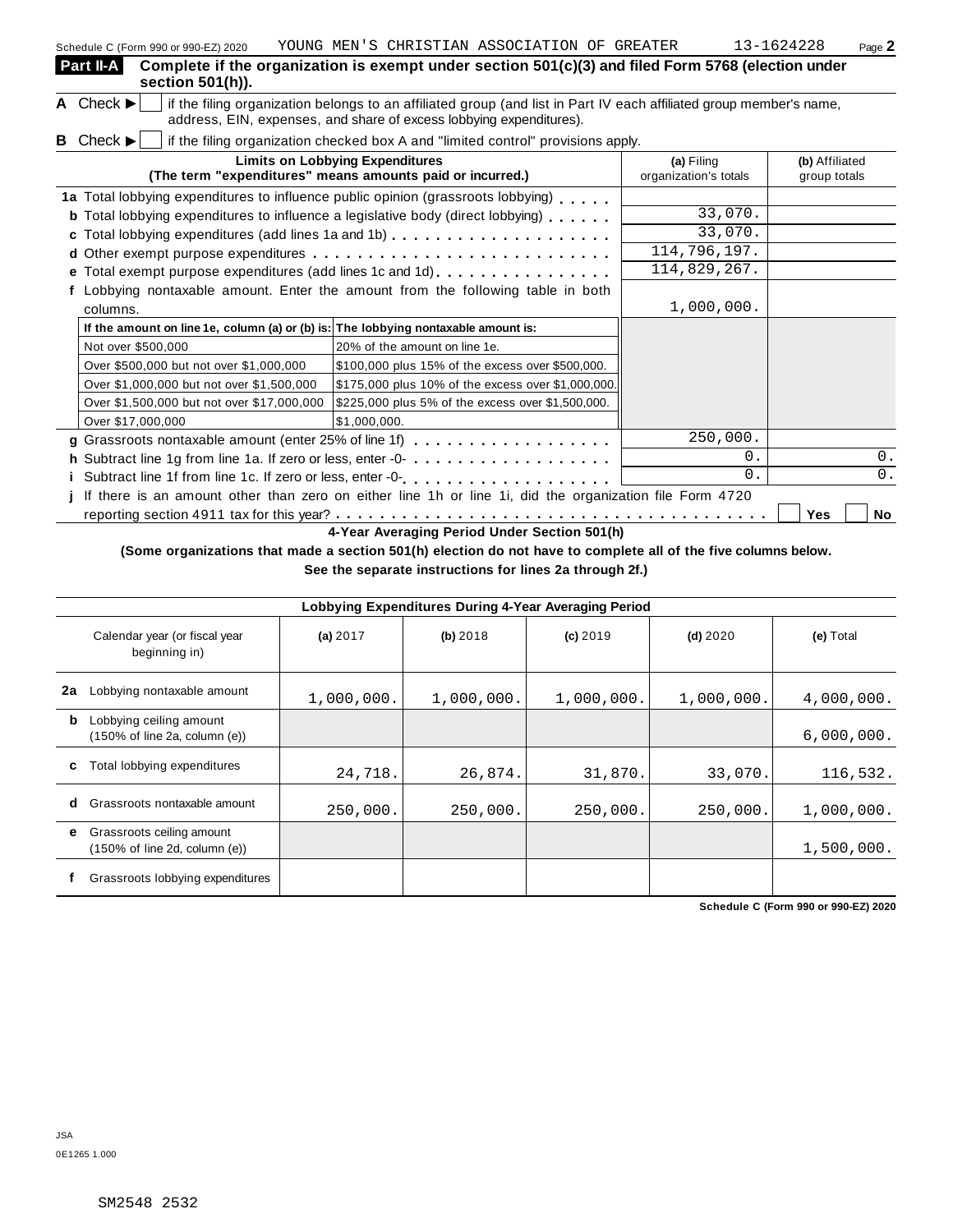| Schedule C (Form 990 or 990-EZ) 2020 | Page $\mathbf{\dot{5}}$ |
|--------------------------------------|-------------------------|
|                                      |                         |

#### **Complete if the organization is exempt under section 501(c)(3) and has NOT filed Form 5768 (election under section 501(h)). Part II-B**

| For each "Yes," response on lines 1a through 1i below, provide in Part IV a detailed                                            | Amount |
|---------------------------------------------------------------------------------------------------------------------------------|--------|
| <b>Yes</b><br>description of the lobbying activity.<br>No                                                                       |        |
| 1<br>During the year, did the filing organization attempt to influence foreign, national, state, or local                       |        |
| legislation, including any attempt to influence public opinion on a legislative matter or                                       |        |
| referendum, through the use of:                                                                                                 |        |
| a                                                                                                                               |        |
| Paid staff or management (include compensation in expenses reported on lines 1c through 1i)?<br>b                               |        |
| c                                                                                                                               |        |
| Mailings to members, legislators, or the public?<br>d                                                                           |        |
| е                                                                                                                               |        |
| Grants to other organizations for lobbying purposes?                                                                            |        |
| Direct contact with legislators, their staffs, government officials, or a legislative body?<br>a                                |        |
| Rallies, demonstrations, seminars, conventions, speeches, lectures, or any similar means?<br>h                                  |        |
| Other activities?                                                                                                               |        |
|                                                                                                                                 |        |
| Did the activities in line 1 cause the organization to be not described in section $501(c)(3)$ ?<br>2a                          |        |
| If "Yes," enter the amount of any tax incurred under section 4912<br>b                                                          |        |
| If "Yes," enter the amount of any tax incurred by organization managers under section 4912<br>c                                 |        |
| If the filing organization incurred a section 4912 tax, did it file Form 4720 for this year?<br>d                               |        |
| Part III-A<br>Complete if the organization is exempt under section 501(c)(4), section 501(c)(5), or section<br><b>FA41-1101</b> |        |

|              | $\mathbf{D}$ if the contract the annount of any tax incurred under section 49.12 $\ldots$ . The contract of $\mathbf{D}$ |              |     |    |
|--------------|--------------------------------------------------------------------------------------------------------------------------|--------------|-----|----|
|              | c If "Yes," enter the amount of any tax incurred by organization managers under section 4912                             |              |     |    |
| d            | If the filing organization incurred a section 4912 tax, did it file Form 4720 for this year?                             |              |     |    |
|              | Part III-A Complete if the organization is exempt under section 501(c)(4), section 501(c)(5), or section                 |              |     |    |
|              | $501(c)(6)$ .                                                                                                            |              |     |    |
|              |                                                                                                                          |              | Yes | No |
|              | Were substantially all (90% or more) dues received nondeductible by members?                                             |              |     |    |
| $\mathbf{2}$ | Did the organization make only in-house lobbying expenditures of \$2,000 or less?                                        | $\mathbf{2}$ |     |    |
|              | Did the organization agree to carry over lobbying and political campaign activity expenditures from the prior year?      | - 3          |     |    |
|              | <b>Part III.</b> Complete if the examization is exampt under section $E(1/\sqrt{d})$ section $E(1/\sqrt{d})$ or section  |              |     |    |

|              | The proportionally all (50 % of Hiote) dues received Horitaguacupie by Hierinoers $\ell_1, \ldots, \ell_{n+1}, \ldots, \ell_{n+1}$ |  |  |
|--------------|------------------------------------------------------------------------------------------------------------------------------------|--|--|
| $\mathbf{2}$ | Did the organization make only in-house lobbying expenditures of \$2,000 or less? $\ldots \ldots \ldots \ldots$                    |  |  |
| 3            | Did the organization agree to carry over lobbying and political campaign activity expenditures from the prior year?   3            |  |  |
|              | Part III-B Complete if the organization is exempt under section 501(c)(4), section 501(c)(5), or section                           |  |  |
|              |                                                                                                                                    |  |  |
|              | 501(c)(6) and if either (a) BOTH Part III-A, lines 1 and 2, are answered "No" OR (b) Part III-A, line 3, is                        |  |  |
|              | answered "Yes."                                                                                                                    |  |  |
|              | Dues, assessments and similar amounts from members $\ldots$ , , , , , , , , 1                                                      |  |  |
| $\mathbf{2}$ | Section 162(e) nondeductible lobbying and political expenditures (do not include amounts of                                        |  |  |

|              | <u>a anibiaca n'ena ardameacran na avanibe anaor adacian ao ifall ili adaman ao ifallali ar adacian</u><br>501(c)(6) and if either (a) BOTH Part III-A, lines 1 and 2, are answered "No" OR (b) Part III-A, line 3, is<br>answered "Yes." |    |
|--------------|-------------------------------------------------------------------------------------------------------------------------------------------------------------------------------------------------------------------------------------------|----|
|              | Dues, assessments and similar amounts from members $\ldots$ , , , , , , , , $\downarrow$                                                                                                                                                  |    |
| $\mathbf{2}$ | Section 162(e) nondeductible lobbying and political expenditures (do not include amounts of<br>political expenses for which the section 527(f) tax was paid).                                                                             |    |
|              |                                                                                                                                                                                                                                           | 2a |
|              |                                                                                                                                                                                                                                           | 2b |
| $\mathbf{c}$ |                                                                                                                                                                                                                                           | 2c |
| 3            | Aggregate amount reported in section 6033(e)(1)(A) notices of nondeductible section 162(e) dues.                                                                                                                                          | 3  |
| 4            | If notices were sent and the amount on line 2c exceeds the amount on line 3, what portion of the<br>excess does the organization agree to carryover to the reasonable estimate of nondeductible lobbying                                  |    |
|              |                                                                                                                                                                                                                                           | 4  |
| 5            |                                                                                                                                                                                                                                           | 5  |
|              | <b>Supplemental Information</b><br><b>Part IV</b>                                                                                                                                                                                         |    |
|              | i a i se strokim an an do an do an an an amar man an a i                                                                                                                                                                                  |    |

Provide the descriptions required for Part I-A, line 1; Part I-B, line 4; Part I-C, line 5; Part II-A (affiliated group list); Part II-A, lines 1 and 2 (See instructions); and Part II-B, line 1. Also, complete this part for any additional information.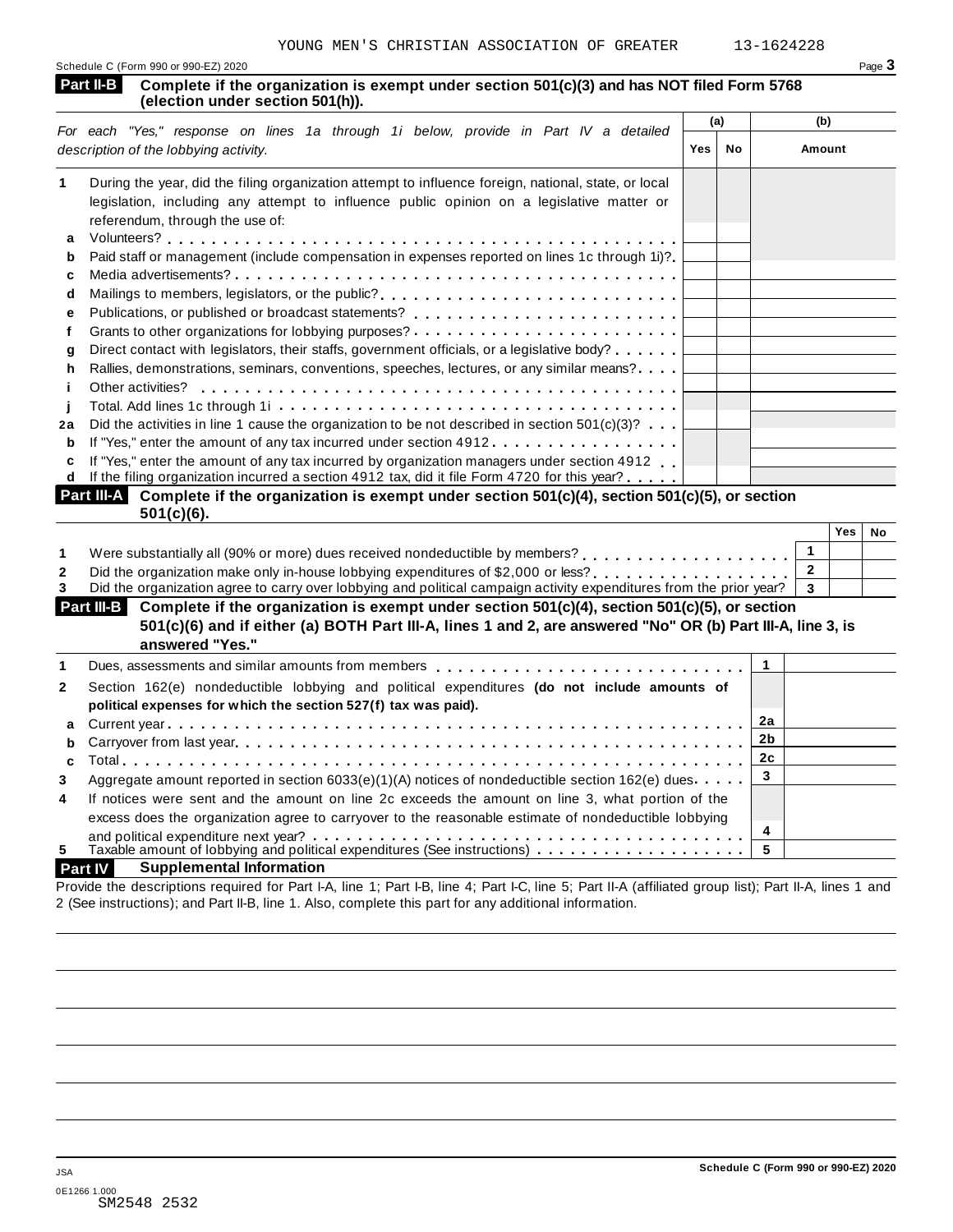**Part IV Supplemental Information** *(continued)*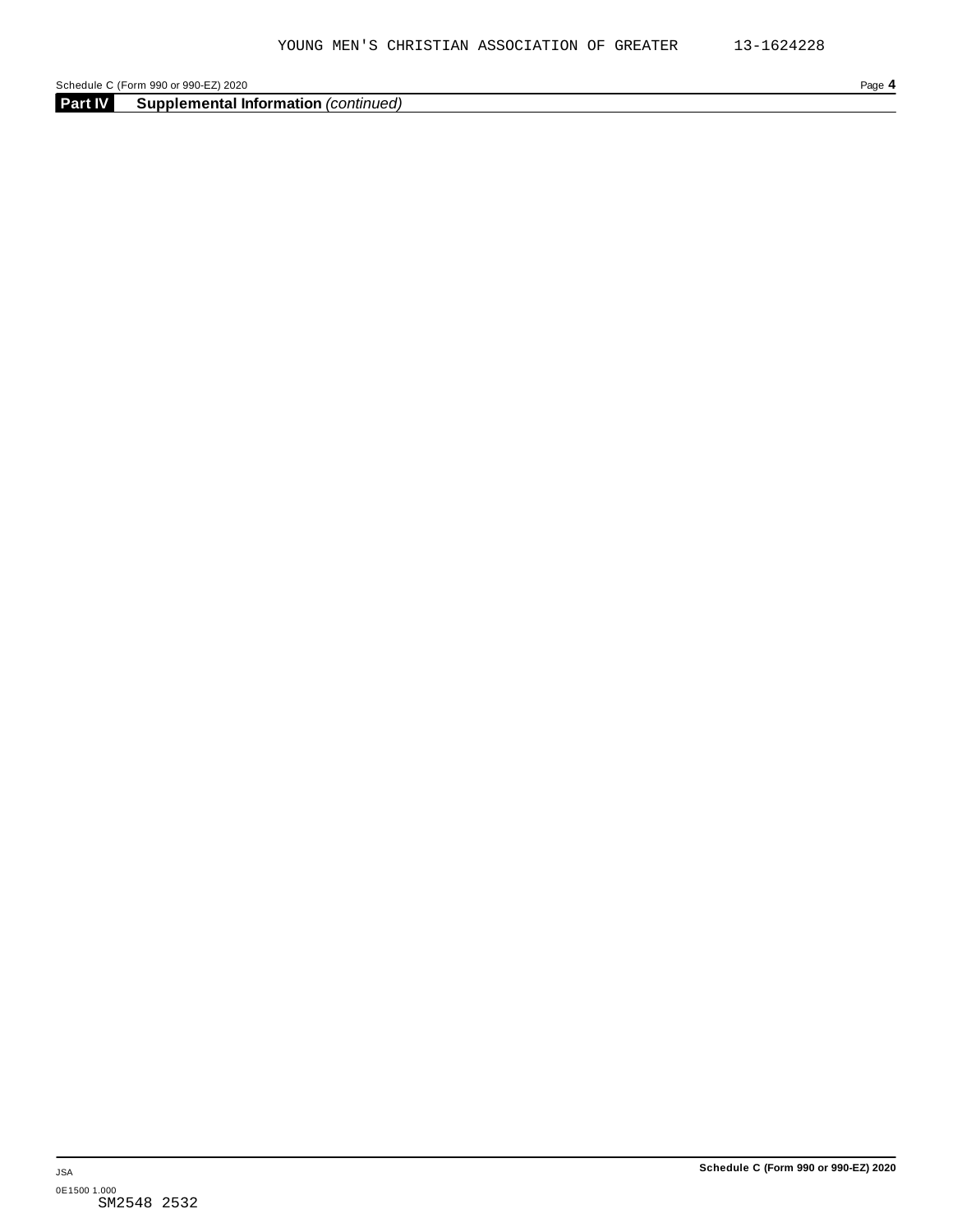|            | <b>SCHEDULE D</b> |
|------------|-------------------|
| (Form 990) |                   |

# **Supplemental Financial Statements** <br> **Complete if the organization answered "Yes" on Form 990,**  $\bigcirc$  **Complete if the organization answered "Yes" on Form 990,**

Part IV, line 6, 7, 8, 9, 10, 11a, 11b, 11c, 11d, 11e, 11f, 12a, or 12b.

Part IV, line 6, 7, 8, 9, 10, 11a, 11b, 11c, 11d, 11e, 11f, 12a, or 12b.<br> **Department of the Treasury Open to Public Continues to Public and the Intervalse and the Intervalse information** Department of the Treasury **Constant Constant Constant Constant Constant Constant Constant Constant Constant Constant Constant Constant Constant Constant Constant Constant Constant Constant Constant Constant Constant Const Name of the organization** YOUNG MEN'S CHRISTIAN ASSOCIATION OF GREATER **Final proprime is a proprime of the organization number Organizations Maintaining Donor Advised Funds or Other Similar Funds or Accounts.** Complete if the organization answered "Yes" on Form 990, Part IV, line 6.  **Part I (a)** Donor advised funds **(b)** Funds and other accounts **1 2 3 4 5 6** Total number at end of year Aggregate value of contributions to (during year) Aggregate value of grants from (during year) Aggregate value at end of year EXT STERESTIAN<br>
Intaining Donor Adamization<br>
Intaining Donor Adamization<br>
Internation answere Adere<br>ere<br>ar) Did the organization inform all donors and donor advisors in writing that the assets held in donor advised funds are the organization's property, subject to the organization's exclusive legal control? Fotal number at end of year.<br>Aggregate value of contributions to (during year)<br>Aggregate value of grants from (during year)<br>Did the organization inform all donors and donor advisors in writing that the assets held in donor Did the organization inform all grantees, donors, and donor advisors in writing that grant funds can be used only for charitable purposes and not for the benefit of the donor or donor advisor, or for any other purpose Aggregate value of grants from (during year)<br>
Did the organization inform all donors and donor advisors in writing that the assets held in donor advised<br>
funds are the organization's property, subject to the organization's **Conservation Easements.** Complete if the organization answered "Yes" on Form 990, Part IV, line 7.  **Part II 1** Purpose(s) of conservation easements held by the organization (check all that apply). Preservation of land for public use (for example, recreation or education) Protection of natural habitat Preservation of open space Preservation of a historically important land area Preservation of a certified historic structure **2** Complete lines 2a through 2d if the organization held a qualified conservation contribution in the form of a conservation easement on the last day of the tax year. **Held at the End of the Tax Year Held at the End of the Tax Year 2a 2b 2c 2d a** Total number of conservation easements **b** Total acreage restricted by conservation easements **c** Number of conservation easements on a certified historic structure included in (a) **d** Number of conservation easements included in (c) acquired after 7/25/06, and not on a m m m m m m m m m m m m m m m m m m m m m m m m m m m m m m m m m m m m m m m m m m m m m m m m m m m m m Number of conservation easements included in (c) acquired after 7/25/06, and not on a Following the structure list day of the tax year.<br> **a** Total number of conservation easements<br> **b** Total acreage restricted by conservation easements<br> **c** Number of conservation easements on a certified historic structure **4 5 6 7 8 9** Number of conservation easements modified, transferred, released, extinguished, or terminated by the organization during the tax vear  $\blacktriangleright$ Number of states where property subject to conservation easement is located  $\blacktriangleright$ Does the organization have a written policy regarding the periodic monitoring, inspection, handling of Number of conservation easements included in (c) acquired arter 7/25/06, and not on a<br>historic structure listed in the National Register<br>Number of conservation easements modified, transferred, released, extinguished, or te Staff and volunteer hours devoted to monitoring, inspecting, handling of violations, and enforcing conservation easements during the year<br>  $\blacktriangleright$ Amount of expenses incurred in monitoring, inspecting, handling of violations, and enforcing conservation easements during the year  $\triangleright$  s Does each conservation easement reported on line 2(d) above satisfy the requirements of section 170(h)(4)(B)(i) and section 170(h)(4)(B)(ii)?<br>
and section 170(h)(4)(B)(ii)?<br>
and section 170(h)(4)(B)(iii)?<br>
and section 170(h)(4)(B)(iii)?<br>
and section 170(h)(4)(B)(iii)?<br>
and section 170(h)(4)(B)(iii)?<br>
and section 170(h)(4)(B)(iii)?<br> In Part XIII, describe how the organization reports conservation easements in its revenue and expense statement and balance sheet, and include, if applicable, the text of the footnote to the organization's financial statements that describes the organization's accounting for conservation easements. **Organizations Maintaining Collections of Art, Historical Treasures, or Other Similar Assets.** Complete if the organization answered "Yes" on Form 990, Part IV, line 8.  **Part III**  1a If the organization elected, as permitted under FASB ASC 958, not to report in its revenue statement and balance sheet works<br>of art, historical treasures, or other similar assets held for public exhibition, education, o service, provide in Part XIII the text of the footnote to its financial statements that describes these items. **b** If the organization elected, as permitted under FASB ASC 958, to report in its revenue statement and balance sheet works of art, historical treasures, or other similar assets held for public exhibition, education, or research in furtherance of public service, provide the following amounts relating to these items: **(i)** I Revenue included on Form 990, Part VIII, line 1 **(ii)** Assets included in Form 990, Part X SB ASC 958, not to report in its revenue statement and balas held for public exhibition, education, or research in further to its financial statements that describes these items.<br>ASB ASC 958, to report in its revenue stat m m m m m m m m m m m m m m m m m m m m m m m m m m m m m m m m m m m m <sup>I</sup> \$ **2** If the organization received or held works of art, historical treasures, or other similar assets for financial gain, provide the following amounts required to be reported under FASB ASC 958 relating to these items: **<sup>a</sup>** Revenue included on Form 990, Part VIII, line 1 I Assets included in Form 990, Part X held for public exhibition, education, or research in furtherance of<br>  $\frac{1}{2}$ <br>  $\frac{1}{2}$ <br>  $\frac{1}{2}$ <br>  $\frac{1}{2}$ <br>  $\frac{1}{2}$ <br>  $\frac{1}{2}$ <br>  $\frac{1}{2}$ <br>  $\frac{1}{2}$ <br>  $\frac{1}{2}$ <br>  $\frac{1}{2}$ <br>  $\frac{1}{2}$ <br>  $\frac{1}{2}$ <br>  $\frac{1}{2}$ <br>  $\frac{1}{2}$ **<sup>b</sup>** m m m m m m m m m m m m m m m m m m m m m m m m m m m m m m m m m m m m m m <sup>I</sup> \$ NEW YORK 13-1624228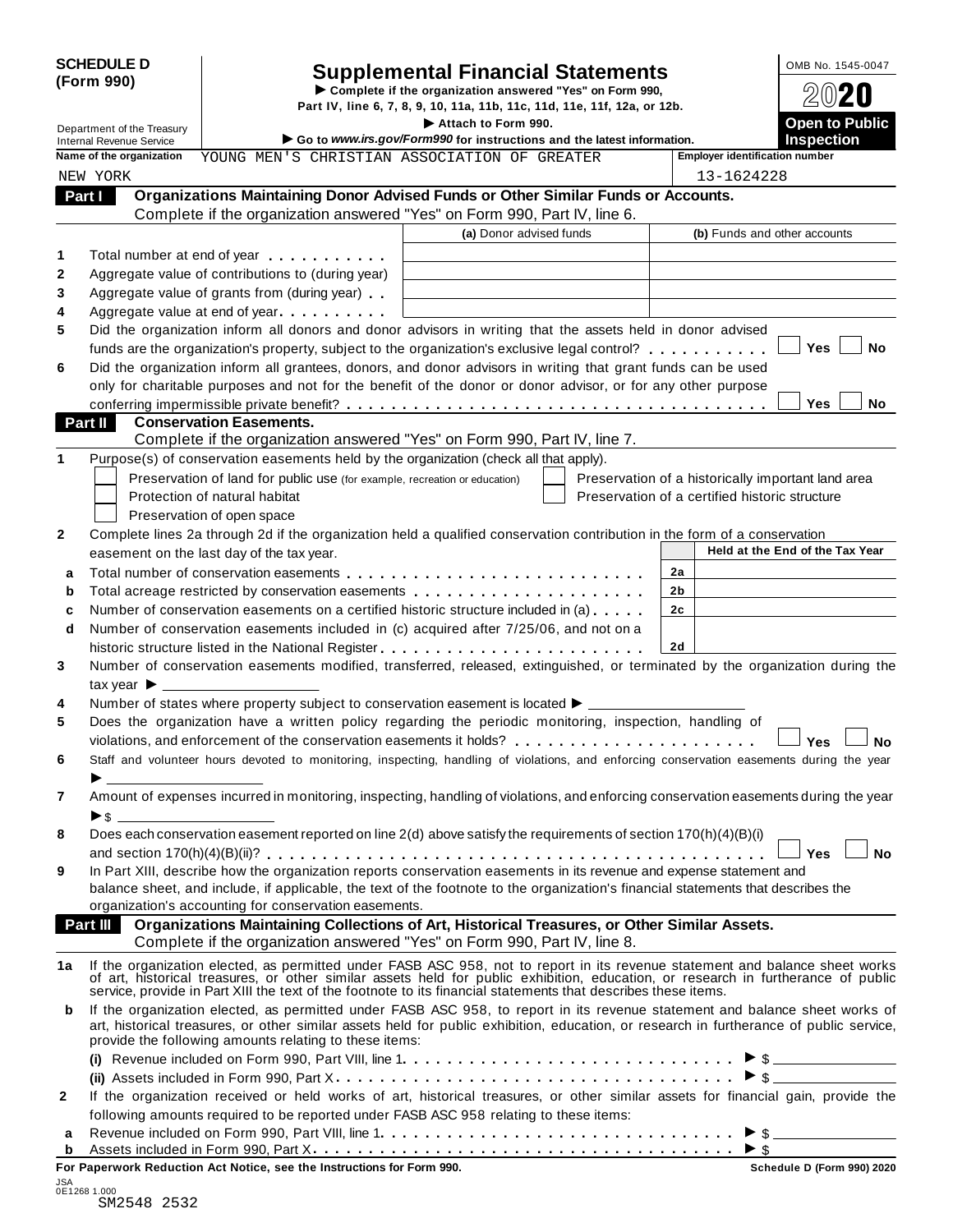YOUNG MEN'S CHRISTIAN ASSOCIATION OF GREATER 13-1624228

|    | Schedule D (Form 990) 2020                                                                                                      |                                         |                |                                    |                                 | Page 2              |
|----|---------------------------------------------------------------------------------------------------------------------------------|-----------------------------------------|----------------|------------------------------------|---------------------------------|---------------------|
|    | Organizations Maintaining Collections of Art, Historical Treasures, or Other Similar Assets (continued)<br>Part III             |                                         |                |                                    |                                 |                     |
| 3  | Using the organization's acquisition, accession, and other records, check any of the following that make significant use of its |                                         |                |                                    |                                 |                     |
|    | collection items (check all that apply):                                                                                        |                                         |                |                                    |                                 |                     |
| a  | Public exhibition                                                                                                               |                                         | d              | Loan or exchange program           |                                 |                     |
| b  | Scholarly research                                                                                                              |                                         | Other<br>е     |                                    |                                 |                     |
| c  | Preservation for future generations                                                                                             |                                         |                |                                    |                                 |                     |
| 4  | Provide a description of the organization's collections and explain how they further the organization's exempt purpose in Part  |                                         |                |                                    |                                 |                     |
|    | XIII.                                                                                                                           |                                         |                |                                    |                                 |                     |
| 5  | During the year, did the organization solicit or receive donations of art, historical treasures, or other similar               |                                         |                |                                    |                                 |                     |
|    | assets to be sold to raise funds rather than to be maintained as part of the organization's collection?                         |                                         |                |                                    |                                 | Yes<br>No           |
|    | <b>Part IV</b><br><b>Escrow and Custodial Arrangements.</b>                                                                     |                                         |                |                                    |                                 |                     |
|    | Complete if the organization answered "Yes" on Form 990, Part IV, line 9, or reported an amount on Form                         |                                         |                |                                    |                                 |                     |
|    | 990, Part X, line 21.                                                                                                           |                                         |                |                                    |                                 |                     |
|    | 1a Is the organization an agent, trustee, custodian or other intermediary for contributions or other assets not                 |                                         |                |                                    |                                 |                     |
|    |                                                                                                                                 |                                         |                |                                    |                                 | <b>Yes</b><br>No    |
| b  | If "Yes," explain the arrangement in Part XIII and complete the following table:                                                |                                         |                |                                    |                                 |                     |
|    |                                                                                                                                 |                                         |                |                                    | Amount                          |                     |
| c  |                                                                                                                                 |                                         |                | 1 <sub>c</sub>                     |                                 |                     |
|    |                                                                                                                                 |                                         |                | 1 <sub>d</sub>                     |                                 |                     |
| е  |                                                                                                                                 |                                         |                | 1e                                 |                                 |                     |
|    |                                                                                                                                 |                                         |                | 1f                                 |                                 |                     |
| 2a | Did the organization include an amount on Form 990, Part X, line 21, for escrow or custodial account liability?                 |                                         |                |                                    |                                 | <b>Yes</b><br>No    |
|    | <b>b</b> If "Yes," explain the arrangement in Part XIII. Check here if the explanation has been provided on Part XIII           |                                         |                |                                    |                                 |                     |
|    | Part V<br><b>Endowment Funds.</b><br>Complete if the organization answered "Yes" on Form 990, Part IV, line 10.                 |                                         |                |                                    |                                 |                     |
|    |                                                                                                                                 | (a) Current year                        | (b) Prior year | (c) Two years back                 | (d) Three years back            | (e) Four years back |
|    |                                                                                                                                 | 72,839,681.                             | 59, 415, 202.  | 66,042,502.                        | 57, 216, 272.                   | 54,751,023.         |
| 1а | Beginning of year balance                                                                                                       | 368,263.                                | 1,870,904.     | 322, 227.                          | 401,789.                        | 854,477.            |
| b  | Contributions <b>Contributions</b>                                                                                              |                                         |                |                                    |                                 |                     |
| c  | Net investment earnings, gains,                                                                                                 | 14, 148, 359.                           | 14,608,652.    | $-4, 113, 050.$                    | 11, 118, 731.                   | 3,957,405.          |
|    | and losses experiences and losses                                                                                               |                                         |                |                                    |                                 |                     |
|    | Grants or scholarships                                                                                                          |                                         |                |                                    |                                 |                     |
| е  | Other expenditures for facilities                                                                                               | 2,923,857.                              | 2,767,331.     | 2,538,287.                         | 2,409,157.                      | 2,075,069.          |
|    | and programs                                                                                                                    | 282,388.                                | 287,746.       | 298,190.                           | 285, 133.                       | 271,564.            |
|    | Administrative expenses                                                                                                         | 84,150,058.                             | 72,839,681.    | 59, 415, 202.                      | 66,042,502.                     | 57, 216, 272.       |
| q  | End of year balance                                                                                                             |                                         |                |                                    |                                 |                     |
| 2  | Provide the estimated percentage of the current year end balance (line 1g, column (a)) held as:                                 |                                         |                |                                    |                                 |                     |
| a  | Board designated or quasi-endowment $\triangleright$ 48.9100 %<br>Permanent endowment ▶ 50.9600 %                               |                                         |                |                                    |                                 |                     |
| b  | .1300%<br>Term endowment ▶                                                                                                      |                                         |                |                                    |                                 |                     |
| c  | The percentages on lines 2a, 2b, and 2c should equal 100%.                                                                      |                                         |                |                                    |                                 |                     |
|    | 3a Are there endowment funds not in the possession of the organization that are held and administered for the                   |                                         |                |                                    |                                 |                     |
|    | organization by:                                                                                                                |                                         |                |                                    |                                 | Yes<br>No           |
|    |                                                                                                                                 |                                         |                |                                    |                                 | Χ<br>3a(i)          |
|    |                                                                                                                                 |                                         |                |                                    |                                 | X<br>3a(ii)         |
| b  | If "Yes" on line 3a(ii), are the related organizations listed as required on Schedule R?                                        |                                         |                |                                    |                                 | 3b                  |
| 4  | Describe in Part XIII the intended uses of the organization's endowment funds.                                                  |                                         |                |                                    |                                 |                     |
|    | Land, Buildings, and Equipment.<br><b>Part VI</b>                                                                               |                                         |                |                                    |                                 |                     |
|    | Complete if the organization answered "Yes" on Form 990, Part IV, line 11a. See Form 990, Part X, line 10.                      |                                         |                |                                    |                                 |                     |
|    | Description of property                                                                                                         | (a) Cost or other basis<br>(investment) |                | (b) Cost or other basis<br>(other) | (c) Accumulated<br>depreciation | (d) Book value      |
| 1a |                                                                                                                                 |                                         |                | 14, 170, 874.                      |                                 | 14, 170, 874.       |
| b  | Buildings                                                                                                                       |                                         |                | 406, 143, 338.                     | 194,041,919.                    | 212, 101, 419.      |
| c  | Leasehold improvements <b>Leasehold</b> improvements                                                                            |                                         |                | 294,357.                           | 261,231.                        | 33,126.             |
| d  | Equipment experience and the set of the set of the set of the set of the set of the set of the set of the set o                 |                                         |                | 61, 381, 016.                      | 56, 388, 752.                   | 4,992,264.          |
| е  |                                                                                                                                 |                                         |                | 90, 314, 393.                      | 13,509,153.                     | 76,805,240.         |
|    |                                                                                                                                 |                                         |                |                                    |                                 |                     |
|    | Total. Add lines 1a through 1e. (Column (d) must equal Form 990, Part X, column (B), line 10c.)                                 |                                         |                |                                    | ▶                               | 308,102,923.        |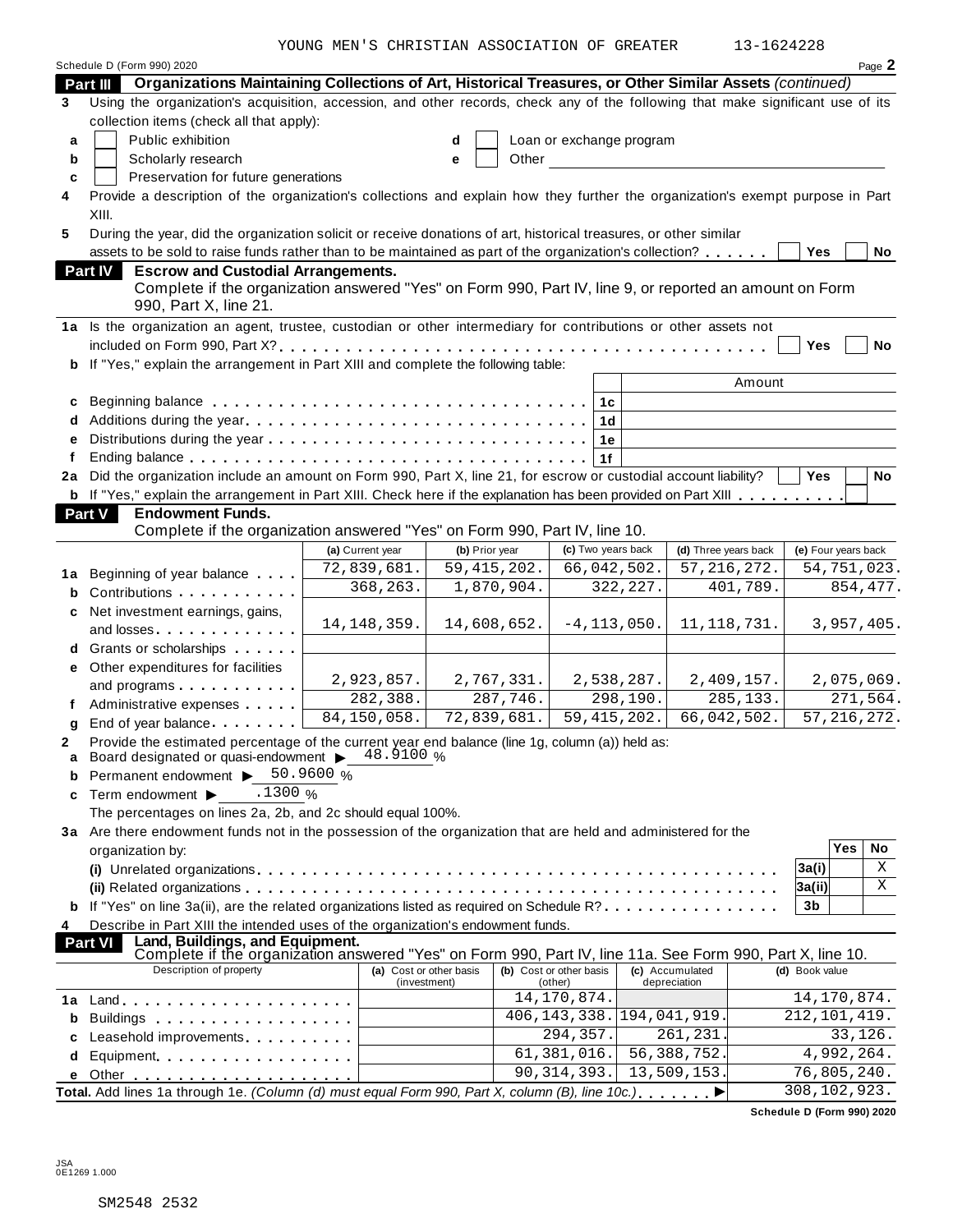| Schedule D (Form 990) 2020 |  |  |
|----------------------------|--|--|
|                            |  |  |

| <b>Part VII</b>         | <b>Investments - Other Securities.</b><br>Complete if the organization answered "Yes" on Form 990, Part IV, line 11b. See Form 990, Part X, line 12.                                                                                               |                              |                                                              |                |
|-------------------------|----------------------------------------------------------------------------------------------------------------------------------------------------------------------------------------------------------------------------------------------------|------------------------------|--------------------------------------------------------------|----------------|
|                         | (a) Description of security or category                                                                                                                                                                                                            | (b) Book value               | (c) Method of valuation:                                     |                |
|                         | (including name of security)                                                                                                                                                                                                                       |                              | Cost or end-of-year market value                             |                |
|                         | (1) Financial derivatives                                                                                                                                                                                                                          |                              |                                                              |                |
|                         | (2) Closely held equity interests <b>contained</b> and <b>contained</b> and <b>contained</b> and <b>contained a</b> contained a contained a contained a contained a contained a contained a contained a contained a contained a contained a contai |                              |                                                              |                |
| $(3)$ Other $\_$<br>(A) |                                                                                                                                                                                                                                                    |                              |                                                              |                |
| (B)                     |                                                                                                                                                                                                                                                    |                              |                                                              |                |
| (C)                     |                                                                                                                                                                                                                                                    |                              |                                                              |                |
| (D)                     |                                                                                                                                                                                                                                                    |                              |                                                              |                |
| (E)                     |                                                                                                                                                                                                                                                    |                              |                                                              |                |
| (F)                     |                                                                                                                                                                                                                                                    |                              |                                                              |                |
| (G)<br>(H)              |                                                                                                                                                                                                                                                    |                              |                                                              |                |
|                         | Total. (Column (b) must equal Form 990, Part X, col. (B) line 12.) $\blacktriangleright$                                                                                                                                                           |                              |                                                              |                |
| <b>Part VIII</b>        | <b>Investments - Program Related.</b>                                                                                                                                                                                                              |                              |                                                              |                |
|                         | Complete if the organization answered "Yes" on Form 990, Part IV, line 11c. See Form 990, Part X, line 13.                                                                                                                                         |                              |                                                              |                |
|                         | (a) Description of investment                                                                                                                                                                                                                      | (b) Book value               | (c) Method of valuation:<br>Cost or end-of-year market value |                |
| (1)                     |                                                                                                                                                                                                                                                    |                              |                                                              |                |
| (2)                     |                                                                                                                                                                                                                                                    |                              |                                                              |                |
| (3)                     |                                                                                                                                                                                                                                                    |                              |                                                              |                |
| (4)                     |                                                                                                                                                                                                                                                    |                              |                                                              |                |
| (5)                     |                                                                                                                                                                                                                                                    |                              |                                                              |                |
| (6)<br>(7)              |                                                                                                                                                                                                                                                    |                              |                                                              |                |
| (8)                     |                                                                                                                                                                                                                                                    |                              |                                                              |                |
| (9)                     |                                                                                                                                                                                                                                                    |                              |                                                              |                |
|                         | Total. (Column (b) must equal Form 990, Part X, col. (B) line 13.) $\blacktriangleright$                                                                                                                                                           |                              |                                                              |                |
| <b>Part IX</b>          | Other Assets.                                                                                                                                                                                                                                      |                              |                                                              |                |
|                         | Complete if the organization answered "Yes" on Form 990, Part IV, line 11d. See Form 990, Part X, line 15.                                                                                                                                         | (a) Description              |                                                              | (b) Book value |
| (1)                     |                                                                                                                                                                                                                                                    |                              |                                                              |                |
| (2)                     |                                                                                                                                                                                                                                                    |                              |                                                              |                |
| (3)                     |                                                                                                                                                                                                                                                    |                              |                                                              |                |
| (4)                     |                                                                                                                                                                                                                                                    |                              |                                                              |                |
| (5)                     |                                                                                                                                                                                                                                                    |                              |                                                              |                |
| (6)                     |                                                                                                                                                                                                                                                    |                              |                                                              |                |
| (7)                     |                                                                                                                                                                                                                                                    |                              |                                                              |                |
| (8)                     |                                                                                                                                                                                                                                                    |                              |                                                              |                |
| (9)                     |                                                                                                                                                                                                                                                    |                              |                                                              |                |
| Part X                  | <b>Other Liabilities.</b><br>Complete if the organization answered "Yes" on Form 990, Part IV, line 11e or 11f. See Form 990, Part X,                                                                                                              |                              |                                                              |                |
| 1.                      | line 25.                                                                                                                                                                                                                                           |                              |                                                              |                |
| (1)                     | Federal income taxes                                                                                                                                                                                                                               | (a) Description of liability |                                                              | (b) Book value |
| (2)                     | OBLIGATIONS UNDER OPERATING LEASES                                                                                                                                                                                                                 |                              |                                                              | 1,624,109      |
| (3)                     |                                                                                                                                                                                                                                                    |                              |                                                              |                |
| (4)                     |                                                                                                                                                                                                                                                    |                              |                                                              |                |
| (5)                     |                                                                                                                                                                                                                                                    |                              |                                                              |                |
|                         |                                                                                                                                                                                                                                                    |                              |                                                              |                |
|                         |                                                                                                                                                                                                                                                    |                              |                                                              |                |
| (6)<br>(7)              |                                                                                                                                                                                                                                                    |                              |                                                              |                |
| (8)                     |                                                                                                                                                                                                                                                    |                              |                                                              |                |
| (9)                     |                                                                                                                                                                                                                                                    |                              |                                                              | 1,624,109.     |

organization's liability for uncertain tax positions under FASB ASC 740. Check here if the text of the footnote has been provided in Part XIII .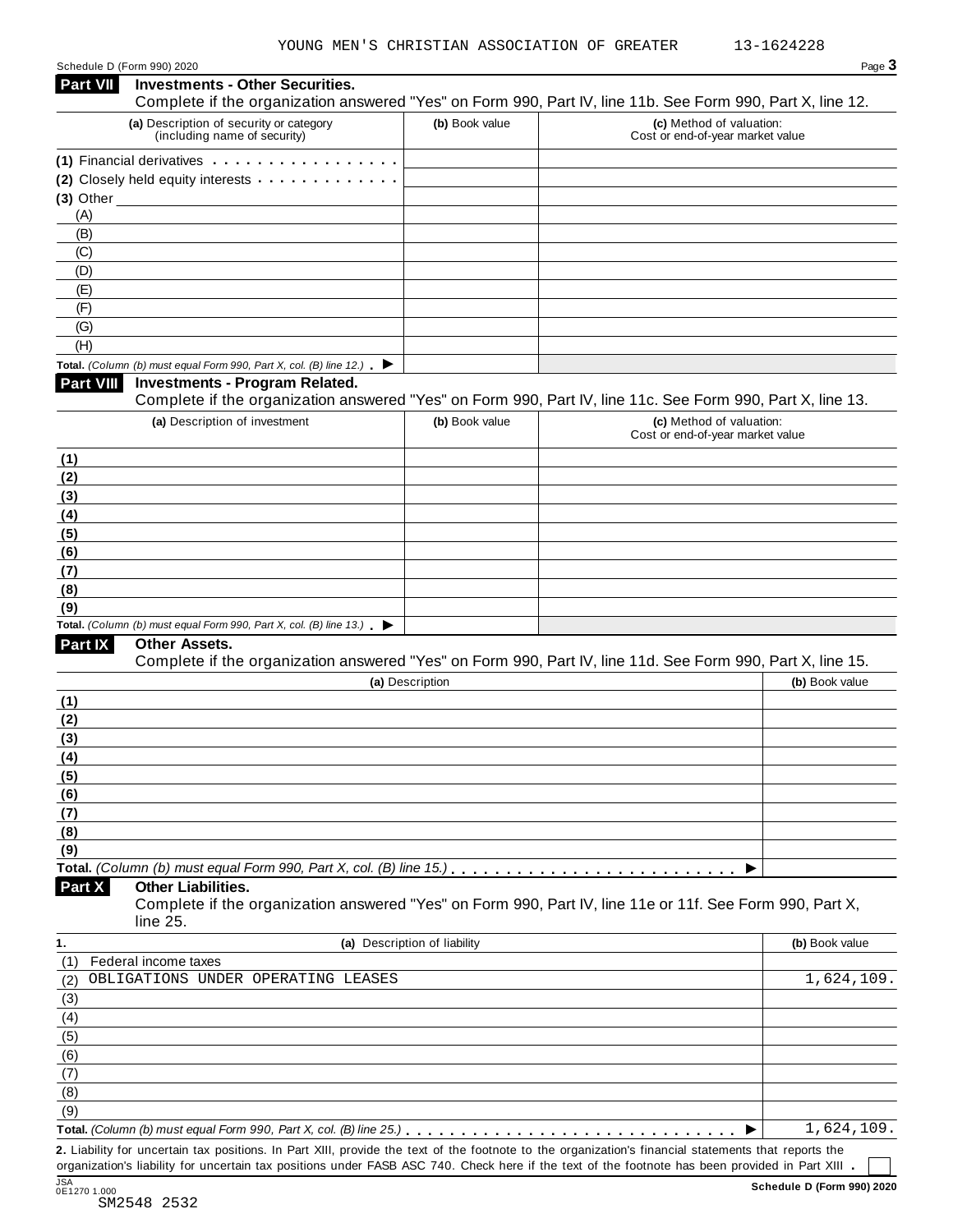|                | YOUNG MEN'S CHRISTIAN ASSOCIATION OF GREATER                                                                                                                       |              | 13-1624228     |
|----------------|--------------------------------------------------------------------------------------------------------------------------------------------------------------------|--------------|----------------|
|                | Schedule D (Form 990) 2020                                                                                                                                         |              | Page 4         |
| <b>Part XI</b> | Reconciliation of Revenue per Audited Financial Statements With Revenue per Return.<br>Complete if the organization answered "Yes" on Form 990, Part IV, line 12a. |              |                |
| 1              | Total revenue, gains, and other support per audited financial statements                                                                                           | $\mathbf{1}$ | 131, 264, 795. |
| $\mathbf{2}$   | Amounts included on line 1 but not on Form 990, Part VIII, line 12:                                                                                                |              |                |
| a              | 5,932,716.<br>2a                                                                                                                                                   |              |                |
| b              | 2 <sub>b</sub><br>Donated services and use of facilities                                                                                                           |              |                |
| c              | 2c                                                                                                                                                                 |              |                |
| d              | $-767,845.$<br>2d                                                                                                                                                  |              |                |
| е              |                                                                                                                                                                    | 2e           | 5, 164, 871.   |
| 3              |                                                                                                                                                                    | 3            | 126,099,924.   |
| 4              | Amounts included on Form 990, Part VIII, line 12, but not on line 1:                                                                                               |              |                |
| a              | 282,388.<br>4a<br>Investment expenses not included on Form 990, Part VIII, line 7b                                                                                 |              |                |
| b              | 4b                                                                                                                                                                 |              |                |
|                |                                                                                                                                                                    | 4c           | 282,388.       |
| 5.             | Total revenue. Add lines 3 and 4c. (This must equal Form 990, Part I, line 12.)                                                                                    | 5            | 126, 382, 312. |
| Part XII       | Reconciliation of Expenses per Audited Financial Statements With Expenses per Return.                                                                              |              |                |
|                | Complete if the organization answered "Yes" on Form 990, Part IV, line 12a.                                                                                        |              |                |
| 1              | Total expenses and losses per audited financial statements                                                                                                         | $\mathbf{1}$ | 130,086,688.   |
| $\mathbf{2}$   | Amounts included on line 1 but not on Form 990, Part IX, line 25:                                                                                                  |              |                |
| a              | 2a                                                                                                                                                                 |              |                |
| b              | 2 <sub>b</sub>                                                                                                                                                     |              |                |
| c              | 2 <sub>c</sub>                                                                                                                                                     |              |                |
| d              | 2d                                                                                                                                                                 |              |                |
| e              |                                                                                                                                                                    | 2e           |                |
| 3              |                                                                                                                                                                    | 3            | 130,086,688.   |
| 4              | Amounts included on Form 990, Part IX, line 25, but not on line 1:                                                                                                 |              |                |
| a              | 282,388.<br>4a<br>Investment expenses not included on Form 990, Part VIII, line 7b                                                                                 |              |                |
| b              | 4 <sub>b</sub>                                                                                                                                                     |              |                |
| c              |                                                                                                                                                                    | 4c           | 282,388.       |
|                | Total expenses. Add lines 3 and 4c. (This must equal Form 990, Part I, line 18.).                                                                                  | 5            | 130, 369, 076. |
|                | Part XIII Supplemental Information.                                                                                                                                |              |                |
|                | Provide the descriptions required for Part II, lines 3, 5, and 9; Part III, lines 1a and 4; Part IV, lines 1b and 2b; Part V, line 4; Part X, line                 |              |                |

2; Part XI, lines 2d and 4b; and Part XII, lines 2d and 4b. Also complete this part to provide any additional information.

SEE PAGE 5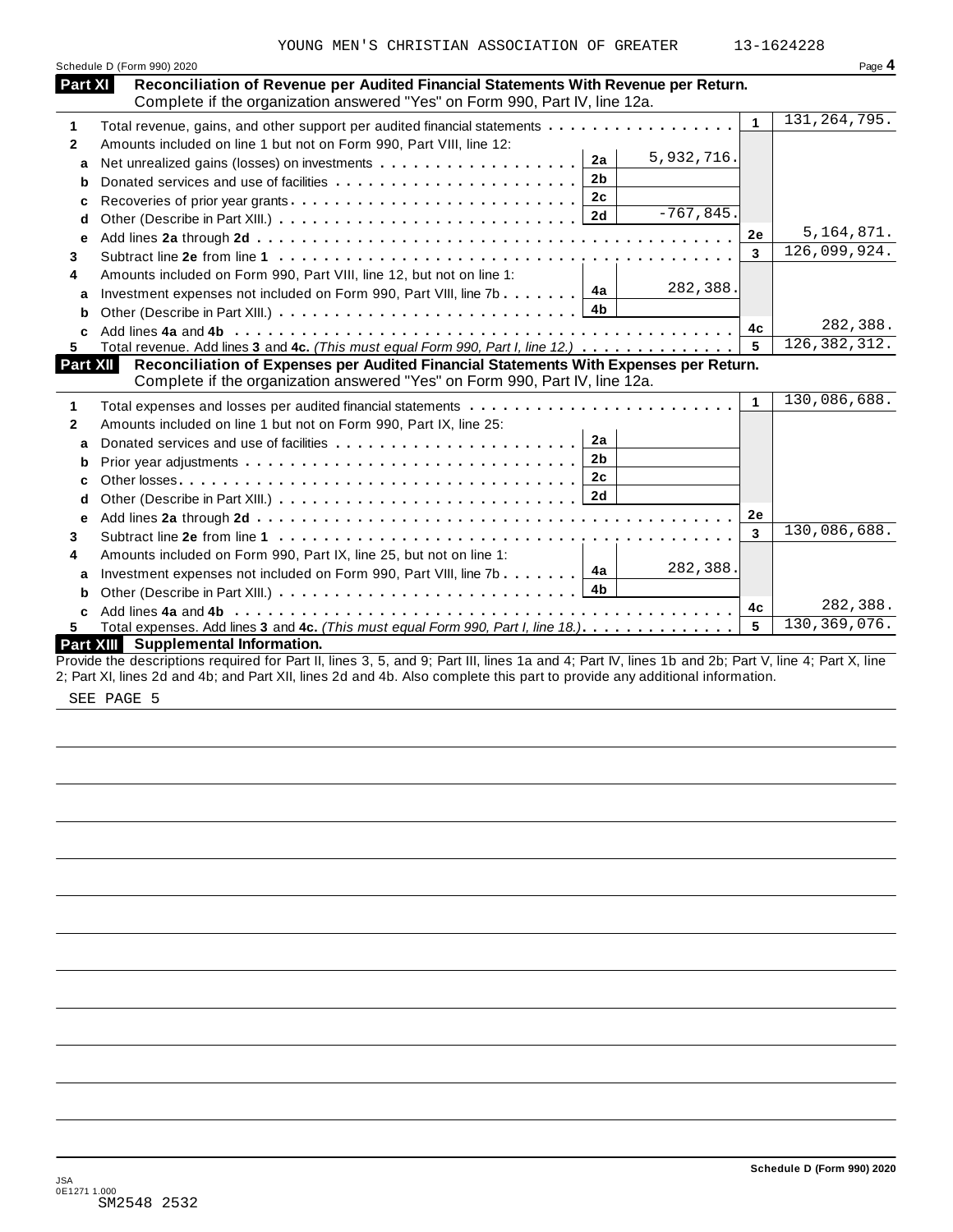Schedule D (Form 990) 2020 Page **5** YOUNG MEN'S CHRISTIAN ASSOCIATION OF GREATER 13-1624228

| <b>Supplemental Information</b> (continued)<br><b>Part XIII</b> |               |
|-----------------------------------------------------------------|---------------|
| SCHEDULE D, PART XI, LINE 2D - OTHER ADJUSTMENTS                |               |
| CHANGE IN VALUE OF SPLIT-INTEREST AGREEMENTS                    | : \$1,188,099 |
| LOSS ON DEFEASANCE OF DEBT                                      | :(51,955,944) |
| TOTAL                                                           | : (5767, 845) |

SCHEDULE D, PART V, LINE 4 - THE INTENDED USE OF THE ENDOWMENT FUNDS THE YMCA OF GREATER NEW YORK'S ENDOWMENT FUNDS INCLUDE THOSE ASSETS OF DONOR-RESTRICTED FUNDS THAT THE ORGANIZATION MUST HOLD IN PERPETUITY FOR A DONOR-SPECIFIED PERIOD AND PURPOSE, AS WELL AS UNRESTRICTED BOARD DESIGNATED FUNDS. THE GOAL OF THE ENDOWMENT IS TO SUPPORT VARIOUS YMCA PROGRAMS IN FURTHERANCE OF ITS MISSION. ALL DISTRIBUTIONS ARE MADE AND USED IN STRICT ACCORDANCE WITH DONORS' RESTRICTIONS.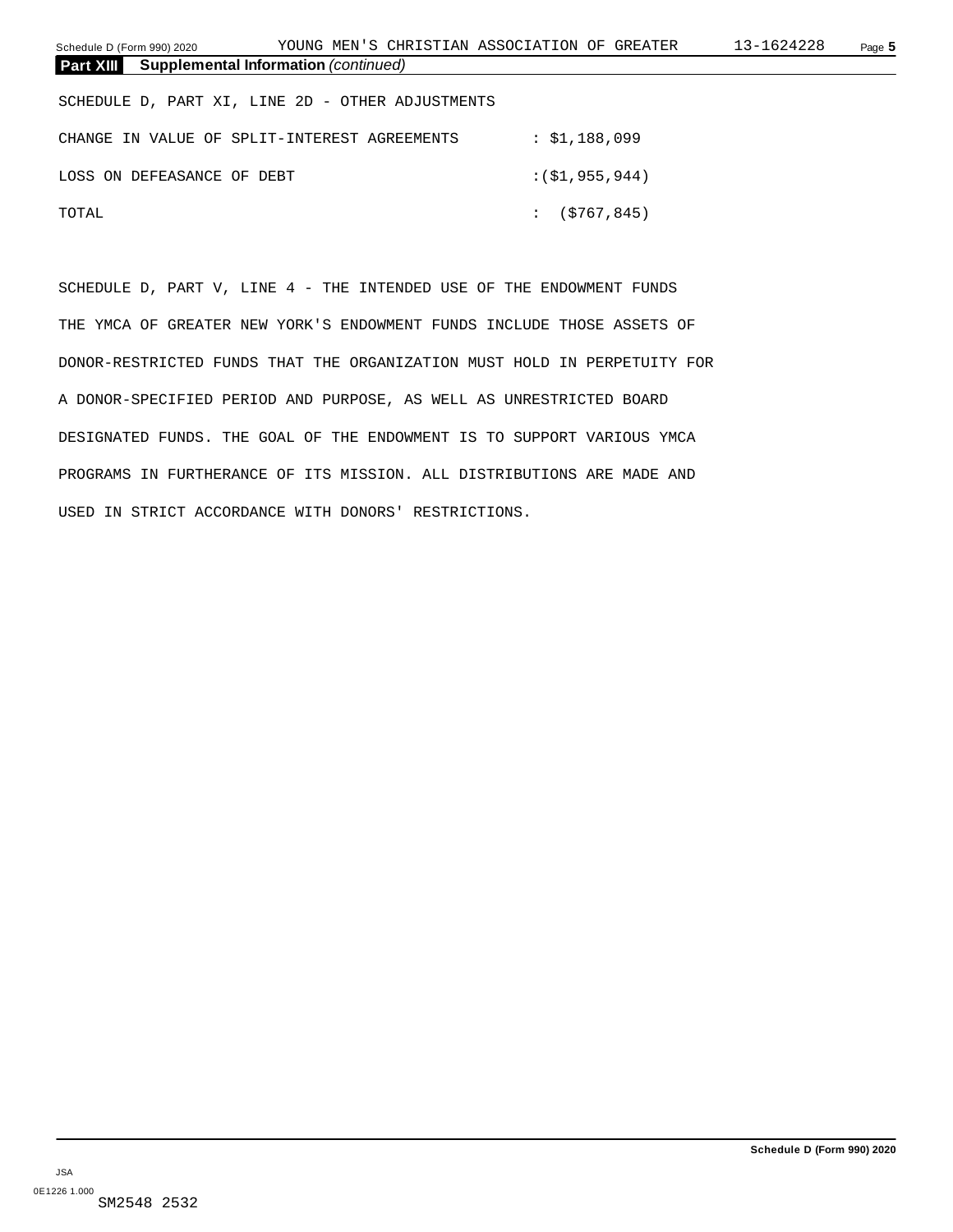| <b>SCHEDULE G</b>                                                                                                      |                                                                                                                                                                                                                                                                                                                     | <b>Supplemental Information Regarding Fundraising or Gaming Activities</b>                                                                                          |                                    |                                                                      |                                       |                                                                            | OMB No. 1545-0047                                       |
|------------------------------------------------------------------------------------------------------------------------|---------------------------------------------------------------------------------------------------------------------------------------------------------------------------------------------------------------------------------------------------------------------------------------------------------------------|---------------------------------------------------------------------------------------------------------------------------------------------------------------------|------------------------------------|----------------------------------------------------------------------|---------------------------------------|----------------------------------------------------------------------------|---------------------------------------------------------|
| (Form 990 or 990-EZ)                                                                                                   |                                                                                                                                                                                                                                                                                                                     | Complete if the organization answered "Yes" on Form 990, Part IV, line 17, 18, or 19, or if the<br>organization entered more than \$15,000 on Form 990-EZ, line 6a. |                                    |                                                                      |                                       |                                                                            |                                                         |
| Department of the Treasury                                                                                             |                                                                                                                                                                                                                                                                                                                     |                                                                                                                                                                     | Attach to Form 990 or Form 990-EZ. |                                                                      |                                       |                                                                            | Open to Public                                          |
| <b>Internal Revenue Service</b>                                                                                        |                                                                                                                                                                                                                                                                                                                     | Go to www.irs.gov/Form990 for instructions and the latest information.                                                                                              |                                    |                                                                      |                                       |                                                                            | <b>Inspection</b>                                       |
| Name of the organization                                                                                               | YOUNG MEN'S CHRISTIAN ASSOCIATION OF GREATER                                                                                                                                                                                                                                                                        |                                                                                                                                                                     |                                    |                                                                      |                                       | <b>Employer identification number</b><br>13-1624228                        |                                                         |
| NEW YORK                                                                                                               | Fundraising Activities. Complete if the organization answered "Yes" on Form 990, Part IV, line 17.                                                                                                                                                                                                                  |                                                                                                                                                                     |                                    |                                                                      |                                       |                                                                            |                                                         |
| Part I                                                                                                                 | Form 990-EZ filers are not required to complete this part.                                                                                                                                                                                                                                                          |                                                                                                                                                                     |                                    |                                                                      |                                       |                                                                            |                                                         |
| 1                                                                                                                      | Indicate whether the organization raised funds through any of the following activities. Check all that apply.                                                                                                                                                                                                       |                                                                                                                                                                     |                                    |                                                                      |                                       |                                                                            |                                                         |
| <b>Mail solicitations</b><br>a                                                                                         |                                                                                                                                                                                                                                                                                                                     | е                                                                                                                                                                   |                                    |                                                                      | Solicitation of non-government grants |                                                                            |                                                         |
| b                                                                                                                      | Internet and email solicitations                                                                                                                                                                                                                                                                                    | f                                                                                                                                                                   |                                    |                                                                      | Solicitation of government grants     |                                                                            |                                                         |
| Phone solicitations<br>c                                                                                               |                                                                                                                                                                                                                                                                                                                     | g                                                                                                                                                                   |                                    |                                                                      | Special fundraising events            |                                                                            |                                                         |
| In-person solicitations<br>d                                                                                           |                                                                                                                                                                                                                                                                                                                     |                                                                                                                                                                     |                                    |                                                                      |                                       |                                                                            |                                                         |
| 2a Did the organization have a written or oral agreement with any individual (including officers, directors, trustees, | or key employees listed in Form 990, Part VII) or entity in connection with professional fundraising services?<br><b>b</b> If "Yes," list the 10 highest paid individuals or entities (fundraisers) pursuant to agreements under which the fundraiser is to be<br>compensated at least \$5,000 by the organization. |                                                                                                                                                                     |                                    |                                                                      |                                       |                                                                            | No<br>Yes                                               |
| (i) Name and address of individual<br>or entity (fundraiser)                                                           |                                                                                                                                                                                                                                                                                                                     | (ii) Activity                                                                                                                                                       |                                    | (iii) Did fundraiser have<br>custody or control of<br>contributions? | (iv) Gross receipts<br>from activity  | (v) Amount paid to<br>(or retained by)<br>fundraiser listed in<br>col. (i) | (vi) Amount paid to<br>(or retained by)<br>organization |
|                                                                                                                        |                                                                                                                                                                                                                                                                                                                     |                                                                                                                                                                     | Yes                                | No                                                                   |                                       |                                                                            |                                                         |
| 1                                                                                                                      |                                                                                                                                                                                                                                                                                                                     |                                                                                                                                                                     |                                    |                                                                      |                                       |                                                                            |                                                         |
| $\mathbf{2}$                                                                                                           |                                                                                                                                                                                                                                                                                                                     |                                                                                                                                                                     |                                    |                                                                      |                                       |                                                                            |                                                         |
| 3                                                                                                                      |                                                                                                                                                                                                                                                                                                                     |                                                                                                                                                                     |                                    |                                                                      |                                       |                                                                            |                                                         |
| 4                                                                                                                      |                                                                                                                                                                                                                                                                                                                     |                                                                                                                                                                     |                                    |                                                                      |                                       |                                                                            |                                                         |
| 5                                                                                                                      |                                                                                                                                                                                                                                                                                                                     |                                                                                                                                                                     |                                    |                                                                      |                                       |                                                                            |                                                         |
| 6                                                                                                                      |                                                                                                                                                                                                                                                                                                                     |                                                                                                                                                                     |                                    |                                                                      |                                       |                                                                            |                                                         |
|                                                                                                                        |                                                                                                                                                                                                                                                                                                                     |                                                                                                                                                                     |                                    |                                                                      |                                       |                                                                            |                                                         |
| $\overline{7}$                                                                                                         |                                                                                                                                                                                                                                                                                                                     |                                                                                                                                                                     |                                    |                                                                      |                                       |                                                                            |                                                         |
|                                                                                                                        |                                                                                                                                                                                                                                                                                                                     |                                                                                                                                                                     |                                    |                                                                      |                                       |                                                                            |                                                         |
| 9                                                                                                                      |                                                                                                                                                                                                                                                                                                                     |                                                                                                                                                                     |                                    |                                                                      |                                       |                                                                            |                                                         |
| 10                                                                                                                     |                                                                                                                                                                                                                                                                                                                     |                                                                                                                                                                     |                                    |                                                                      |                                       |                                                                            |                                                         |
| Total                                                                                                                  |                                                                                                                                                                                                                                                                                                                     |                                                                                                                                                                     |                                    |                                                                      |                                       |                                                                            |                                                         |
| 3<br>registration or licensing.                                                                                        | List all states in which the organization is registered or licensed to solicit contributions or has been notified it is exempt from                                                                                                                                                                                 |                                                                                                                                                                     |                                    |                                                                      |                                       |                                                                            |                                                         |
| $CT$ , NJ, NY,                                                                                                         |                                                                                                                                                                                                                                                                                                                     |                                                                                                                                                                     |                                    |                                                                      |                                       |                                                                            |                                                         |
|                                                                                                                        |                                                                                                                                                                                                                                                                                                                     |                                                                                                                                                                     |                                    |                                                                      |                                       |                                                                            |                                                         |
|                                                                                                                        |                                                                                                                                                                                                                                                                                                                     |                                                                                                                                                                     |                                    |                                                                      |                                       |                                                                            |                                                         |

**For Paperwork Reduction Act Notice, see the Instructions for Form 990 or 990-EZ. Schedule G (Form 990 or 990-EZ) 2020** JSA 0E1281 1.000 SM2548 2532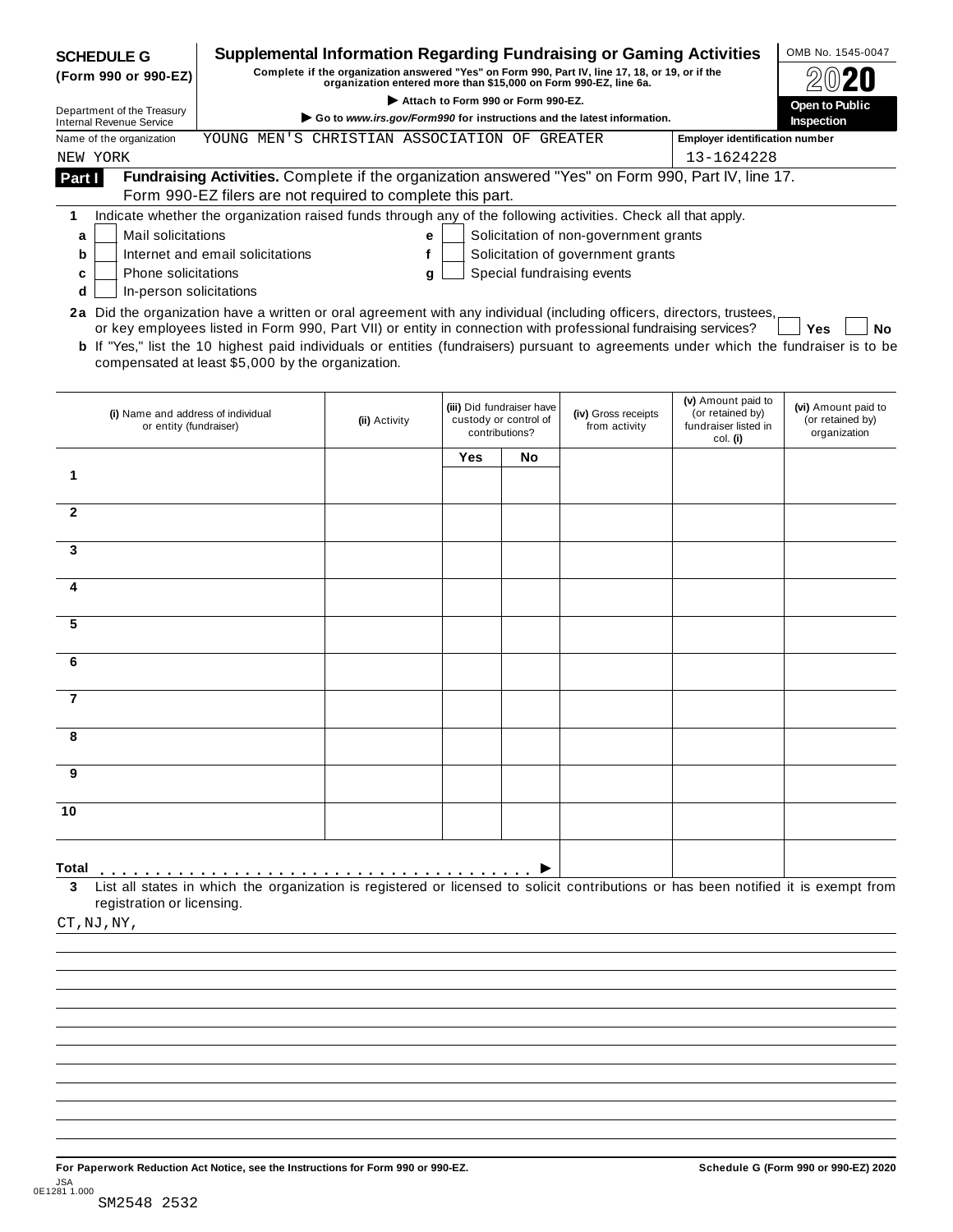### Schedule G (Form 990 or 990-EZ) 2020 Page **2**

| <b>Part II</b> | Fundraising Events. Complete if the organization answered "Yes" on Form 990, Part IV, line 18, or reported  |
|----------------|-------------------------------------------------------------------------------------------------------------|
|                | more than \$15,000 of fundraising event contributions and gross income on Form 990-EZ, lines 1 and 6b. List |
|                | events with gross receipts greater than \$5,000.                                                            |

|                              |                                                                                                                                                                                                                                | (a) Event $#1$<br>SEE PART IV                                                          | (b) Event $#2$<br>SEE PART IV                    | (c) Other events<br>4. | (d) Total events<br>(add col. (a) through           |
|------------------------------|--------------------------------------------------------------------------------------------------------------------------------------------------------------------------------------------------------------------------------|----------------------------------------------------------------------------------------|--------------------------------------------------|------------------------|-----------------------------------------------------|
|                              |                                                                                                                                                                                                                                | (event type)                                                                           | (event type)                                     | (total number)         | col. (c)                                            |
| Revenue                      |                                                                                                                                                                                                                                | 20,923.                                                                                | 11,600.                                          | 13,385.                | 45,908.                                             |
|                              | 2 Less: Contributions [1, 1, 1, 1, 1, 1]<br>3 Gross income (line 1 minus                                                                                                                                                       | 20,923.                                                                                | 10,585.                                          | 8,661.                 | 40,169.                                             |
|                              | $line 2)$                                                                                                                                                                                                                      |                                                                                        | 1,015.                                           | 4,724.                 | 5,739.                                              |
|                              |                                                                                                                                                                                                                                |                                                                                        |                                                  |                        |                                                     |
|                              |                                                                                                                                                                                                                                |                                                                                        |                                                  |                        |                                                     |
|                              |                                                                                                                                                                                                                                |                                                                                        |                                                  |                        |                                                     |
|                              | 7 Food and beverages equal to the set of the set of the set of the set of the set of the set of the set of the set of the set of the set of the set of the set of the set of the set of the set of the set of the set of the s |                                                                                        |                                                  |                        |                                                     |
| <b>Direct Expenses</b>       |                                                                                                                                                                                                                                |                                                                                        |                                                  |                        |                                                     |
|                              |                                                                                                                                                                                                                                |                                                                                        |                                                  | 5,739.                 | 5,739.                                              |
|                              | 10 Direct expense summary. Add lines 4 through 9 in column (d) $\ldots \ldots \ldots \ldots$                                                                                                                                   |                                                                                        |                                                  |                        | 5,739.                                              |
|                              |                                                                                                                                                                                                                                |                                                                                        |                                                  |                        |                                                     |
|                              | Part III<br>Gaming. Complete if the organization answered "Yes" on Form 990, Part IV, line 19, or reported more than<br>\$15,000 on Form 990-EZ, line 6a.                                                                      |                                                                                        |                                                  |                        |                                                     |
|                              |                                                                                                                                                                                                                                | (a) Bingo                                                                              | (b) Pull tabs/instant<br>bingo/progressive bingo | (c) Other gaming       | (d) Total gaming (add<br>col. (a) through col. (c)) |
|                              | 1 Gross revenue                                                                                                                                                                                                                |                                                                                        |                                                  |                        |                                                     |
|                              |                                                                                                                                                                                                                                |                                                                                        |                                                  |                        |                                                     |
|                              |                                                                                                                                                                                                                                |                                                                                        |                                                  |                        |                                                     |
| Revenue<br>ect Expenses<br>ā | 4 Rent/facility costs                                                                                                                                                                                                          |                                                                                        |                                                  |                        |                                                     |
|                              | 5 Other direct expenses                                                                                                                                                                                                        |                                                                                        |                                                  |                        |                                                     |
|                              | 6 Volunteer labor <b>6 Volunteer</b> labor                                                                                                                                                                                     | Yes<br>%<br><b>No</b>                                                                  | <b>Yes</b><br>%<br><b>No</b>                     | Yes<br>%<br><b>No</b>  |                                                     |
|                              | 7 Direct expense summary. Add lines 2 through 5 in column (d)                                                                                                                                                                  |                                                                                        |                                                  |                        |                                                     |
|                              | 8 Net gaming income summary. Subtract line 7 from line 1, column (d)                                                                                                                                                           |                                                                                        |                                                  |                        |                                                     |
| а<br>b                       | Enter the state(s) in which the organization conducts gaming activities:<br>Is the organization licensed to conduct gaming activities in each of these states?<br>If "No," explain:                                            | <u> 1989 - Johann Stein, mars an deus an deus Amerikaanse komme en de Fryske komme</u> |                                                  |                        | Yes<br><b>No</b>                                    |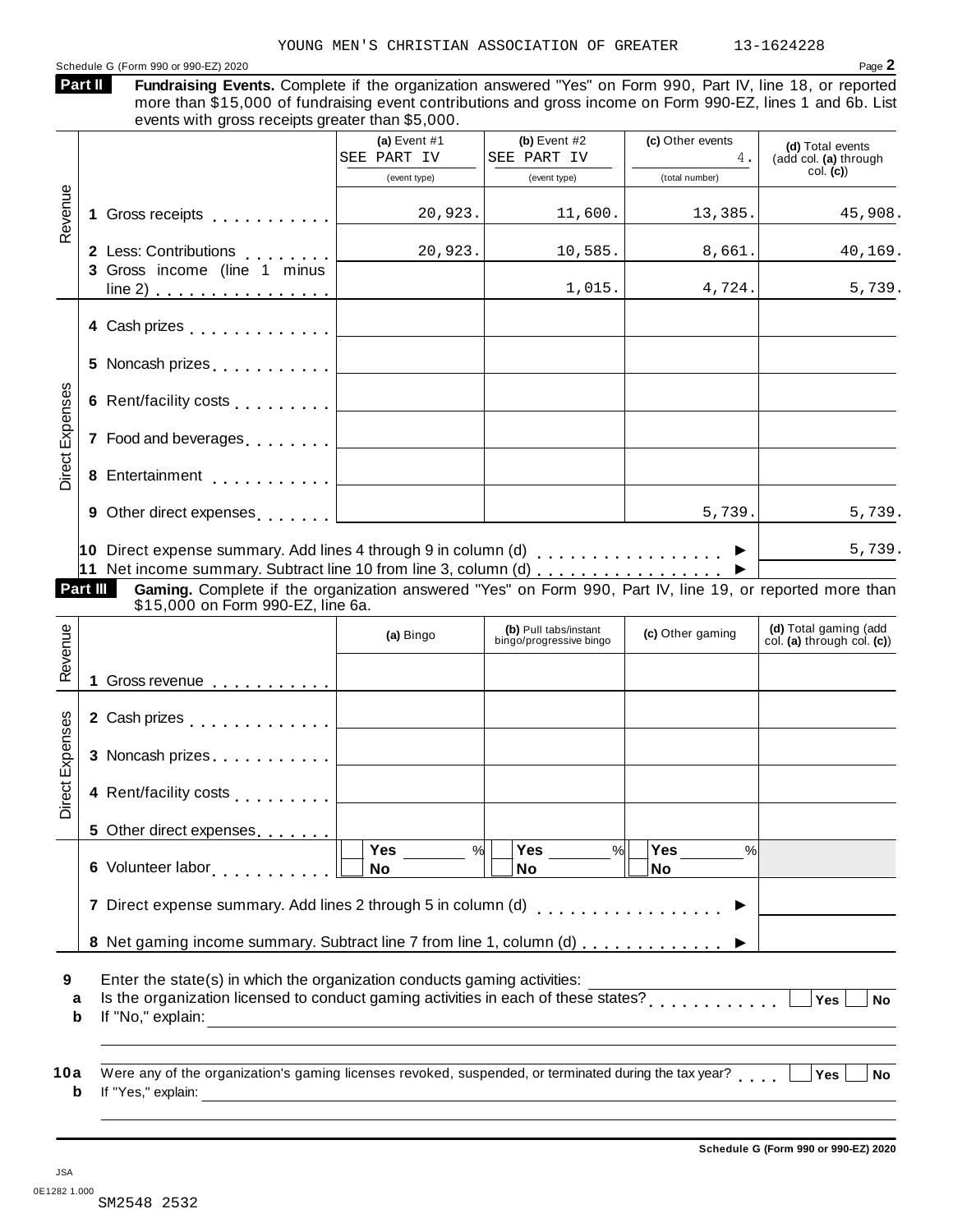|  |  |  | YOUNG MEN'S CHRISTIAN ASSOCIATION OF GREATER |  | $13 - 162$ |
|--|--|--|----------------------------------------------|--|------------|
|--|--|--|----------------------------------------------|--|------------|

|                | YOUNG MEN'S CHRISTIAN ASSOCIATION OF GREATER                                                                                                                                                                                   | 13-1624228 |               |
|----------------|--------------------------------------------------------------------------------------------------------------------------------------------------------------------------------------------------------------------------------|------------|---------------|
|                | Schedule G (Form 990 or 990-EZ) 2020                                                                                                                                                                                           | Yes        | Page 3        |
| 11<br>12       | Is the organization a grantor, beneficiary or trustee of a trust or a member of a partnership or other entity                                                                                                                  |            | No            |
|                |                                                                                                                                                                                                                                | Yes        | <b>No</b>     |
| 13             | Indicate the percentage of gaming activity conducted in:                                                                                                                                                                       |            |               |
| a              |                                                                                                                                                                                                                                |            | %             |
| b              | An outside facility enterpretence in the series of the series of the series of the series of the series of the series of the series of the series of the series of the series of the series of the series of the series of the |            | $\frac{0}{0}$ |
| 14             | Enter the name and address of the person who prepares the organization's gaming/special events books and<br>records:                                                                                                           |            |               |
|                |                                                                                                                                                                                                                                |            |               |
|                |                                                                                                                                                                                                                                |            |               |
|                | 15a Does the organization have a contract with a third party from whom the organization receives gaming                                                                                                                        |            |               |
|                |                                                                                                                                                                                                                                |            |               |
|                | <b>b</b> If "Yes," enter the amount of gaming revenue received by the organization $\triangleright$ \$______________ and the                                                                                                   |            |               |
|                | amount of gaming revenue retained by the third party $\triangleright$ \$ _______________.                                                                                                                                      |            |               |
|                | c If "Yes," enter name and address of the third party:                                                                                                                                                                         |            |               |
|                |                                                                                                                                                                                                                                |            |               |
|                |                                                                                                                                                                                                                                |            |               |
| 16             | Gaming manager information:                                                                                                                                                                                                    |            |               |
|                |                                                                                                                                                                                                                                |            |               |
|                | Gaming manager compensation $\triangleright$ \$ _______________                                                                                                                                                                |            |               |
|                |                                                                                                                                                                                                                                |            |               |
|                | Director/officer<br>Employee<br>Independent contractor                                                                                                                                                                         |            |               |
| 17             | Mandatory distributions:                                                                                                                                                                                                       |            |               |
|                | a Is the organization required under state law to make charitable distributions from the gaming proceeds to                                                                                                                    |            |               |
|                |                                                                                                                                                                                                                                | <b>Yes</b> | No            |
|                | <b>b</b> Enter the amount of distributions required under state law to be distributed to other exempt organizations                                                                                                            |            |               |
| <b>Part IV</b> | or spent in the organization's own exempt activities during the tax year $\triangleright$ \$<br>Supplemental Information. Provide the explanation required by Part I, line 2b, columns (iii) and (v), and                      |            |               |
|                | Part III, lines 9, 9b, 10b, 15b, 15c, 16, and 17b, as applicable. Also provide any additional information<br>(see instructions).                                                                                               |            |               |
|                | SCHEDULE G, PART II                                                                                                                                                                                                            |            |               |
|                |                                                                                                                                                                                                                                |            |               |
|                | EVENT #1 IS THE DIGNITY INITIATIVE AND EVENT #2 IS THE QUEENS SCHOLARS IN                                                                                                                                                      |            |               |

INDUSTRY.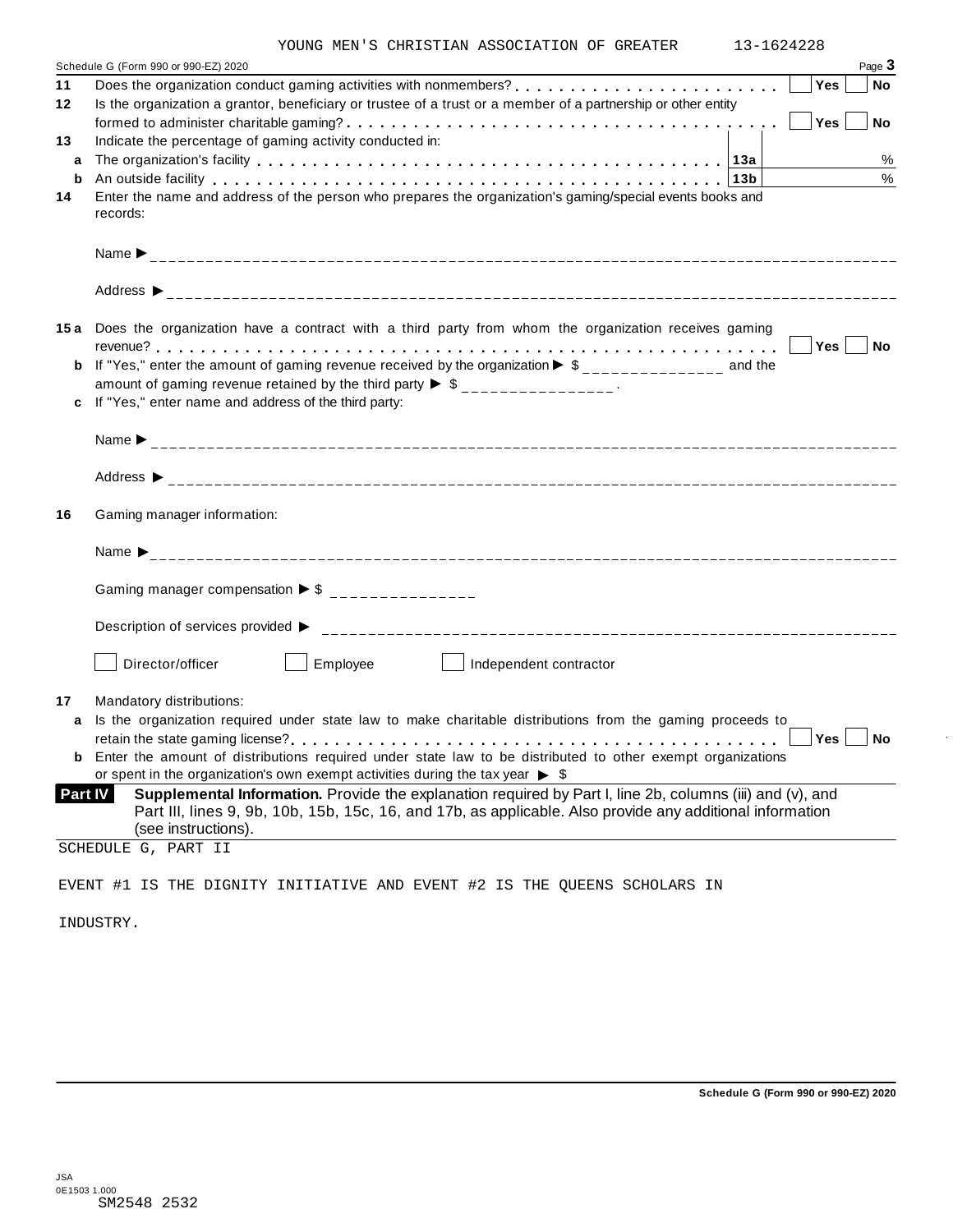| <b>SCHEDULE I</b><br>(Form 990)                               | <b>Grants and Other Assistance to Organizations,</b><br>Governments, and Individuals in the United States<br>Complete if the organization answered "Yes" on Form 990, Part IV, line 21 or 22.<br>Attach to Form 990.                                                        |                                                       |                                    |                             |                                       |                                                             |                                          |                                       |  |  |  |  |
|---------------------------------------------------------------|-----------------------------------------------------------------------------------------------------------------------------------------------------------------------------------------------------------------------------------------------------------------------------|-------------------------------------------------------|------------------------------------|-----------------------------|---------------------------------------|-------------------------------------------------------------|------------------------------------------|---------------------------------------|--|--|--|--|
| Department of the Treasury<br><b>Internal Revenue Service</b> |                                                                                                                                                                                                                                                                             | Go to www.irs.gov/Form990 for the latest information. |                                    |                             |                                       |                                                             |                                          |                                       |  |  |  |  |
| Name of the organization                                      | YOUNG MEN'S CHRISTIAN ASSOCIATION OF GREATER                                                                                                                                                                                                                                |                                                       |                                    |                             |                                       |                                                             | <b>Employer identification number</b>    |                                       |  |  |  |  |
| NEW YORK                                                      |                                                                                                                                                                                                                                                                             |                                                       |                                    |                             |                                       |                                                             | 13-1624228                               |                                       |  |  |  |  |
| Part I                                                        | <b>General Information on Grants and Assistance</b>                                                                                                                                                                                                                         |                                                       |                                    |                             |                                       |                                                             |                                          |                                       |  |  |  |  |
| 1<br>$\mathbf{2}$                                             | Does the organization maintain records to substantiate the amount of the grants or assistance, the grantees' eligibility for the grants or assistance, and<br>Describe in Part IV the organization's procedures for monitoring the use of grant funds in the United States. |                                                       |                                    |                             |                                       |                                                             |                                          | X Yes<br><b>No</b>                    |  |  |  |  |
| <b>Part II</b>                                                | Grants and Other Assistance to Domestic Organizations and Domestic Governments. Complete if the organization answered "Yes" on Form 990,<br>Part IV, line 21, for any recipient that received more than \$5,000. Part II can be duplicated if additional space is needed.   |                                                       |                                    |                             |                                       |                                                             |                                          |                                       |  |  |  |  |
|                                                               | 1 (a) Name and address of organization<br>or government                                                                                                                                                                                                                     | $(b)$ EIN                                             | (c) IRC section<br>(if applicable) | (d) Amount of cash<br>grant | (e) Amount of non-<br>cash assistance | (f) Method of valuation<br>(book, FMV, appraisal,<br>other) | (g) Description of<br>noncash assistance | (h) Purpose of grant<br>or assistance |  |  |  |  |
|                                                               | (1)                                                                                                                                                                                                                                                                         |                                                       |                                    |                             |                                       |                                                             |                                          |                                       |  |  |  |  |
| (2)                                                           |                                                                                                                                                                                                                                                                             |                                                       |                                    |                             |                                       |                                                             |                                          |                                       |  |  |  |  |
| (3)                                                           |                                                                                                                                                                                                                                                                             |                                                       |                                    |                             |                                       |                                                             |                                          |                                       |  |  |  |  |
| (4)                                                           |                                                                                                                                                                                                                                                                             |                                                       |                                    |                             |                                       |                                                             |                                          |                                       |  |  |  |  |
| (5)                                                           |                                                                                                                                                                                                                                                                             |                                                       |                                    |                             |                                       |                                                             |                                          |                                       |  |  |  |  |
| (6)                                                           |                                                                                                                                                                                                                                                                             |                                                       |                                    |                             |                                       |                                                             |                                          |                                       |  |  |  |  |
| (7)                                                           |                                                                                                                                                                                                                                                                             |                                                       |                                    |                             |                                       |                                                             |                                          |                                       |  |  |  |  |
| (8)                                                           |                                                                                                                                                                                                                                                                             |                                                       |                                    |                             |                                       |                                                             |                                          |                                       |  |  |  |  |
| (9)                                                           |                                                                                                                                                                                                                                                                             |                                                       |                                    |                             |                                       |                                                             |                                          |                                       |  |  |  |  |
| (10)                                                          |                                                                                                                                                                                                                                                                             |                                                       |                                    |                             |                                       |                                                             |                                          |                                       |  |  |  |  |
| (11)                                                          |                                                                                                                                                                                                                                                                             |                                                       |                                    |                             |                                       |                                                             |                                          |                                       |  |  |  |  |
| (12)                                                          |                                                                                                                                                                                                                                                                             |                                                       |                                    |                             |                                       |                                                             |                                          |                                       |  |  |  |  |
| 3                                                             | For Paperwork Reduction Act Notice, see the Instructions for Form 990.                                                                                                                                                                                                      |                                                       |                                    |                             |                                       |                                                             |                                          | Schedule I (Form 990) 2020            |  |  |  |  |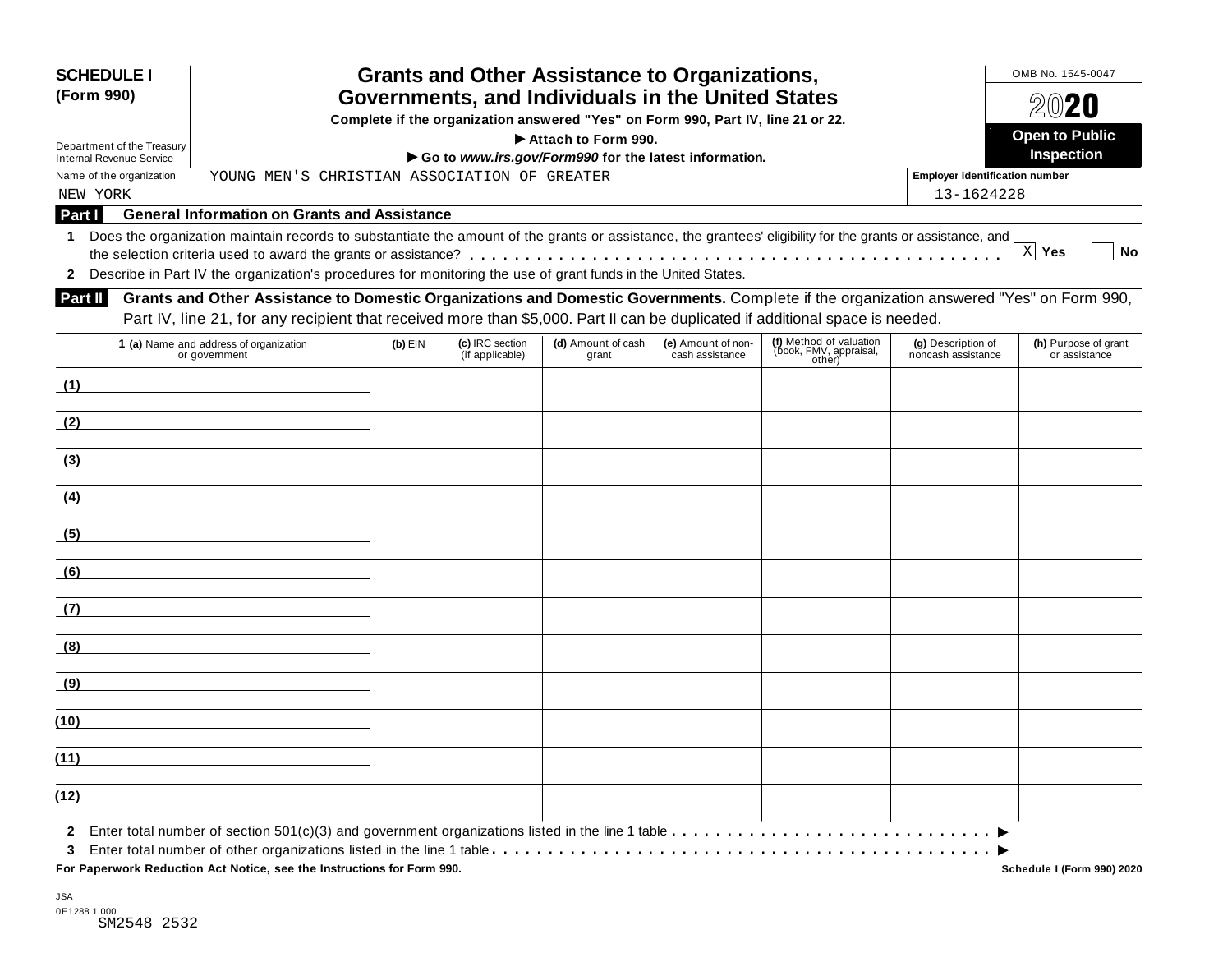#### **Grants and Other Assistance to Domestic Individuals.** Complete if the organization answered "Yes" on Form 990, Part IV, line 22. Part III can be duplicated if additional space is needed. **Part III**

| (a) Type of grant or assistance                                                                                                                                | (b) Number of<br>recipients | (c) Amount of<br>cash grant | (d) Amount of<br>non-cash assistance | (e) Method of valuation (book,<br>FMV, appraisal, other) | (f) Description of non-cash assistance |
|----------------------------------------------------------------------------------------------------------------------------------------------------------------|-----------------------------|-----------------------------|--------------------------------------|----------------------------------------------------------|----------------------------------------|
| BLACK ACHIEVERS IN INDUSTRY COLLEGE SCHOLARSHIPS                                                                                                               | 48.                         | 120,000.                    |                                      | <b>BOOK</b>                                              |                                        |
|                                                                                                                                                                |                             |                             |                                      |                                                          |                                        |
| 2 VON DER HEYDEN COLLEGE SCHOLARSHIPS                                                                                                                          | 8.                          | 40,000.                     |                                      | BOOK                                                     |                                        |
| 3 HISPANIC ACHIEVERS SCHOLARSHIPS                                                                                                                              | $2$ .                       | 5,000.                      |                                      | <b>BOOK</b>                                              |                                        |
|                                                                                                                                                                |                             |                             |                                      |                                                          |                                        |
| -5                                                                                                                                                             |                             |                             |                                      |                                                          |                                        |
| 6                                                                                                                                                              |                             |                             |                                      |                                                          |                                        |
|                                                                                                                                                                |                             |                             |                                      |                                                          |                                        |
| <b>Part IV</b><br>Supplemental Information. Provide the information required in Part I, line 2, Part III, column (b); and any other additional<br>information. |                             |                             |                                      |                                                          |                                        |

SCHEDULE I, PART I LINE 2

PROCEDURES FOR MONITORING GRANTS IN THE UNITED STATES OVERALL: THERE IS

REGULAR MONTHLY MONITORING OF THE OPERATIONS BY THE MANAGEMENT TEAM.

SCHEDULE I, PART IV

SCHOLARSHIP PROGRAMS

BLACK ACHIEVERS IN INDUSTRY COLLEGE SCHOLARSHIPS:

ALL AFRICAN AMERICAN COLLEGE BOUND HIGH SCHOOL SENIORS RESIDING IN THE

STATE OF NEW YORK, AND PREVIOUS SCHOLARSHIP RECIPIENTS, CURRENTLY IN

THEIR FRESHMAN, SOPHOMORE, AND JUNIOR YEAR OF COLLEGE ARE ELIGIBLE TO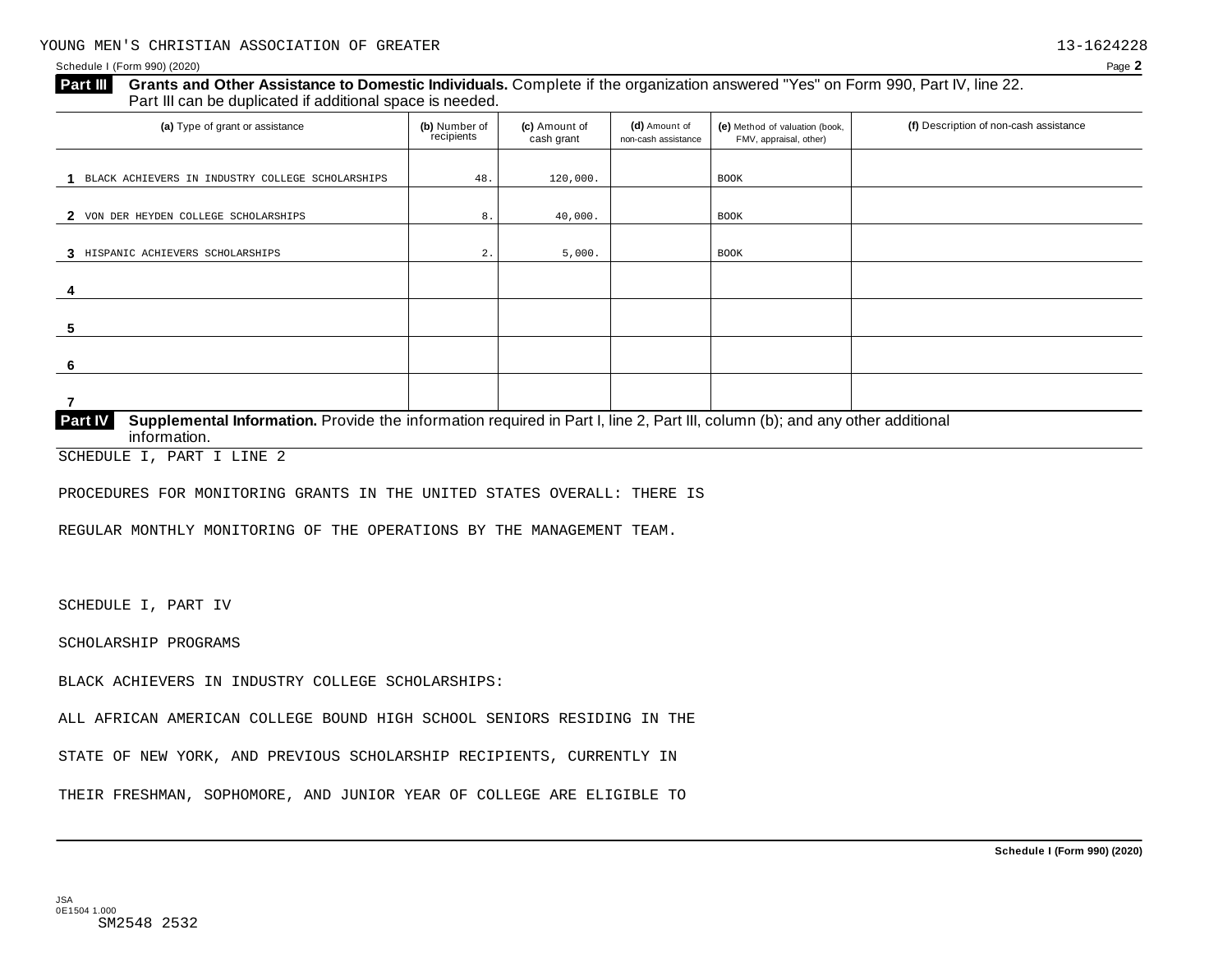| (a) Type of grant or assistance                                                                                                                                     | (b) Number of<br>recipients | (c) Amount of<br>cash grant | (d) Amount of<br>non-cash assistance | (e) Method of valuation (book,<br>FMV, appraisal, other) | (f) Description of non-cash assistance |
|---------------------------------------------------------------------------------------------------------------------------------------------------------------------|-----------------------------|-----------------------------|--------------------------------------|----------------------------------------------------------|----------------------------------------|
|                                                                                                                                                                     |                             |                             |                                      |                                                          |                                        |
|                                                                                                                                                                     |                             |                             |                                      |                                                          |                                        |
| 3                                                                                                                                                                   |                             |                             |                                      |                                                          |                                        |
| 4                                                                                                                                                                   |                             |                             |                                      |                                                          |                                        |
| $\overline{\mathbf{5}}$                                                                                                                                             |                             |                             |                                      |                                                          |                                        |
| 6                                                                                                                                                                   |                             |                             |                                      |                                                          |                                        |
| 7<br>Supplemental Information. Provide the information required in Part I, line 2, Part III, column (b); and any other additional<br><b>Part IV</b><br>information. |                             |                             |                                      |                                                          |                                        |
| SCHOLARSHIP AWARDS ARE DETERMINED BY THE BLACK ACHIEVERS IN<br>APPLY.                                                                                               |                             |                             |                                      |                                                          |                                        |
| INDUSTRY SCHOLARSHIP COMMITTEE AND RANGE FROM \$2,500 TO \$5,000. THIS IS A                                                                                         |                             |                             |                                      |                                                          |                                        |
| ONE-TIME AWARD. RECIPIENTS MUST RE-APPLY ANNUALLY TO BE ELIGIBLE FOR                                                                                                |                             |                             |                                      |                                                          |                                        |
| FURTHER AWARDS. AWARDS ARE SENT DIRECTLY TO THE RECIPIENT'S SCHOOL OF                                                                                               |                             |                             |                                      |                                                          |                                        |
| CHOICE, TO BE CREDITED TO THE RECIPIENT'S TUITION, AND/OR ROOM AND BOARD                                                                                            |                             |                             |                                      |                                                          |                                        |
|                                                                                                                                                                     |                             |                             |                                      |                                                          |                                        |

VON DER HEYDEN COLLEGE SCHOLARSHIPS:

ALL NEW YORK CITY COLLEGE BOUND HIGH SCHOOL STUDENTS RESIDING IN NEW YORK

AND INVOLVED IN YMCA OF GREATER NEW YORK TEEN PROGRAMS ARE ELIGIBLE TO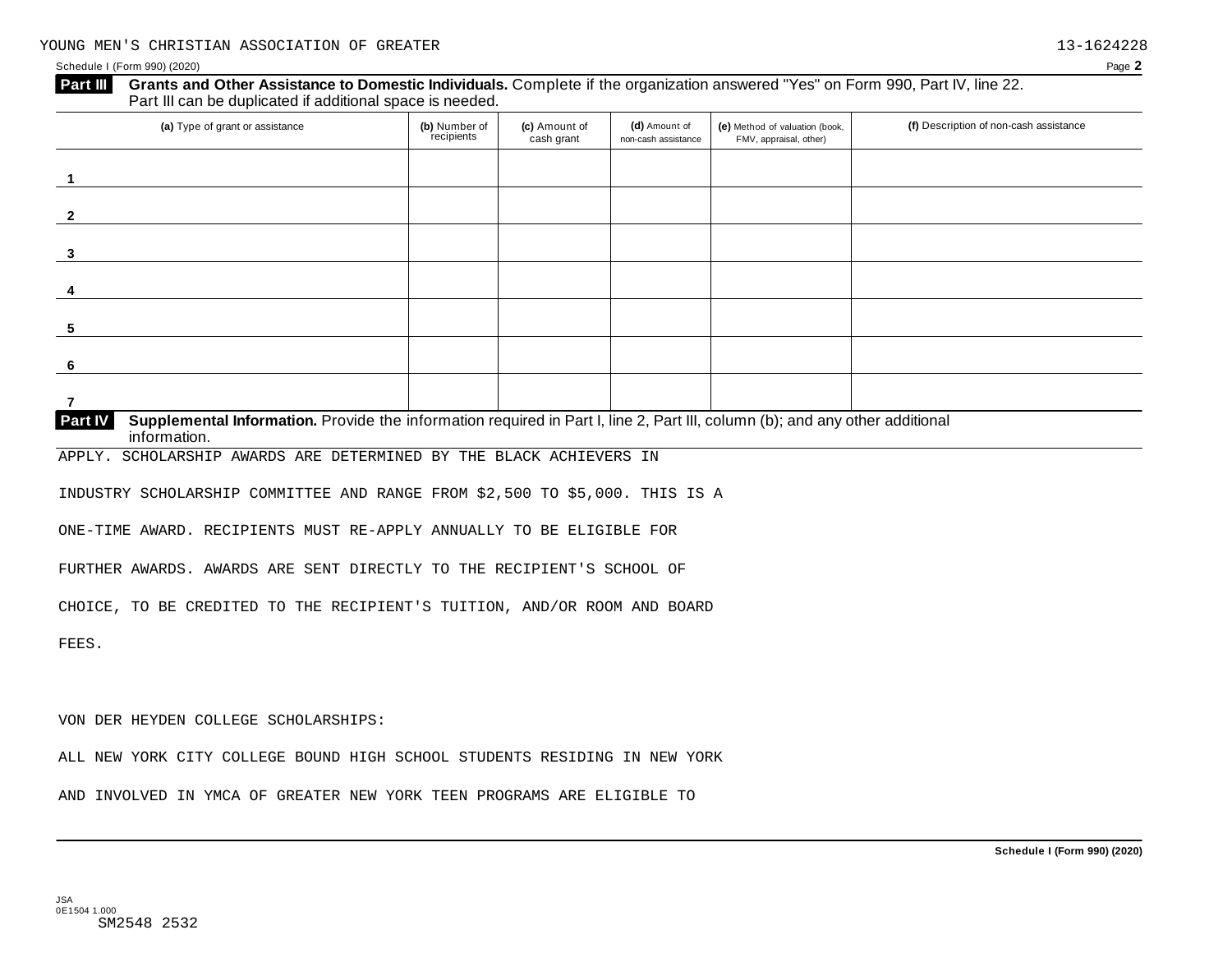#### **Grants and Other Assistance to Domestic Individuals.** Complete if the organization answered "Yes" on Form 990, Part IV, line 22. Part III can be duplicated if additional space is needed. **Part III**

| (a) Type of grant or assistance                                                                                                       | (b) Number of<br>recipients | (c) Amount of<br>cash grant | (d) Amount of<br>non-cash assistance | (e) Method of valuation (book,<br>FMV, appraisal, other) | (f) Description of non-cash assistance |
|---------------------------------------------------------------------------------------------------------------------------------------|-----------------------------|-----------------------------|--------------------------------------|----------------------------------------------------------|----------------------------------------|
|                                                                                                                                       |                             |                             |                                      |                                                          |                                        |
| $\overline{\mathbf{z}}$                                                                                                               |                             |                             |                                      |                                                          |                                        |
| 3                                                                                                                                     |                             |                             |                                      |                                                          |                                        |
| -4                                                                                                                                    |                             |                             |                                      |                                                          |                                        |
| 5                                                                                                                                     |                             |                             |                                      |                                                          |                                        |
| 6                                                                                                                                     |                             |                             |                                      |                                                          |                                        |
| 7                                                                                                                                     |                             |                             |                                      |                                                          |                                        |
| Dout IV<br>Supplemental Information, Dravide the information required in Dart Lline 2, Dart III, column (b); and any other additional |                             |                             |                                      |                                                          |                                        |

**Part IV** Supplemental Information. Provide the information required in Part I, line 2, Part III, column (b); and any other additional information.

APPLY \$10,000 TO \$25,000 SCHOLARSHIP AWARDS ARE DETERMINED BY THE KARL M

VON DER HEYDEN SCHOLARSHIP COMMITTEE TO BE PAID OVER A FOUR YEAR PERIOD

DIRECTLY TO THE RECIPIENT'S SCHOOL OF CHOICE TO BE CREDITED TO THE

RECIPIENT'S TUITION, AND/OR ROOM AND BOARD FEES.

HISPANIC ACHIEVERS SCHOLARSHIPS:

ALL COLLEGE BOUND HIGH SCHOOL SENIORS RESIDING IN THE STATE OF NEW YORK

AND PARTICIPATING IN THE YMCA OF GREATER NEW YORK ROWE SCHOLARS PROGRAMS

ARE ELIGIBLE TO APPLY. ONE TIME SCHOLARSHIP AWARDS OF \$2,500 ARE

DETERMINED BY THE COMMITTEE TO BE PAID DIRECTLY TO THE RECIPIENT'S SCHOOL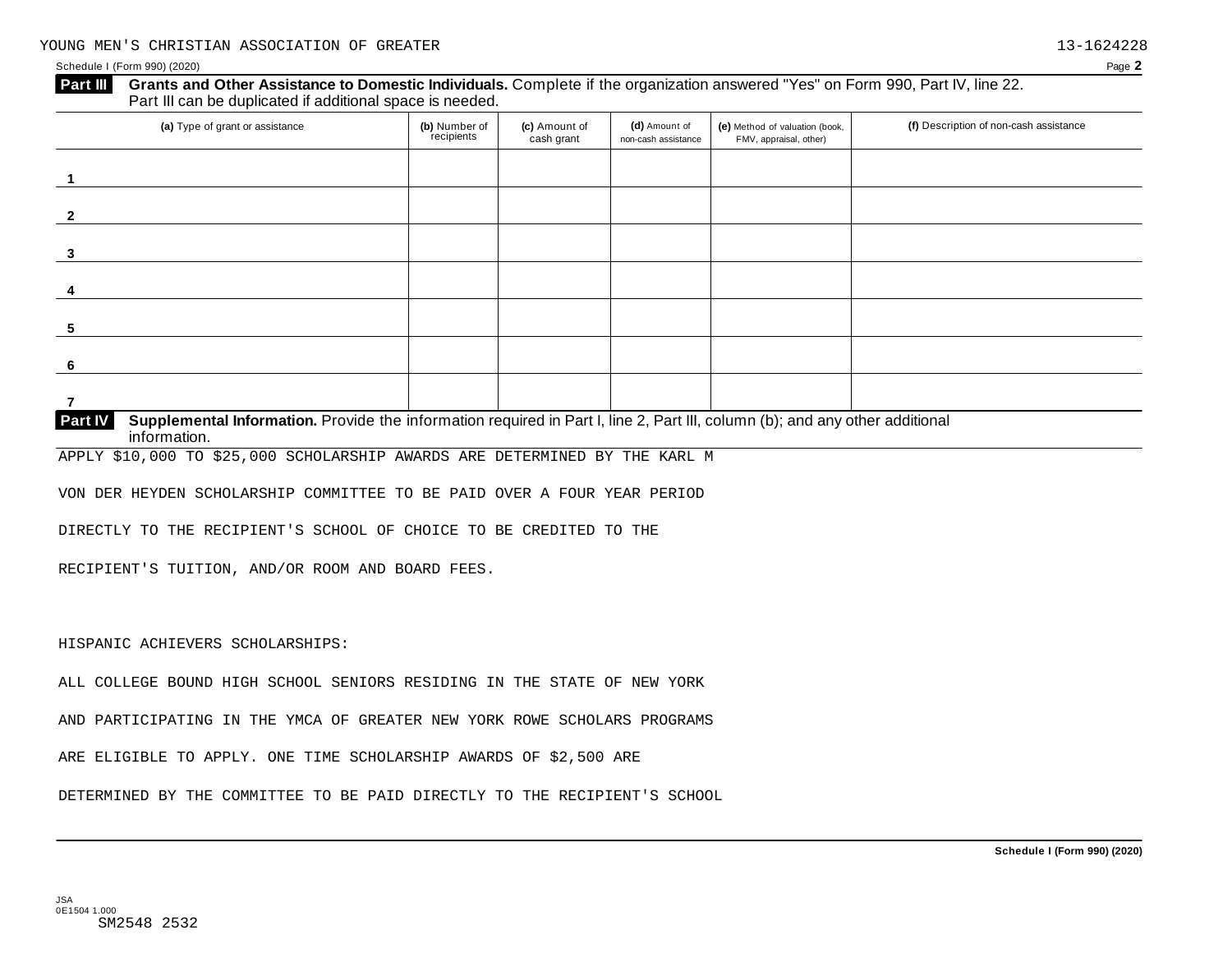#### **Grants and Other Assistance to Domestic Individuals.** Complete if the organization answered "Yes" on Form 990, Part IV, line 22. Part III can be duplicated if additional space is needed. **Part III**

| (a) Type of grant or assistance                                                                                                         | (b) Number of<br>recipients | (c) Amount of<br>cash grant | (d) Amount of<br>non-cash assistance | (e) Method of valuation (book,<br>FMV, appraisal, other) | (f) Description of non-cash assistance |  |  |  |  |  |
|-----------------------------------------------------------------------------------------------------------------------------------------|-----------------------------|-----------------------------|--------------------------------------|----------------------------------------------------------|----------------------------------------|--|--|--|--|--|
|                                                                                                                                         |                             |                             |                                      |                                                          |                                        |  |  |  |  |  |
|                                                                                                                                         |                             |                             |                                      |                                                          |                                        |  |  |  |  |  |
|                                                                                                                                         |                             |                             |                                      |                                                          |                                        |  |  |  |  |  |
|                                                                                                                                         |                             |                             |                                      |                                                          |                                        |  |  |  |  |  |
|                                                                                                                                         |                             |                             |                                      |                                                          |                                        |  |  |  |  |  |
| 3                                                                                                                                       |                             |                             |                                      |                                                          |                                        |  |  |  |  |  |
|                                                                                                                                         |                             |                             |                                      |                                                          |                                        |  |  |  |  |  |
|                                                                                                                                         |                             |                             |                                      |                                                          |                                        |  |  |  |  |  |
|                                                                                                                                         |                             |                             |                                      |                                                          |                                        |  |  |  |  |  |
| 5                                                                                                                                       |                             |                             |                                      |                                                          |                                        |  |  |  |  |  |
|                                                                                                                                         |                             |                             |                                      |                                                          |                                        |  |  |  |  |  |
| 6                                                                                                                                       |                             |                             |                                      |                                                          |                                        |  |  |  |  |  |
|                                                                                                                                         |                             |                             |                                      |                                                          |                                        |  |  |  |  |  |
|                                                                                                                                         |                             |                             |                                      |                                                          |                                        |  |  |  |  |  |
| Part IV<br>Supplemental Information. Provide the information required in Part I, line 2, Part III, column (b); and any other additional |                             |                             |                                      |                                                          |                                        |  |  |  |  |  |

#### information.

OF CHOICE, TO BE CREDITED TO THE RECIPIENT'S TUITION, AND/OR ROOM AND

BOARD FEES.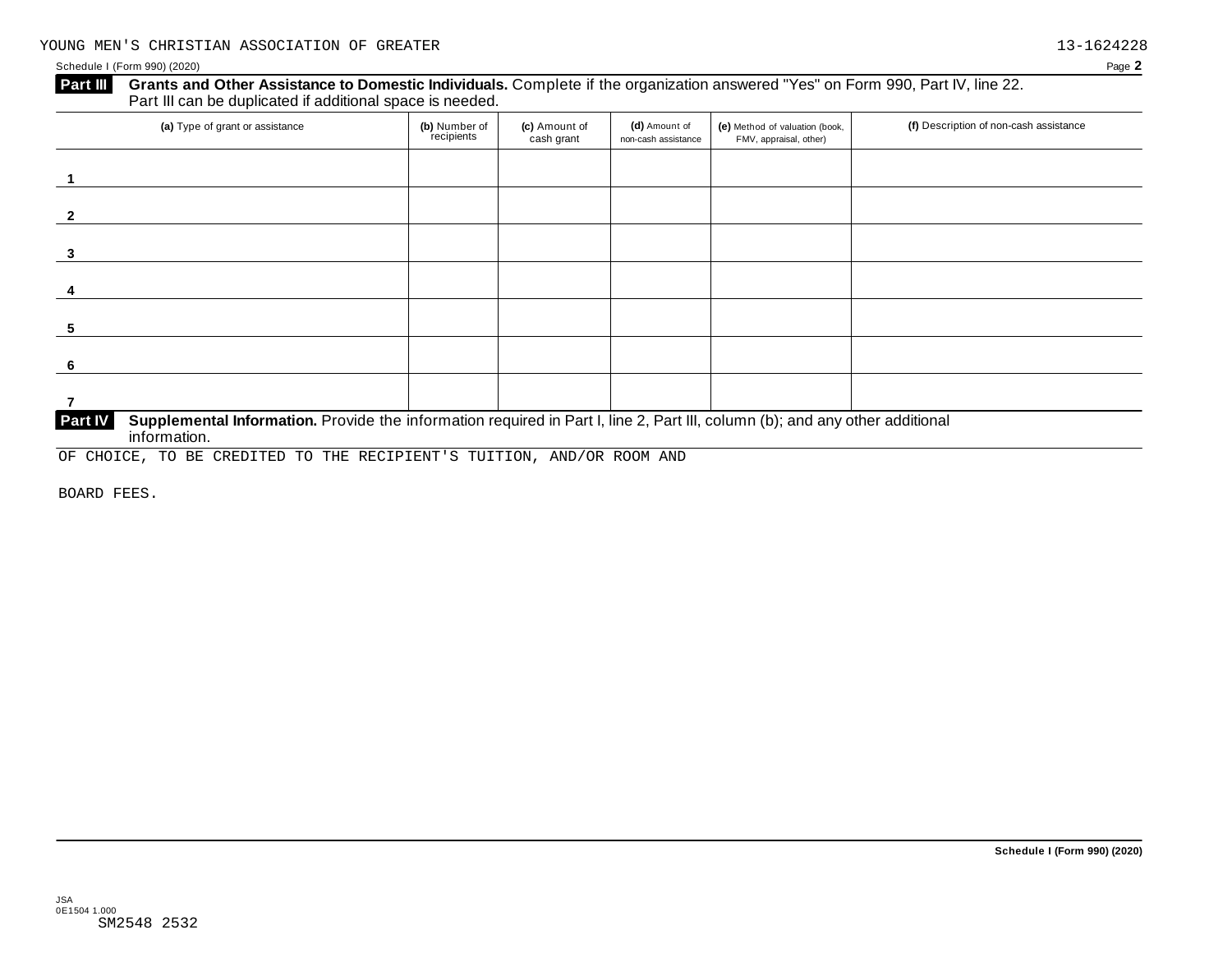| <b>SCHEDULE J</b>                                                                                                                | OMB No. 1545-0047                                                                                                                                                                                                                               |                                                                                                                                                                                                                                                                                                                                                                                                                                                                                                                                                                                                   |                            |     |             |  |
|----------------------------------------------------------------------------------------------------------------------------------|-------------------------------------------------------------------------------------------------------------------------------------------------------------------------------------------------------------------------------------------------|---------------------------------------------------------------------------------------------------------------------------------------------------------------------------------------------------------------------------------------------------------------------------------------------------------------------------------------------------------------------------------------------------------------------------------------------------------------------------------------------------------------------------------------------------------------------------------------------------|----------------------------|-----|-------------|--|
| (Form 990)                                                                                                                       | <b>Compensation Information</b><br>For certain Officers, Directors, Trustees, Key Employees, and Highest<br><b>Compensated Employees</b><br>> Complete if the organization answered "Yes" on Form 990, Part IV, line 23.<br>Attach to Form 990. | <b>Open to Public</b>                                                                                                                                                                                                                                                                                                                                                                                                                                                                                                                                                                             |                            |     |             |  |
| Department of the Treasury<br>Go to www.irs.gov/Form990 for instructions and the latest information.<br>Internal Revenue Service |                                                                                                                                                                                                                                                 |                                                                                                                                                                                                                                                                                                                                                                                                                                                                                                                                                                                                   |                            |     |             |  |
|                                                                                                                                  | Name of the organization                                                                                                                                                                                                                        | <b>Employer identification number</b><br>YOUNG MEN'S CHRISTIAN ASSOCIATION OF GREATER                                                                                                                                                                                                                                                                                                                                                                                                                                                                                                             |                            |     |             |  |
|                                                                                                                                  | NEW YORK                                                                                                                                                                                                                                        | 13-1624228                                                                                                                                                                                                                                                                                                                                                                                                                                                                                                                                                                                        |                            |     |             |  |
| Part I                                                                                                                           |                                                                                                                                                                                                                                                 | <b>Questions Regarding Compensation</b>                                                                                                                                                                                                                                                                                                                                                                                                                                                                                                                                                           |                            |     |             |  |
|                                                                                                                                  | X                                                                                                                                                                                                                                               | 1a Check the appropriate box(es) if the organization provided any of the following to or for a person listed on Form<br>990, Part VII, Section A, line 1a. Complete Part III to provide any relevant information regarding these items.<br>First-class or charter travel<br>Housing allowance or residence for personal use<br>Travel for companions<br>Payments for business use of personal residence<br>Χ<br>Health or social club dues or initiation fees<br>Tax indemnification and gross-up payments<br>Discretionary spending account<br>Personal services (such as maid, chauffeur, chef) |                            | Yes | No          |  |
|                                                                                                                                  |                                                                                                                                                                                                                                                 | If any of the boxes on line 1a are checked, did the organization follow a written policy regarding payment<br>or reimbursement or provision of all of the expenses described above? If "No," complete Part III to                                                                                                                                                                                                                                                                                                                                                                                 |                            |     |             |  |
|                                                                                                                                  |                                                                                                                                                                                                                                                 |                                                                                                                                                                                                                                                                                                                                                                                                                                                                                                                                                                                                   | 1b                         | Χ   |             |  |
| 2                                                                                                                                |                                                                                                                                                                                                                                                 | Did the organization require substantiation prior to reimbursing or allowing expenses incurred by all                                                                                                                                                                                                                                                                                                                                                                                                                                                                                             |                            |     |             |  |
|                                                                                                                                  |                                                                                                                                                                                                                                                 | directors, trustees, and officers, including the CEO/Executive Director, regarding the items checked on line                                                                                                                                                                                                                                                                                                                                                                                                                                                                                      | $\mathbf{2}$               | X   |             |  |
|                                                                                                                                  | Χ<br>Χ                                                                                                                                                                                                                                          | organization's CEO/Executive Director. Check all that apply. Do not check any boxes for methods used by a<br>related organization to establish compensation of the CEO/Executive Director, but explain in Part III.<br>X<br>Compensation committee<br>Written employment contract<br>$\mathbf X$<br>Compensation survey or study<br>Independent compensation consultant<br>$\mathbf X$<br>Approval by the board or compensation committee<br>Form 990 of other organizations                                                                                                                      |                            |     |             |  |
| 4                                                                                                                                |                                                                                                                                                                                                                                                 | During the year, did any person listed on Form 990, Part VII, Section A, line 1a, with respect to the filing<br>organization or a related organization:                                                                                                                                                                                                                                                                                                                                                                                                                                           |                            |     |             |  |
| a                                                                                                                                |                                                                                                                                                                                                                                                 |                                                                                                                                                                                                                                                                                                                                                                                                                                                                                                                                                                                                   | 4a                         |     | Χ           |  |
| b                                                                                                                                |                                                                                                                                                                                                                                                 | Participate in or receive payment from a supplemental nonqualified retirement plan?                                                                                                                                                                                                                                                                                                                                                                                                                                                                                                               | 4b                         | X   |             |  |
| c                                                                                                                                |                                                                                                                                                                                                                                                 | Participate in or receive payment from an equity-based compensation arrangement?<br>If "Yes" to any of lines 4a-c, list the persons and provide the applicable amounts for each item in Part III.                                                                                                                                                                                                                                                                                                                                                                                                 | 4c                         |     | $\mathbf X$ |  |
| 5                                                                                                                                |                                                                                                                                                                                                                                                 | Only section 501(c)(3), 501(c)(4), and 501(c)(29) organizations must complete lines 5-9.<br>For persons listed on Form 990, Part VII, Section A, line 1a, did the organization pay or accrue any<br>compensation contingent on the revenues of:                                                                                                                                                                                                                                                                                                                                                   |                            |     |             |  |
|                                                                                                                                  |                                                                                                                                                                                                                                                 |                                                                                                                                                                                                                                                                                                                                                                                                                                                                                                                                                                                                   | 5a                         |     | Χ           |  |
| b                                                                                                                                |                                                                                                                                                                                                                                                 | If "Yes" on line 5a or 5b, describe in Part III.                                                                                                                                                                                                                                                                                                                                                                                                                                                                                                                                                  | 5b                         |     | X           |  |
| 6                                                                                                                                |                                                                                                                                                                                                                                                 | For persons listed on Form 990, Part VII, Section A, line 1a, did the organization pay or accrue any<br>compensation contingent on the net earnings of:                                                                                                                                                                                                                                                                                                                                                                                                                                           |                            |     |             |  |
| a                                                                                                                                |                                                                                                                                                                                                                                                 |                                                                                                                                                                                                                                                                                                                                                                                                                                                                                                                                                                                                   | 6a                         |     | Χ           |  |
| b                                                                                                                                |                                                                                                                                                                                                                                                 | If "Yes" on line 6a or 6b, describe in Part III.                                                                                                                                                                                                                                                                                                                                                                                                                                                                                                                                                  | 6b                         |     | X           |  |
| 7                                                                                                                                |                                                                                                                                                                                                                                                 | For persons listed on Form 990, Part VII, Section A, line 1a, did the organization provide any nonfixed                                                                                                                                                                                                                                                                                                                                                                                                                                                                                           | $\overline{7}$             | Χ   |             |  |
| 8                                                                                                                                |                                                                                                                                                                                                                                                 | Were any amounts reported on Form 990, Part VII, paid or accrued pursuant to a contract that was subject<br>to the initial contract exception described in Regulations section 53.4958-4(a)(3)? If "Yes," describe                                                                                                                                                                                                                                                                                                                                                                                |                            |     |             |  |
| 9                                                                                                                                |                                                                                                                                                                                                                                                 | If "Yes" on line 8, did the organization also follow the rebuttable presumption procedure described in                                                                                                                                                                                                                                                                                                                                                                                                                                                                                            | 8                          |     | Χ           |  |
|                                                                                                                                  |                                                                                                                                                                                                                                                 |                                                                                                                                                                                                                                                                                                                                                                                                                                                                                                                                                                                                   | 9                          |     |             |  |
|                                                                                                                                  |                                                                                                                                                                                                                                                 | For Paperwork Reduction Act Notice, see the Instructions for Form 990.                                                                                                                                                                                                                                                                                                                                                                                                                                                                                                                            | Schedule J (Form 990) 2020 |     |             |  |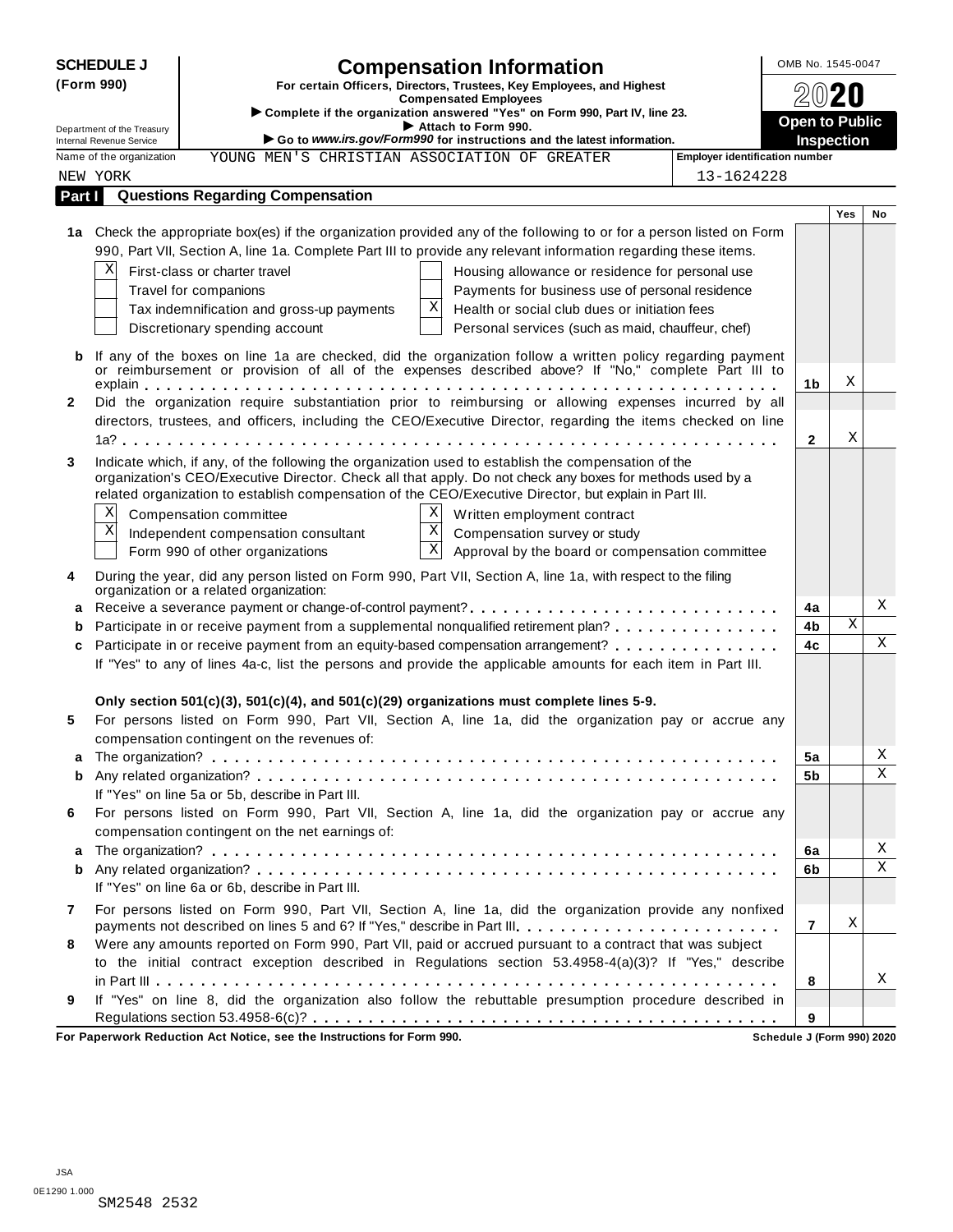### Part II Officers, Directors, Trustees, Key Employees, and Highest Compensated Employees. Use duplicate copies if additional space is needed.

For each individual whose compensation must be reported on Schedule J, report compensation from the organization on row (i) and from related organizations, described in the instructions, on row (ii). Do not list any individuals that aren't listed on Form 990, Part VII.

Note: The sum of columns (B)(i)-(iii) for each listed individual must equal the total amount of Form 990, Part VII, Section A, line 1a, applicable column (D) and (E) amounts for that individual.

| (A) Name and Title                                 |      |                          | (B) Breakdown of W-2 and/or 1099-MISC compensation<br>(C) Retirement and |                                           |                                | (D) Nontaxable         | (E) Total of columns | (F) Compensation                                           |
|----------------------------------------------------|------|--------------------------|--------------------------------------------------------------------------|-------------------------------------------|--------------------------------|------------------------|----------------------|------------------------------------------------------------|
|                                                    |      | (i) Base<br>compensation | (ii) Bonus & incentive<br>compensation                                   | (iii) Other<br>reportable<br>compensation | other deferred<br>compensation | benefits               | $(B)(i)-(D)$         | in column (B) reported<br>as deferred on prior<br>Form 990 |
| SHARON GREENBERGER                                 | (i)  | 462,468                  | 180,000                                                                  | 57,165.                                   | 189,079                        | 24,436.                | 913,148              | 0.                                                         |
| PRESIDENT/CEO                                      | (i)  | 0                        | $\mathbf{0}$ .                                                           | $\mathbf{0}$ .                            | $\Omega$                       | 0.                     | $\mathbf{0}$ .       | 0.                                                         |
| MICHAEL GUARINO                                    | (i)  | 291,096                  | 86,188                                                                   | 16,497                                    | 113,587                        | 17,570.                | 524,938              | 0.                                                         |
| 2EXECUTIVE VP/CFO/TREASURER                        | (ii) | $\Omega$                 | $\Omega$ .                                                               | $\Omega$ .                                | $\Omega$                       | $\Omega$ .             | $\Omega$             | 0.                                                         |
| MELVIN TSE                                         | (i)  | 280,097                  | 82,875                                                                   | 13,397                                    | 107,871                        | 23,894.                | 508,134.             | 0.                                                         |
| $\mathbf{3}^{\mathrm{EVP/COO}}$                    | (ii) | $\Omega$                 | $0$ .                                                                    | $\Omega$                                  | $\Omega$                       | 0.                     | $\Omega$             | 0.                                                         |
| ELIZABETH BERGIN                                   | (i)  | 265,916                  | 77,250                                                                   | 11,505                                    | 102,373                        | 8,905.                 | 465,949              | $0$ .                                                      |
| $4^{\text{CORP} \text{ SEC}/\text{SVP}}$           | (i)  | 0                        | $\mathbf{0}$ .                                                           | $\mathsf{O}$ .                            | $\Omega$                       | 0.                     | 0                    | $0$ .                                                      |
| JOSEPH CHAN                                        | (i)  | 256,343                  | 75,000                                                                   | $\mathsf{O}$ .                            | 20,694                         | 8,877.                 | 360,914              | 0.                                                         |
| S <sup>SVP</sup> REAL ESTATE/PROPERTY MGMT         | (ii) | 0                        | $\mathbf 0$ .                                                            | 0                                         | 0                              | 0.                     | $0$ .                | 0.                                                         |
| VERONICA O'SHEA                                    | (i)  | 254,904.                 | 20,000                                                                   | 0                                         | 0                              | 8,566.                 | 283,470              | $0$ .                                                      |
| 6 <sup>SVP</sup> CHIEF MARK&COMMUN OFFICER<br>(ii) |      | 0                        | 0.                                                                       | 0                                         | 0                              | 0.                     | $0$ .                | 0.                                                         |
| HEATHER LIVERNOIS                                  | (i)  | 214,069                  | 28,753.                                                                  | 0                                         | 14,197                         | 23,625.                | 280,644.             | 0.                                                         |
| $7^{VP$ FINANCE                                    |      | $\Omega$                 | $\Omega$ .                                                               | $\mathbf{0}$ .                            | $\Omega$                       | 0.                     | $\Omega$ .           | 0.                                                         |
| ANTHONY ESCOBAR                                    | (i)  | 244,936                  | 5,000.                                                                   | 0                                         | $\Omega$                       | 16,947.                | 266,883              | 0.                                                         |
| 8 <sup>SVP</sup> CHIEF DEVELOPMENT OFFICER         | (i)  | $\Omega$                 | $\Omega$ .                                                               | $\mathbf{0}$                              | $\Omega$                       | 0.                     | $\Omega$ .           | 0.                                                         |
| LORETTA TRAPANI                                    | (i)  | 203,015                  | 25,850                                                                   | $\mathsf{O}$                              | 13,369                         | 17,218.                | 259,452              | 0.                                                         |
| 9 <sup>VP</sup> MEMBER EXPER&OPERATIONS            | (ii) | $\Omega$                 | $0$ .                                                                    | $\mathsf{O}$ .                            | 0                              | 0.                     | $\Omega$             | 0.                                                         |
| JAMES TROCCHIA                                     | (i)  | 184,585                  | 25,756                                                                   | $\mathbf{0}$                              | 12,357                         | $\overline{23}$ , 456. | 246,154.             | $0$ .                                                      |
| 10 <sup>VP</sup> HUMAN RESOURCES                   | (i)  | $\Omega$                 | $\mathbf{0}$ .                                                           | $\mathbf{0}$                              | $\Omega$                       | 0.                     | $\Omega$             | $0$ .                                                      |
| PETER DEMEE                                        | (i)  | 231,069                  | $\mathbf 0$ .                                                            | $\mathsf{O}$ .                            | 11,993                         | 851.                   | 243,913              | 0.                                                         |
| 11 <sup>CHIEF</sup> INFORMATION OFFICER            | (i)  | $\mathbf{0}$ .           | $0$ .                                                                    | $\mathbf{0}$                              | $\Omega$                       | $0$ .                  | $\mathbf{0}$ .       | $0$ .                                                      |
| ELIZABETH TOLEDO-CRUZ                              | (i)  | 181,595                  | 17,043                                                                   | $\mathsf{O}$                              | 11,428                         | 23, 412.               | 233, 478             | $\overline{0}$ .                                           |
| 12 <sup>VP</sup> FIELD OPERATIONS                  | (i)  | 0                        | $\mathbf{0}$ .                                                           | 0                                         | $\Omega$                       | 0.                     | $\mathbf 0$ .        | 0.                                                         |
| KATHRYN COLGLAZIER                                 | (i)  | 192,592                  | 13,649                                                                   | $\mathbf{0}$ .                            | 10,907                         | 14,881.                | 232,029              | 0.                                                         |
| 13 <sup>SR</sup> EXEC DIRECTOR                     | (ii) | 0                        | $\mathbf 0$ .                                                            | $\mathsf{O}$ .                            | $\Omega$                       | 0.                     | $0$ .                | 0.                                                         |
| DORDY JOURDAIN                                     | (i)  | 168,815                  | 25,000                                                                   | $\mathsf{O}$                              | 11,355                         | 17,058.                | 222,228              | $0$ .                                                      |
| 14 <sup>VP</sup> FIELD OPERATIONS                  | (ii) | $\Omega$                 | $\mathsf{O}$ .                                                           | $\mathsf{O}$ .                            | $\Omega$                       | 0.                     | $\Omega$             | 0.                                                         |
| SHARON LEVY                                        | (i)  | 163,996                  | 19,011                                                                   | $\mathsf{O}$                              | 10,684                         | 23, 417.               | 217,108              | 0.                                                         |
| 15 <sup>VP</sup> PUBLIC AFFAIRS                    | (i)  | 0                        | $\mathsf{0}$ .                                                           | $\mathsf{O}$                              | 0                              | 0.                     | $\mathbf 0$ .        | $0$ .                                                      |
| CEDRIC DEW                                         | (i)  | 161,079                  | 20,000                                                                   | $\mathsf{O}$ .                            | 10,098                         | 16,984.                | 208,161              | $0$ .                                                      |
| 16 <sup>SR</sup> EXEC DIR/TRANSITION HOUSING       | (i)  | $\mathbf 0$ .            | 0.                                                                       | $\mathbf 0$ .                             | $\mathbf 0$ .                  | 0.                     | 0.                   | $\overline{0}$ .                                           |

**Schedule J (Form 990) 2020**

0E1291 1.000 SM2548 2532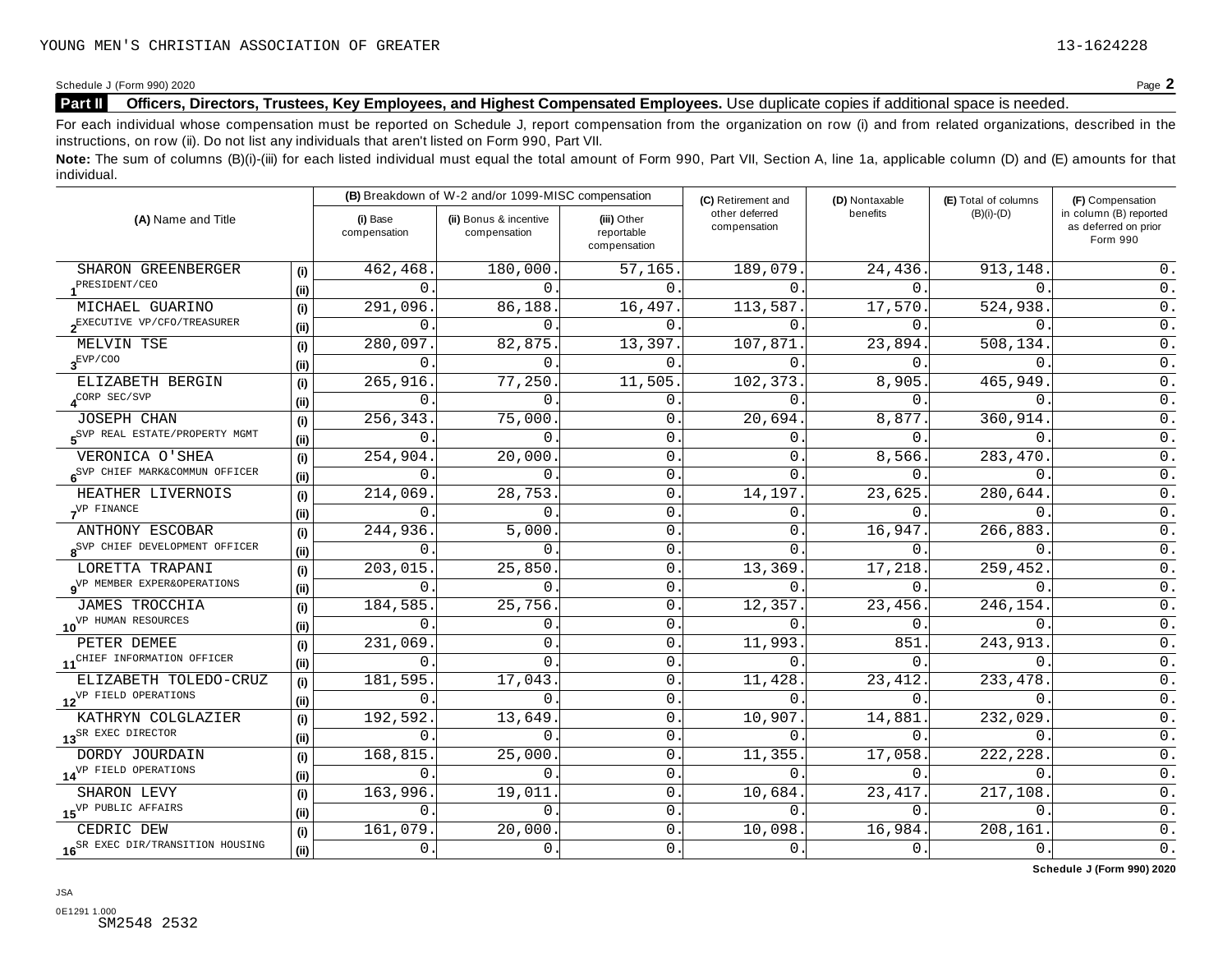### Part II Officers, Directors, Trustees, Key Employees, and Highest Compensated Employees. Use duplicate copies if additional space is needed.

For each individual whose compensation must be reported on Schedule J, report compensation from the organization on row (i) and from related organizations, described in the instructions, on row (ii). Do not list any individuals that aren't listed on Form 990, Part VII.

Note: The sum of columns (B)(i)-(iii) for each listed individual must equal the total amount of Form 990, Part VII, Section A, line 1a, applicable column (D) and (E) amounts for that individual.

| (B) Breakdown of W-2 and/or 1099-MISC compensation |                              | (C) Retirement and       | (D) Nontaxable                         | (E) Total of columns                      | (F) Compensation               |                  |                  |                                                            |
|----------------------------------------------------|------------------------------|--------------------------|----------------------------------------|-------------------------------------------|--------------------------------|------------------|------------------|------------------------------------------------------------|
| (A) Name and Title                                 |                              | (i) Base<br>compensation | (ii) Bonus & incentive<br>compensation | (iii) Other<br>reportable<br>compensation | other deferred<br>compensation | benefits         | $(B)(i)-(D)$     | in column (B) reported<br>as deferred on prior<br>Form 990 |
| ANITA HARVEY                                       | (i)                          | 176,985                  | 12,000                                 | $\overline{0}$ .                          | 10,349                         | 608              | 199,942          | $\overline{0}$ .                                           |
| 1 <sup>SR</sup> EXECUTIVE DIRECTOR                 | (i)                          | $\overline{0}$ .         | $\mathbf 0$ .                          | $\overline{0}$ .                          | $\overline{0}$                 | 0.               | $\overline{0}$ . | $\overline{\overline{\mathfrak{o}}}$ .                     |
| LAUREN BARR                                        | (i)                          | 161, 360                 | 20,020                                 | $\overline{0}$ .                          | 10,342                         | 582.             | 192,304.         | $\overline{0}$ .                                           |
| 2 <sup>VP</sup> YOUTH&COMM DEV                     | (i)                          | $\mathsf{O}\xspace$      | $\overline{0}$ .                       | $\overline{0}$ .                          | $0$ .                          | $\overline{0}$ . | $\mathsf{0}$ .   | $\overline{0}$ .                                           |
|                                                    | (i)                          |                          |                                        |                                           |                                |                  |                  |                                                            |
| $\mathbf{3}$                                       | (i)                          |                          |                                        |                                           |                                |                  |                  |                                                            |
|                                                    | (i)                          |                          |                                        |                                           |                                |                  |                  |                                                            |
| -4                                                 | (i)                          |                          |                                        |                                           |                                |                  |                  |                                                            |
|                                                    | (i)                          |                          |                                        |                                           |                                |                  |                  |                                                            |
| 5                                                  | (i)                          |                          |                                        |                                           |                                |                  |                  |                                                            |
|                                                    | (i)                          |                          |                                        |                                           |                                |                  |                  |                                                            |
| 6                                                  | (i)                          |                          |                                        |                                           |                                |                  |                  |                                                            |
|                                                    | (i)                          |                          |                                        |                                           |                                |                  |                  |                                                            |
| $\overline{7}$                                     | (i)                          |                          |                                        |                                           |                                |                  |                  |                                                            |
|                                                    | (i)                          |                          |                                        |                                           |                                |                  |                  |                                                            |
| 8                                                  | (i)                          |                          |                                        |                                           |                                |                  |                  |                                                            |
|                                                    | (i)                          |                          |                                        |                                           |                                |                  |                  |                                                            |
| 9                                                  | (i)                          |                          |                                        |                                           |                                |                  |                  |                                                            |
|                                                    | (i)                          |                          |                                        |                                           |                                |                  |                  |                                                            |
| 10                                                 | (i)                          |                          |                                        |                                           |                                |                  |                  |                                                            |
|                                                    | (i)                          |                          |                                        |                                           |                                |                  |                  |                                                            |
| 11                                                 | (ii)                         |                          |                                        |                                           |                                |                  |                  |                                                            |
|                                                    | $\qquad \qquad \textbf{(i)}$ |                          |                                        |                                           |                                |                  |                  |                                                            |
| 12                                                 | (i)                          |                          |                                        |                                           |                                |                  |                  |                                                            |
|                                                    | $\qquad \qquad \textbf{(i)}$ |                          |                                        |                                           |                                |                  |                  |                                                            |
| 13                                                 | (i)                          |                          |                                        |                                           |                                |                  |                  |                                                            |
|                                                    | (i)                          |                          |                                        |                                           |                                |                  |                  |                                                            |
| 14                                                 | (ii)                         |                          |                                        |                                           |                                |                  |                  |                                                            |
|                                                    | (i)                          |                          |                                        |                                           |                                |                  |                  |                                                            |
| 15                                                 | (i)                          |                          |                                        |                                           |                                |                  |                  |                                                            |
|                                                    | (i)                          |                          |                                        |                                           |                                |                  |                  |                                                            |
| 16                                                 | (i)                          |                          |                                        |                                           |                                |                  |                  |                                                            |

**Schedule J (Form 990) 2020**

JSA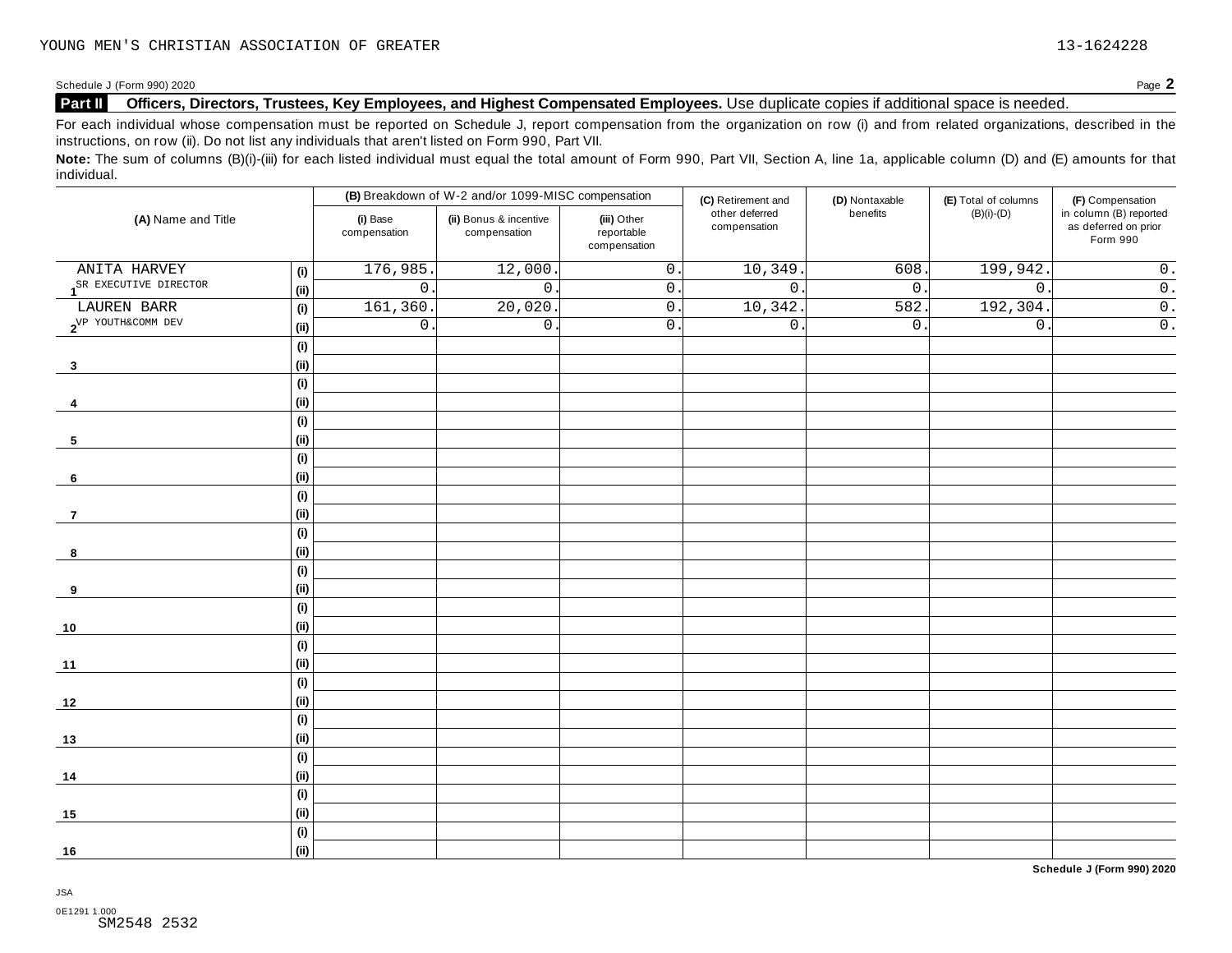#### **Part III** Supplemental Information

Provide the information, explanation, or descriptions required for Part I, lines 1a, 1b, 3, 4a, 4b, 4c, 5a, 5b, 6a, 6b, 7, and 8, and for Part II. Also complete this part for any additional information.

SCHEDULE J - GENERAL COMPENSATION NOTES

(A) COMPENSATION INCLUDES BUT IS NOT LIMITED TO THE FOLLOWING: BASE SALARY, ANNUAL INCENTIVE OPPORTUNITY, DISTRIBUTIONS FROM SEC 457(B) VESTED DEFERRED COMPENSATION PLAN, DISTRIBUTIONS FROM SEC 457(F) NON-VESTED SHORT-TERM DEFERRED COMPENSATION PLAN, DISTRIBUTIONS FROM SEC 457(F) NON-VESTED LONG-TERM DEFERRED COMPENSATION PLAN, SEC 529 QUALIFIED TUITION PLAN, TERM LIFE INSURANCE, VALUE OF INSURANCE (PS58 COSTS) OF WHOLE LIFE INSURANCE IN SEC 457(F) PLAN, SUPPLEMENTAL LONG-TERM DISABILITY INSURANCE, LONG-TERM CARE INSURANCE, AND PAID SEVERANCE PAYMENTS.

(B)CONTRIBUTIONS TO EMPLOYEE BENEFIT PLANS AND DEFERRED COMPENSATION INCLUDES BUT IS NOT LIMITED TO THE FOLLOWING: CONTRIBUTION TO SEC 403(B) TAX-SHELTERED ANNUITY PLAN, CONTRIBUTIONS TO SEC 457(B) VESTED DEFERRED COMPENSATION PLAN, CONTRIBUTIONS TO SEC 457(F) NON-VESTED SHORT-TERM DEFERRED COMPENSATION PLAN, CONTRIBUTIONS TO SEC 457(F) NON-VESTED LONG-TERM DEFERRED COMPENSATION PLAN AND PAYMENTS TO WELFARE BENEFIT PLANS ON BEHALF OF THE OFFICERS, DIRECTORS, TRUSTEES, AND KEY EMPLOYEES SUCH AS MEDICAL, DENTAL, LIFE INSURANCE, SEVERANCE PAY, DISABILITY, ETC.

JSA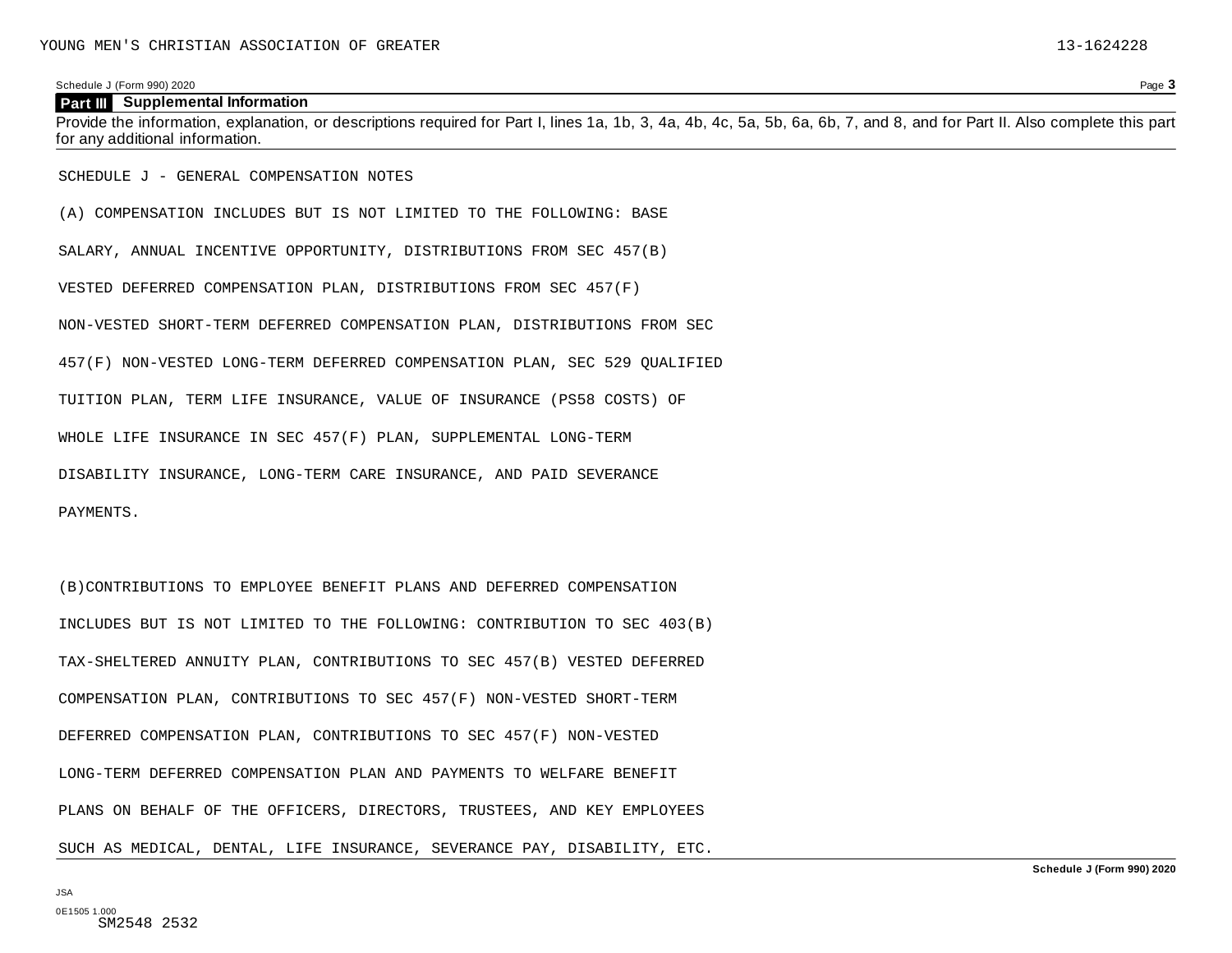#### **Part III** Supplemental Information

Provide the information, explanation, or descriptions required for Part I, lines 1a, 1b, 3, 4a, 4b, 4c, 5a, 5b, 6a, 6b, 7, and 8, and for Part II. Also complete this part for any additional information.

(C)EXPENSE ACCOUNTS AND OTHER ALLOWANCES INCLUDE BUT IS NOT LIMITED TO THE FOLLOWING: TAXABLE AND NON-TAXABLE FRINGE BENEFITS (OTHER THAN DE MINIMIS FRINGE BENEFITS DESCRIBED IN SEC 132(E)), EXPENSE ALLOWANCES OR REIMBURSEMENTS TO THE EXTENT THEY ARE TAXABLE TO THE RECIPIENT, PAYMENTS MADE UNDER INDEMNIFICATION ARRANGEMENTS, HOUSING, OR OTHER ASSETS OWNED OR LEASED BY THE ORGANIZATION (OR PROVIDED FOR THE ORGANIZATION'S USE WITHOUT CHARGE). ABOVE ALLOWANCES PROVIDED TO OFFICERS HAVE BEEN INCLUDED AS FORM W-2 COMPENSATION.

SCHEDULE J, PART I, LINE 1

OFFICERS ARE ALLOWED TO TRAVEL FIRST CLASS IN VERY LIMITED INSTANCES. ALL EMPLOYEES ON A NONDISCRIMINATORY BASIS RECEIVE, AT NO ADDITIONAL COST TO THE YMCA, MEMBERSHIP TO FACILITIES OF THE YMCA OF GREATER NEW YORK.

SCHEDULE J, PART I, LINE 4B

NONQUALIFIED RETIREMENT PLAN - SOME OFFICERS, KEY EMPLOYEES AND HIGHEST

PAID EMPLOYEES LISTED IN SCHEDULE J, MIGHT PARTICIPATE IN OTHER

NONQUALIFIED RETIREMENT PLAN IN 2020.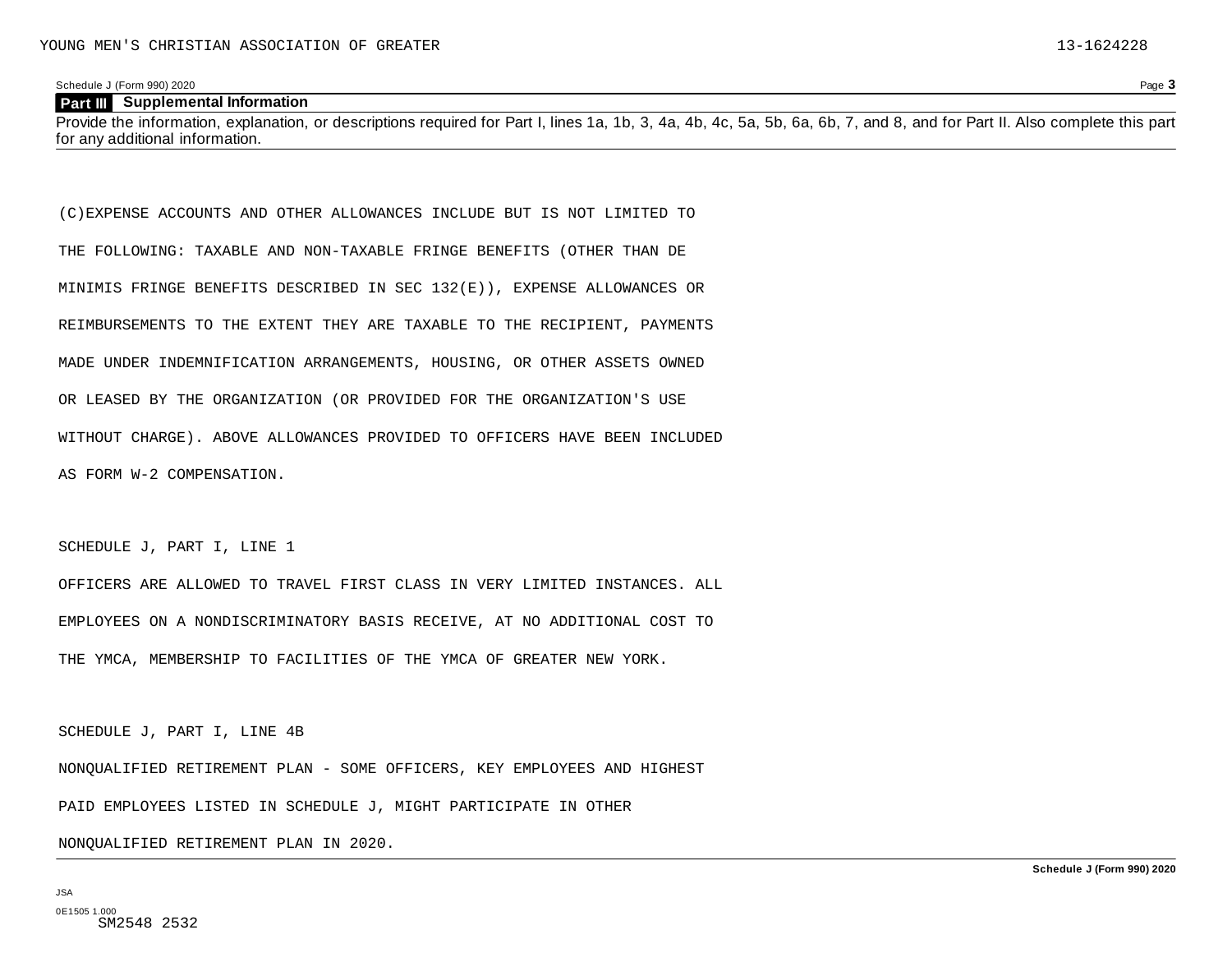#### **Part III** Supplemental Information

Provide the information, explanation, or descriptions required for Part I, lines 1a, 1b, 3, 4a, 4b, 4c, 5a, 5b, 6a, 6b, 7, and 8, and for Part II. Also complete this part for any additional information.

DURING CALENDAR YEAR 2020, THE FOLLOWING INDIVIDUALS VESTED IN A DEFERRED

COMPENSATION AND EACH RECEIVED A PAYMENT WHICH IS INCLUDED IN SCHEDULE J,

PART II, COLUMN (B)(III).

|  | SHARON GREENBERGER | \$57,165 |
|--|--------------------|----------|
|--|--------------------|----------|

- MICHAEL GUARINO \$16,497
- MELVIN TSE \$13,397
- ELIZABETH BERGEN \$11,505

DURING CALENDAR YEAR 2020, THE FOLLOWING INDIVIDUALS PARTICIPATED IN A

DEFERRED COMPENSATION PLAN WHICH IS INCLUDED IN SCHEDULE J, PART II,

COLUMN (C).

| SHARON GREENBERGER | \$160,579 |
|--------------------|-----------|
| MICHAEL GUARINO    | \$90,321  |
| MELVIN TSE         | \$85,002  |
| ELIZABETH BERGEN   | \$80,954  |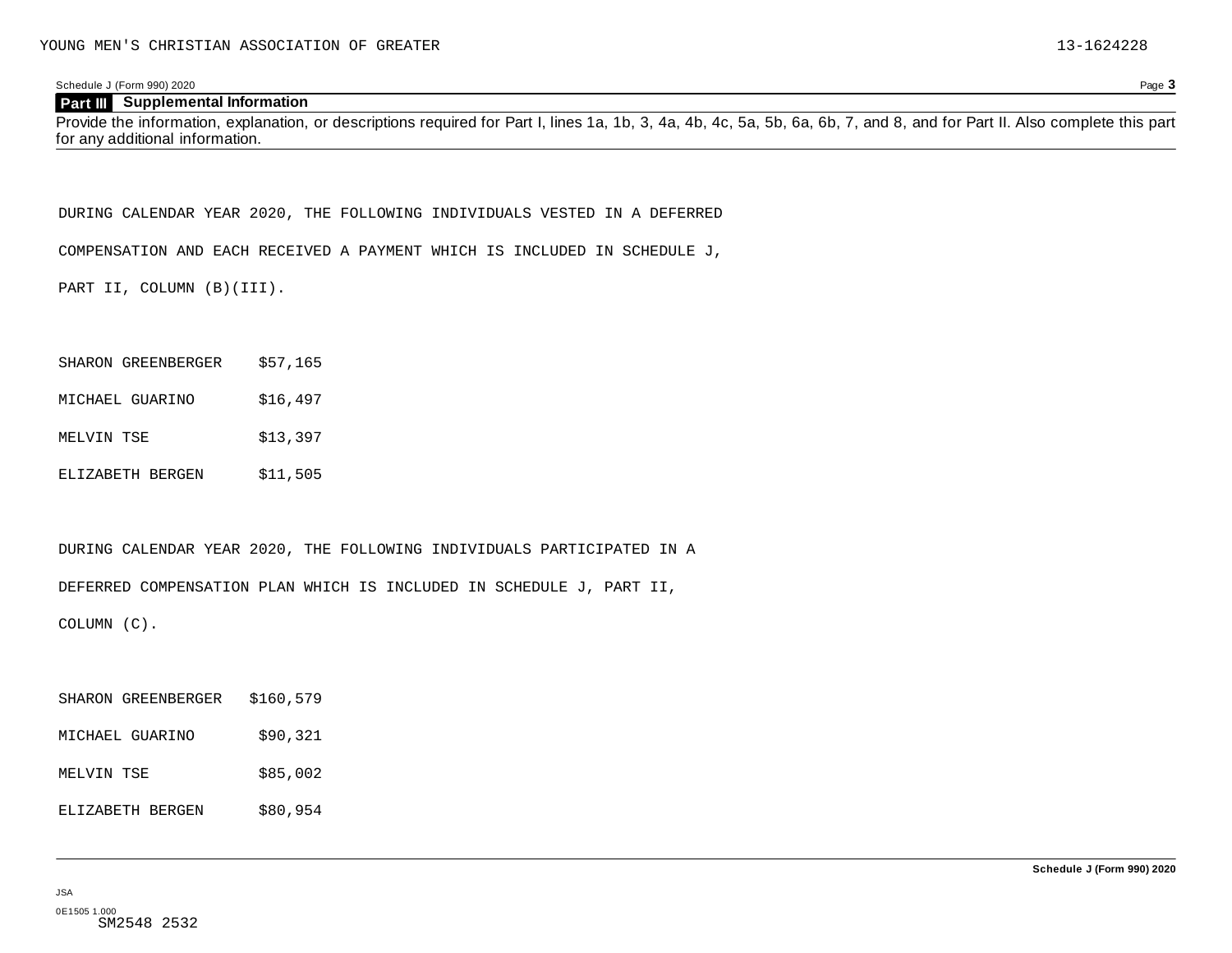#### **Part III** Supplemental Information

Provide the information, explanation, or descriptions required for Part I, lines 1a, 1b, 3, 4a, 4b, 4c, 5a, 5b, 6a, 6b, 7, and 8, and for Part II. Also complete this part for any additional information.

SCHEDULE J, PART I, LINE 7

FULL TIME EMPLOYEES WHO MEET SPECIFIC ANNUAL PERFORMANCE GOALS ARE

ELIGIBLE TO PARTICIPATE IN THE ANNUAL INCENTIVE OPPORTUNITY. INCENTIVE

AWARDS ARE DISTRIBUTED BASED ON PERFORMANCE RATING. PARTICIPANTS MUST BE

ACTIVELY EMPLOYED ON THE DATE INCENTIVE PAYMENTS ARE DISTRIBUTED. THE

PAYMENT INFORMATION IS REPORTED ON SCH. J PART II COLUMN B(II).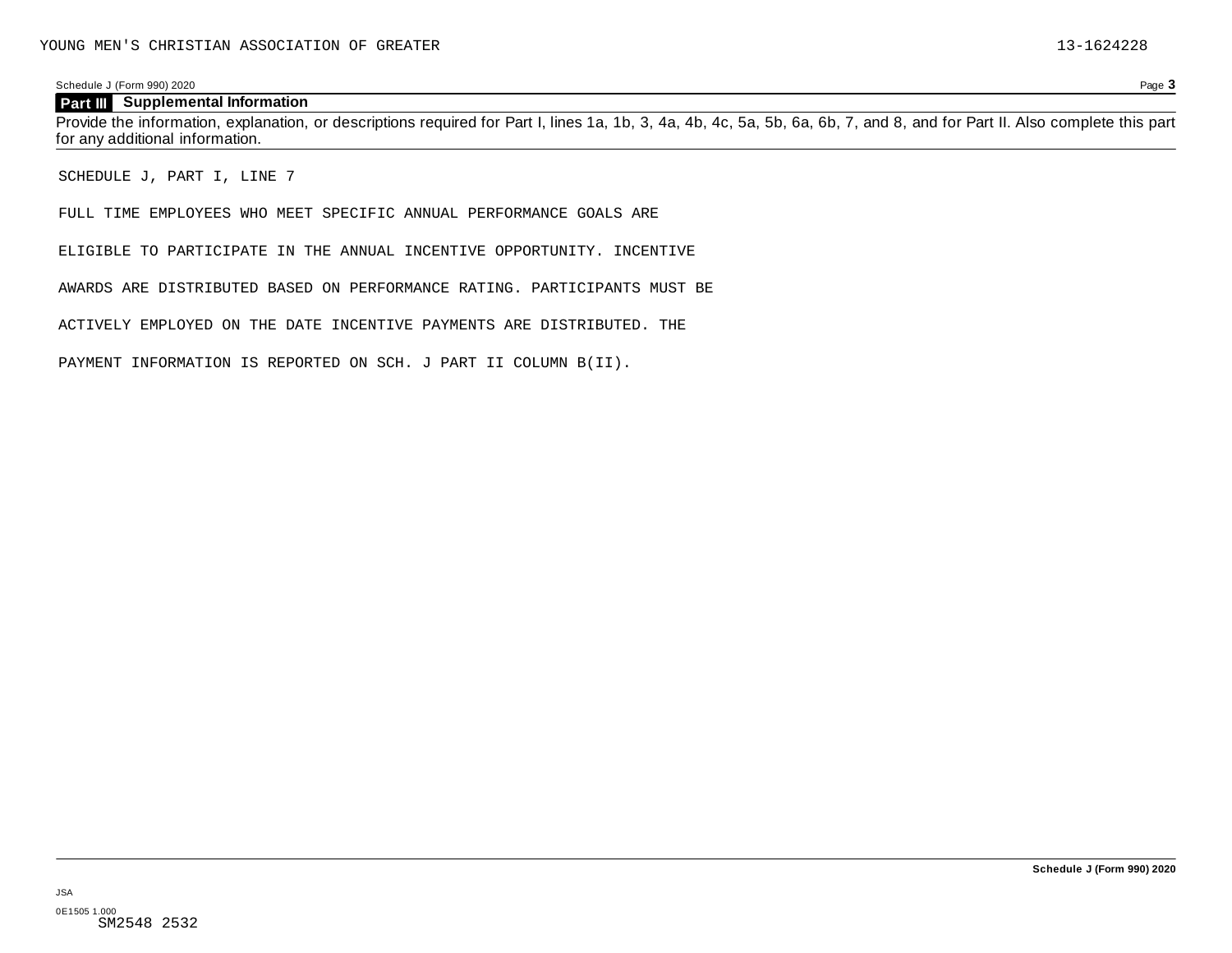NEW YORK CITY INDUSTRIAL DEVELOPMENT AGENCY

| <b>SCHEDULE K</b><br>(Form 990)<br>Department of the Treasury | <b>Supplemental Information on Tax-Exempt Bonds</b><br>Complete if the organization answered "Yes" on Form 990, Part IV, line 24a. Provide descriptions,<br>explanations, and any additional information in Part VI.<br>Attach to Form 990.<br>Go to www.irs.gov/Form990 for instructions and the latest information.<br>YOUNG MEN'S CHRISTIAN ASSOCIATION OF GREATER |                 |           |                 |                         |                            |                            |              |                                 |     |                                       |            |             | OMB No. 1545-0047<br>Open to Public |   |  |  |
|---------------------------------------------------------------|-----------------------------------------------------------------------------------------------------------------------------------------------------------------------------------------------------------------------------------------------------------------------------------------------------------------------------------------------------------------------|-----------------|-----------|-----------------|-------------------------|----------------------------|----------------------------|--------------|---------------------------------|-----|---------------------------------------|------------|-------------|-------------------------------------|---|--|--|
| <b>Internal Revenue Service</b>                               |                                                                                                                                                                                                                                                                                                                                                                       |                 |           |                 |                         |                            |                            |              |                                 |     |                                       |            |             | Inspection                          |   |  |  |
| Name of the organization                                      |                                                                                                                                                                                                                                                                                                                                                                       |                 |           |                 |                         |                            |                            |              |                                 |     | <b>Employer identification number</b> |            |             |                                     |   |  |  |
| NEW YORK                                                      |                                                                                                                                                                                                                                                                                                                                                                       |                 |           |                 |                         |                            |                            |              |                                 |     | 13-1624228                            |            |             |                                     |   |  |  |
| <b>Bond Issues</b><br>Part I                                  |                                                                                                                                                                                                                                                                                                                                                                       |                 |           |                 |                         |                            |                            |              |                                 |     |                                       |            |             |                                     |   |  |  |
|                                                               | (a) Issuer name                                                                                                                                                                                                                                                                                                                                                       | (d) Date issued |           | (e) Issue price |                         | (f) Description of purpose |                            | (g) Defeased | $(h)$ On<br>behalf of<br>issuer |     | (i) Pooled<br>financing               |            |             |                                     |   |  |  |
|                                                               |                                                                                                                                                                                                                                                                                                                                                                       |                 |           |                 |                         |                            |                            |              |                                 | Yes | <b>No</b>                             | Yes        | No          | Yes No                              |   |  |  |
| A BUILD NYC RESOURCE CORPORATION                              |                                                                                                                                                                                                                                                                                                                                                                       | 45-4040561      | 12008EKS4 | 11/04/2015      |                         |                            | 45, 277, 393. CONSTRUCTION |              |                                 |     | $\mathbf X$                           |            | $\mathbf X$ |                                     | X |  |  |
|                                                               |                                                                                                                                                                                                                                                                                                                                                                       |                 |           |                 |                         |                            |                            |              |                                 |     |                                       |            |             |                                     |   |  |  |
| В                                                             |                                                                                                                                                                                                                                                                                                                                                                       |                 |           |                 |                         |                            |                            |              |                                 |     |                                       |            |             |                                     |   |  |  |
|                                                               |                                                                                                                                                                                                                                                                                                                                                                       |                 |           |                 |                         |                            |                            |              |                                 |     |                                       |            |             |                                     |   |  |  |
| C                                                             |                                                                                                                                                                                                                                                                                                                                                                       |                 |           |                 |                         |                            |                            |              |                                 |     |                                       |            |             |                                     |   |  |  |
|                                                               |                                                                                                                                                                                                                                                                                                                                                                       |                 |           |                 |                         |                            |                            |              |                                 |     |                                       |            |             |                                     |   |  |  |
| D                                                             |                                                                                                                                                                                                                                                                                                                                                                       |                 |           |                 |                         |                            |                            |              |                                 |     |                                       |            |             |                                     |   |  |  |
| <b>Proceeds</b><br>Part II                                    |                                                                                                                                                                                                                                                                                                                                                                       |                 |           |                 |                         |                            |                            |              |                                 |     |                                       |            |             |                                     |   |  |  |
|                                                               |                                                                                                                                                                                                                                                                                                                                                                       |                 |           |                 |                         | A                          |                            | B            | C.                              |     |                                       |            | D           |                                     |   |  |  |
| $\mathbf{1}$                                                  |                                                                                                                                                                                                                                                                                                                                                                       |                 |           |                 |                         |                            |                            |              |                                 |     |                                       |            |             |                                     |   |  |  |
| $\mathbf{2}$                                                  | Amount of bonds legally defeased                                                                                                                                                                                                                                                                                                                                      |                 |           |                 |                         |                            |                            |              |                                 |     |                                       |            |             |                                     |   |  |  |
| 3                                                             |                                                                                                                                                                                                                                                                                                                                                                       |                 |           |                 |                         | 48, 235, 118.              |                            |              |                                 |     |                                       |            |             |                                     |   |  |  |
| $\overline{\mathbf{4}}$                                       |                                                                                                                                                                                                                                                                                                                                                                       |                 |           |                 |                         | 3,455,716.                 |                            |              |                                 |     |                                       |            |             |                                     |   |  |  |
| 5                                                             |                                                                                                                                                                                                                                                                                                                                                                       |                 |           |                 |                         |                            |                            |              |                                 |     |                                       |            |             |                                     |   |  |  |
| 6                                                             |                                                                                                                                                                                                                                                                                                                                                                       |                 |           |                 |                         |                            |                            |              |                                 |     |                                       |            |             |                                     |   |  |  |
| $\overline{7}$                                                |                                                                                                                                                                                                                                                                                                                                                                       |                 |           |                 |                         | 871,150.                   |                            |              |                                 |     |                                       |            |             |                                     |   |  |  |
| 8                                                             |                                                                                                                                                                                                                                                                                                                                                                       |                 |           |                 |                         |                            |                            |              |                                 |     |                                       |            |             |                                     |   |  |  |
| 9                                                             |                                                                                                                                                                                                                                                                                                                                                                       |                 |           |                 |                         |                            |                            |              |                                 |     |                                       |            |             |                                     |   |  |  |
| 10                                                            |                                                                                                                                                                                                                                                                                                                                                                       |                 |           |                 |                         | 9,956,205.                 |                            |              |                                 |     |                                       |            |             |                                     |   |  |  |
| 11                                                            |                                                                                                                                                                                                                                                                                                                                                                       |                 |           |                 |                         | 33,952,056.                |                            |              |                                 |     |                                       |            |             |                                     |   |  |  |
| 12                                                            |                                                                                                                                                                                                                                                                                                                                                                       |                 |           |                 |                         |                            |                            |              |                                 |     |                                       |            |             |                                     |   |  |  |
| 13                                                            |                                                                                                                                                                                                                                                                                                                                                                       |                 |           |                 | 2019                    |                            |                            |              |                                 |     |                                       |            |             |                                     |   |  |  |
|                                                               |                                                                                                                                                                                                                                                                                                                                                                       |                 |           |                 | <b>Yes</b>              | <b>No</b>                  | Yes                        | No           | Yes                             | No  |                                       | <b>Yes</b> |             | <b>No</b>                           |   |  |  |
| 14                                                            | Were the bonds issued as part of a refunding issue of tax-exempt bonds (or,                                                                                                                                                                                                                                                                                           |                 |           |                 |                         |                            |                            |              |                                 |     |                                       |            |             |                                     |   |  |  |
|                                                               |                                                                                                                                                                                                                                                                                                                                                                       |                 |           |                 |                         | X                          |                            |              |                                 |     |                                       |            |             |                                     |   |  |  |
| 15                                                            | Were the bonds issued as part of a refunding issue of taxable bonds (or, if                                                                                                                                                                                                                                                                                           |                 |           |                 |                         |                            |                            |              |                                 |     |                                       |            |             |                                     |   |  |  |
|                                                               | issued prior to 2018, an advance refunding issue)?                                                                                                                                                                                                                                                                                                                    |                 |           |                 | X                       |                            |                            |              |                                 |     |                                       |            |             |                                     |   |  |  |
| 16                                                            |                                                                                                                                                                                                                                                                                                                                                                       |                 |           |                 | $\overline{\mathbf{x}}$ |                            |                            |              |                                 |     |                                       |            |             |                                     |   |  |  |
| 17                                                            | Does the organization maintain adequate books and records to support the                                                                                                                                                                                                                                                                                              |                 |           |                 |                         |                            |                            |              |                                 |     |                                       |            |             |                                     |   |  |  |
|                                                               |                                                                                                                                                                                                                                                                                                                                                                       |                 |           |                 | X                       |                            |                            |              |                                 |     |                                       |            |             |                                     |   |  |  |
|                                                               |                                                                                                                                                                                                                                                                                                                                                                       |                 |           |                 |                         |                            |                            |              |                                 |     |                                       |            |             |                                     |   |  |  |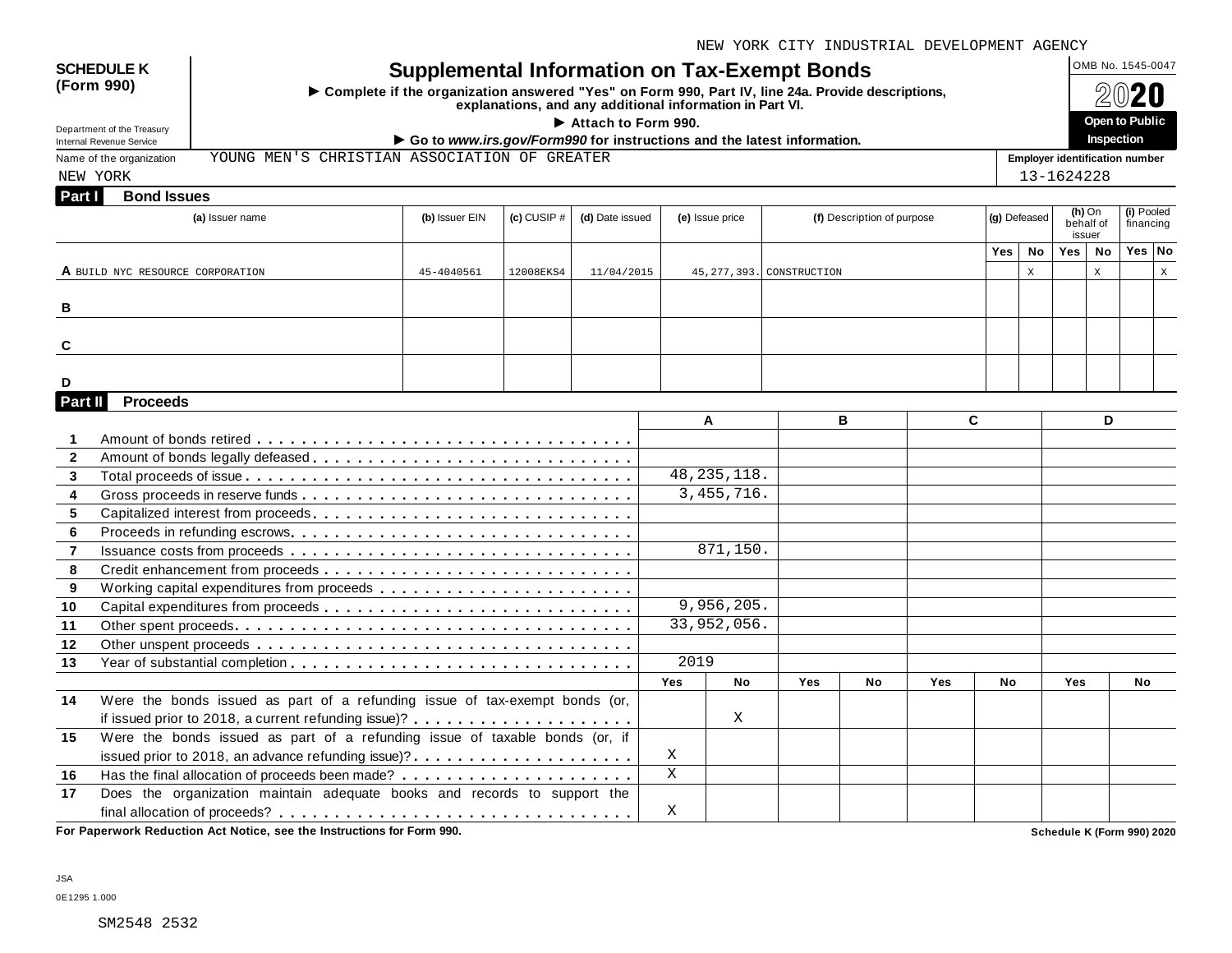#### YOUNG MEN'S CHRISTIAN ASSOCIATION OF GREATER 13-1624228

| YOUNG MEN'S CHRISTIAN ASSOCIATION OF GREATER                                                       |            |                                             |     |                 | 13-1624228 |           |            |        |
|----------------------------------------------------------------------------------------------------|------------|---------------------------------------------|-----|-----------------|------------|-----------|------------|--------|
| Schedule K (Form 990) 2020<br><b>Private Business Use</b><br>Part III                              |            | NEW YORK CITY INDUSTRIAL DEVELOPMENT AGENCY |     |                 |            |           |            | Page 2 |
|                                                                                                    |            | Α                                           |     | В               | C          |           |            | D      |
|                                                                                                    | <b>Yes</b> | No                                          | Yes | <b>No</b>       | <b>Yes</b> | <b>No</b> | <b>Yes</b> | No     |
| Was the organization a partner in a partnership, or a member of an LLC,<br>$\mathbf{1}$            |            | X                                           |     |                 |            |           |            |        |
| 2 Are there any lease arrangements that may result in private business use of                      |            |                                             |     |                 |            |           |            |        |
|                                                                                                    |            | X                                           |     |                 |            |           |            |        |
| 3a Are there any management or service contracts that may result in private                        |            |                                             |     |                 |            |           |            |        |
|                                                                                                    |            | X                                           |     |                 |            |           |            |        |
| <b>b</b> If "Yes" to line 3a, does the organization routinely engage bond counsel or other outside |            |                                             |     |                 |            |           |            |        |
| counsel to review any management or service contracts relating to the financed property?           |            |                                             |     |                 |            |           |            |        |
| c Are there any research agreements that may result in private business use of                     |            |                                             |     |                 |            |           |            |        |
|                                                                                                    |            | X                                           |     |                 |            |           |            |        |
| d If "Yes" to line 3c, does the organization routinely engage bond counsel or other                |            |                                             |     |                 |            |           |            |        |
| outside counsel to review any research agreements relating to the financed property?               |            |                                             |     |                 |            |           |            |        |
| Enter the percentage of financed property used in a private business use by entities<br>4          |            |                                             |     |                 |            |           |            |        |
| other than a section 501(c)(3) organization or a state or local government $\ldots \ldots$         |            | .1400 %                                     |     | %               |            | %         |            |        |
| Enter the percentage of financed property used in a private business use as a<br>5                 |            |                                             |     |                 |            |           |            |        |
| result of unrelated trade or business activity carried on by your organization,                    |            |                                             |     |                 |            |           |            |        |
| another section 501(c)(3) organization, or a state or local government $\ldots \ldots$             |            | %                                           |     | %               |            | %         |            | ℅      |
| 6                                                                                                  |            | .1400%                                      |     | $\overline{\%}$ |            | $\%$      |            | %      |
| Does the bond issue meet the private security or payment test?                                     |            | X                                           |     |                 |            |           |            |        |
| 8a Has there been a sale or disposition of any of the bond-financed property to a                  |            |                                             |     |                 |            |           |            |        |
| nongovernmental person other than $a\,501(c)(3)$ organization since the bonds were issued?         |            | Χ                                           |     |                 |            |           |            |        |
| <b>b</b> If "Yes" to line 8a, enter the percentage of bond-financed property sold or               |            |                                             |     |                 |            |           |            |        |
|                                                                                                    |            | %                                           |     | %               |            | %         |            | ℅      |
| c If "Yes" to line 8a, was any remedial action taken pursuant to Regulations                       |            |                                             |     |                 |            |           |            |        |
|                                                                                                    |            |                                             |     |                 |            |           |            |        |
| 9 Has the organization established written procedures to ensure that all                           |            |                                             |     |                 |            |           |            |        |
| nonqualified bonds of the issue are remediated in accordance with the                              |            |                                             |     |                 |            |           |            |        |
| requirements under Regulations sections 1.141-12 and 1.145-2?                                      | X          |                                             |     |                 |            |           |            |        |
| <b>Arbitrage</b><br><b>Part IV</b>                                                                 |            |                                             |     |                 |            |           |            |        |
|                                                                                                    |            | A                                           |     | в               |            | C         |            | D      |
| Has the issuer filed Form 8038-T, Arbitrage Rebate, Yield Reduction and                            | Yes        | No                                          | Yes | No              | <b>Yes</b> | No        | <b>Yes</b> | No     |
|                                                                                                    |            | X                                           |     |                 |            |           |            |        |
| 2 If "No" to line 1, did the following apply?                                                      |            |                                             |     |                 |            |           |            |        |
|                                                                                                    |            | X                                           |     |                 |            |           |            |        |
|                                                                                                    |            | X                                           |     |                 |            |           |            |        |
|                                                                                                    |            | X                                           |     |                 |            |           |            |        |
| If "Yes" to line 2c, provide in Part VI the date the rebate computation was                        |            |                                             |     |                 |            |           |            |        |
|                                                                                                    |            |                                             |     |                 |            |           |            |        |
|                                                                                                    |            | X                                           |     |                 |            |           |            |        |

JSA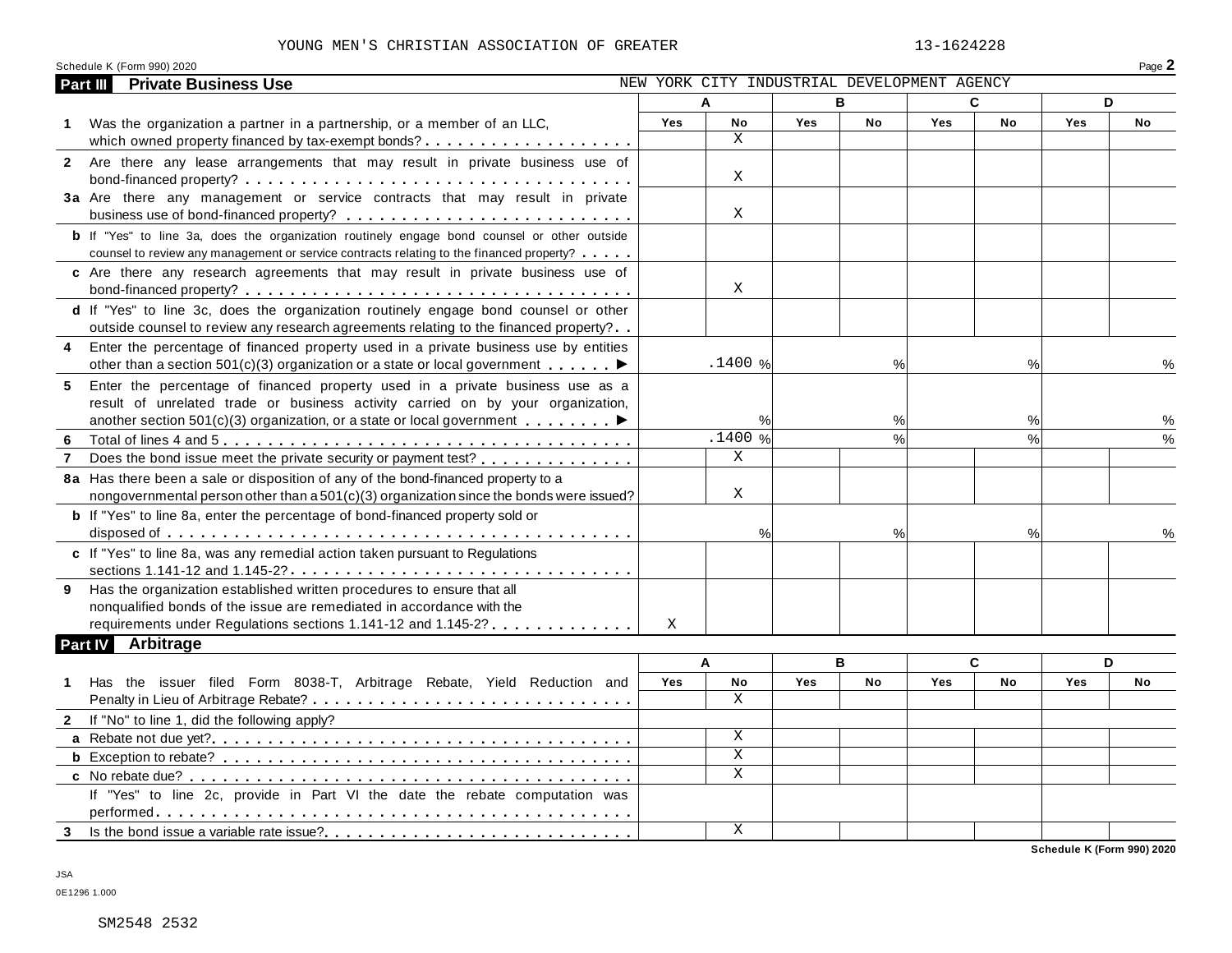#### YOUNG MEN'S CHRISTIAN ASSOCIATION OF GREATER 13-1624228

| Schedule K (Form 990) 2020                                                                    |     |              |            |     |            |    |            | Page 3 |
|-----------------------------------------------------------------------------------------------|-----|--------------|------------|-----|------------|----|------------|--------|
| Arbitrage (continued)<br>Part IV                                                              |     |              |            |     |            |    |            |        |
|                                                                                               |     | A            | в          |     |            | C. |            | D      |
| 4a Has the organization or the governmental issuer entered into a qualified                   | Yes | No           | <b>Yes</b> | No. | <b>Yes</b> | No | Yes        | No     |
|                                                                                               |     | X            |            |     |            |    |            |        |
|                                                                                               |     |              |            |     |            |    |            |        |
|                                                                                               |     |              |            |     |            |    |            |        |
|                                                                                               |     |              |            |     |            |    |            |        |
|                                                                                               |     |              |            |     |            |    |            |        |
| 5a Were gross proceeds invested in a guaranteed investment contract (GIC)?                    |     | X            |            |     |            |    |            |        |
|                                                                                               |     |              |            |     |            |    |            |        |
|                                                                                               |     |              |            |     |            |    |            |        |
| d Was the regulatory safe harbor for establishing the fair market value of the GIC satisfied? |     |              |            |     |            |    |            |        |
| Were any gross proceeds invested beyond an available temporary period?                        |     | $\mathbf{X}$ |            |     |            |    |            |        |
| Has the organization established written procedures to monitor the                            |     |              |            |     |            |    |            |        |
|                                                                                               | X   |              |            |     |            |    |            |        |
| <b>Procedures To Undertake Corrective Action</b><br>Part V                                    |     |              |            |     |            |    |            |        |
|                                                                                               |     | A            | в          |     |            | C  |            | D      |
| Has the organization established written procedures to ensure that violations                 | Yes | No           | <b>Yes</b> | No. | <b>Yes</b> | No | <b>Yes</b> | No     |
|                                                                                               |     |              |            |     |            |    |            |        |
|                                                                                               |     |              |            |     |            |    |            |        |
| of federal tax requirements are timely identified and corrected through the                   |     |              |            |     |            |    |            |        |
| voluntary closing agreement program if self-remediation isn't available under<br>Part VI      |     |              |            |     |            |    |            |        |
|                                                                                               |     |              |            |     |            |    |            |        |
|                                                                                               |     |              |            |     |            |    |            |        |
|                                                                                               |     |              |            |     |            |    |            |        |
|                                                                                               |     |              |            |     |            |    |            |        |
|                                                                                               |     |              |            |     |            |    |            |        |
|                                                                                               |     |              |            |     |            |    |            |        |
|                                                                                               |     |              |            |     |            |    |            |        |
|                                                                                               |     |              |            |     |            |    |            |        |
|                                                                                               |     |              |            |     |            |    |            |        |
|                                                                                               |     |              |            |     |            |    |            |        |
|                                                                                               |     |              |            |     |            |    |            |        |
|                                                                                               |     |              |            |     |            |    |            |        |
|                                                                                               |     |              |            |     |            |    |            |        |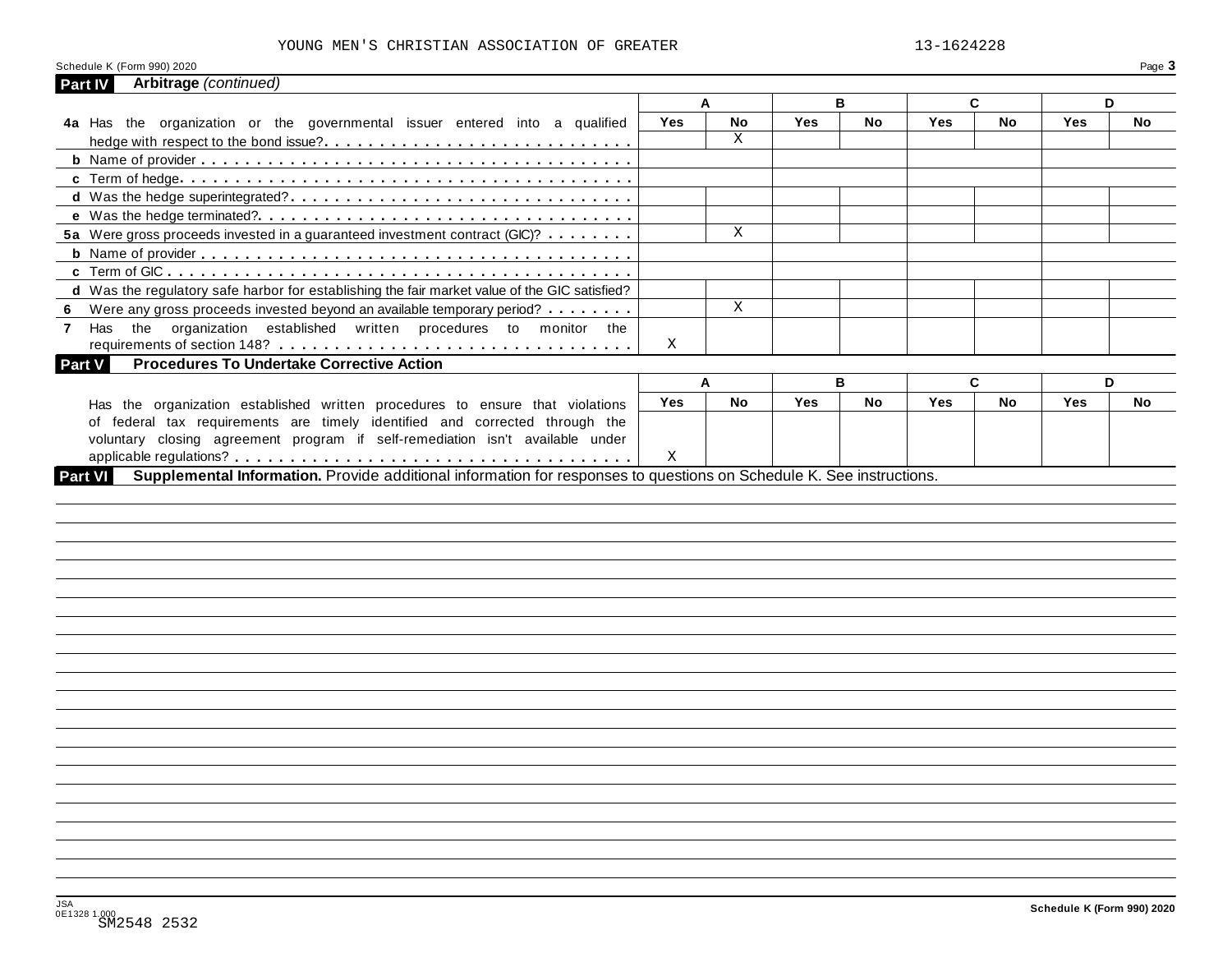**Part VI Supplemental Information.** Provide additional information for responses to questions on Schedule K (see instructions) *(Continued)*

SCHEDULE K, PART II, LINE 3 COLUMNS (A)

THE TOTAL PROCEEDS OF ISSUE ARE NOT IDENTICAL TO THE ISSUE PRICE LISTED

IN PART I, COLUMN (E) FOR BOTH BONDS DUE TO INVESTMENT EARNINGS.

SCHEDULE K, PART III

YMCA OF GREATER NEW YORK PERFORMED A PRIVATE BUSINESS USE STUDY AND FOUND

MINIMAL PRIVATE BUSINESS USE ASSOCIATED WITH THE INCIDENTAL USE OF SPACE

FOR VENDED REFRESHMENTS, SNACKS, MEALS AND OTHER PRODUCTS FOR THE BENEFIT

OF MEMBERS.

SCHEDULE K, PART V

THE YMCA OF GREATER NEW YORK HAS WRITTEN PROCEDURES FOR A CORRECTIVE

PLAN.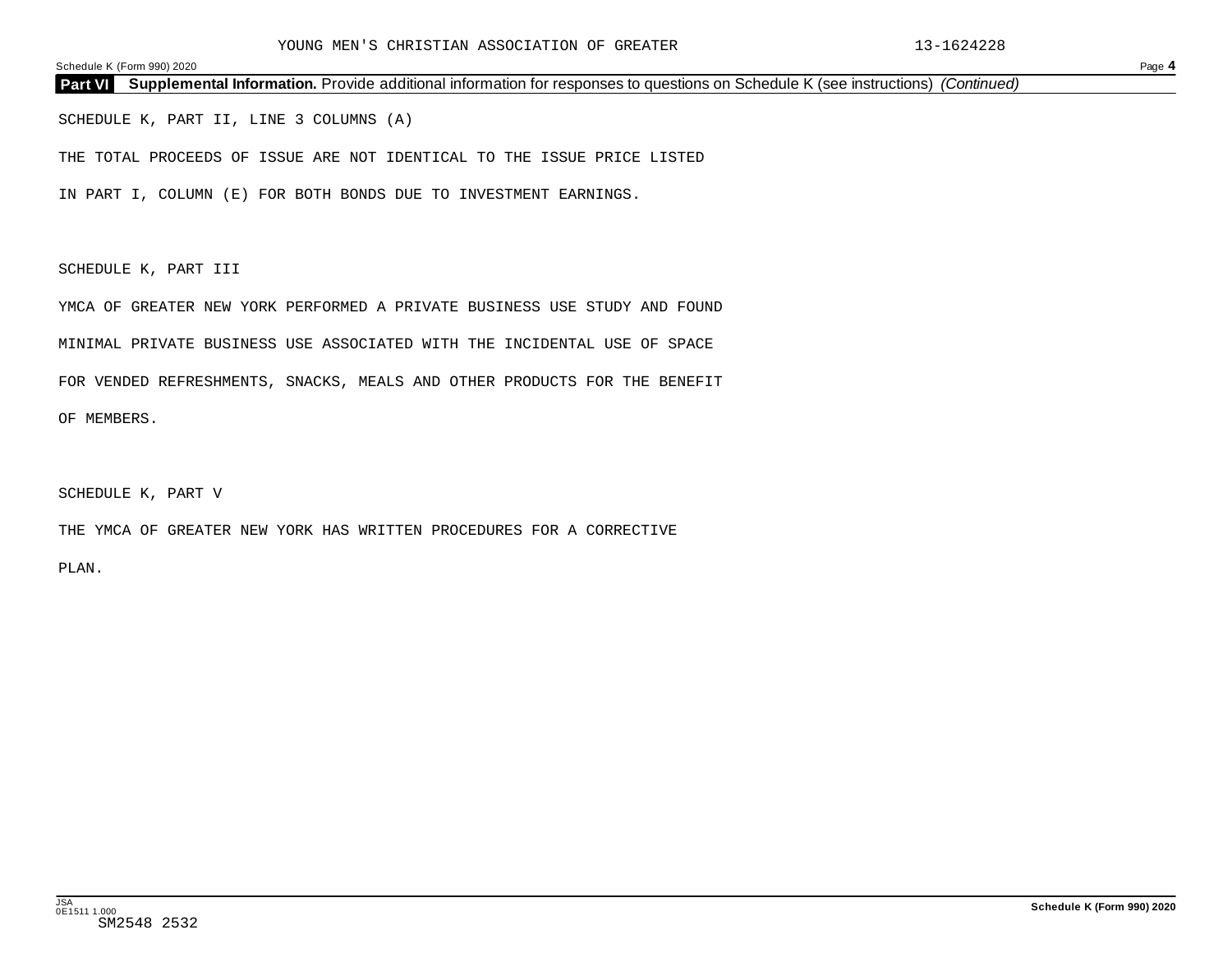| (Form 990 or 990-EZ) > Complete if the organization answered "Yes" on Form 990, Part IV, line 25a, 25b, 26, 27, 28a, |                                                                                                                                                                                                                                             |                                                                                       |    |                            |                                                                                             |  | <b>Transactions With Interested Persons</b>                            |                                |            |                              |                       |                           |             |
|----------------------------------------------------------------------------------------------------------------------|---------------------------------------------------------------------------------------------------------------------------------------------------------------------------------------------------------------------------------------------|---------------------------------------------------------------------------------------|----|----------------------------|---------------------------------------------------------------------------------------------|--|------------------------------------------------------------------------|--------------------------------|------------|------------------------------|-----------------------|---------------------------|-------------|
| Department of the Treasury                                                                                           |                                                                                                                                                                                                                                             |                                                                                       |    |                            | 28b, or 28c, or Form 990-EZ, Part V, line 38a or 40b.<br>Attach to Form 990 or Form 990-EZ. |  |                                                                        |                                |            |                              | <b>Open To Public</b> |                           |             |
| Internal Revenue Service                                                                                             |                                                                                                                                                                                                                                             |                                                                                       |    |                            |                                                                                             |  | Go to www.irs.gov/Form990 for instructions and the latest information. |                                |            |                              | Inspection            |                           |             |
| Name of the organization<br>NEW YORK                                                                                 |                                                                                                                                                                                                                                             | YOUNG MEN'S CHRISTIAN ASSOCIATION OF GREATER<br><b>Employer identification number</b> |    |                            |                                                                                             |  |                                                                        |                                | 13-1624228 |                              |                       |                           |             |
| Part I                                                                                                               | Excess Benefit Transactions (section $501(c)(3)$ , section $501(c)(4)$ , and $501(c)(29)$ organizations only).                                                                                                                              |                                                                                       |    |                            |                                                                                             |  |                                                                        |                                |            |                              |                       |                           |             |
|                                                                                                                      | Complete if the organization answered "Yes" on Form 990, Part IV, line 25a or 25b, or Form 990-EZ, Part V, line 40b.                                                                                                                        |                                                                                       |    |                            |                                                                                             |  |                                                                        |                                |            |                              |                       |                           |             |
| 1<br>(a) Name of disqualified person                                                                                 |                                                                                                                                                                                                                                             |                                                                                       |    | organization               | (b) Relationship between disqualified person and                                            |  |                                                                        | (c) Description of transaction |            |                              |                       | (d) Corrected?<br>Yes  No |             |
| (1)                                                                                                                  |                                                                                                                                                                                                                                             |                                                                                       |    |                            |                                                                                             |  |                                                                        |                                |            |                              |                       |                           |             |
| (2)                                                                                                                  |                                                                                                                                                                                                                                             |                                                                                       |    |                            |                                                                                             |  |                                                                        |                                |            |                              |                       |                           |             |
| (3)                                                                                                                  |                                                                                                                                                                                                                                             |                                                                                       |    |                            |                                                                                             |  |                                                                        |                                |            |                              |                       |                           |             |
| (4)<br>(5)                                                                                                           |                                                                                                                                                                                                                                             |                                                                                       |    |                            |                                                                                             |  |                                                                        |                                |            |                              |                       |                           |             |
| (6)                                                                                                                  |                                                                                                                                                                                                                                             |                                                                                       |    |                            |                                                                                             |  |                                                                        |                                |            |                              |                       |                           |             |
| 3<br>Part II                                                                                                         | Loans to and/or From Interested Persons.<br>Complete if the organization answered "Yes" on Form 990-EZ, Part V, line 38a or Form 990, Part IV, line 26; or if the<br>organization reported an amount on Form 990, Part X, line 5, 6, or 22. |                                                                                       |    |                            |                                                                                             |  |                                                                        |                                |            |                              |                       |                           |             |
| (a) Name of interested person                                                                                        | (b) Relationship<br>with organization                                                                                                                                                                                                       | (c) Purpose of<br>loan                                                                |    | (d) Loan to or<br>from the | (e) Original<br>principal amount                                                            |  | (f) Balance due                                                        |                                |            | (g) In default? (h) Approved | by board or           | agreement?                | (i) Written |
|                                                                                                                      |                                                                                                                                                                                                                                             |                                                                                       | To | organization?<br>From      |                                                                                             |  |                                                                        | Yes                            | No         | <b>Yes</b>                   | committee?<br>No      | Yes                       | No          |
| (1)                                                                                                                  |                                                                                                                                                                                                                                             |                                                                                       |    |                            |                                                                                             |  |                                                                        |                                |            |                              |                       |                           |             |
| (2)                                                                                                                  |                                                                                                                                                                                                                                             |                                                                                       |    |                            |                                                                                             |  |                                                                        |                                |            |                              |                       |                           |             |
| (3)                                                                                                                  |                                                                                                                                                                                                                                             |                                                                                       |    |                            |                                                                                             |  |                                                                        |                                |            |                              |                       |                           |             |
| (4)                                                                                                                  |                                                                                                                                                                                                                                             |                                                                                       |    |                            |                                                                                             |  |                                                                        |                                |            |                              |                       |                           |             |
| (5)                                                                                                                  |                                                                                                                                                                                                                                             |                                                                                       |    |                            |                                                                                             |  |                                                                        |                                |            |                              |                       |                           |             |
| (6)<br>(7)                                                                                                           |                                                                                                                                                                                                                                             |                                                                                       |    |                            |                                                                                             |  |                                                                        |                                |            |                              |                       |                           |             |
| (8)                                                                                                                  |                                                                                                                                                                                                                                             |                                                                                       |    |                            |                                                                                             |  |                                                                        |                                |            |                              |                       |                           |             |
| (9)                                                                                                                  |                                                                                                                                                                                                                                             |                                                                                       |    |                            |                                                                                             |  |                                                                        |                                |            |                              |                       |                           |             |
| (10)                                                                                                                 |                                                                                                                                                                                                                                             |                                                                                       |    |                            |                                                                                             |  |                                                                        |                                |            |                              |                       |                           |             |
| Total                                                                                                                |                                                                                                                                                                                                                                             |                                                                                       |    |                            |                                                                                             |  | - \$                                                                   |                                |            |                              |                       |                           |             |
| Part III                                                                                                             | <b>Grants or Assistance Benefiting Interested Persons.</b>                                                                                                                                                                                  |                                                                                       |    |                            |                                                                                             |  |                                                                        |                                |            |                              |                       |                           |             |
| (a) Name of interested person                                                                                        | Complete if the organization answered "Yes" on Form 990, Part IV, line 27.                                                                                                                                                                  |                                                                                       |    |                            | (b) Relationship between interested (c) Amount of assistance                                |  | (d) Type of assistance                                                 |                                |            | (e) Purpose of assistance    |                       |                           |             |
| (1)                                                                                                                  |                                                                                                                                                                                                                                             | person and the organization                                                           |    |                            |                                                                                             |  |                                                                        |                                |            |                              |                       |                           |             |
| (2)                                                                                                                  |                                                                                                                                                                                                                                             |                                                                                       |    |                            |                                                                                             |  |                                                                        |                                |            |                              |                       |                           |             |
| (3)                                                                                                                  |                                                                                                                                                                                                                                             |                                                                                       |    |                            |                                                                                             |  |                                                                        |                                |            |                              |                       |                           |             |
| (4)                                                                                                                  |                                                                                                                                                                                                                                             |                                                                                       |    |                            |                                                                                             |  |                                                                        |                                |            |                              |                       |                           |             |
| (5)                                                                                                                  |                                                                                                                                                                                                                                             |                                                                                       |    |                            |                                                                                             |  |                                                                        |                                |            |                              |                       |                           |             |
| (6)                                                                                                                  |                                                                                                                                                                                                                                             |                                                                                       |    |                            |                                                                                             |  |                                                                        |                                |            |                              |                       |                           |             |
|                                                                                                                      |                                                                                                                                                                                                                                             |                                                                                       |    |                            |                                                                                             |  |                                                                        |                                |            |                              |                       |                           |             |
|                                                                                                                      |                                                                                                                                                                                                                                             |                                                                                       |    |                            |                                                                                             |  |                                                                        |                                |            |                              |                       |                           |             |
| (7)<br>(8)                                                                                                           |                                                                                                                                                                                                                                             |                                                                                       |    |                            |                                                                                             |  |                                                                        |                                |            |                              |                       |                           |             |
| (9)<br>(10)                                                                                                          |                                                                                                                                                                                                                                             |                                                                                       |    |                            |                                                                                             |  |                                                                        |                                |            |                              |                       |                           |             |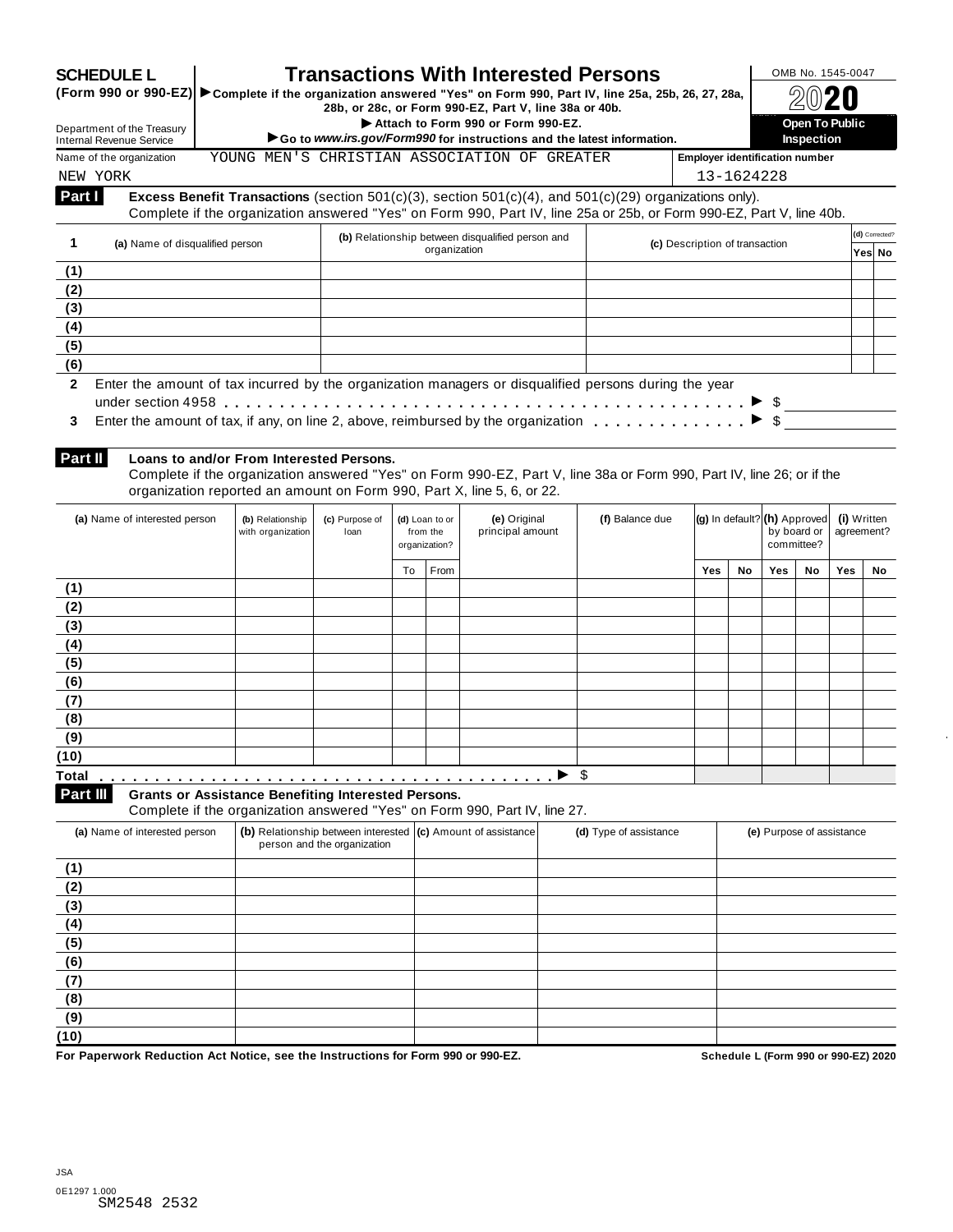#### Schedule L (Form 990 or 990-EZ) 2020 Page **2**

**Business Transactions Involving Interested Persons.** Complete if the organization answered "Yes" on Form 990, Part IV, line 28a, 28b, or 28c. **Part IV** 

| (a) Name of interested person | (b) Relationship between<br>interested person and the<br>organization | (c) Amount of<br>transaction | (d) Description of transaction | revenues? | (e) Sharing of<br>organization's |
|-------------------------------|-----------------------------------------------------------------------|------------------------------|--------------------------------|-----------|----------------------------------|
|                               |                                                                       |                              |                                | Yes       | No                               |
| (1)<br>AURORA MINDUR          | DAUGHTER OF KEY EMPLOYEE                                              | 16,835.                      | EMPLOYMENT                     |           | Χ                                |
| (2)                           |                                                                       |                              |                                |           |                                  |
| (3)                           |                                                                       |                              |                                |           |                                  |
| (4)                           |                                                                       |                              |                                |           |                                  |
| (5)                           |                                                                       |                              |                                |           |                                  |
| (6)                           |                                                                       |                              |                                |           |                                  |
| (7)                           |                                                                       |                              |                                |           |                                  |
| (8)                           |                                                                       |                              |                                |           |                                  |
| (9)                           |                                                                       |                              |                                |           |                                  |
| (10)                          |                                                                       |                              |                                |           |                                  |

**Supplemental Information Part V** 

Provide additional information for responses to questions on Schedule L (see instructions).

SCHEDULE L, PART IV, LINE 1, COLUMN (D)

THE DAUGHTER OF THE KEY EMPLOYEE LISTED IN SCHEDULE L, PART IV WAS AN

EMPLOYEE OF YMCA DURING THE REPORTING PERIOD. HER COMPENSATION REPORTED

ON SCHEDULE L WAS DETERMINED IN ACCORDANCE WITH YMCA'S REGULAR

COMPENSATION PRACTICES APPLICABLE TO SIMILARLY SITUATED EMPLOYEES.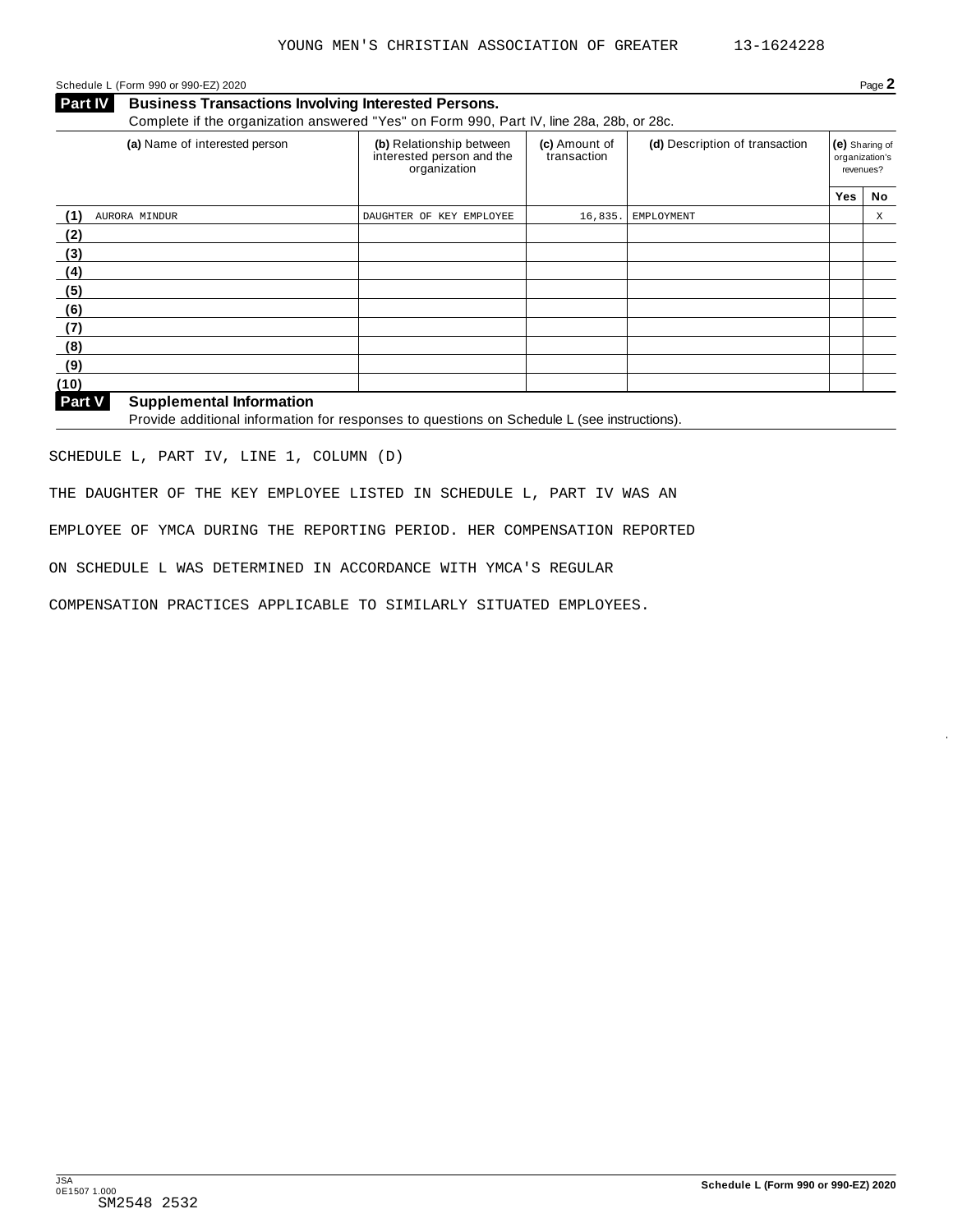# SCHEDULE M<br>
(Form 990) **Schedule is the organizations answered** "Yes" on Form 990, Part IV lines 29 or 30<br>  $\bigotimes_{\mathbb{R}} \mathbb{Q} \otimes \mathbb{Z}$

Department of the Treasury<br>
Internal Revenue Service<br>
Internal Revenue Service<br> **Internal Revenue Service**<br> **Co to www.irs.gov/Form** 

**Examplete if the organizations answered "Yes" on Form 990, Part IV, lines 29 or 30.** ★ Attach to Form 990.

 **Open to Public** 

NEW YORK 13-1624228

▶ Go to *www.irs.gov/Form990* for instructions and the latest information.<br>
Inspection in Inspection **Instruction Inspection Inspection Inspection Inspection** 

Name of the organization **Employer identification number** YOUNG MEN'S CHRISTIAN ASSOCIATION OF GREATER

| NEW YORK<br><b>Types of Property</b><br>Part I                                                                                                                                                                                 |                                   |                                                                                                                       |                                                                                    | 13-1624228                                                   |
|--------------------------------------------------------------------------------------------------------------------------------------------------------------------------------------------------------------------------------|-----------------------------------|-----------------------------------------------------------------------------------------------------------------------|------------------------------------------------------------------------------------|--------------------------------------------------------------|
|                                                                                                                                                                                                                                | (a)<br>Check if<br>applicable     | (b)<br>Number of contributions or<br>items contributed                                                                | (c)<br>Noncash contribution<br>amounts reported on<br>Form 990, Part VIII, line 1g | (d)<br>Method of determining<br>noncash contribution amounts |
| 1                                                                                                                                                                                                                              |                                   |                                                                                                                       |                                                                                    |                                                              |
| $\mathbf{2}$<br>Art - Historical treasures                                                                                                                                                                                     |                                   |                                                                                                                       |                                                                                    |                                                              |
| 3<br>Art - Fractional interests                                                                                                                                                                                                |                                   |                                                                                                                       |                                                                                    |                                                              |
| Books and publications<br>4                                                                                                                                                                                                    |                                   |                                                                                                                       |                                                                                    |                                                              |
| Clothing and household<br>5.                                                                                                                                                                                                   |                                   |                                                                                                                       |                                                                                    |                                                              |
| goods $\ldots \ldots \ldots \ldots \ldots$                                                                                                                                                                                     |                                   |                                                                                                                       |                                                                                    |                                                              |
| Cars and other vehicles<br>6                                                                                                                                                                                                   |                                   | the control of the control of the control of the control of the control of                                            |                                                                                    |                                                              |
| $\mathbf{7}$<br>Boats and planes <u>  _ _ _ _ _</u>                                                                                                                                                                            |                                   | the control of the control of the control of the control of the control of                                            |                                                                                    |                                                              |
| 8<br>Intellectual property [1,1,1,1,1,1]                                                                                                                                                                                       |                                   |                                                                                                                       |                                                                                    |                                                              |
| Securities - Publicly traded<br>9                                                                                                                                                                                              | $\overline{\mathbf{x}}$           | $\overline{10}$ .                                                                                                     | 216,059.                                                                           | FMV ON RECEIPT DATE                                          |
| Securities - Closely held stock                                                                                                                                                                                                |                                   |                                                                                                                       |                                                                                    |                                                              |
| Securities - Partnership, LLC,                                                                                                                                                                                                 |                                   |                                                                                                                       |                                                                                    |                                                              |
| 11                                                                                                                                                                                                                             |                                   |                                                                                                                       |                                                                                    |                                                              |
| Securities - Miscellaneous<br>12                                                                                                                                                                                               |                                   |                                                                                                                       |                                                                                    |                                                              |
| 13<br>Qualified conservation                                                                                                                                                                                                   |                                   |                                                                                                                       |                                                                                    |                                                              |
| contribution - Historic                                                                                                                                                                                                        |                                   |                                                                                                                       |                                                                                    |                                                              |
|                                                                                                                                                                                                                                |                                   |                                                                                                                       |                                                                                    |                                                              |
| structures [19]<br>Qualified conservation<br>14                                                                                                                                                                                |                                   |                                                                                                                       |                                                                                    |                                                              |
|                                                                                                                                                                                                                                |                                   |                                                                                                                       |                                                                                    |                                                              |
|                                                                                                                                                                                                                                |                                   |                                                                                                                       |                                                                                    |                                                              |
| Real estate - Residential                                                                                                                                                                                                      |                                   | the control of the control of the control of the control of the control of                                            |                                                                                    |                                                              |
| Real estate - Commercial                                                                                                                                                                                                       |                                   | <u> 1989 - John Harry Harry Harry Harry Harry Harry Harry Harry Harry Harry Harry Harry Harry Harry Harry Harry H</u> |                                                                                    |                                                              |
| Real estate - Other [19]                                                                                                                                                                                                       |                                   | <u> 1989 - John Harry Harry Harry Harry Harry Harry Harry Harry Harry Harry Harry Harry Harry Harry Harry Harry H</u> |                                                                                    |                                                              |
|                                                                                                                                                                                                                                |                                   |                                                                                                                       |                                                                                    |                                                              |
| Food inventory entering the state of the state of the state of the state of the state of the state of the state of the state of the state of the state of the state of the state of the state of the state of the state of the |                                   |                                                                                                                       |                                                                                    |                                                              |
| Drugs and medical supplies                                                                                                                                                                                                     |                                   | <u> 1989 - John Harry Harry Harry Harry Harry Harry Harry Harry Harry Harry Harry Harry Harry Harry Harry Harry H</u> |                                                                                    |                                                              |
|                                                                                                                                                                                                                                |                                   |                                                                                                                       |                                                                                    |                                                              |
| Historical artifacts.                                                                                                                                                                                                          |                                   | <u> 1989 - John Harry Harry Harry Harry Harry Harry Harry Harry Harry Harry Harry Harry Harry Harry Harry Harry H</u> |                                                                                    |                                                              |
|                                                                                                                                                                                                                                |                                   |                                                                                                                       |                                                                                    |                                                              |
| Archeological artifacts [                                                                                                                                                                                                      | <b>Contract Contract Contract</b> | the control of the control of the control of the control of the control of                                            |                                                                                    |                                                              |
| Other $\blacktriangleright$ ( $\_\_\_\_\_\_\_\_$ )                                                                                                                                                                             |                                   |                                                                                                                       |                                                                                    |                                                              |
| Other $\blacktriangleright$ ( $\_\_\_\_\_\_\_\_\_$ )                                                                                                                                                                           |                                   |                                                                                                                       |                                                                                    |                                                              |
| Other $\blacktriangleright$ (                                                                                                                                                                                                  |                                   |                                                                                                                       |                                                                                    |                                                              |
| Other $\blacktriangleright$                                                                                                                                                                                                    |                                   |                                                                                                                       |                                                                                    |                                                              |
| Number of Forms 8283 received by the organization during the tax year for contributions for                                                                                                                                    |                                   |                                                                                                                       |                                                                                    |                                                              |
| which the organization completed Form 8283, Part V, Donee Acknowledgement                                                                                                                                                      |                                   |                                                                                                                       |                                                                                    | 29                                                           |
|                                                                                                                                                                                                                                |                                   |                                                                                                                       |                                                                                    | Yes   No                                                     |
| 30a During the year, did the organization receive by contribution any property reported in Part I, lines 1 through                                                                                                             |                                   |                                                                                                                       |                                                                                    |                                                              |
| 28, that it must hold for at least three years from the date of the initial contribution, and which isn't required                                                                                                             |                                   |                                                                                                                       |                                                                                    |                                                              |
|                                                                                                                                                                                                                                |                                   |                                                                                                                       |                                                                                    | Χ<br>30a                                                     |
| <b>b</b> If "Yes," describe the arrangement in Part II.                                                                                                                                                                        |                                   |                                                                                                                       |                                                                                    |                                                              |
| Does the organization have a gift acceptance policy that requires the review of any nonstandard<br>31                                                                                                                          |                                   |                                                                                                                       |                                                                                    |                                                              |
|                                                                                                                                                                                                                                |                                   |                                                                                                                       |                                                                                    | Χ<br>31                                                      |
| 32a Does the organization hire or use third parties or related organizations to solicit, process, or sell noncash                                                                                                              |                                   |                                                                                                                       |                                                                                    |                                                              |
|                                                                                                                                                                                                                                |                                   |                                                                                                                       |                                                                                    | Χ<br>32a                                                     |
| <b>b</b> If "Yes," describe in Part II.                                                                                                                                                                                        |                                   |                                                                                                                       |                                                                                    |                                                              |
| If the organization didn't report an amount in column (c) for a type of property for which column (a) is checked,                                                                                                              |                                   |                                                                                                                       |                                                                                    |                                                              |
| 33<br>describe in Part II.                                                                                                                                                                                                     |                                   |                                                                                                                       |                                                                                    |                                                              |

**For Paperwork Reduction Act Notice, see the Instructions for Form 990. Schedule M (Form 990) 2020**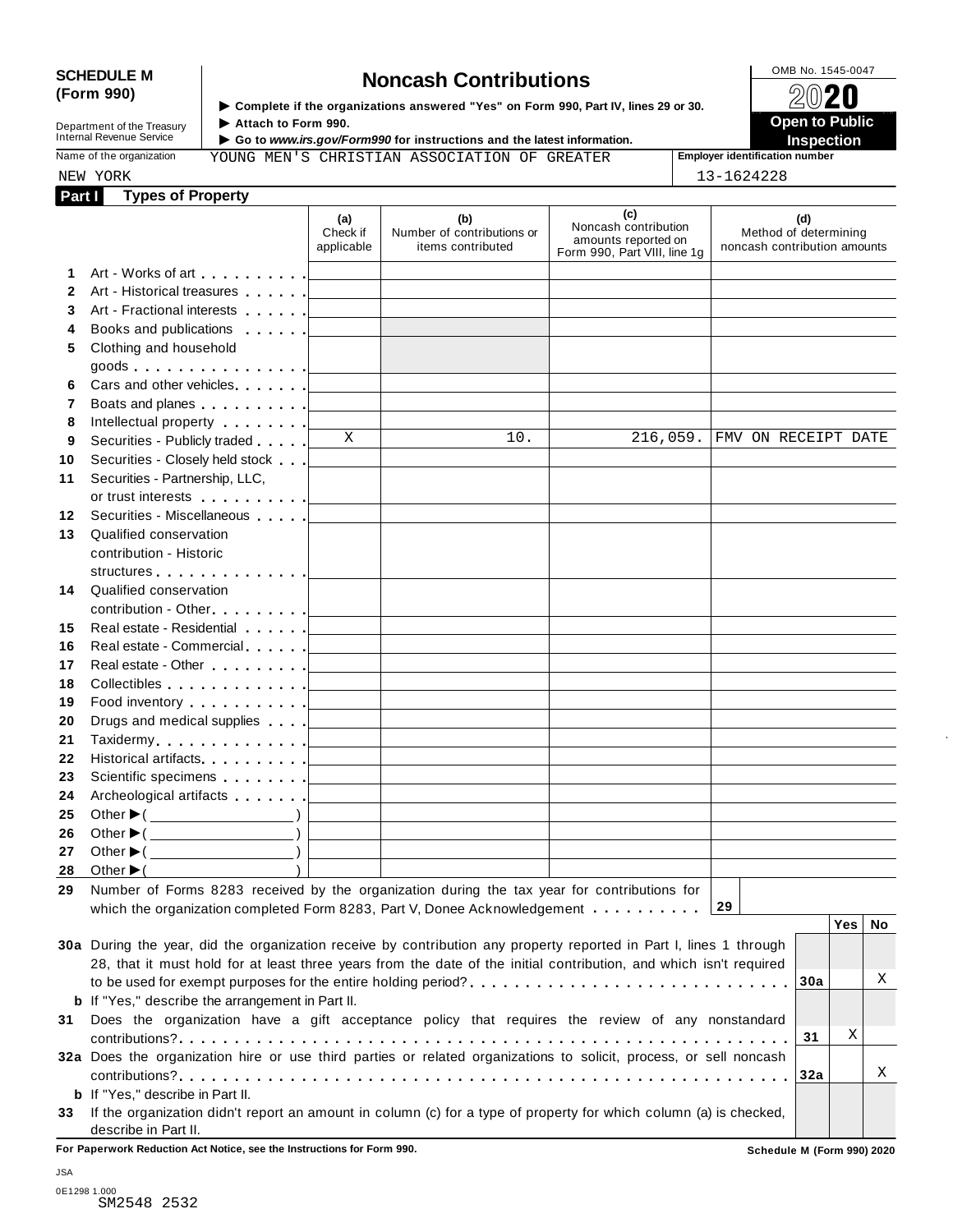**Supplemental Information.** Provide the information required by Part I, lines 30b, 32b, and 33, and whether the organization is reporting in Part I, column (b), the number of contributions, the number of items received, or a combination of both. Also complete this part for any additional information. **Part II**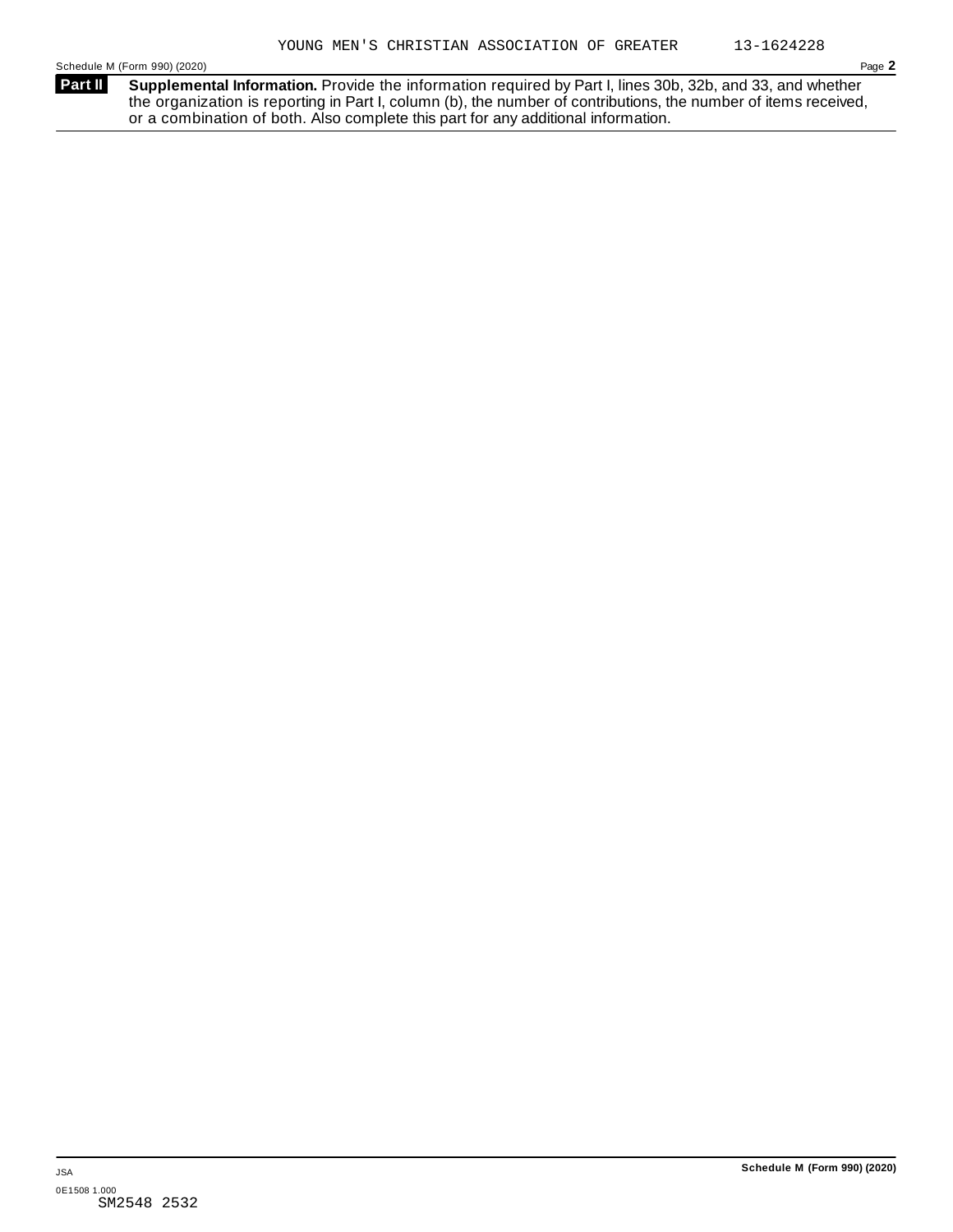### **SCHEDULE O** Supplemental Information to Form 990 or 990-EZ MB No. 1545-0047

**(Form 990 or 990-EZ) Complete to provide information for responses to specific questions on** plete to provide information for responses to specific questions on  $\sim$  20 $\sim$ 20 $\sim$ **ISONET ATTACH THE CONSERVANCE CONSERVANCE CONSERVANCE CONSERVANCE CONSERVANCE CONSERVANCE CONSERVANCE CONSERVANCE CONSERVANCE CONSERVANCE CONSERVANCE CONSERVANCE CONSERVANCE CONSERVANCE CONSERVANCE CONSERVANCE CONSERVANC** 



Department of the Treasury<br>Internal Revenue Service **Information about Schedule O (Form 990 or 990-EZ)** and its instructions is at *www.irs.gov/form990.* Inspection<br>Internal Revenue Service **Inspection** Name of the organization **MEN'S CHRISTIAN ASSOCIATION OF GREATER Final organization number** NEW YORK 13-1624228

FORM 990, PART III

THE ORGANIZATION'S MISSION AND PROGRAM SERVICE EXPENSES

A. THE ORGANIZATION'S MISSION

THE YOUNG MEN'S CHRISTIAN ASSOCIATION OF GREATER NEW YORK, A NEW YORK NOT-FOR-PROFIT 501(C)(3) CORPORATION, IS A COMMUNITY SERVICE ORGANIZATION FOUNDED IN 1852 FOR ALL NEW YORKERS TO EMPOWER YOUTH, IMPROVE HEALTH AND STRENGTHEN COMMUNITY. THE YOUNG MEN'S CHRISTIAN ASSOCIATION OF GREATER NEW YORK IS REFERRED TO HEREIN AS THE "YMCA OF GREATER NEW YORK" OR THE "YMCA OF GNY".

THE STORY OF THE YMCA OF GREATER NEW YORK IS A STORY 168 YEARS IN THE MAKING THAT TODAY REACHES APPROXIMATELY 250,000 NEW YORKERS. IT IS A STORY OF MAJOR NEW INITIATIVES AND UNPRECEDENTED GROWTH, INCLUDING THE BUILDING OF NEW FACILITIES IN BEDFORD-STUYVESANT, CONEY ISLAND, THE ROCKAWAYS, CHELSEA, CHINATOWN, DOWNTOWN BROOKLYN, PROSPECT PARK AND THE BRONX. IT IS A STORY OF UNPRECEDENTED IMPACT, INCLUDING SPONSORED, FREE AND SUBSIDIZED PROGRAMS TO THOUSANDS OF MEMBERS AND PROGRAM PARTICIPANTS, ASSURING THEM OF AN EQUAL OPPORTUNITY TO BENEFIT FROM THE YMCA OF GNY'S PROGRAMS AND SERVICES.

FROM ITS HUMBLE BEGINNINGS IN RENTED ROOMS PROVIDING SHELTER TO YOUNG MEN ON MANHATTAN'S LOWER EAST SIDE, THE YMCA OF GREATER NEW YORK HAS GROWN TO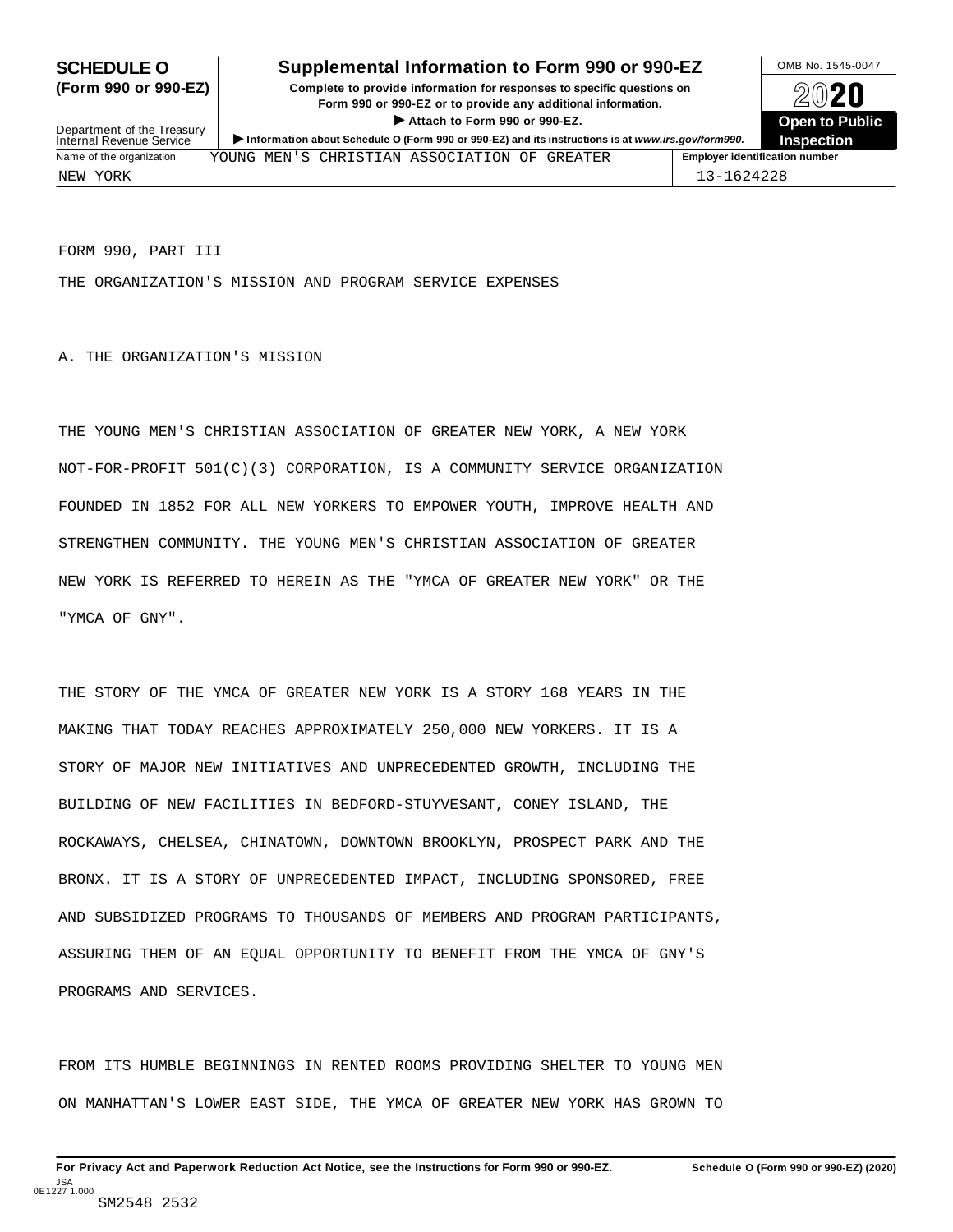| Schedule O (Form 990 or 990-EZ) 2020<br>Page $\blacktriangle$ |  |  |                                              |  |  |  |                                       |  |
|---------------------------------------------------------------|--|--|----------------------------------------------|--|--|--|---------------------------------------|--|
| Name of the organization                                      |  |  | YOUNG MEN'S CHRISTIAN ASSOCIATION OF GREATER |  |  |  | <b>Employer identification number</b> |  |
| NEW YORK                                                      |  |  |                                              |  |  |  | 13-1624228                            |  |

SERVE APPROXIMATELY 250,000 PEOPLE EACH YEAR THROUGH 22 FULL-SERVICE BRANCHES (EACH A "BRANCH") THROUGHOUT THE FIVE BOROUGHS THAT TOTAL MORE THAN 1.4 MILLION SQUARE FEET OF PROGRAM SPACE IN NEW YORK CITY. TWO ADDITIONAL BRANCHES ARE IN DEVELOPMENT IN THE BRONX. IN ADDITION, THE YMCA OF GREATER NEW YORK OWNS APPROXIMATELY 1,000 ACRES OF UPSTATE NEW YORK WOODLANDS, WHERE IT OPERATES A CAMP WITH THREE DISTINCT UNITS AND A MEETING CENTER, EACH COMMITTED TO FOSTERING PERSONAL GROWTH IN CHILDREN AND TEENS AND TEACHING ENVIRONMENTAL EDUCATION. THE YMCA OF GREATER NEW YORK ALSO OPERATES PROGRAMS INCLUDING AFTER-SCHOOL CARE, YOUTH SPORTS AND ADULT EDUCATION AT MORE THAN 50 SITES AT NEW YORK CITY PUBLIC SCHOOLS, PARKS AND COMMUNITY FACILITIES.

IN NEIGHBORHOODS ACROSS NEW YORK CITY, THE YMCA OF GREATER NEW YORK HAS THE PRESENCE, VISION, LEADERSHIP AND CREDIBILITY TO DELIVER LASTING AND PERSONAL SOCIAL CHANGE, RESULTING IN A BETTER FUTURE FOR ALL NEW YORKERS. THE YMCA OF GREATER NEW YORK DEVELOPS NEW YORK CITY'S YOUTH, DELIVERING PROGRAMS TO APPROXIMATELY 125,000 CHILDREN AND TEENS THAT ENGENDER POSITIVE BEHAVIORS, BETTER HEALTH AND IMPROVED EDUCATIONAL ACHIEVEMENT. THE YMCA OF GREATER NEW YORK IMPROVES THE HEALTH AND WELL BEING OF NEW YORKERS, LEVERAGING ITS GROWING CAPACITY AND LOCAL REACH TO EXPAND PROGRAMS THAT IMPROVE COMMUNITY HEALTH. THE YMCA OF GREATER NEW YORK PROVIDES A STRONG FOCUS ON NEW YORK CITY'S MOST CRITICAL SOCIAL NEEDS, MOST VULNERABLE CITIZENS AND UNDERSERVED POPULATIONS.

AMONG THE HUNDREDS OF PROGRAMS OFFERED BY THE YMCA OF GREATER NEW YORK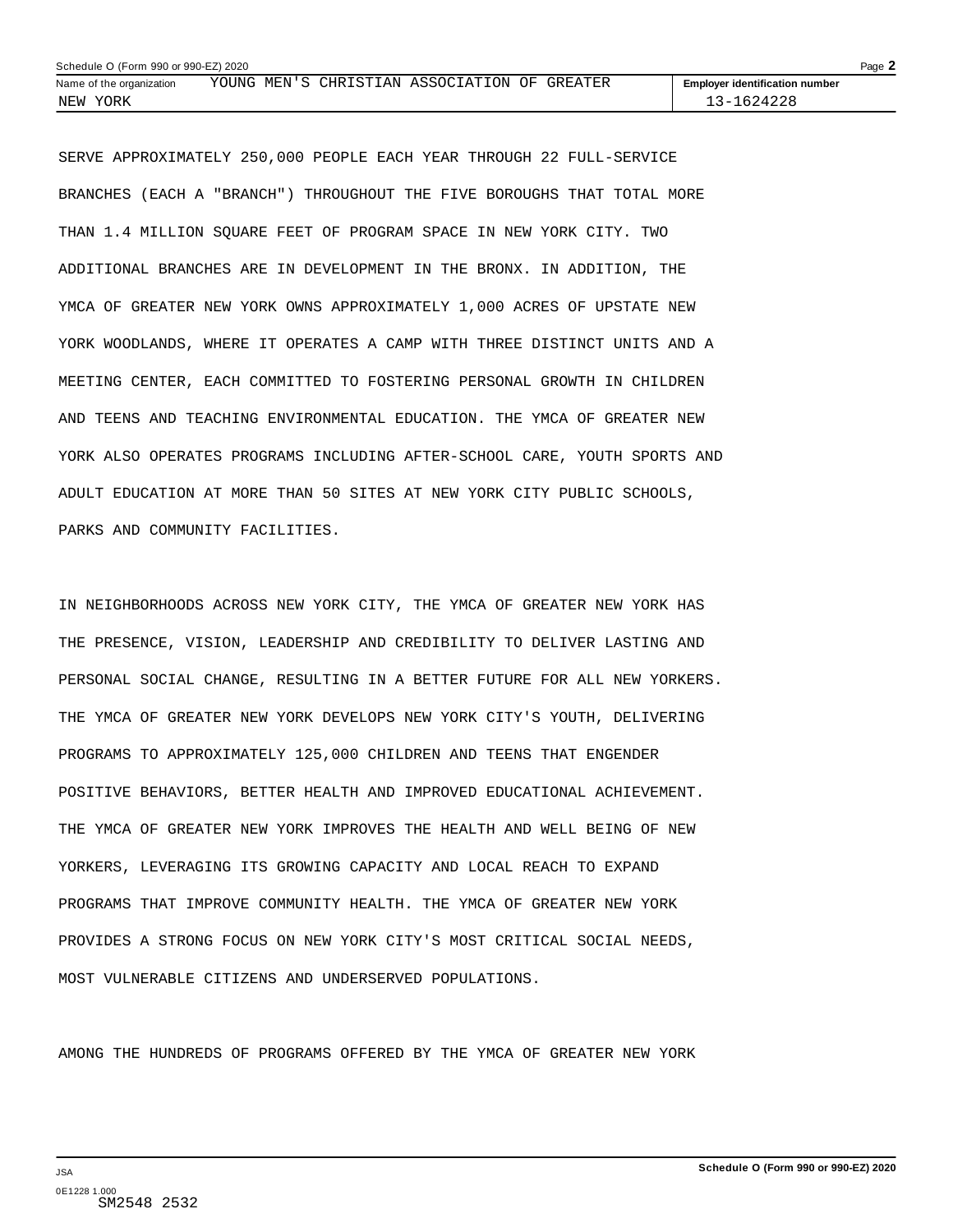| Schedule O (Form 990 or 990-EZ) 2020<br>Page $\blacktriangle$ |  |  |                                              |  |  |                                       |  |
|---------------------------------------------------------------|--|--|----------------------------------------------|--|--|---------------------------------------|--|
| Name of the organization                                      |  |  | YOUNG MEN'S CHRISTIAN ASSOCIATION OF GREATER |  |  | <b>Employer identification number</b> |  |
| YORK<br>NEW                                                   |  |  |                                              |  |  | 1624228                               |  |

ARE YOUTH PROGRAMS, INCLUDING INFANT CARE, UNIVERSAL PRE-KINDERGARTEN, CHILD CARE, DAY CARE AND AFTER SCHOOL CARE PROGRAMS; SWIMMING AND SPORTS LEAGUES; INSTRUCTIONAL CLASSES; EVENING TEEN CENTERS; COUNSELING AND HEALTH AWARENESS; LIFE/SOCIAL SKILLS; MENTORING; LEADERSHIP TRAINING AND DEVELOPMENT; SERVICE LEARNING; COMPUTER TRAINING; COLLEGE/CAREER PREPARATION; AND DAY CAMPS. ALL YOUTH PROGRAMS ARE DESIGNED TO NURTURE THE POTENTIAL OF EACH CHILD AND TEEN.

ALL OF THE YMCA OF GREATER NEW YORK'S PROGRAMS TEACH THE CORE VALUES OF CARING, HONESTY, RESPECT AND RESPONSIBILITY AND CONTINUE ITS TRADITION OF EMPHASIS UPON YOUTH DEVELOPMENT, HEALTHY LIVING AND SOCIAL RESPONSIBILITY. THE YMCA OF GREATER NEW YORK GIVES THOUSANDS OF YOUNG PEOPLE A PLACE TO COME AFTER SCHOOL FOR SAFE AND PRODUCTIVE ACTIVITIES THAT ENCOURAGE AND SUPPORT ACADEMIC PERFORMANCE AND THAT HELP TO BUILD THEIR SELF-ESTEEM AND DEVELOP HEALTHY LIFESTYLES.

THE YMCA OF GNY HAS ALWAYS GROWN FROM WITHIN ITS COMMUNITY AND IS A REFLECTION OF THE DIVERSITY AND VALUES OF THAT COMMUNITY. AT THE YMCA OF GNY, NO ONE IS TURNED AWAY DUE TO AN INABILITY TO PAY. TO OFFER THE BROADEST POSSIBLE ACCESS TO ITS PROGRAMS, SERVICES AND FACILITIES AND TO PROVIDE FOR THOSE INDIVIDUALS AND COMMUNITY GROUPS THAT MIGHT NOT BE ABLE TO AFFORD THE FULL COST OF ITS PROGRAMS, SERVICES AND FACILITIES, THE YMCA OF GNY ENGAGES IN FUNDRAISING THROUGH THE ANNUAL CAMPAIGN, SPECIAL EVENTS AT THE CORPORATE AND BRANCH LEVELS, GRANTS, BEQUESTS AND INDIVIDUAL, CORPORATE AND FOUNDATION SUPPORT.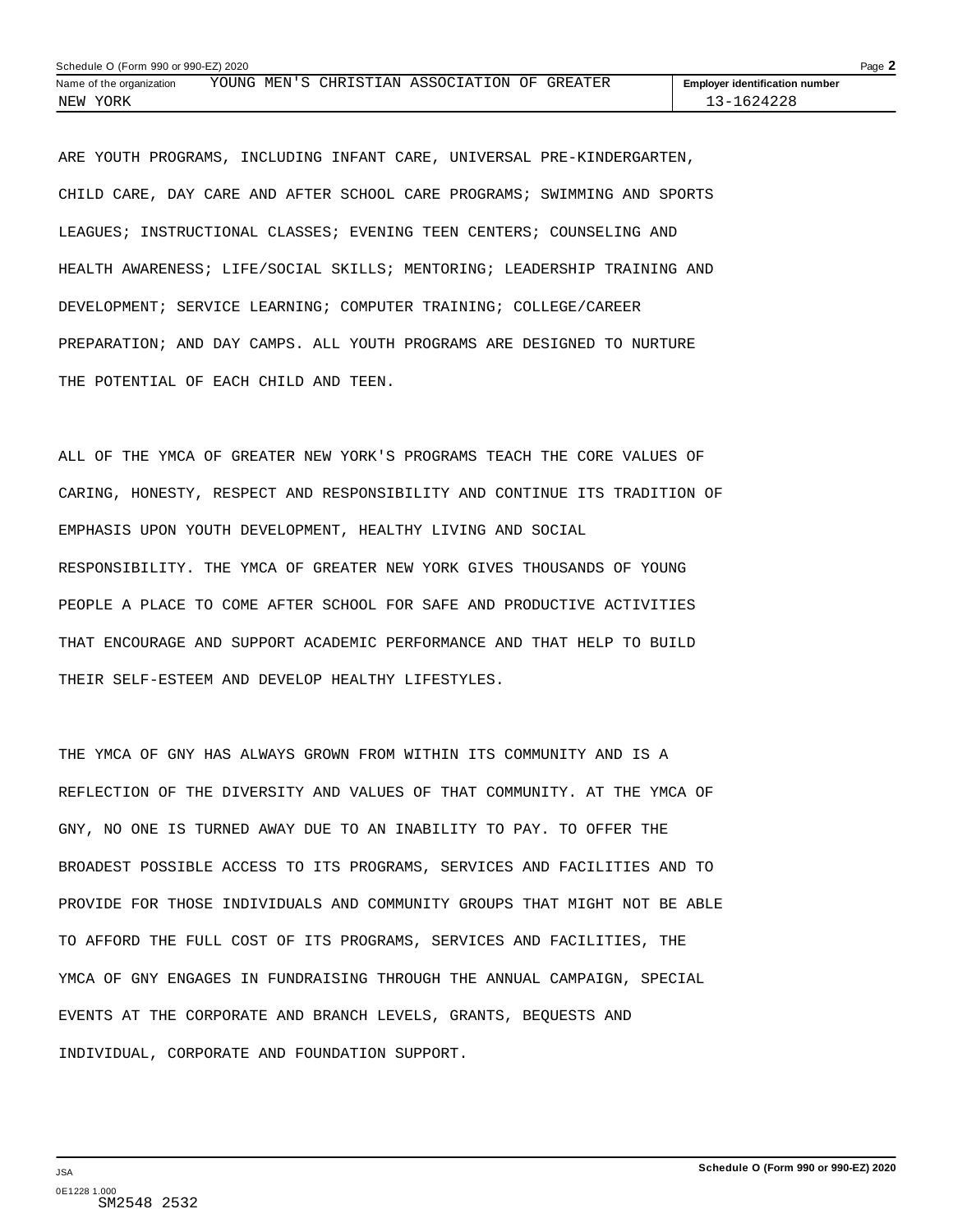| Page $\blacktriangle$<br>Schedule O (Form 990 or 990-EZ) 2020 |                                              |  |  |  |  |  |                                       |  |
|---------------------------------------------------------------|----------------------------------------------|--|--|--|--|--|---------------------------------------|--|
| Name of the organization                                      | YOUNG MEN'S CHRISTIAN ASSOCIATION OF GREATER |  |  |  |  |  | <b>Employer identification number</b> |  |
| YORK<br>NEW                                                   |                                              |  |  |  |  |  | 624228<br>$3 - 1$                     |  |

IN JANUARY 2020, THE WORLD HEALTH ORGANIZATION DECLARED THE NOVEL STRAIN OF CORONAVIRUS ("COVID-19") A PUBLIC HEALTH EMERGENCY OF INTERNATIONAL CONCERN. IN RESPONSE TO THE OUTBREAK OF COVID-19 AND THE RESULTING FEDERAL STATE, AND LOCAL GOVERNMENT DIRECTIVES, ON OR ABOUT MARCH 16, 2020, THE YMCA OF GNY CLOSED ALL OF ITS CHILDCARE OPERATIONS, DISCONTINUED FITNESS AND NONRESIDENT OPERATIONS, AND CLOSED ALL OF ITS BRANCHES, WITH THE EXCEPTION OF THOSE OFFERING TRANSITIONAL HOUSING, GUEST ROOM RESIDENCE AND COUNSELING PROGRAMS. WHEN THESE RESTRICTIONS WERE SOMEWHAT RELAXED IN SEPTEMBER 2020, THE YMCA OF GNY WAS ABLE TO RECOMMENCE MEMBERSHIP OPERATIONS AT MANDATED LIMITS, INCLUDING CAPACITY AND PROGRAMMATIC LIMITATIONS, AT TEN OF ITS LOCATIONS. IN ADDITION, GOVERNMENT FUNDED CHILDCARE PROGRAMS WERE EXPANDED IN SEPTEMBER 2020 TO PROVIDE IN PERSON CHILDCARE SERVICES AT 22 LOCATIONS FOR DAYS THE CHILDREN WERE SCHEDULED FOR REMOTE LEARNING AT SCHOOL. OTHER FEE FOR SERVICE PROGRAMMING WAS ALSO RESUMED AT LEVELS LIMITED BY GOVERNMENT MANDATES IN 2020. AS A RESULT, THE YMCA OF GNY EXPERIENCED A SIGNIFICANT DECLINE IN ITS MEMBERSHIP DUES AND PROGRAM FEES REVENUES DURING 2020.

THE YMCA OF GNY TOOK IMMEDIATE STEPS TO INCREASE REVENUES, REDUCE OPERATING COSTS, AND CONSERVE CASH, INCLUDING FURLOUGHING OF STAFF. THE YMCA OF GNY PIVOTED TO REVENUE STREAMS NOT SUSCEPTIBLE TO DISRUPTION ARISING FROM THE PANDEMIC. MORE SPECIFICALLY, THE YMCA OF GNY (A) TRANSITIONED GUEST ROOM OPERATIONS TO TRANSITIONAL HOUSING, (B) ENTERED INTO GOVERNMENT CONTRACTS TO PROVIDE VIRTUAL (AND LATER WHEN PERMITTED, IN PERSON) PROGRAMMING, AND (C) PROVIDED FEE FOR SERVICE CHILDCARE AND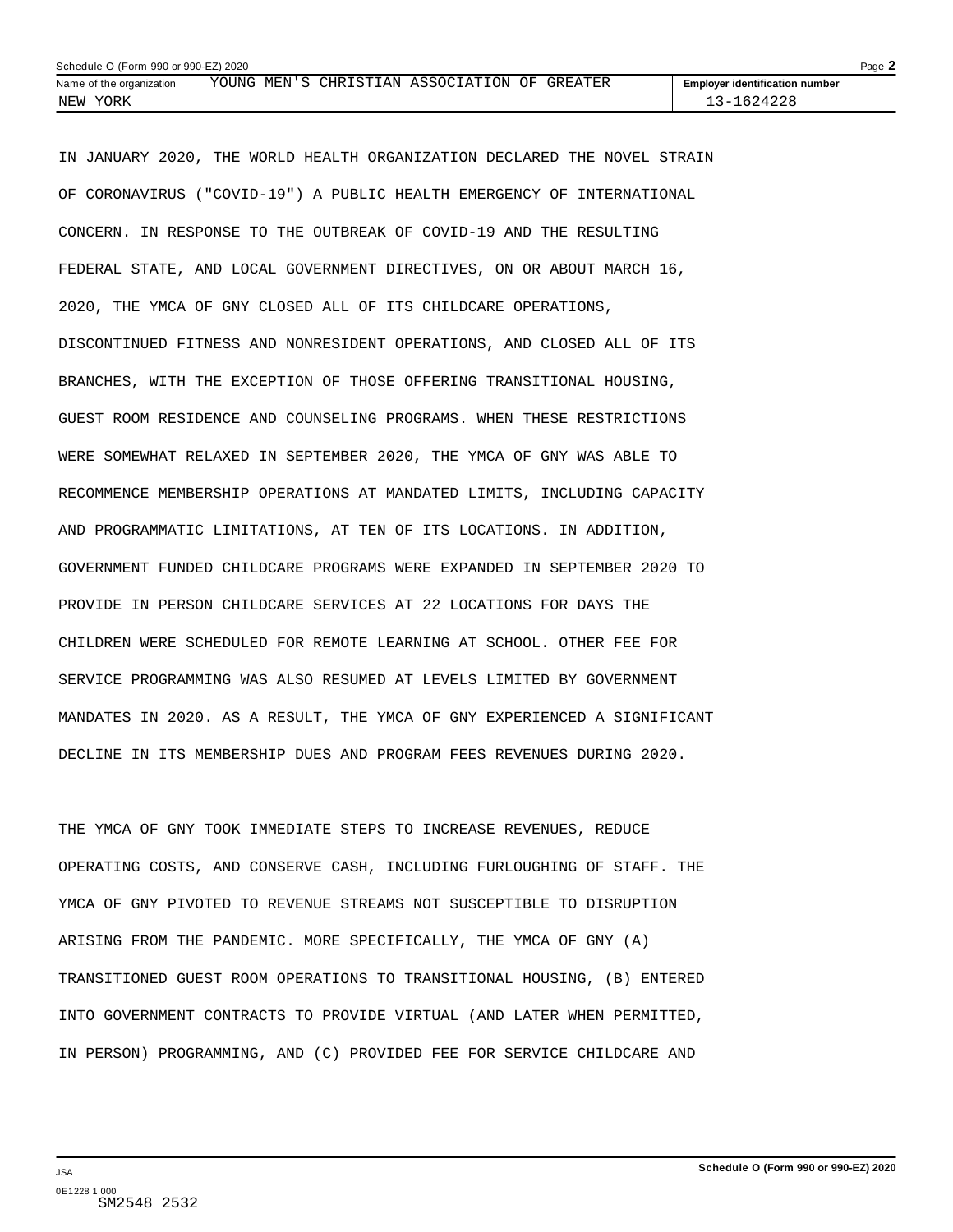| Page $\blacktriangle$<br>Schedule O (Form 990 or 990-EZ) 2020 |  |  |  |                                              |  |  |                                       |  |  |
|---------------------------------------------------------------|--|--|--|----------------------------------------------|--|--|---------------------------------------|--|--|
| Name of the organization                                      |  |  |  | YOUNG MEN'S CHRISTIAN ASSOCIATION OF GREATER |  |  | <b>Employer identification number</b> |  |  |
| NEW YORK                                                      |  |  |  |                                              |  |  | 13-1624228                            |  |  |

CAMP SERVICES TO THE CHILDREN OF FIRST RESPONDERS. THE YMCA OF GNY EMPHASIZED INCREASED PRIVATE AND GOVERNMENTAL SUPPORT TO REPLACE REVENUES LOST ON ACCOUNT OF THE REDUCTION OF MEMBERSHIP AND RELATED FEES. THE YMCA OF GNY SOUGHT WHENEVER POSSIBLE TO RENEGOTIATE SERVICE AND OTHER CONTRACTS. AS THE EXTENT AND DURATION OF THE MANDATED SHUTDOWNS BECAME CLEAR, THE YMCA OF GNY LAID OFF MANY OF ITS FURLOUGHED EMPLOYEES.

THE YMCA OF GNY EXPECTS THAT THESE DISLOCATIONS WILL CONTINUE TO AFFECT ITS OPERATIONS IN FISCAL 2021. ALTHOUGH THE YMCA OF GNY IS GUARDEDLY HOPEFUL THAT THE WORST EFFECTS OF THE PANDEMIC MAY NOW BE IN THE PAST, IT IS IMPOSSIBLE TO PREDICT THE FULL IMPACT OF CONTINUED RESTRICTIONS AND CHANGE IN INDIVIDUAL BEHAVIOR TRIGGERED BY THE PANDEMIC. TO THAT END, THE YMCA OF GNY CONTINUES TO MONITOR COVID-19 DEVELOPMENTS AND POTENTIAL FOR SIMILAR OUTBREAKS TO AFFECT SOCIAL INTERACTION, TRAVEL, ECONOMIES AND FINANCIAL MARKETS. WHILE THE FULL IMPACT OF COVID-19 CANNOT BE FULLY DETERMINED AT THIS TIME, ADVERSE CONSEQUENCES OF COVID-19 MAY INCLUDE, BUT ARE NOT LIMITED TO, A FURTHER DECLINE IN REVENUES, DETERIORATION IN THE FAIR VALUE OF INVESTMENTS, AND/OR POTENTIAL FUTURE LIQUIDITY CONCERNS.

B. PROGRAM SERVICES EXPENSES PROGRAM DESCRIPTION AND PROGRAM SERVICE EXPENSES AND REVENUE CONSISTED OF THE FOLLOWING AT DECEMBER 31, 2020:

EXPENSES

1) YOUTH DEVELOPMENT - \$51,578,312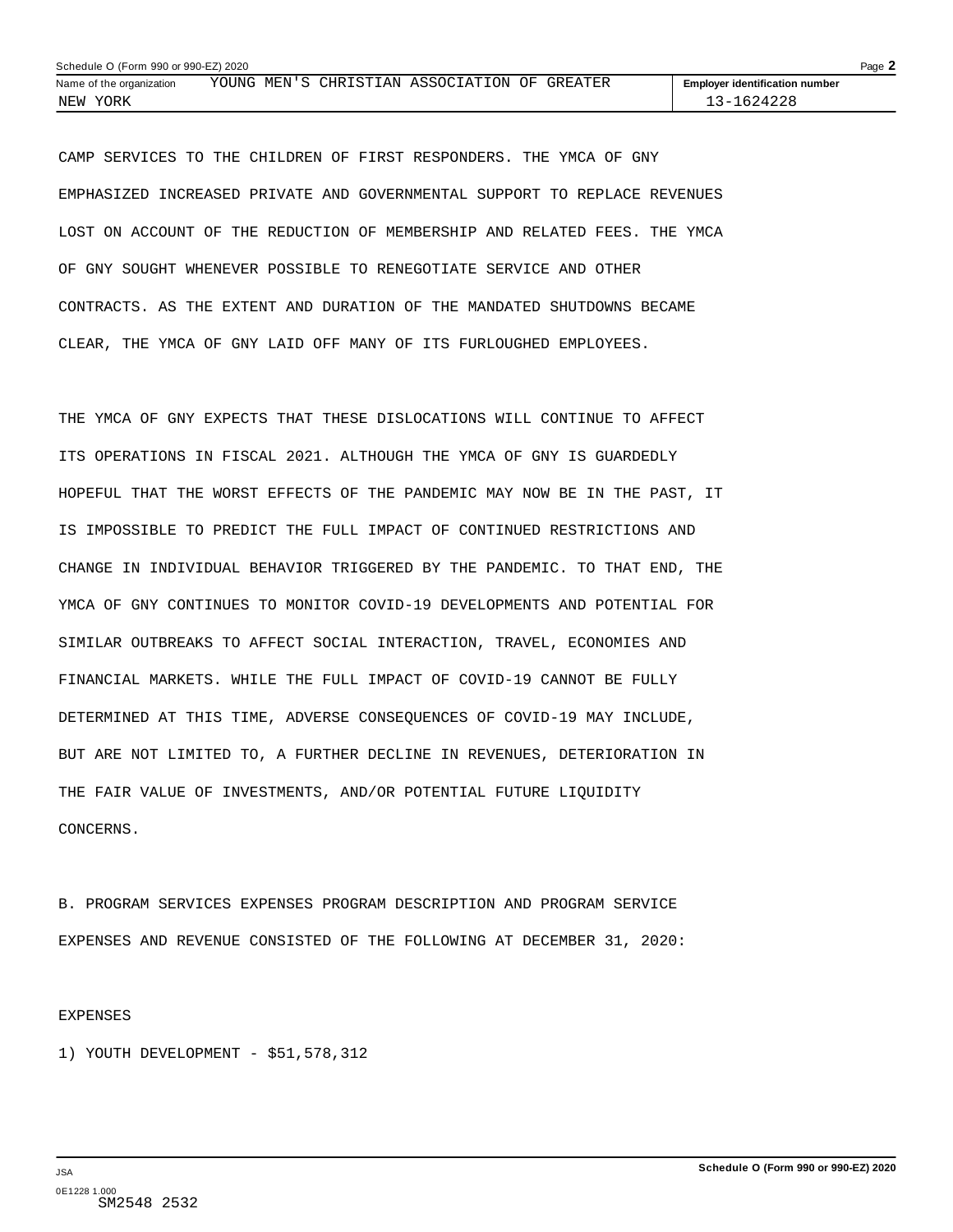| Schedule O (Form 990 or 990-EZ) 2020<br>Page $\blacktriangle$ |  |  |  |                                              |  |  |                                       |  |
|---------------------------------------------------------------|--|--|--|----------------------------------------------|--|--|---------------------------------------|--|
| Name of the organization                                      |  |  |  | YOUNG MEN'S CHRISTIAN ASSOCIATION OF GREATER |  |  | <b>Employer identification number</b> |  |
| NEW YORK                                                      |  |  |  |                                              |  |  | 13-1624228                            |  |

2) HEALTHY LIVING - \$35,093,662

3) SOCIAL RESPONSIBILITY - \$28,157,293

REVENUE

- 1) YOUTH DEVELOPMENT \$5,463,034
- 2) HEALTHY LIVING \$29,106,501
- 3) SOCIAL RESPONSIBILITY \$24,310,117

THE TOTAL PROGRAM SERVICE EXPENSES WERE IN THE AMOUNT OF \$114,829,267 FOR 2020. THE PROGRAM SERVICE EXPENSES INCLUDE GRANTS IN THE AMOUNT OF \$165,000.

THE TOTAL PROGRAM SERVICE REVENUE WAS IN THE AMOUNT OF \$58,879,652. PLEASE ALSO SEE ABOVE FOR A DESCRIPTION OF THE PROGRAMS RUN BY THE YMCA OF GREATER NEW YORK.

THE PROGRAM SERVICE EXPENSES INCLUDE SCHOLARSHIPS PAID TO INDIVIDUALS. PLEASE SEE SCHEDULE I FOR MORE DETAILS REGARDING GRANTS PAID IN 2020.

FORM 990, PART VI, SECTION A, LINE 11

REVIEW PROCESS FOR FORM 990

FORM 990 IS FIRST SENT TO THE AUDIT AND COMPLIANCE COMMITTEE FOR REVIEW AND THEN SENT TO THE ENTIRE BOARD OF DIRECTORS PRIOR TO FILING WITH THE INTERNAL REVENUE SERVICE.

FORM 990, PART VI, SECTION B, LINE 12 CONFLICT OF INTEREST POLICY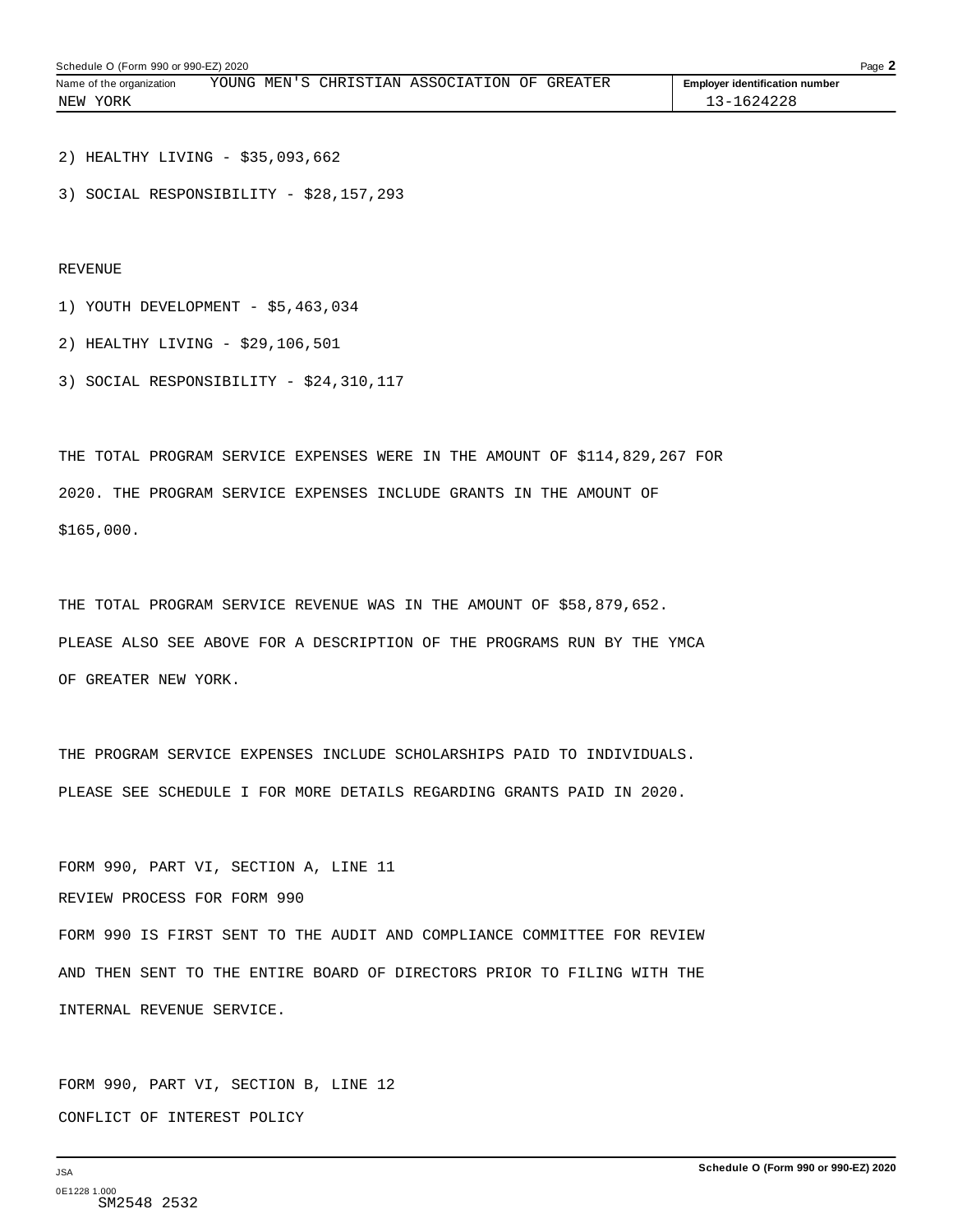| Page 2<br>Schedule O (Form 990 or 990-EZ) 2020 |  |  |  |                                              |  |  |                                       |  |
|------------------------------------------------|--|--|--|----------------------------------------------|--|--|---------------------------------------|--|
| Name of the organization                       |  |  |  | YOUNG MEN'S CHRISTIAN ASSOCIATION OF GREATER |  |  | <b>Employer identification number</b> |  |
| NEW YORK                                       |  |  |  |                                              |  |  | 13-1624228                            |  |

YMCA'S CONFLICT OF INTEREST POLICIES APPLY TO ITS GOVERNING BOARD, CORPORATE OFFICERS, EMPLOYEES AND ANY OTHERS REPRESENTING THE ORGANIZATION. YMCA'S BYLAWS REQUIRE THAT MEMBERS OF ITS GOVERNING BOARD AND ITS CORPORATE OFFICERS DISCLOSE ALL CONFLICTS OF INTEREST PROMPTLY AT THE TIME THEY ARISE, AND ANNUALLY VIA A WRITTEN DISCLOSURE PROCESS. THE GOVERNING BOARD IS CHARGED WITH REVIEWING CONFLICT OF INTEREST TRANSACTIONS AND ASSOCIATED DECISIONS, AND MAKING A DETERMINATION REGARDING ANY RESTRICTIONS TO BE IMPOSED ON THE TRANSACTION. THEIR DETERMINATION AND ALL MATERIAL FACTS ARE RECORDED IN MEETING MINUTES. YMCA'S EMPLOYEES ARE LIKEWISE REQUIRED TO DISCLOSE TO THEIR SUPERVISORS PROMPTLY, AND IN WRITING, ALL CONFLICTS OF INTEREST THAT ARISE AND UPPER-LEVEL MANAGERS ADDITIONALLY COMPLETE AN ANNUAL CONFLICT OF INTEREST DISCLOSURE STATEMENT. AN EMPLOYEE'S SUPERVISOR IS CHARGED WITH REVIEWING A REPORTED CONFLICT OF INTEREST AND ENSURING THAT THE EMPLOYEE IS NOT INVOLVED IN DECISIONS RELATED TO THE CONFLICT.

### FORM 990, PART VI, SECTION B, LINE 15 COMPENSATION POLICY

AT ITS REGULAR MEETING HELD IN JANUARY 28, 2021, THE EXECUTIVE COMMITTEE OF THE BOARD OF DIRECTORS OF THE YMCA OF GREATER NEW YORK CONDUCTED A REVIEW OF THE REASONABLENESS OF THE COMPENSATION BEING PROVIDED TO THE CHIEF EXECUTIVE AND OTHER TOP EXECUTIVE OFFICERS OF THE YMCA OF GREATER NEW YORK, INCLUDING THE EXECUTIVE VP'S AND THE SR VP'S, ALL IN ACCORDANCE WITH TREAS. REG. S. 53.4958-6(C)(2). BIANNUALLY, MOST RECENTLY IN JANUARY 29, 2020, FOR THIS PURPOSE AND TO SATISFY THE PROFESSIONAL ADVICE REQUIREMENTS OF TREAS. REG. S. 53.4958-1(D)(4)(III), THE COMMITTEE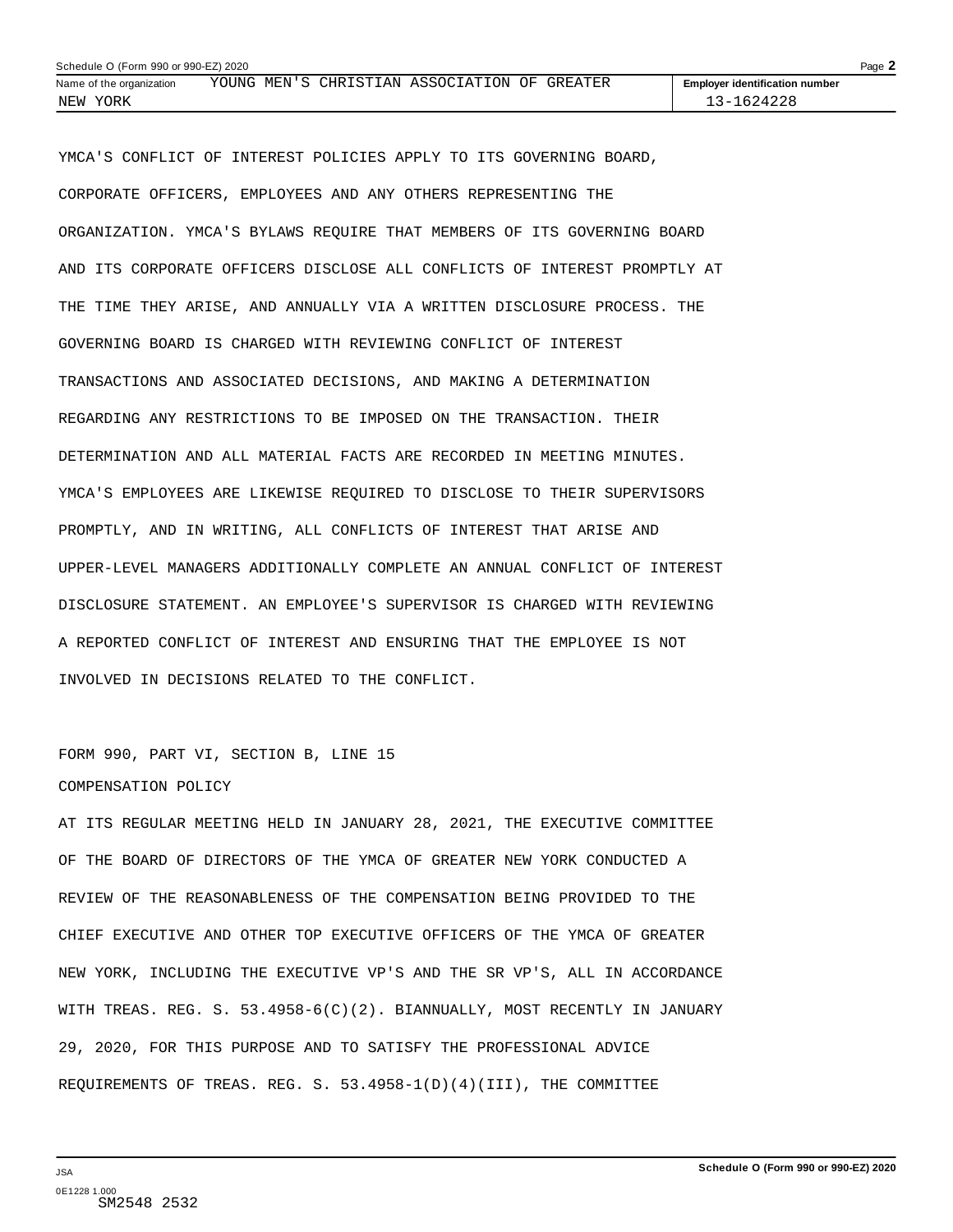<span id="page-62-0"></span>

| Schedule O (Form 990 or 990-EZ) 2020 |  |                                              |  |                                       | Page $\blacktriangle$ |
|--------------------------------------|--|----------------------------------------------|--|---------------------------------------|-----------------------|
| Name of the organization             |  | YOUNG MEN'S CHRISTIAN ASSOCIATION OF GREATER |  | <b>Employer identification number</b> |                       |
| NEW YORK                             |  |                                              |  | 13-1624228                            |                       |

RETAINED SMITH COMPENSATION CONSULTING TO COMPARE THE YMCA OF GREATER NEW YORK'S COMPENSATION AND BENEFITS TO MAJOR NEW YORK CITY NON-PROFITS AND MAJOR U.S. METROPOLITAN YMCA'S. BASED ON THIS DATA AND COMPARATIVE REPORT PREPARED BY SMITH COMPENSATION CONSULTING, THE COMMITTEE CONCLUDED THAT THE COMPENSATION AND BENEFITS PROVIDED TO THE CHIEF EXECUTIVE AND TO THE OTHER TOP EXECUTIVE OFFICERS IS REASONABLE AND NOT EXCESSIVE, IN TERMS OF THE IRS "INTERMEDIATE SANCTIONS" REGULATIONS. THE COMMITTEE CONDUCTS A COMPLETE INTERMEDIATE SANCTIONS REVIEW IN ACCORDANCE WITH THE APPLICABLE TREASURY REGULATIONS NO LESS THAN BI-ANNUALLY.

FORM 990, PART VI, SECTION C, LINE 19 DOCUMENTS AVAILABLE FOR PUBLIC INSPECTION FINANCIAL STATEMENTS ARE AVAILABLE ON GUIDESTAR AND THE YMCA OF GREATER NEW YORK WEBSITE. OTHER GOVERNING DOCUMENTS AND CONFLICT OF INTEREST POLICY ARE AVAILABLE UPON REQUEST.

| FORM 990, PART XI, LINE 9                     |               |
|-----------------------------------------------|---------------|
| OTHER CHANGES IN NET ASSETS OR FUND BALANCE   |               |
| CHANGE IN VALUE OF SPLIT-INTEREST AGREEMENTS: | \$1,188,099   |
| LOSS ON DEFEASANCE OF DEBT                    | (\$1,955,944) |
| TOTAL LINE 9                                  | (S767, 845)   |

|                                                                       |                         | ATTACHMENT 1 |
|-----------------------------------------------------------------------|-------------------------|--------------|
| 990, PART VII- COMPENSATION OF THE FIVE HIGHEST PAID IND. CONTRACTORS |                         |              |
| NAME AND ADDRESS                                                      | DESCRIPTION OF SERVICES | COMPENSATION |
| GROUP-S LLC/EN-POWER GROUP<br>50 MAIN STREET, SUITE 1000              | ENGINEERING SRVCS       | 938,258.     |
| WHITE PLAINS, NY 10606                                                |                         |              |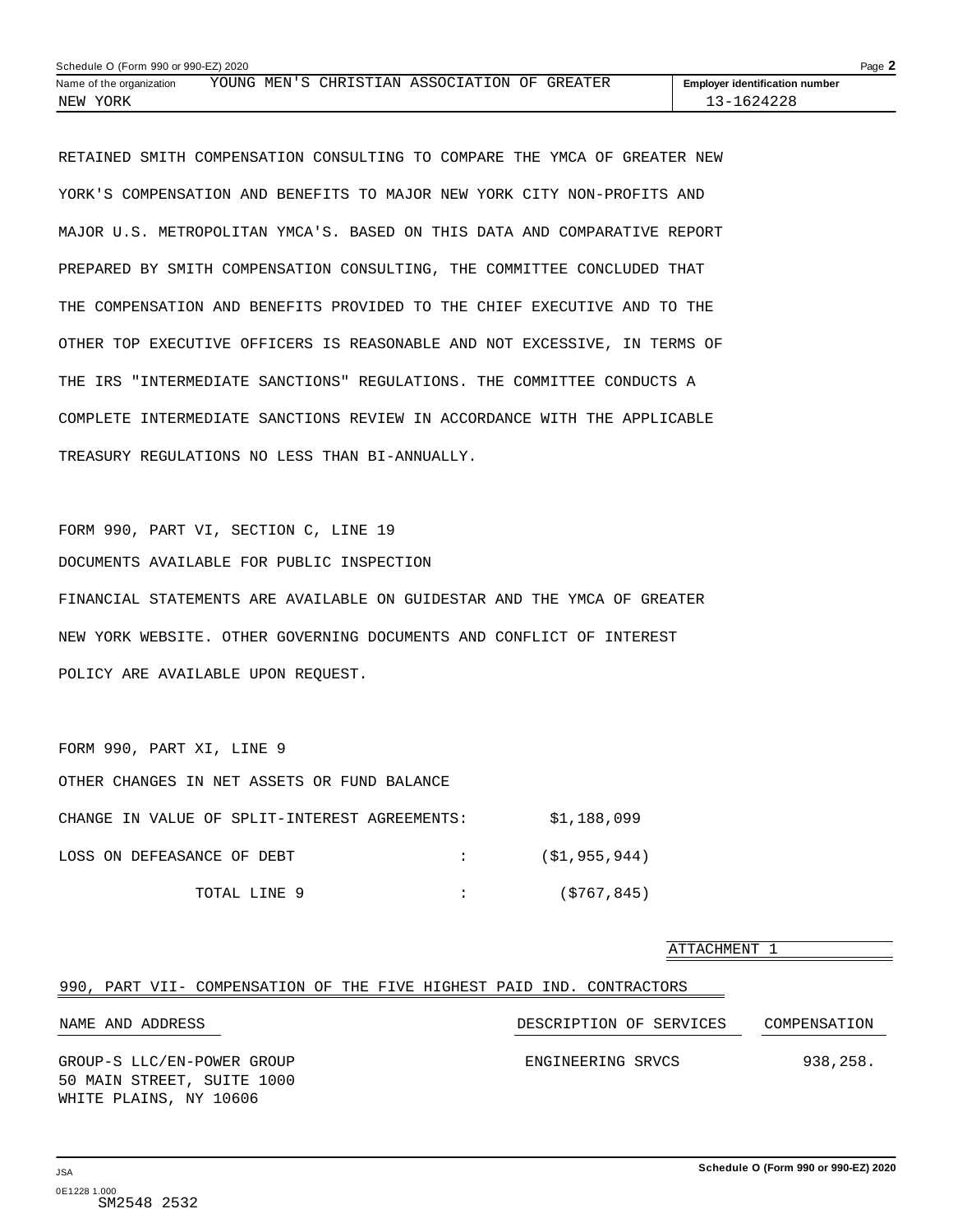| Page 2<br>Schedule O (Form 990 or 990-EZ) 2020 |  |  |                                              |  |  |                                       |  |  |  |
|------------------------------------------------|--|--|----------------------------------------------|--|--|---------------------------------------|--|--|--|
| Name of the organization                       |  |  | YOUNG MEN'S CHRISTIAN ASSOCIATION OF GREATER |  |  | <b>Employer identification number</b> |  |  |  |
| NEW YORK                                       |  |  |                                              |  |  | 13-1624228                            |  |  |  |
|                                                |  |  |                                              |  |  | ATTACHMENT 1<br>(CONT'D)              |  |  |  |
|                                                |  |  |                                              |  |  |                                       |  |  |  |

### 990, PART VII- COMPENSATION OF THE FIVE HIGHEST PAID IND. CONTRACTORS

| NAME AND ADDRESS                                                                          | DESCRIPTION OF SERVICES | COMPENSATION |
|-------------------------------------------------------------------------------------------|-------------------------|--------------|
| PRICEWATERHOUSECOOPERS LLP<br>PO BOX 7247-8001<br>PHILADELPHIA, PA 19170                  | ACCOUNTING SERVICES     | 550,953.     |
| ABLE CLEANING SERVICES OF NJ LLC<br>1819 UNDERWOOD BOULEVARD, SUITE 3<br>DELRAN, NJ 08075 | CONTRACT CLEANING SV    | 413,139.     |
| MARVEL ARCHITECHS PLLC<br>146 HUDSON STREET, FLOOR 3<br>NEW YORK, NY 10013                | ARCHITECTURE SRVCS      | 409,140.     |
| SYNTAX SYSTEMS LTD LLC<br>130 BELMONT DRIVE<br>SOMERSET, NJ 08873                         | IT HOSTING & SUPPORT    | 364,021.     |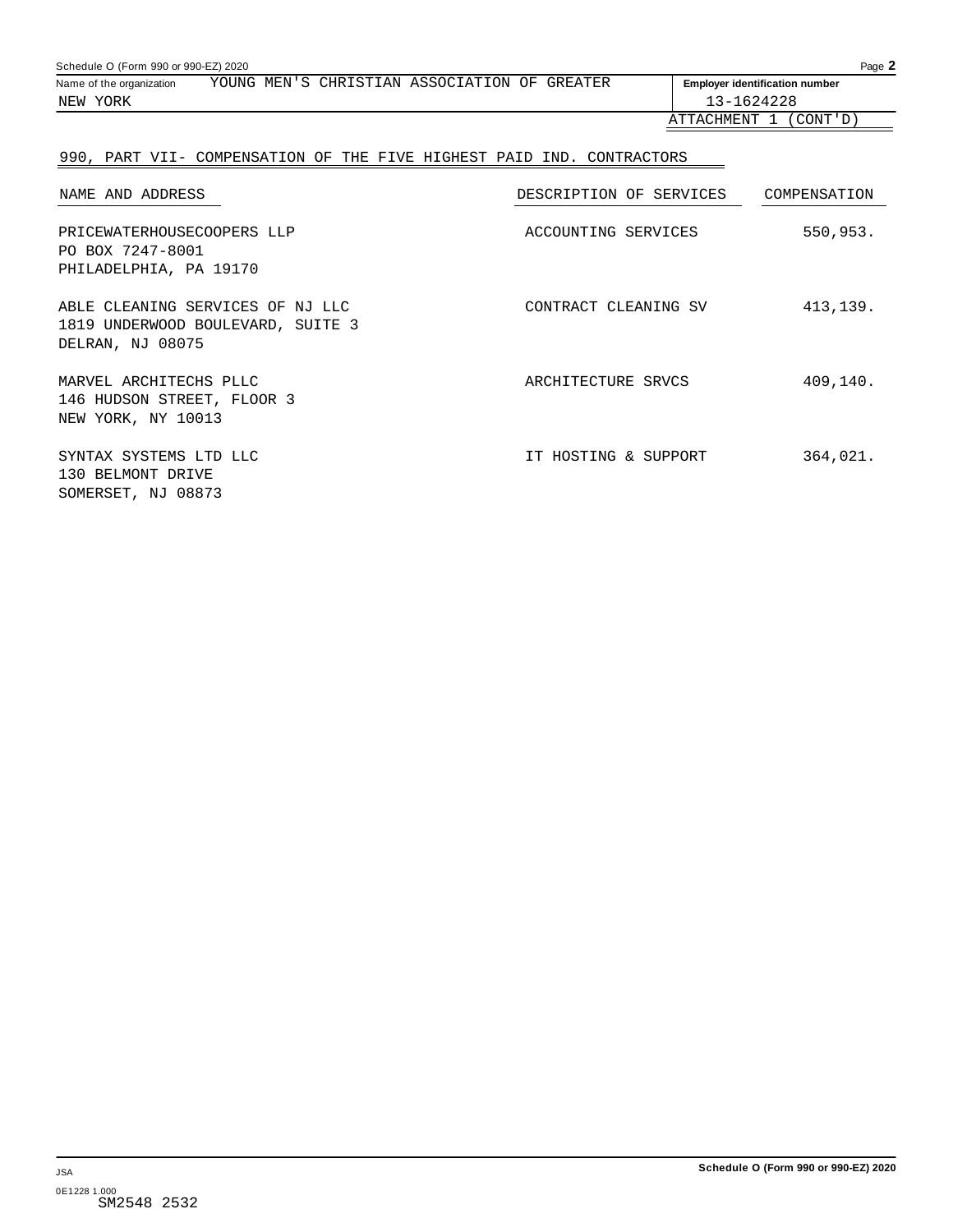

NEW YORK 13-1624228

#### **Part I** Identification of Disregarded Entities. Complete if the organization answered "Yes" on Form 990, Part IV, line 33.

| (a)<br>Name, address, and EIN (if applicable) of disregarded entity | (b)<br>Primary activity | (c)<br>Legal domicile (state<br>or foreign country) | (d)<br>Total income | (e)<br>End-of-year assets | (f)<br>Direct controlling<br>entity |
|---------------------------------------------------------------------|-------------------------|-----------------------------------------------------|---------------------|---------------------------|-------------------------------------|
| (1)                                                                 |                         |                                                     |                     |                           |                                     |
| (2)                                                                 |                         |                                                     |                     |                           |                                     |
| (3)                                                                 |                         |                                                     |                     |                           |                                     |
| (4)                                                                 |                         |                                                     |                     |                           |                                     |
| (5)                                                                 |                         |                                                     |                     |                           |                                     |
| (6)                                                                 |                         |                                                     |                     |                           |                                     |

#### **Identification of Related Tax-Exempt Organizations.** Complete if the organization answered "Yes" on Form 990, Part IV, line 34, because it had **Part II one or more related tax-exempt organizations during the tax year. Part II one or more related tax-exempt organizations during the tax year.**

| (a)<br>Name, address, and EIN of related organization |                    | (b)<br>Primary activity | (c)<br>Legal domicile (state<br>or foreign country) | (d)<br>Exempt Code section | (e)<br>Public charity status<br>(if section $501(c)(3)$ ) | (f)<br>Direct controlling<br>entity | $(g)$<br>Section 512(b)(13)<br>controlled<br>entity? |    |  |
|-------------------------------------------------------|--------------------|-------------------------|-----------------------------------------------------|----------------------------|-----------------------------------------------------------|-------------------------------------|------------------------------------------------------|----|--|
|                                                       |                    |                         |                                                     |                            |                                                           |                                     | Yes                                                  | No |  |
| (1) YMCA RETIREMENT FUND                              | 13-5562401         |                         |                                                     |                            |                                                           |                                     |                                                      |    |  |
| 120 BROADWAY                                          | NEW YORK, NY 10271 | SUPPORTING              | ΝY                                                  | 501(C)(3)                  | 12 TYPE I                                                 | N/A                                 |                                                      | X  |  |
| (2)                                                   |                    |                         |                                                     |                            |                                                           |                                     |                                                      |    |  |
|                                                       |                    |                         |                                                     |                            |                                                           |                                     |                                                      |    |  |
| (3)                                                   |                    |                         |                                                     |                            |                                                           |                                     |                                                      |    |  |
|                                                       |                    |                         |                                                     |                            |                                                           |                                     |                                                      |    |  |
| (4)                                                   |                    |                         |                                                     |                            |                                                           |                                     |                                                      |    |  |
|                                                       |                    |                         |                                                     |                            |                                                           |                                     |                                                      |    |  |
| (5)                                                   |                    |                         |                                                     |                            |                                                           |                                     |                                                      |    |  |
|                                                       |                    |                         |                                                     |                            |                                                           |                                     |                                                      |    |  |
| (6)                                                   |                    |                         |                                                     |                            |                                                           |                                     |                                                      |    |  |
|                                                       |                    |                         |                                                     |                            |                                                           |                                     |                                                      |    |  |
| (7)                                                   |                    |                         |                                                     |                            |                                                           |                                     |                                                      |    |  |
|                                                       |                    |                         |                                                     |                            |                                                           |                                     |                                                      |    |  |

**For Paperwork Reduction Act Notice, see the Instructions for Form 990. Schedule R (Form 990) 2020**

JSA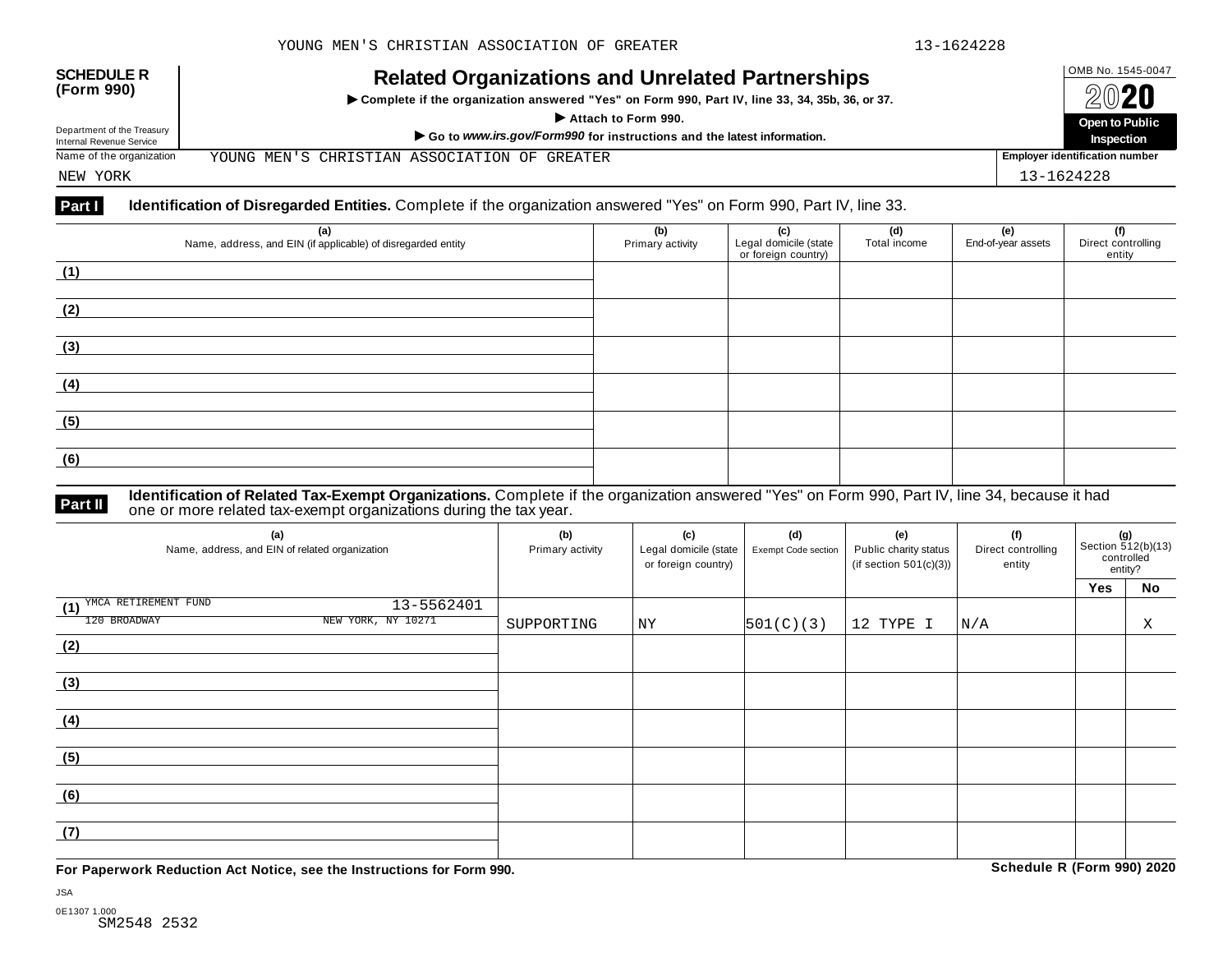**Identification of Related Organizations Taxable as a Partnership.** Complete if the organization answered "Yes" on Form 990, Part IV, line 34, **because it had one or more related organizations Taxable as a Partnership.** Complete it the organizations treated organizations treated as a partnership during the tax year.

| (a)<br>Name, address, and EIN of<br>related organization | ັ<br>(b)<br>Primary activity | (c)<br>Legal<br>domicile<br>(state or<br>foreign<br>country) | (d)<br>Direct controlling<br>entity | ັ<br>(e)<br>Predominant<br>income (related,<br>unrelated,<br>excluded from<br>$\frac{3}{10}$ tax under<br>sections 512 - 514) | (f)<br>Share of total<br>income | (g)<br>Share of end-of-<br>year assets | (h)<br>Disproportionate<br>allocations? | (i)<br>Code V - UBI<br>amount in box 20<br>of Schedule K-1<br>(Form 1065) | (j)<br>General or<br>managing<br>partner? | (k)<br>Percentage<br>ownership |
|----------------------------------------------------------|------------------------------|--------------------------------------------------------------|-------------------------------------|-------------------------------------------------------------------------------------------------------------------------------|---------------------------------|----------------------------------------|-----------------------------------------|---------------------------------------------------------------------------|-------------------------------------------|--------------------------------|
|                                                          |                              |                                                              |                                     |                                                                                                                               |                                 |                                        | Yes No                                  |                                                                           | Yes No                                    |                                |
| (1)                                                      |                              |                                                              |                                     |                                                                                                                               |                                 |                                        |                                         |                                                                           |                                           |                                |
| (2)                                                      |                              |                                                              |                                     |                                                                                                                               |                                 |                                        |                                         |                                                                           |                                           |                                |
| (3)                                                      |                              |                                                              |                                     |                                                                                                                               |                                 |                                        |                                         |                                                                           |                                           |                                |
| (4)                                                      |                              |                                                              |                                     |                                                                                                                               |                                 |                                        |                                         |                                                                           |                                           |                                |
| (5)                                                      |                              |                                                              |                                     |                                                                                                                               |                                 |                                        |                                         |                                                                           |                                           |                                |
| (6)                                                      |                              |                                                              |                                     |                                                                                                                               |                                 |                                        |                                         |                                                                           |                                           |                                |
| (7)                                                      |                              |                                                              |                                     |                                                                                                                               |                                 |                                        |                                         |                                                                           |                                           |                                |

# **Part IV** Identification of Related Organizations Taxable as a Corporation or Trust. Complete if the organization answered "Yes" on Form 990, Part IV,<br>line 34, because it had one or more related organizations treated as a

| (a)<br>Name, address, and EIN of related organization | (b)<br>Primary activity | (c)<br>Legal domicile<br>(state or foreign<br>country) | (d)<br>Direct controlling<br>entity | (e)<br>Type of entity<br>(C corp, S corp, or trust) | (f)<br>Share of total<br>income | $\left  \begin{array}{c} \text{~on are of} \\ \text{~ond-of-year assets} \end{array} \right  \begin{array}{c} \textbf{(h)} \\ \text{inertuge} \\ \text{over assets} \end{array} \begin{array}{c} \textbf{(i)} \\ \textbf{(j)} \\ \text{512(b)(13)} \\ \text{controlled} \\ \text{entity?} \\ \text{unity?} \end{array}$ |  |
|-------------------------------------------------------|-------------------------|--------------------------------------------------------|-------------------------------------|-----------------------------------------------------|---------------------------------|-------------------------------------------------------------------------------------------------------------------------------------------------------------------------------------------------------------------------------------------------------------------------------------------------------------------------|--|
| $(1)$ PERPETUAL TRUST $(1)$                           | TRUST DISTRIB           | NY                                                     | NA                                  | TRUST                                               |                                 |                                                                                                                                                                                                                                                                                                                         |  |
| (2)                                                   |                         |                                                        |                                     |                                                     |                                 |                                                                                                                                                                                                                                                                                                                         |  |
| (3)                                                   |                         |                                                        |                                     |                                                     |                                 |                                                                                                                                                                                                                                                                                                                         |  |
| (4)                                                   |                         |                                                        |                                     |                                                     |                                 |                                                                                                                                                                                                                                                                                                                         |  |
| (5)                                                   |                         |                                                        |                                     |                                                     |                                 |                                                                                                                                                                                                                                                                                                                         |  |
| (6)                                                   |                         |                                                        |                                     |                                                     |                                 |                                                                                                                                                                                                                                                                                                                         |  |
| (7)                                                   |                         |                                                        |                                     |                                                     |                                 |                                                                                                                                                                                                                                                                                                                         |  |

**Schedule R (Form 990) 2020**

JSA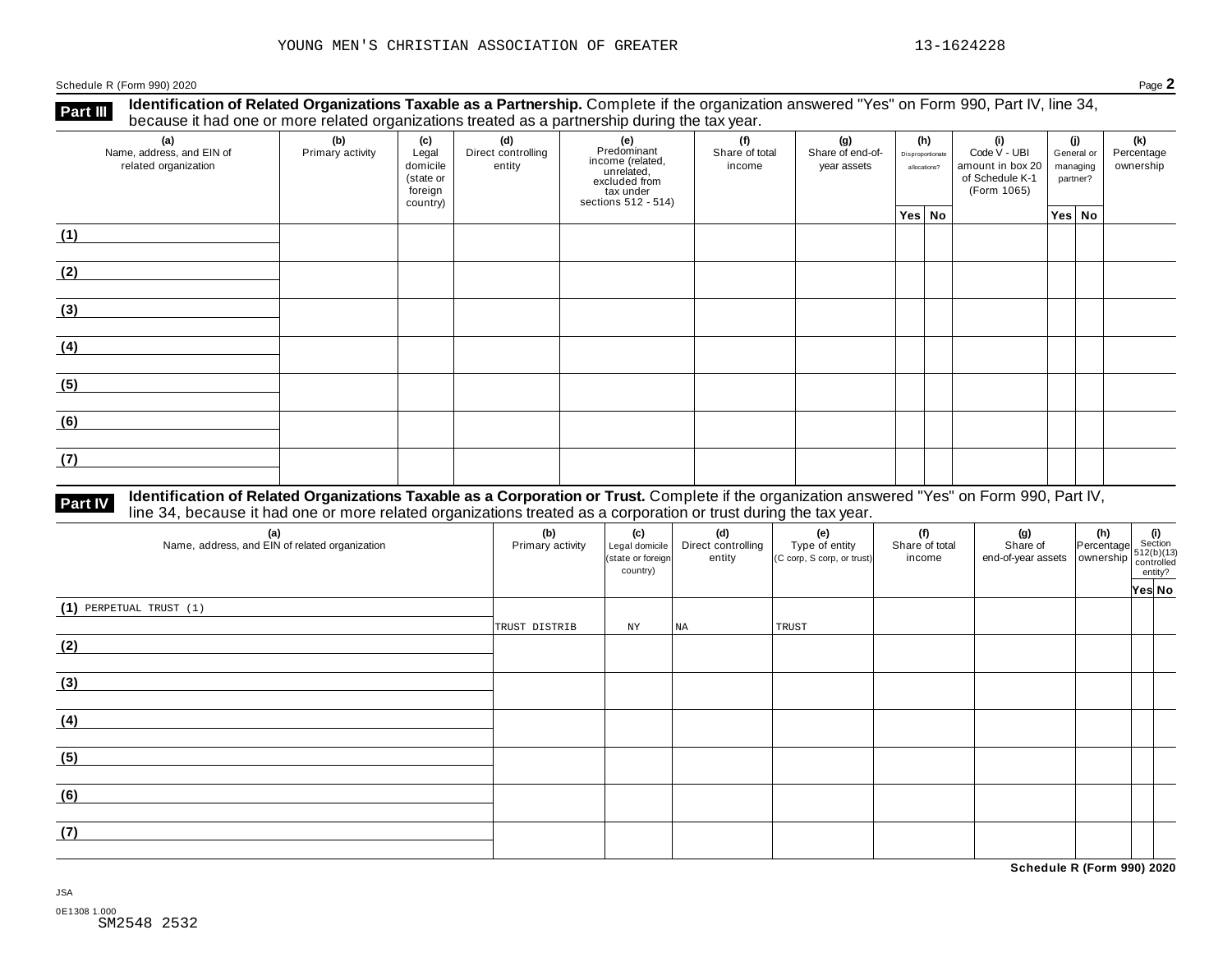YOUNG MEN'S CHRISTIAN ASSOCIATION OF GREATER 13-1624228

|               | Schedule R (Form 990) 2020                                                                                                                                                   |                                   |                        |                            |                        | Page 3                  |  |  |  |  |  |
|---------------|------------------------------------------------------------------------------------------------------------------------------------------------------------------------------|-----------------------------------|------------------------|----------------------------|------------------------|-------------------------|--|--|--|--|--|
| <b>Part V</b> | Transactions With Related Organizations. Complete if the organization answered "Yes" on Form 990, Part IV, line 34, 35b, or 36.                                              |                                   |                        |                            |                        |                         |  |  |  |  |  |
|               | Note: Complete line 1 if any entity is listed in Parts II, III, or IV of this schedule.                                                                                      |                                   |                        |                            |                        | Yes No                  |  |  |  |  |  |
|               | During the tax year, did the organization engage in any of the following transactions with one or more related organizations listed in Parts II-IV?                          |                                   |                        |                            |                        |                         |  |  |  |  |  |
| a             |                                                                                                                                                                              |                                   |                        |                            | 1a                     | Χ                       |  |  |  |  |  |
|               |                                                                                                                                                                              |                                   |                        |                            | 1 <sub>b</sub>         | $\,$ X                  |  |  |  |  |  |
|               |                                                                                                                                                                              |                                   |                        |                            | 1c                     | X                       |  |  |  |  |  |
|               |                                                                                                                                                                              |                                   |                        |                            | 1 <sub>d</sub>         | $\mathbf X$             |  |  |  |  |  |
|               |                                                                                                                                                                              |                                   |                        |                            | 1е                     | $\mathbf X$             |  |  |  |  |  |
| f             |                                                                                                                                                                              |                                   |                        |                            | 1f                     | X                       |  |  |  |  |  |
|               |                                                                                                                                                                              |                                   |                        |                            | 1 <sub>g</sub>         | $\mathbf X$             |  |  |  |  |  |
|               |                                                                                                                                                                              |                                   |                        |                            | 1h                     | $\mathbf X$             |  |  |  |  |  |
|               |                                                                                                                                                                              |                                   |                        |                            | 1i                     | $\mathbf X$             |  |  |  |  |  |
|               |                                                                                                                                                                              |                                   |                        |                            | 1j                     | X                       |  |  |  |  |  |
|               |                                                                                                                                                                              |                                   |                        |                            | 1 k                    | X                       |  |  |  |  |  |
|               | 11                                                                                                                                                                           |                                   |                        |                            |                        |                         |  |  |  |  |  |
|               | 1 <sub>m</sub>                                                                                                                                                               |                                   |                        |                            |                        |                         |  |  |  |  |  |
|               |                                                                                                                                                                              |                                   |                        |                            | 1n                     | X                       |  |  |  |  |  |
|               |                                                                                                                                                                              |                                   |                        |                            | 1o                     | Χ                       |  |  |  |  |  |
|               |                                                                                                                                                                              |                                   |                        |                            |                        |                         |  |  |  |  |  |
|               |                                                                                                                                                                              |                                   |                        |                            | 1 p                    | X                       |  |  |  |  |  |
|               |                                                                                                                                                                              |                                   |                        |                            | 1q                     | $\mathbf X$             |  |  |  |  |  |
|               |                                                                                                                                                                              |                                   |                        |                            |                        |                         |  |  |  |  |  |
|               |                                                                                                                                                                              |                                   |                        |                            | 1r                     | X                       |  |  |  |  |  |
|               |                                                                                                                                                                              |                                   |                        |                            | 1s                     | $\overline{\mathbf{x}}$ |  |  |  |  |  |
| $\mathbf{2}$  | If the answer to any of the above is "Yes," see the instructions for information on who must complete this line, including covered relationships and transaction thresholds. |                                   |                        |                            |                        |                         |  |  |  |  |  |
|               | Name of related organization                                                                                                                                                 | (b)<br>Transaction<br>$type(a-s)$ | (c)<br>Amount involved | Method of determining      | (d)<br>amount involved |                         |  |  |  |  |  |
| (1)           |                                                                                                                                                                              |                                   |                        |                            |                        |                         |  |  |  |  |  |
| (2)           |                                                                                                                                                                              |                                   |                        |                            |                        |                         |  |  |  |  |  |
|               |                                                                                                                                                                              |                                   |                        |                            |                        |                         |  |  |  |  |  |
| (3)           |                                                                                                                                                                              |                                   |                        |                            |                        |                         |  |  |  |  |  |
| (4)           |                                                                                                                                                                              |                                   |                        |                            |                        |                         |  |  |  |  |  |
| (5)           |                                                                                                                                                                              |                                   |                        |                            |                        |                         |  |  |  |  |  |
| (6)           |                                                                                                                                                                              |                                   |                        |                            |                        |                         |  |  |  |  |  |
| JSA           |                                                                                                                                                                              |                                   |                        | Schedule R (Form 990) 2020 |                        |                         |  |  |  |  |  |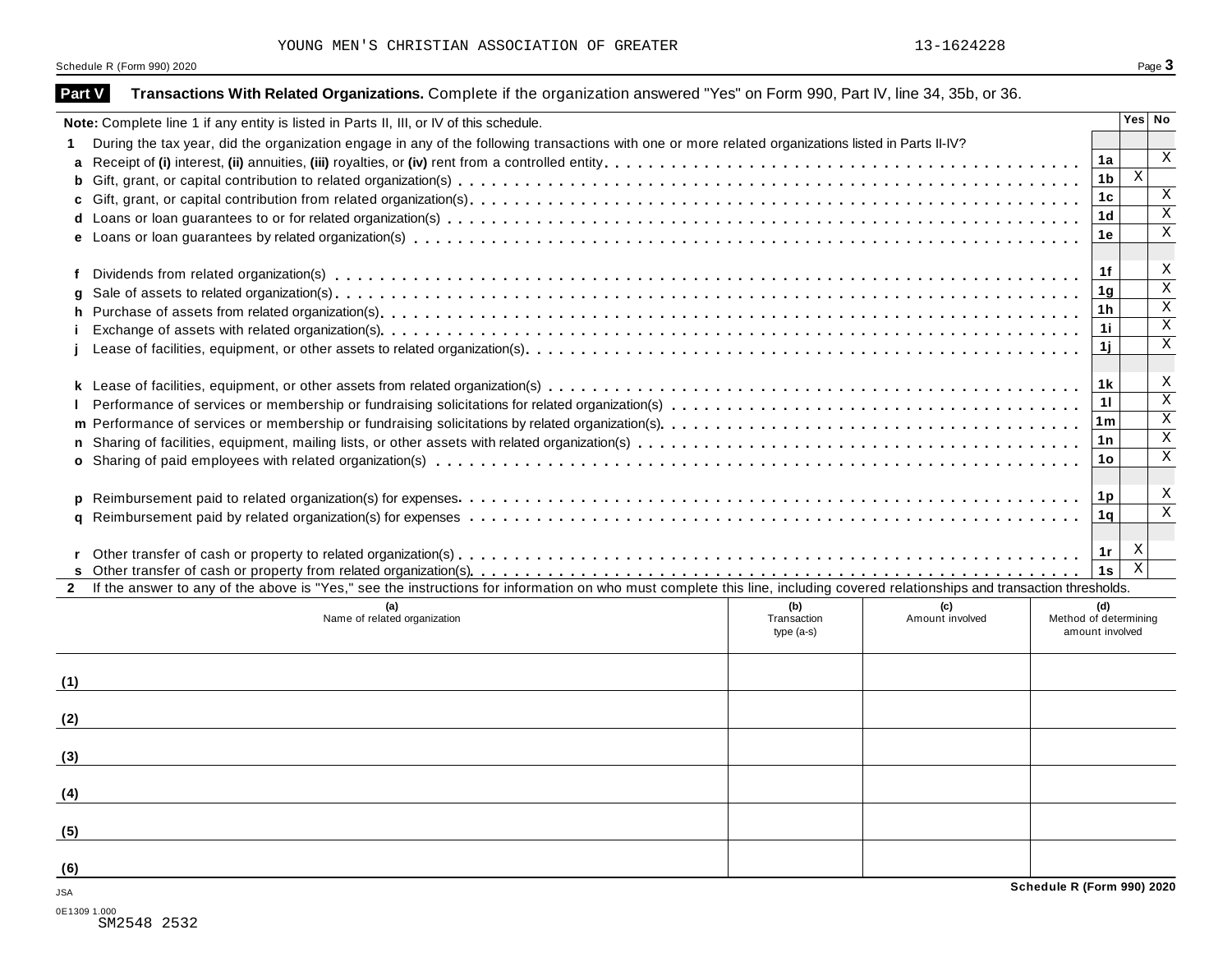### Part VI Unrelated Organizations Taxable as a Partnership. Complete if the organization answered "Yes" on Form 990, Part IV, line 37.

Provide the following information for each entity taxed as a partnership through which the organization conducted more than five percent of its activities (measured by total assets or gross revenue) that was not a related organization. See instructions regarding exclusion for certain investment partnerships.

| $\tilde{}$<br>$\sim$<br>(a)<br>Name, address, and EIN of entity | (b)<br>Primary activity | (c)<br>Legal domicile<br>(state or foreign<br>country) | (d)<br>Predominant<br>income (related, and all particulared, excluded<br>unrelated, excluded 501(c)<br>from tax under organizat<br>sections 512 - 514)<br>Yes | section<br>501(c)(3)<br>organizations? | Are all partners | (f)<br>Share of<br>total income | (g)<br>Share of<br>end-of-year<br>assets | (h)<br>Disproportionate<br>allocations? | (i)<br>Code $V$ - UBI<br>amount in box 20<br>of Schedule K-1<br>(Form 1065) |               | managing<br>partner? | (i)<br>General or Percentage<br>managing ownership |
|-----------------------------------------------------------------|-------------------------|--------------------------------------------------------|---------------------------------------------------------------------------------------------------------------------------------------------------------------|----------------------------------------|------------------|---------------------------------|------------------------------------------|-----------------------------------------|-----------------------------------------------------------------------------|---------------|----------------------|----------------------------------------------------|
|                                                                 |                         |                                                        |                                                                                                                                                               |                                        | No               |                                 |                                          | $Yes \mid No$                           |                                                                             | $Yes \mid No$ |                      |                                                    |
| (1)                                                             |                         |                                                        |                                                                                                                                                               |                                        |                  |                                 |                                          |                                         |                                                                             |               |                      |                                                    |
| (2)                                                             |                         |                                                        |                                                                                                                                                               |                                        |                  |                                 |                                          |                                         |                                                                             |               |                      |                                                    |
| (3)                                                             |                         |                                                        |                                                                                                                                                               |                                        |                  |                                 |                                          |                                         |                                                                             |               |                      |                                                    |
| (4)                                                             |                         |                                                        |                                                                                                                                                               |                                        |                  |                                 |                                          |                                         |                                                                             |               |                      |                                                    |
| (5)                                                             |                         |                                                        |                                                                                                                                                               |                                        |                  |                                 |                                          |                                         |                                                                             |               |                      |                                                    |
| (6)                                                             |                         |                                                        |                                                                                                                                                               |                                        |                  |                                 |                                          |                                         |                                                                             |               |                      |                                                    |
| (7)<br><u> 1989 - Jan Barbara (</u>                             |                         |                                                        |                                                                                                                                                               |                                        |                  |                                 |                                          |                                         |                                                                             |               |                      |                                                    |
| (8)                                                             |                         |                                                        |                                                                                                                                                               |                                        |                  |                                 |                                          |                                         |                                                                             |               |                      |                                                    |
| (9)                                                             |                         |                                                        |                                                                                                                                                               |                                        |                  |                                 |                                          |                                         |                                                                             |               |                      |                                                    |
| (10)                                                            |                         |                                                        |                                                                                                                                                               |                                        |                  |                                 |                                          |                                         |                                                                             |               |                      |                                                    |
| (11)                                                            |                         |                                                        |                                                                                                                                                               |                                        |                  |                                 |                                          |                                         |                                                                             |               |                      |                                                    |
| (12)                                                            |                         |                                                        |                                                                                                                                                               |                                        |                  |                                 |                                          |                                         |                                                                             |               |                      |                                                    |
|                                                                 |                         |                                                        |                                                                                                                                                               |                                        |                  |                                 |                                          |                                         |                                                                             |               |                      |                                                    |
| (13)                                                            |                         |                                                        |                                                                                                                                                               |                                        |                  |                                 |                                          |                                         |                                                                             |               |                      |                                                    |
| (14)                                                            |                         |                                                        |                                                                                                                                                               |                                        |                  |                                 |                                          |                                         |                                                                             |               |                      |                                                    |
| (15)                                                            |                         |                                                        |                                                                                                                                                               |                                        |                  |                                 |                                          |                                         |                                                                             |               |                      |                                                    |
| (16)                                                            |                         |                                                        |                                                                                                                                                               |                                        |                  |                                 |                                          |                                         |                                                                             |               |                      |                                                    |

**Schedule R (Form 990) 2020**